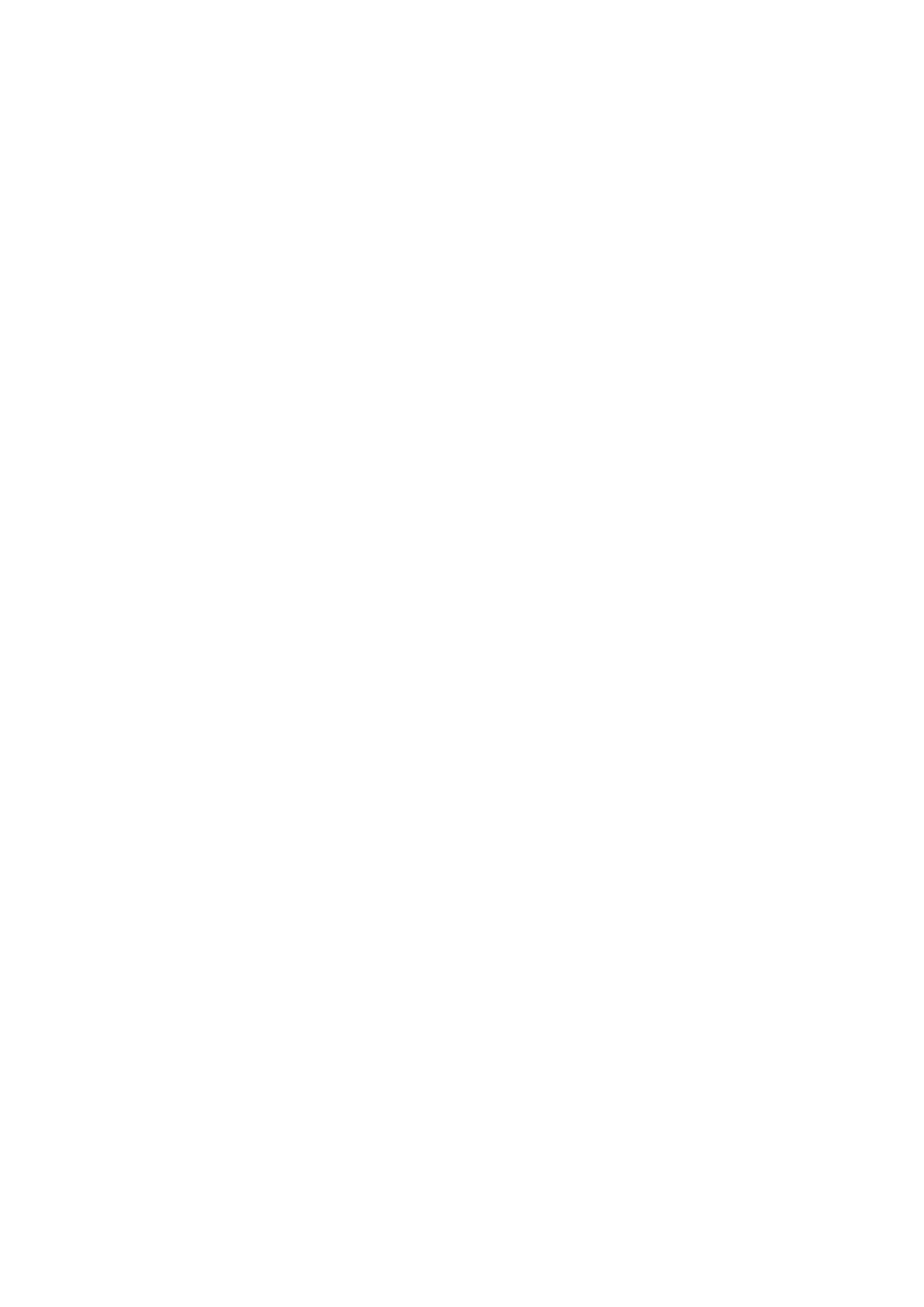**Reprinted under the**  *Reprints Act 1984* **as at 14 September 2007**

Western Australia

# **Bail Act 1982**

## **CONTENTS**

# **Part I — Preliminary**

| 1.  | Short title                                     |                |
|-----|-------------------------------------------------|----------------|
| 2.  | Commencement                                    | 2              |
| 3.  | Terms used in this Act                          | $\overline{2}$ |
| 4.  | Application of this Act                         | 7              |
|     | Part II — Rights of accused in                  |                |
|     | relation to bail                                |                |
| 5.  | Right of accused to have bail considered under  |                |
|     | this Act                                        | 8              |
| 6.  | Duty on arresting officer and others to         |                |
|     | consider bail                                   | 8              |
| 6A. | Whether custody justified to be considered in   |                |
|     | certain cases                                   | 10             |
| 7.  | Duty imposed on judicial officers in respect of |                |
|     | unconvicted accused                             | 11             |
| 7A. | Bail for appeal under the Criminal Appeals      |                |
|     | Act 2004 Part 2                                 | 13             |
| 8.  | Accused to be given information and prescribed  |                |
|     | forms                                           | 14             |
| 9.  | Bail decision may be deferred until further     |                |
|     | information obtained                            | 16             |
|     |                                                 |                |

As at 14 Sep 2007 **Version 06-a0-01 Page i** page i Extract from www.slp.wa.gov.au, see that website for further information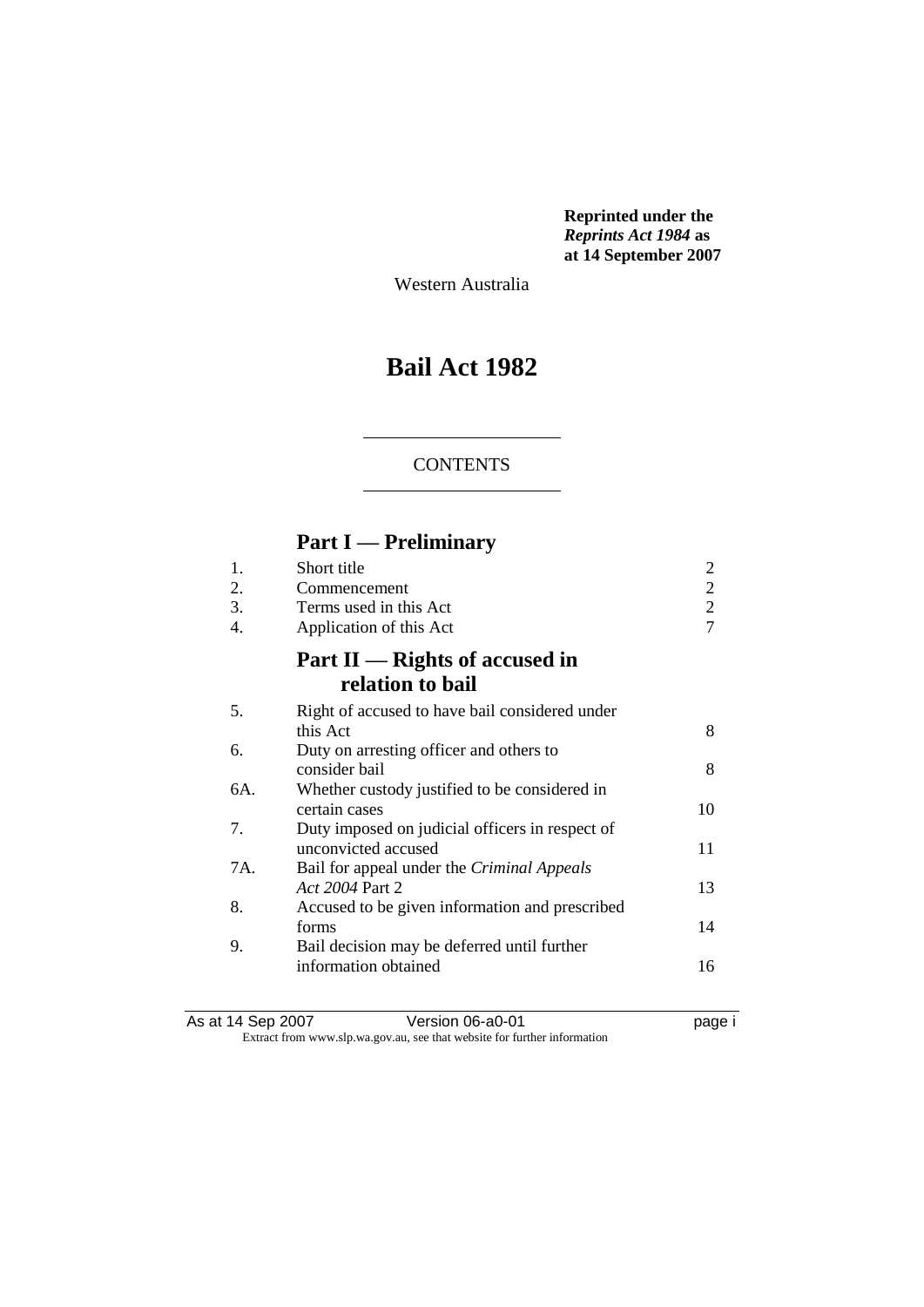| 10.        | Sections 5, 6 and 7 do not apply where accused                                      |          |
|------------|-------------------------------------------------------------------------------------|----------|
|            | imprisoned for other cause                                                          | 16       |
| 11.<br>12. | Rights following grant of bail<br>Further limitation on rights in sections 5 and 11 | 17<br>18 |
|            | Part III — Jurisdiction to grant bail                                               |          |
| 13.        | Jurisdiction to grant bail                                                          | 19       |
| 14.        | Supreme Court judge has jurisdiction in all cases                                   | 19       |
| 15.        | Exclusive jurisdiction of Supreme Court judge in                                    |          |
|            | murder cases                                                                        | 20       |
| 16.        | Bail of person arrested on warrant                                                  | 21       |
| 16A.       | Restrictions on powers of authorised officers and                                   |          |
|            | justices in certain cases                                                           | 21       |
| 17.        | Conditions which may be imposed                                                     | 23       |
| 17A.       | Further provisions as to responsible person's                                       |          |
|            | undertaking (Schedule 1 Part C clause 2)                                            | 23       |
|            | Part IV — Hearing of case for bail,                                                 |          |
|            | parties, and evidence                                                               |          |
| 20.        | Power to consider bail in camera and to prohibit                                    |          |
|            | publication                                                                         | 25       |
| 21.        | Parties                                                                             | 26       |
| 22.        | Evidence                                                                            | 26       |
| 23.        | Accused not bound to supply information                                             | 26       |
| 24.        | Information may be referred to police officer for                                   |          |
|            | verification or for report                                                          | 27       |
| 24A.       | Information may be referred to community                                            |          |
|            | corrections officer for verification or for report                                  | 27       |
| 25.        | Protection of accused as to information given for                                   |          |
|            | bail purposes                                                                       | 28       |
| 26.        | Record of decision and reasons                                                      | 28       |
| 27.        | Transmission of relevant papers to court                                            | 29       |
| 27A.       | Transmission of papers to CEO (corrections)                                         | 30       |
|            | <b>Part V</b> — Bail undertakings                                                   |          |
| 28.        | Bail undertaking                                                                    | 31       |
| 29.        | Before whom bail undertaking may be entered into                                    | 32       |
| 30.        | Duties of person before whom bail undertaking is                                    |          |
|            | entered into                                                                        | 32       |
|            |                                                                                     |          |

| æ<br>ı sa<br>г |  |
|----------------|--|
|                |  |

page ii Version 06-a0-01 As at 14 Sep 2007 Extract from www.slp.wa.gov.au, see that website for further information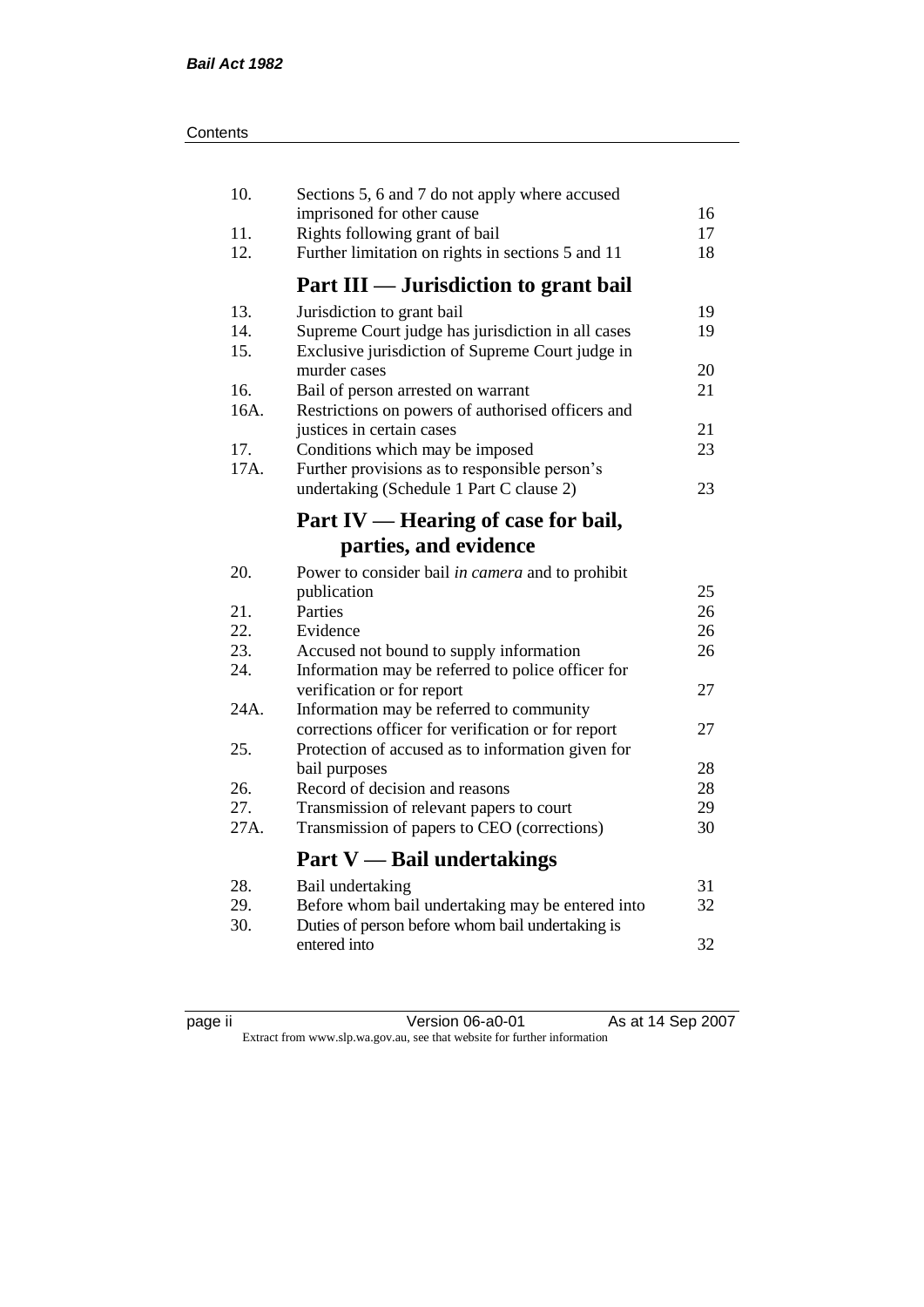| 31.  | Different time and place for appearance may be        |          |
|------|-------------------------------------------------------|----------|
|      | substituted                                           | 33       |
| 32.  | Giving and proof of notices under section 31          | 35       |
| 33.  | Judicial officer may order accused to enter into bail |          |
| 34.  | undertaking                                           | 36<br>37 |
|      | Cessation and suspension of bail undertaking          |          |
|      | <b>Part VI</b> — Sureties and surety                  |          |
|      | undertakings                                          |          |
| 35.  | Meaning of surety and surety undertaking              | 38       |
| 36.  | Authority to approve sureties                         | 38       |
| 37.  | Proposed surety to receive certain information and    |          |
|      | prescribed form for completion                        | 39       |
| 38.  | Persons disqualified from being sureties              | 39       |
| 39.  | Matters relevant to approval of sureties              | 40       |
| 40.  | Decision on application by proposed surety            | 40       |
| 41.  | Finality of decision to refuse approval               | 41       |
| 42.  | Before whom surety undertaking may be entered         |          |
|      | into                                                  | 41       |
| 43.  | Duties of persons before whom surety undertaking      |          |
|      | is entered into                                       | 41       |
| 44.  | Surety undertaking extends to adjourned hearing       |          |
|      | only by consent                                       | 42       |
| 45.  | Giving and proof of notices under section 44          | 42       |
| 46.  | Power of surety to apprehend accused                  | 43       |
| 47.  | Cessation and suspension of surety undertaking        | 44       |
| 48.  | Surety may apply for cancellation of his              |          |
|      | undertaking                                           | 45       |
| 49.  | Forfeiture of money under surety's undertaking        | 46       |
| 50.  | Offence to indemnify surety                           | 48       |
|      | <b>Part VIA — Administration of home</b>              |          |
|      | detention conditions                                  |          |
| 50A. | Powers of CEO (corrections)                           | 49       |
| 50C. | Powers and duties of community corrections            |          |
|      | officers                                              | 49       |
| 50D. | Powers of members of the Police Force                 | 51       |
| 50E. | CEO (corrections) may substitute a different place    |          |
|      | of detention and apply conditions                     | 51       |
| 50F. | CEO (corrections) may revoke bail                     | 52       |
|      |                                                       |          |

| As at 14 Sep 2007 | Version 06-a0-01                                                         | <br>page III |
|-------------------|--------------------------------------------------------------------------|--------------|
|                   | Extract from www.slp.wa.gov.au, see that website for further information |              |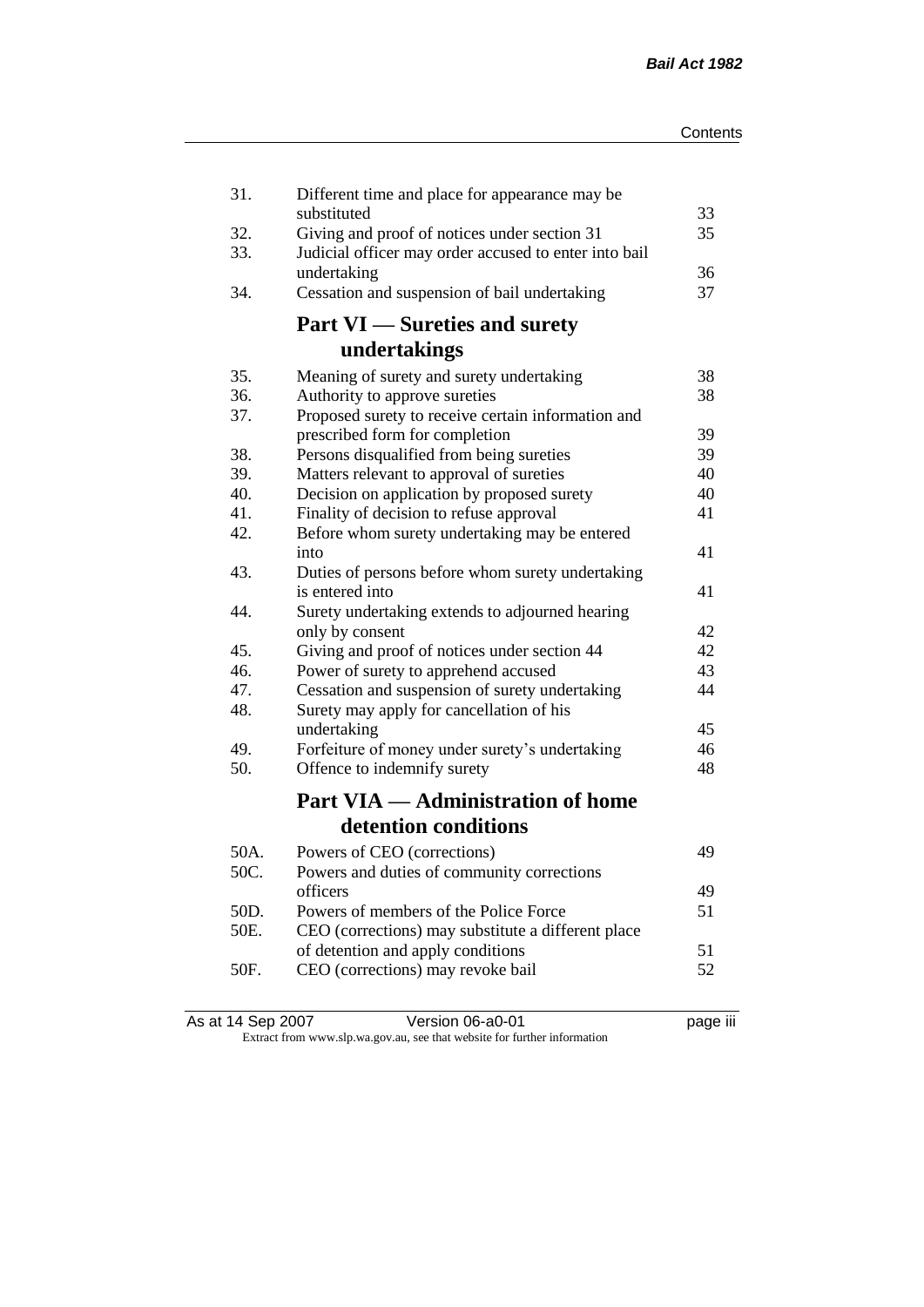| 50G.<br>50H. | Procedure on arrest after revocation of bail<br>Exclusion of the rules of natural justice | 52<br>53 |
|--------------|-------------------------------------------------------------------------------------------|----------|
| 50J.         | Delegation by CEO (corrections)                                                           | 53       |
| 50K.         | Retrieval of monitoring equipment                                                         | 53       |
| 50L.         | Rules                                                                                     | 54       |
|              | <b>Part VII — Enforcement of bail</b>                                                     |          |
|              | undertakings                                                                              |          |
| 51.          | Offence to fail to comply with bail undertaking                                           | 55       |
| 52.          | Provisions as to summary proceedings before                                               |          |
|              | superior courts for an offence under section 51                                           | 56       |
| 53.          | Appeals against decisions made under s. 52                                                | 57       |
| 54.          | Accused on bail may be taken before a judicial                                            |          |
|              | officer for variation or revocation of bail                                               | 58       |
| 55.          | Powers of judicial officer to revoke or vary bail                                         | 59       |
| 56.          | Warrant for arrest of absconding accused                                                  | 60       |
| 57.          | Forfeiture of money under bail undertaking                                                | 60       |
| 58.          | Automatic forfeiture on expiration of one year after                                      |          |
|              | absconding                                                                                | 61       |
|              |                                                                                           |          |
|              | <b>Part VIII — Miscellaneous</b>                                                          |          |
| 59.          | Further power of judicial officer in relation to                                          |          |
|              | enforcement of undertakings                                                               | 63       |
| 60.          | Accused and surety to notify any change of address                                        | 63       |
| 61.          | Offence of failing to bring arrested person before                                        |          |
|              | court or person able to grant bail                                                        | 64       |
| 62.          | Offence to give false information for bail purposes                                       | 64       |
| 63.          | Protection of persons carrying out this Act                                               | 64       |
| 64.          | Evidence of non-appearance etc. by an accused                                             | 65       |
| 65.          | Bail undertakings by minors                                                               | 65       |
| 66.          | Abolition of other powers to grant bail                                                   | 65       |
| 66A.         | Delegation by registrar                                                                   | 66       |
| 67.          | Regulations                                                                               | 66       |
|              | <b>Schedule 1</b>                                                                         |          |
|              | Part A — Jurisdiction to grant bail                                                       |          |
| 1.           |                                                                                           | 68       |
| 2.           | Initial appearance<br>Appearance after adjournment                                        | 68       |

| page | . IV |
|------|------|
|      |      |

page iv Version 06-a0-01 As at 14 Sep 2007 Extract from www.slp.wa.gov.au, see that website for further information

District Court 69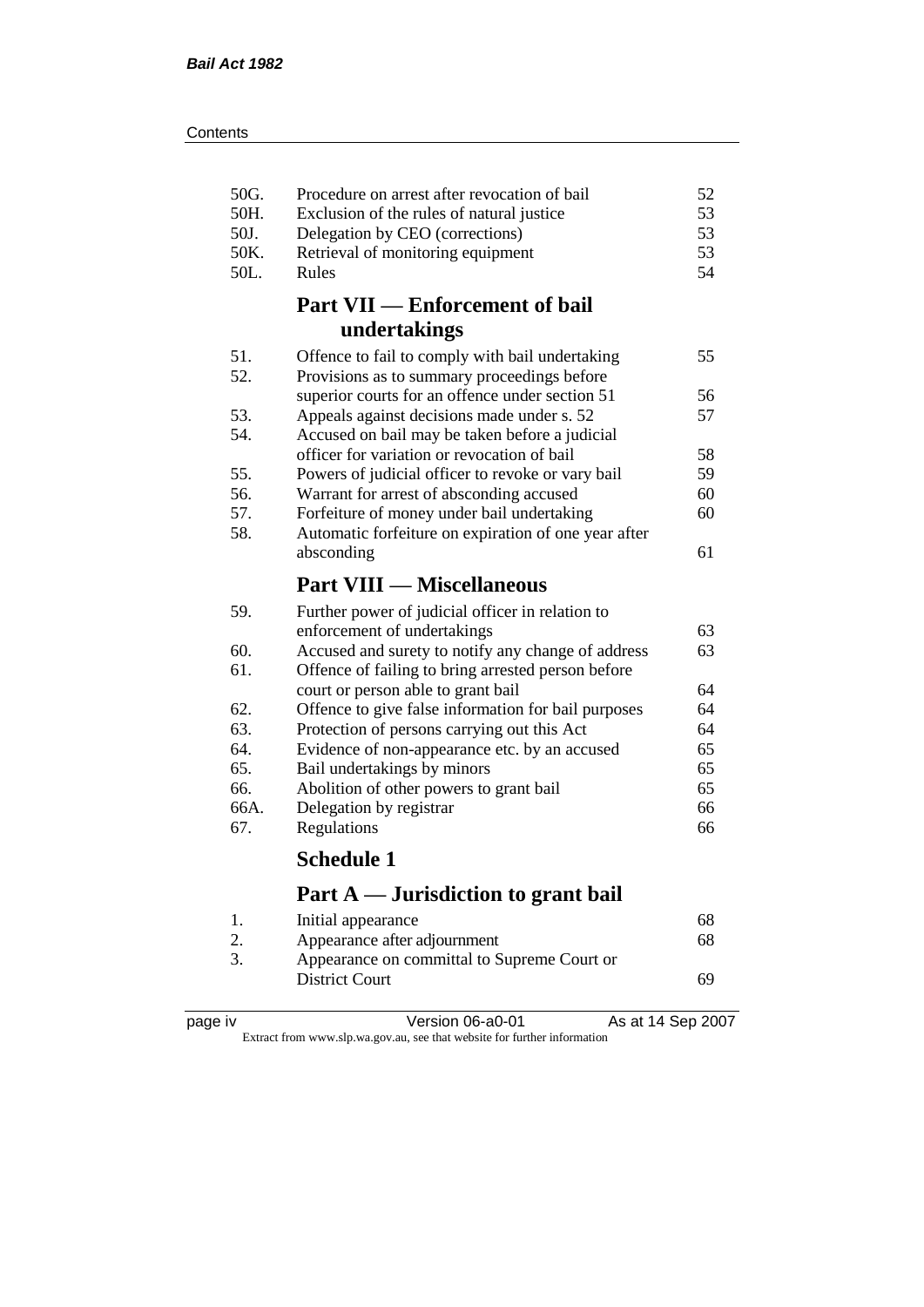| 4.<br>5. | Appearance in connection with appeal etc.<br>Appearance prescribed by regulation     | 69<br>70 |
|----------|--------------------------------------------------------------------------------------|----------|
| 6.       | Appearances not otherwise provided for                                               | 70       |
| 7.       | Term used in this Part                                                               | 70       |
|          | Part B — Cessation of power to grant                                                 |          |
|          | bail                                                                                 |          |
| 1.       | Upon decision by judge, power of other officers<br>ceases                            | 70       |
| 2.       | Upon decision by judicial officer, his power and<br>that of his peers ceases         | 71       |
| 3.       | Upon refusal by justice power of authorised officer                                  |          |
|          | or justice ceases                                                                    | 71       |
| 4.       | Judicial officer's powers where accused proves<br>new facts or changed circumstances | 71       |
|          |                                                                                      |          |
|          | Part C — Manner in which                                                             |          |
|          | jurisdiction to be exercised                                                         |          |
| 1.       | Bail before conviction to be at discretion of bail                                   |          |
|          | authority, except for a child                                                        | 72       |
| 2.       | Child to have qualified right to bail                                                | 73       |
| 3.       | Matters relevant to consideration of clause 1(a)                                     | 75       |
| 3A.      | Bail where serious offence committed while                                           |          |
|          | accused on bail for another serious offence                                          | 75       |
| 3B.      | Determination of exceptional reasons under                                           |          |
|          | clause $3A(1)$                                                                       | 76       |
| 4.<br>5. | When bail to be granted after conviction                                             | 78       |
|          | Exception for bail for an appeal under the Criminal<br>Appeals Act 2004 Part 2       | 78       |
| 6.       | Bail of people on community orders etc.                                              | 79       |
| 7.       | Bail for initial appearance to be for not more than                                  |          |
|          | 7 days                                                                               | 79       |
| 8.       | Bail on adjournment in court of summary                                              |          |
|          | jurisdiction to be for not more than 30 days except                                  |          |
|          | by consent                                                                           | 79       |
| 9.       | Provision as to calculation of time                                                  | 80       |

| As at 14 Sep 2007 | Version 06-a0-01                                                         | page v |
|-------------------|--------------------------------------------------------------------------|--------|
|                   | Extract from www.slp.wa.gov.au, see that website for further information |        |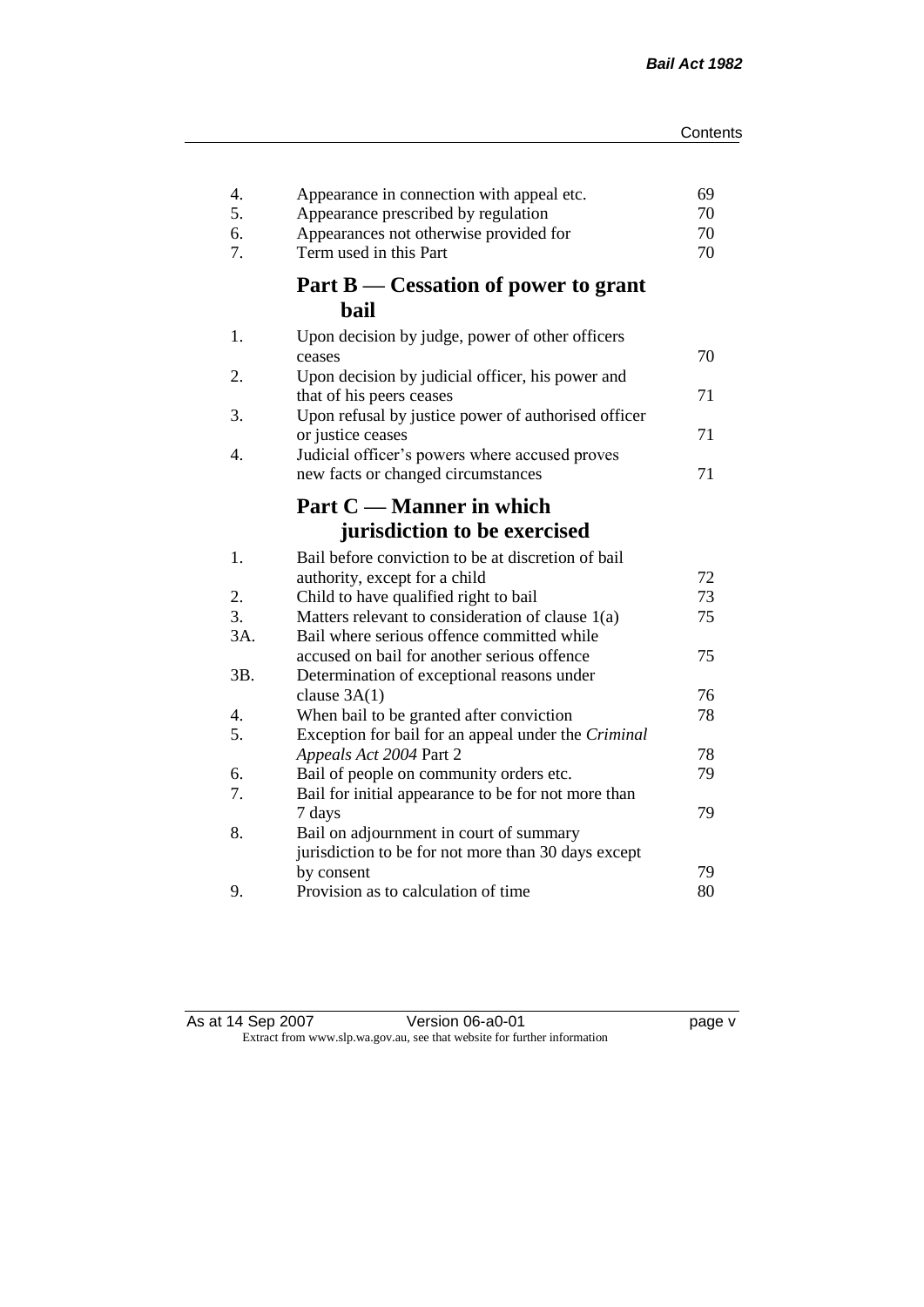| Part D — Conditions which may be |
|----------------------------------|
| imposed on a grant of bail       |

|                       | <b>Schedule 2</b>                                   |    |
|-----------------------|-----------------------------------------------------|----|
| 3.                    | Home detention condition may be imposed             | 84 |
| $\mathcal{D}_{\cdot}$ | Other conditions which may be imposed               | 81 |
|                       | be imposed on the accused and sureties              | 80 |
|                       | Conditions as to forfeiture and giving security may |    |

# **Serious offences**

| Compilation table                            | 89 |
|----------------------------------------------|----|
| Provisions that have not come into operation | 93 |

page vi Version 06-a0-01 As at 14 Sep 2007 Extract from www.slp.wa.gov.au, see that website for further information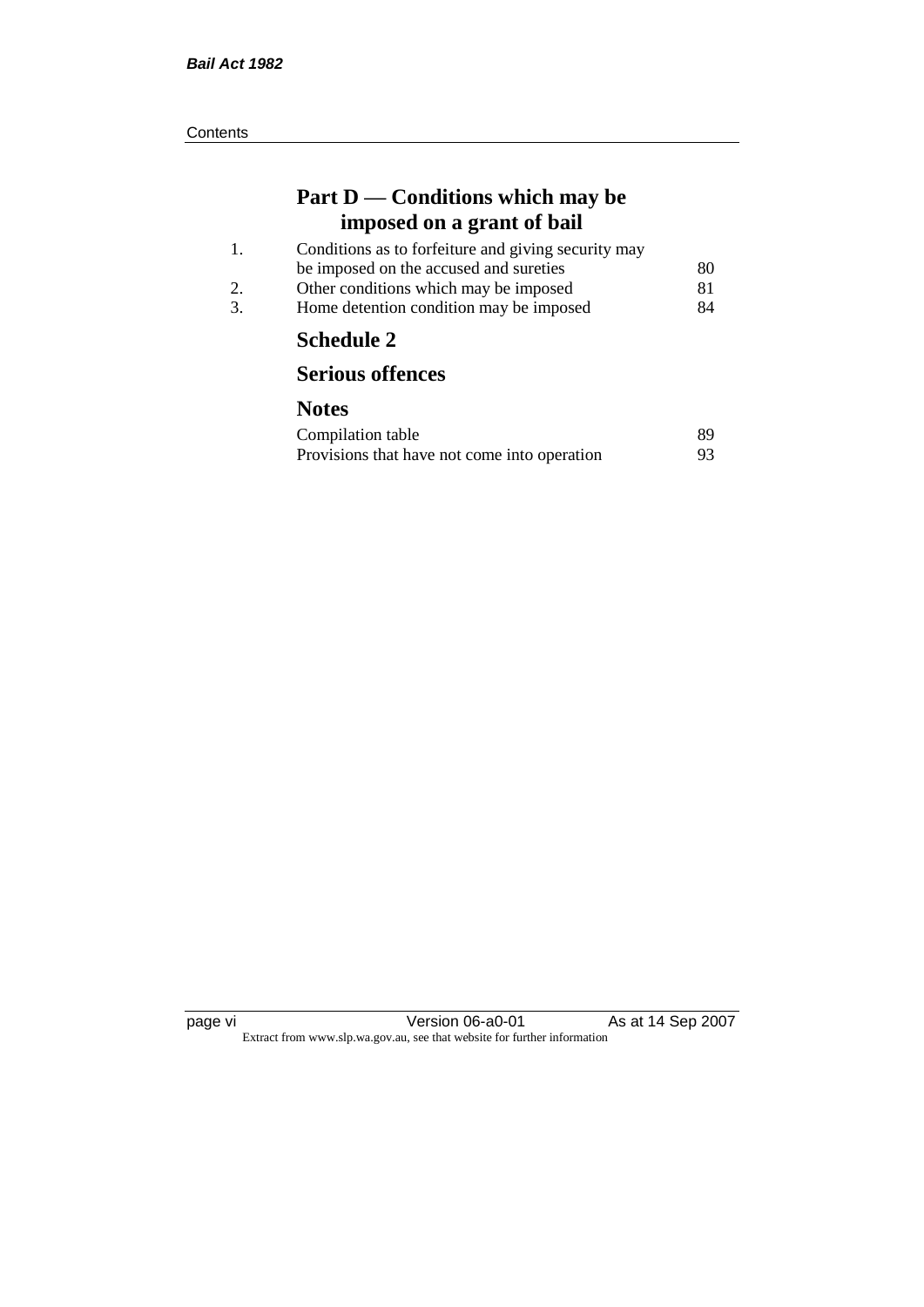

**Reprinted under the**  *Reprints Act 1984* **as at 14 September 2007**

Western Australia

# **Bail Act 1982**

**An Act to make better provision for bail in criminal proceedings.** 

As at 14 Sep 2007 **Version 06-a0-01 Page 1 page 1** Extract from www.slp.wa.gov.au, see that website for further information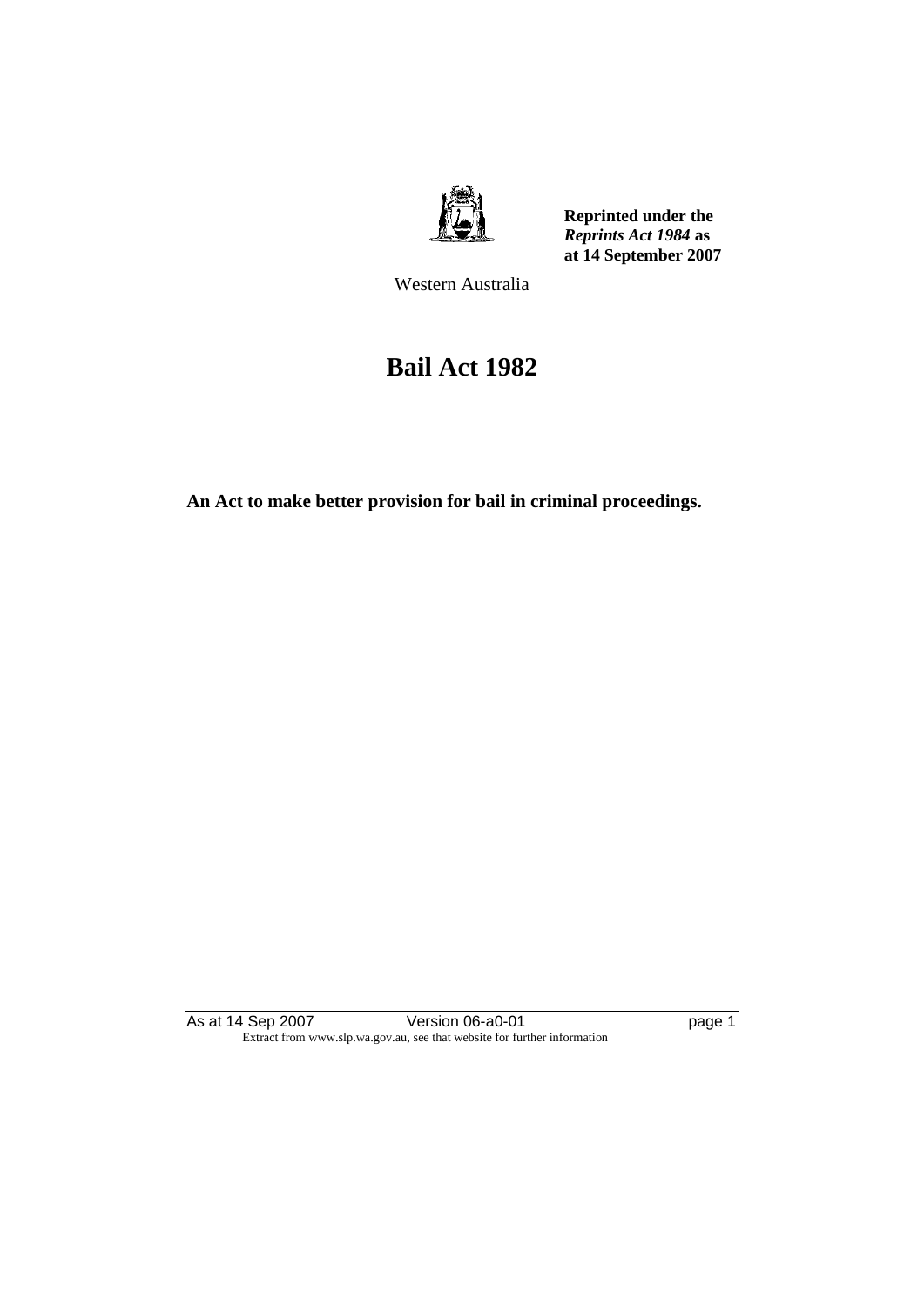# **Part I — Preliminary**

#### **1. Short title**

This Act may be cited as the *Bail Act* 1982<sup>1</sup>.

#### **2. Commencement**

This Act shall come into operation on a day to be fixed by proclamation  $<sup>1</sup>$ .</sup>

# **3. Terms used in this Act**

(1) In this Act, unless a contrary intention appears —

**"accused"** includes —

- (a) a person charged with, convicted of, or found guilty of an offence;
- (b) a person whose conviction for an offence is stayed;
- (c) a person in respect of whom an appeal relating to an offence is pending;
- (d) a person in respect of whom a new trial for an offence has been ordered;

#### **"adjournment"**—

- (a) means any order of a court by which proceedings for an offence are postponed or interrupted or are to be held at a different time or place before the same court; and
- (b) is deemed to include any order of a court, other than a committal to the Supreme Court or District Court, by which the venue of any proceedings for an offence is changed to another court or a court at another place whether by way of a remand, referral, or recommittal of the accused or otherwise;
- **"appeal"** includes an application for leave to appeal;

page 2 Version 06-a0-01 As at 14 Sep 2007 Extract from www.slp.wa.gov.au, see that website for further information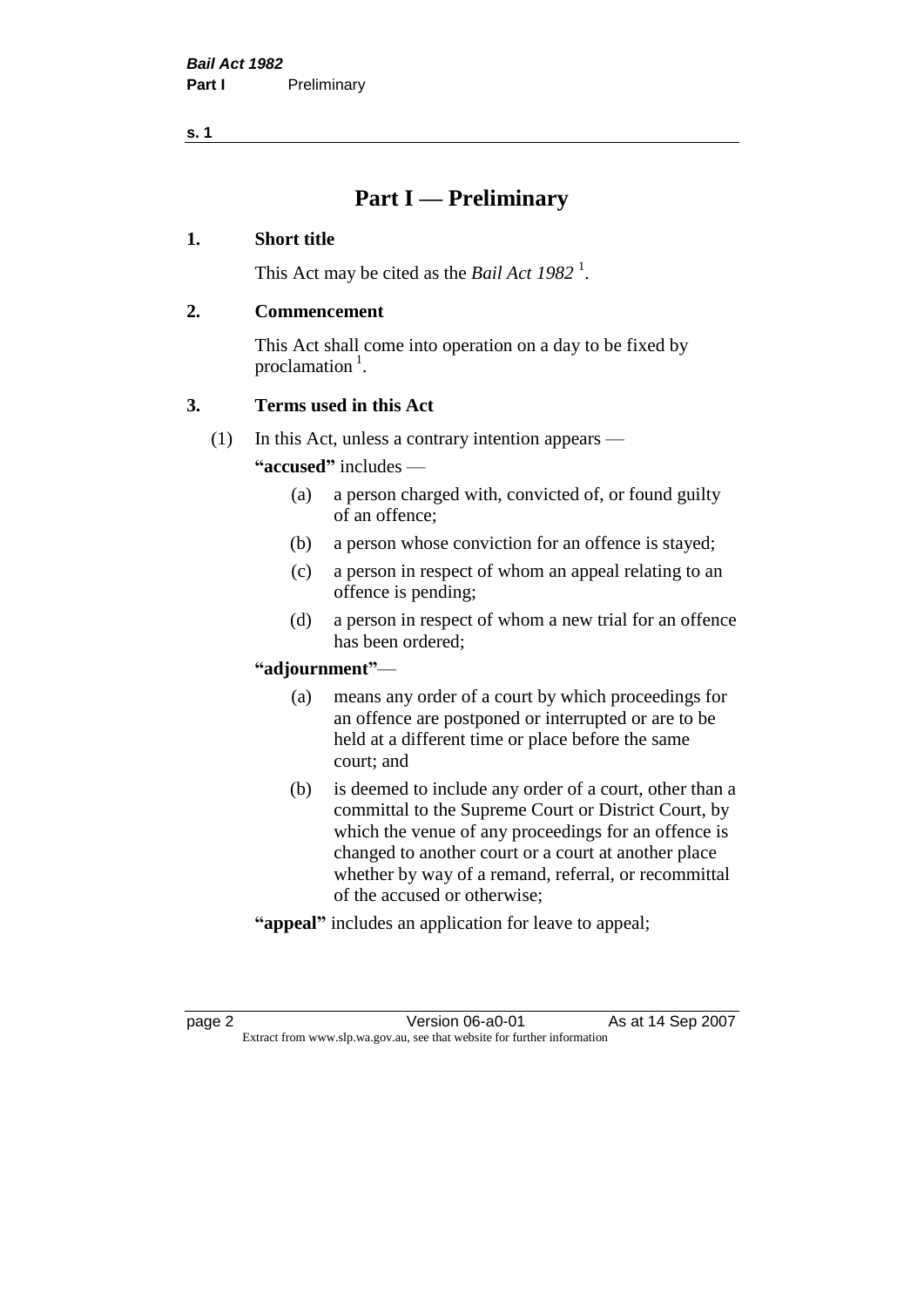#### **"appropriate judicial officer"** —

- (a) subject to paragraphs (b) and (c), means a judicial officer who is empowered to exercise jurisdiction in the court before which the accused is required to appear pursuant to his bail undertaking;
- (b) if the court is the Court of Appeal, means a judge of appeal;
- (c) except in section 49, also means a judge of the Supreme Court or a judge of the Children's Court in any case where —
	- (i) only a judge of the Supreme Court or a judge of the Children's Court has power to grant bail under section 15, or a judicial officer has exercised the power contained in section  $31(2)(d)$ ; or
	- (ii) a judge of the Supreme Court or a judge of the Children's Court has granted bail under section 14,

for the appearance in question;

- **"as soon as is practicable"** means as soon as is reasonably practicable;
- **"authorised community services officer"** means any of the following persons —
	- (a) the CEO (corrections) or a delegate of the CEO (corrections) under subsection (5);
	- (b) a registrar of the Children's Court;
	- (c) a superintendent of a detention centre under the *Young Offenders Act 1994*;
	- (d) the officer for the time being in charge of any detention centre under the *Young Offenders Act 1994*;
- **"authorised officer"** means an authorised police officer or an authorised community services officer;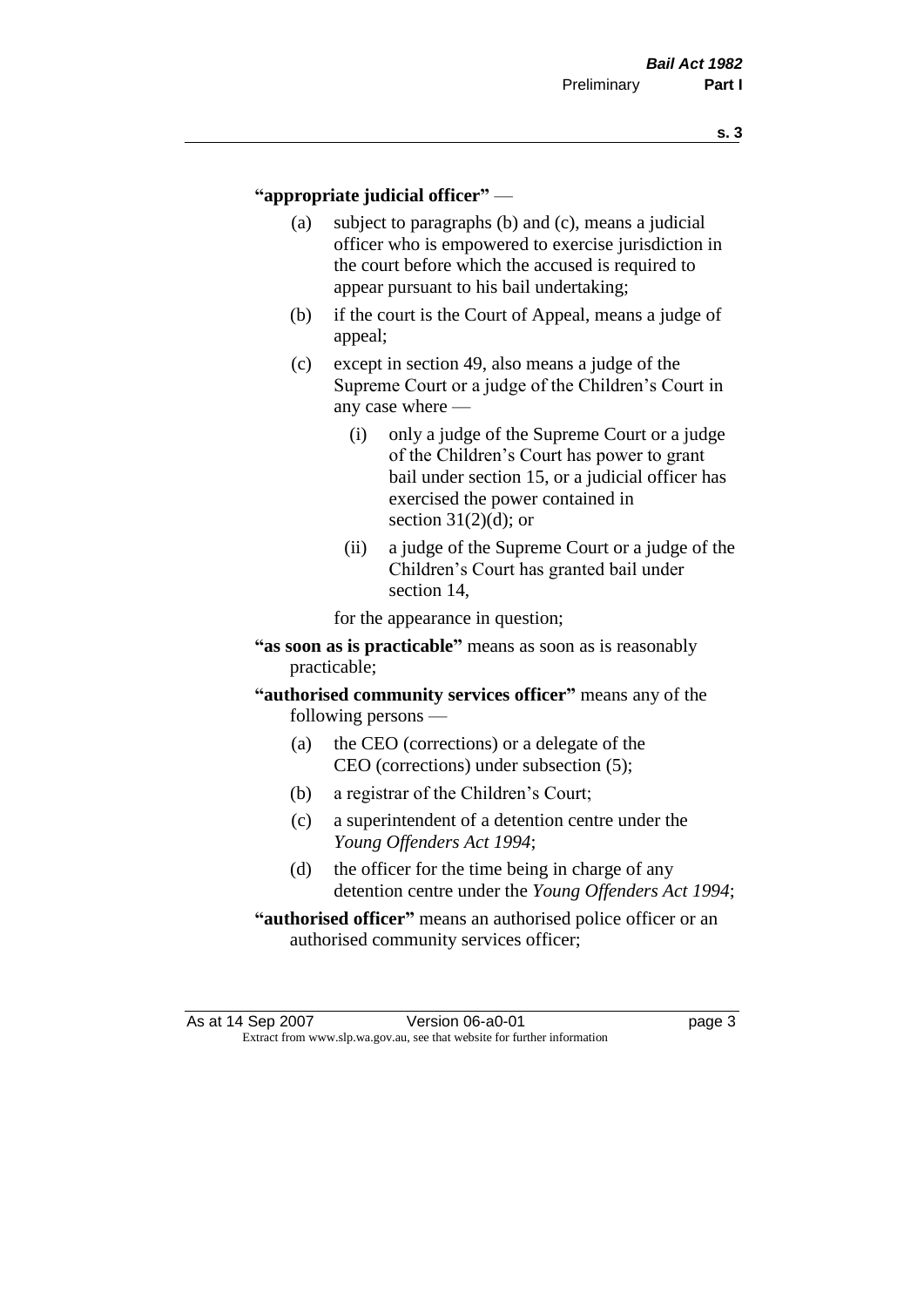- **"authorised police officer"** means a police officer who holds the rank of sergeant, or a higher rank, or is for the time being in charge of a police station or lock-up;
- **"bail undertaking"** means an undertaking described in section 28(2):
- **"CEO (corrections)"** means the chief executive officer of the Public Sector agency principally assisting the Minister administering Part 8 of the *Sentence Administration Act 2003* in its administration;
- **"child"** has the same meaning as "young person" has in the *Young Offenders Act 1994*;
- **"community corrections officer"** has the same meaning as in the *Sentence Administration Act 2003*;

**"court"** means each of the following —

- (a) the Magistrates Court;
- (b) the Children's Court;
- (c) a Coroner's Court;
- (d) the District Court;
- (e) the Supreme Court;
- (f) the Court of Appeal;
- **"early release order"** means an early release order made under the *Sentence Administration Act 1995* or *Sentence Administration Act 2003*;
- **"home detention condition"** means a home detention condition imposed under clause 3 of Part D of Schedule 1;
- **"judicial officer"** means any person empowered to exercise jurisdiction in a court whether or not he is sitting as a court, and includes a single justice;
- **"lock-up"** includes a place prescribed as a lock-up for the purposes of the *Court Security and Custodial Services Act 1999*;

page 4 Version 06-a0-01 As at 14 Sep 2007 Extract from www.slp.wa.gov.au, see that website for further information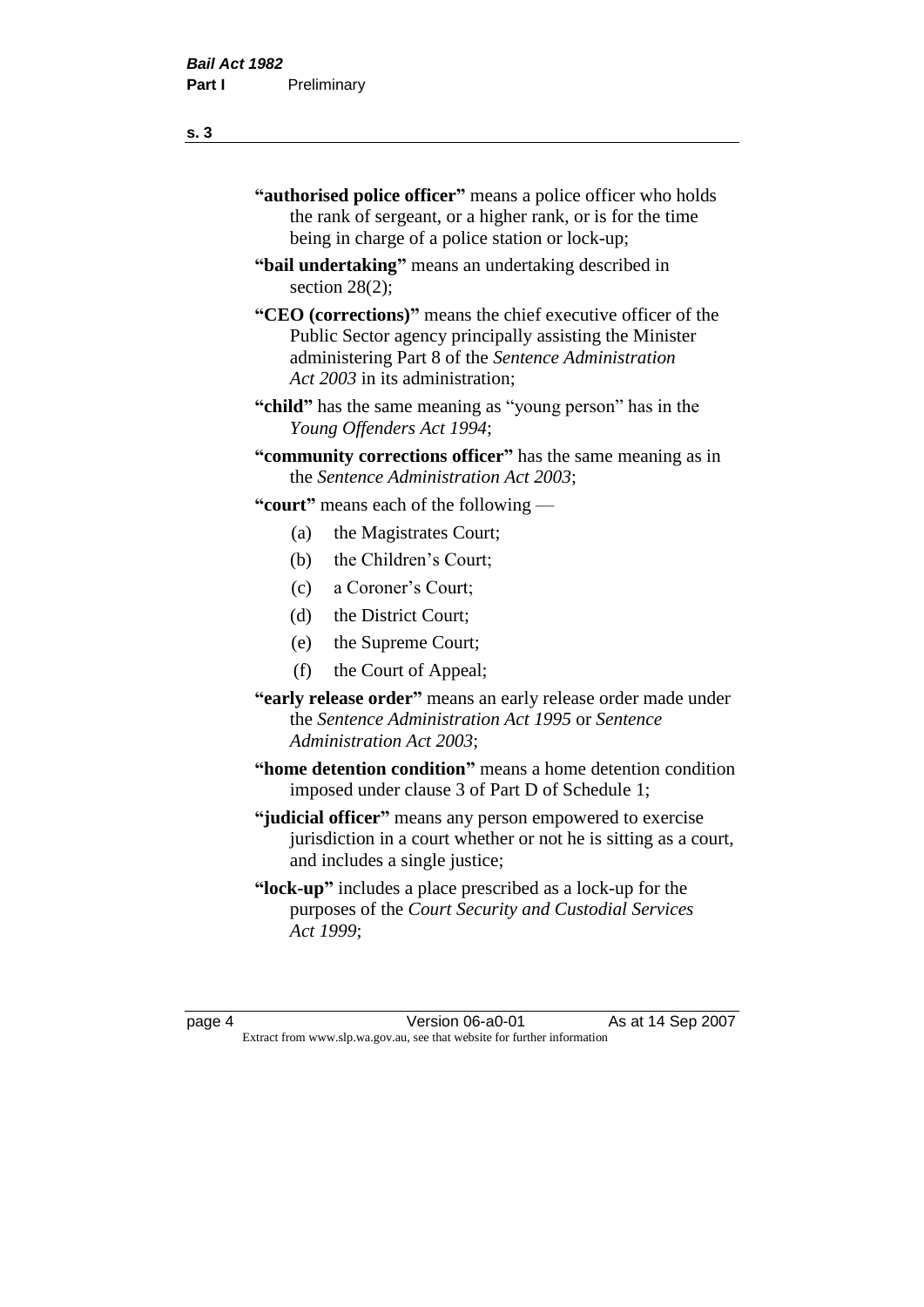- **s. 3**
- **"offence"** means any act, omission or conduct which renders the person doing the act, making the omission or engaging in the conduct liable to any punishment, and includes an alleged offence; but nothing in this definition shall limit the operation of subsection (4);
- **"police officer"** means any member of the Police Force of Western Australia;

#### **"prosecutor"** includes —

- (a) in the case of an offence charged in a prosecution notice, the prosecutor;
- (b) in the case of an offence charged in an indictment, the State or the Commonwealth, as the case may be;

#### **"serious offence"** means —

- (a) an offence against section 51(2a); and
- (b) an offence described in Schedule 2;
- **"surety"** and **"surety undertaking"** have the meanings assigned to them by section 35;

**"trial"** means all proceedings for an offence between —

- (a) the time when the accused is called upon to plead to the prosecution notice or the indictment; and
- (b) the time when the accused is found not guilty or is sentenced.
- (2) A reference in this Act
	- (a) to a power to grant bail includes a reference to a power to refuse bail;
	- (b) to a grant of bail includes a reference to a grant of bail by the exercise of a power in section 31(2).
- (3) Where in this Act there is a reference to a requirement that an accused appear in court, the reference is to a requirement, unless a contrary intention appears, that the accused —
	- (a) surrender himself into the custody of the court or, in the case of a bail undertaking, of the court specified therein,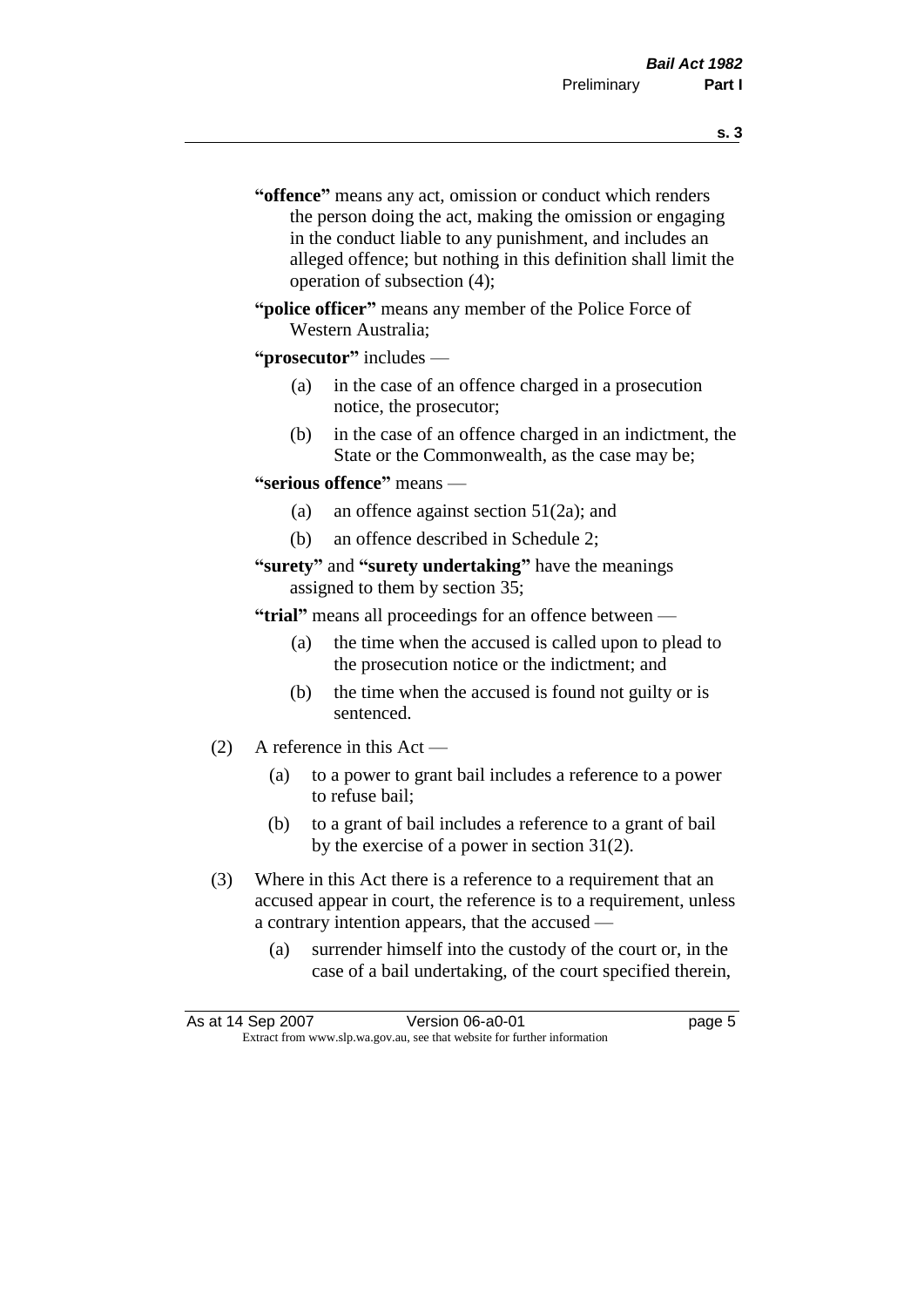or of such person as the court may direct, to be dealt with according to law;

(b) submit himself to a search of his person and any property then in his possession (which is hereby authorised) and allow to be taken from him, to be dealt with according to the relevant law and procedures, anything so found; and

- (c) remain in custody until authorised to be released therefrom.
- (4) If a person is arrested under a warrant issued
	- (a) under section 50, 79, 84E or 129 of the *Sentencing Act 1995* in connection with a possible breach of a conditional release order, a sentence of suspended imprisonment or conditional suspended imprisonment, or a community order imposed under that Act; or
	- (b) under section 43 of the *Young Offenders Act 1994* in respect of an alleged breach of a youth community based order, an intensive youth supervision order or a conditional release order made under that Act,
	- then
		- (c) the person is to be taken as having been arrested and to be in custody awaiting an appearance in court for the offence for which the sentence was imposed;
		- (d) the first appearance in court after the arrest is to be taken, for the purposes of sections  $5(1)$  and  $8(1)$  and clause 1 of Part A and clause 7 of Part C of Schedule 1, to be the initial appearance for that offence; and
		- (e) the proceedings following the arrest are to be taken to be proceedings for that offence and to be a trial for the purpose of the definition in subsection (1) of "trial".

page 6 **Version 06-a0-01** As at 14 Sep 2007 Extract from www.slp.wa.gov.au, see that website for further information

**s. 3**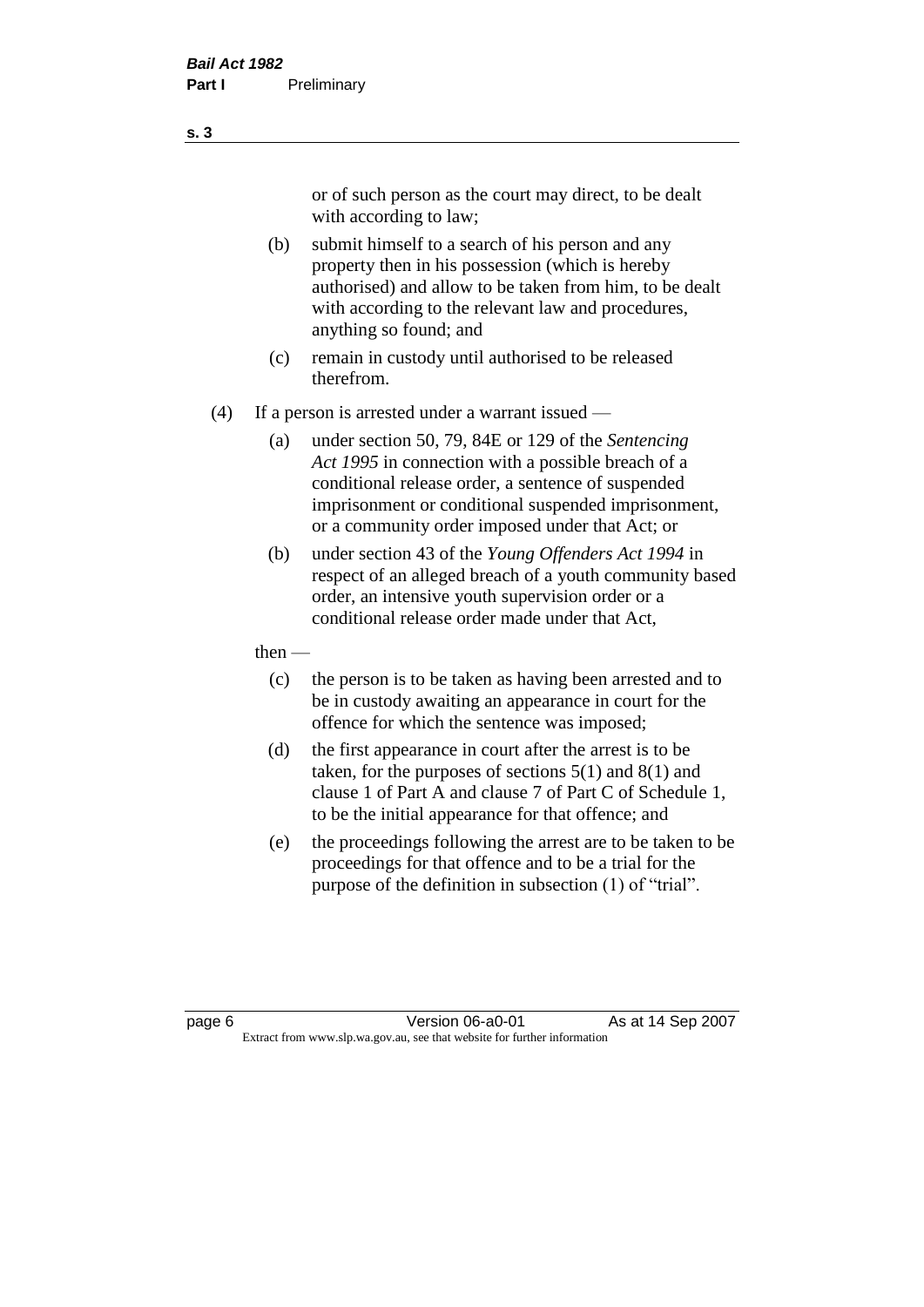- **s. 4**
- (5) The CEO (corrections) may by writing signed by him delegate to any officer of the department of which he is the chief executive officer any function he has under this Act as an authorised community services officer.

*[Section 3 amended by No. 74 of 1984 s. 3; No. 15 of 1988 s. 4; No. 49 of 1988 s. 78; No. 61 of 1990 s. 4; No. 31 of 1993 s. 6; No. 45 of 1993 s. 4 and 12; No. 78 of 1995 s. 7; No. 57 of 1997 s. 21(1); No. 54 of 1998 s. 4 and 14; No. 47 of 1999 s. 7; No. 50 of 2003 s. 29(3); No. 65 of 2003 s. 121(2); No. 27 of 2004 s. 13(2); No. 34 of 2004 s. 251; No. 45 of 2004 s. 28(4); No. 59 of 2004 s. 141; No. 84 of 2004 s. 11, 82 and 83(2); No. 65 of 2006 s. 51 and 53.]* 

# **4. Application of this Act**

The operation of this Act extends to any appearance in a court for an offence —

- (a) except to the extent that in this Act, or in the law creating the offence or applicable thereto, express provision is made excluding or limiting the operation of this Act in respect of that appearance;
- (b) whether or not that law contains a reference to the granting of bail;
- (c) however any reference in that law to the granting of bail may be expressed; and
- (d) as if any reference therein to the taking of a recognizance were to a requirement that, except where bail is dispensed with under this Act, the accused enter into a bail undertaking.

*[Section 4 amended by No. 84 of 2004 s. 82.]*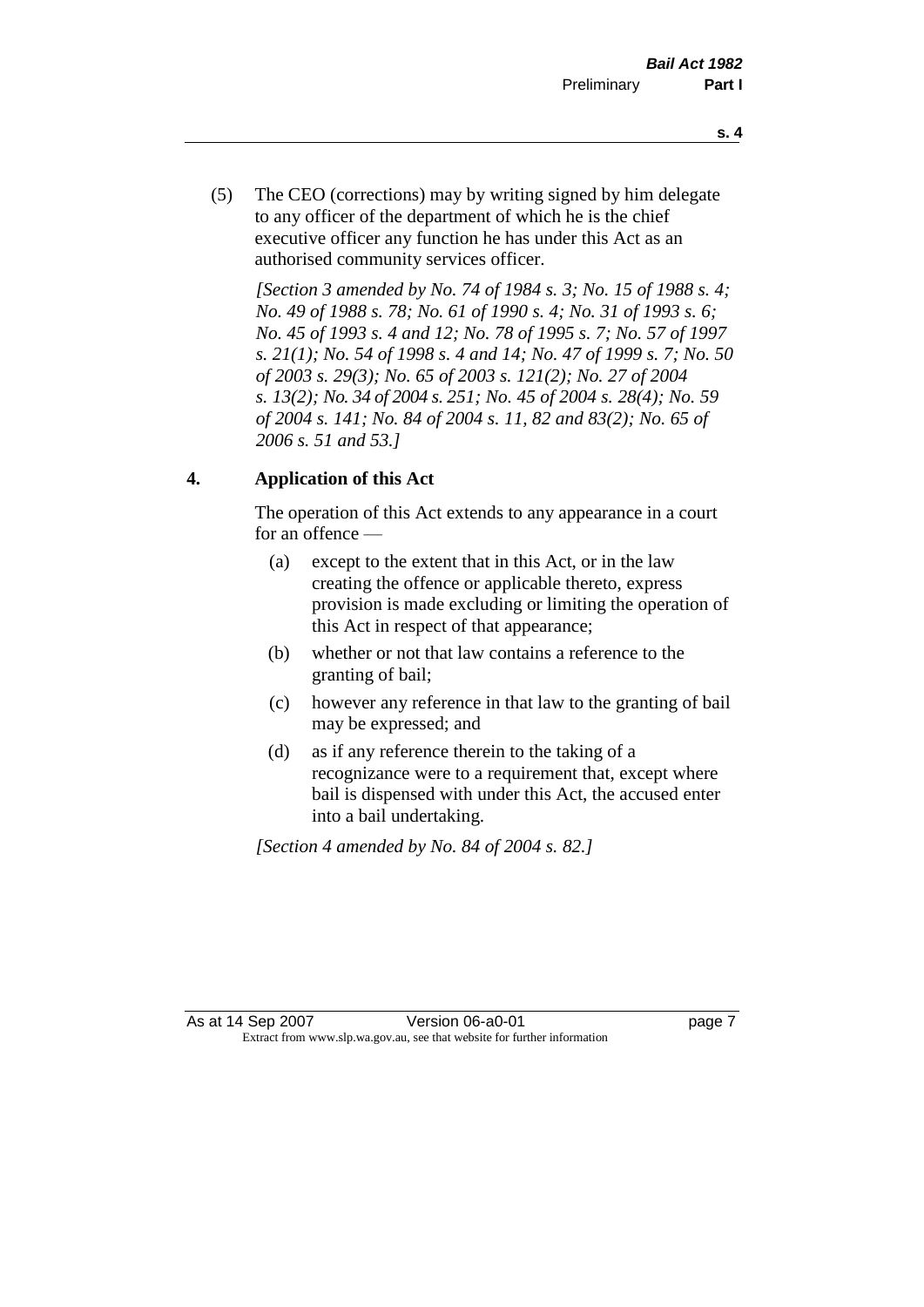# **Part II — Rights of accused in relation to bail**

*[Heading amended by No. 84 of 2004 s. 82.]* 

# **5. Right of accused to have bail considered under this Act**

- (1) An accused who is in custody for an offence awaiting his initial appearance in court therefor is entitled —
	- (a) subject to sections 9, 10, 12 and 16(2), to have his case for bail for that appearance considered under and in accordance with this Act as soon as is practicable;
	- (b) if his case is not so considered, or if he is refused bail or is not released on bail, to be brought before a court as soon as is practicable.
- (2) An accused who is in custody awaiting any appearance in court for an offence, other than an initial appearance, is entitled, subject to sections 7(3), 9 and 10, to have his case for bail for that appearance considered under and in accordance with this Act.

*[Section 5 amended by No. 74 of 1984 s. 4; No. 84 of 2004 s. 82.]* 

# **6. Duty on arresting officer and others to consider bail**

- (1) This section applies to a police officer or other person (the **"arrester"**) who —
	- (a) charges a person who is under arrest (the **"accused"**) with an offence; and
	- (b) does not release the accused unconditionally under section 142 of the *Criminal Investigation Act 2006*,

or who arrests a person under a warrant.

- (2) This section is subject to  $-$ 
	- (a) the exercise of the power conferred by section 9; and

page 8 **Version 06-a0-01** As at 14 Sep 2007 Extract from www.slp.wa.gov.au, see that website for further information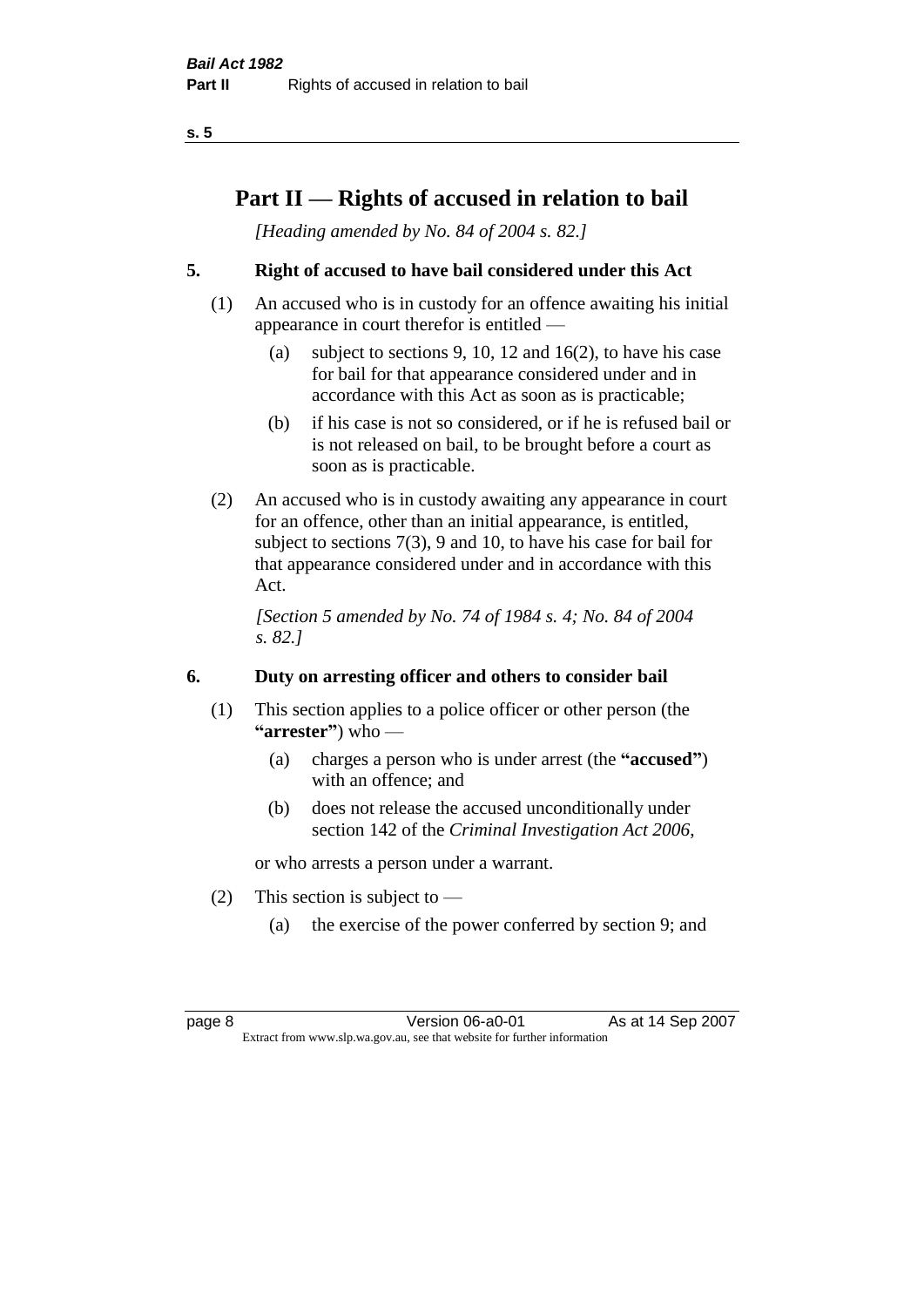- **s. 6**
- (b) sections 10, 12 and 16 and clause 3A of Part C of Schedule 1.
- (3) The duties in this section shall be performed whether or not an application for bail is made by or on behalf of the accused.
- (4) As soon as is practicable after the accused is charged, or arrested under a warrant, as the case may be, the arrester shall either —
	- (a) bring the accused or cause the accused to be brought before a court; or
	- (b) perform the other duties of the arrester under this section.
- (5) If the arrester has power to grant the accused bail, the arrester shall consider the accused's case for bail.
- (6) If the arrester does not have power to grant the accused bail, the arrester shall, unless subsection (8), (9) or (10) applies, bring or cause the accused to be brought before an authorised police officer or a justice or, in the case of a child, any authorised officer or a justice, who shall consider the accused's case for bail as soon as is practicable.
- (7) Even if the arrester has power to grant the accused bail, the arrester may, instead of complying with subsection (5), comply with subsection  $(6)$  as if the arrester did not.
- (8) If under section 15 only a judge of the Supreme Court or a judge of the Children's Court has power to grant the accused bail, the arrester shall bring the accused or cause the accused to be brought before a judge of the Supreme Court or a judge of the Children's Court, as the case requires, who shall consider the accused's case for bail as soon as is practicable.
- (9) If under section 16 only a justice has power to grant the accused bail, the arrester shall bring the accused or cause the accused to be brought before a justice, who shall consider the accused's case for bail as soon as is practicable.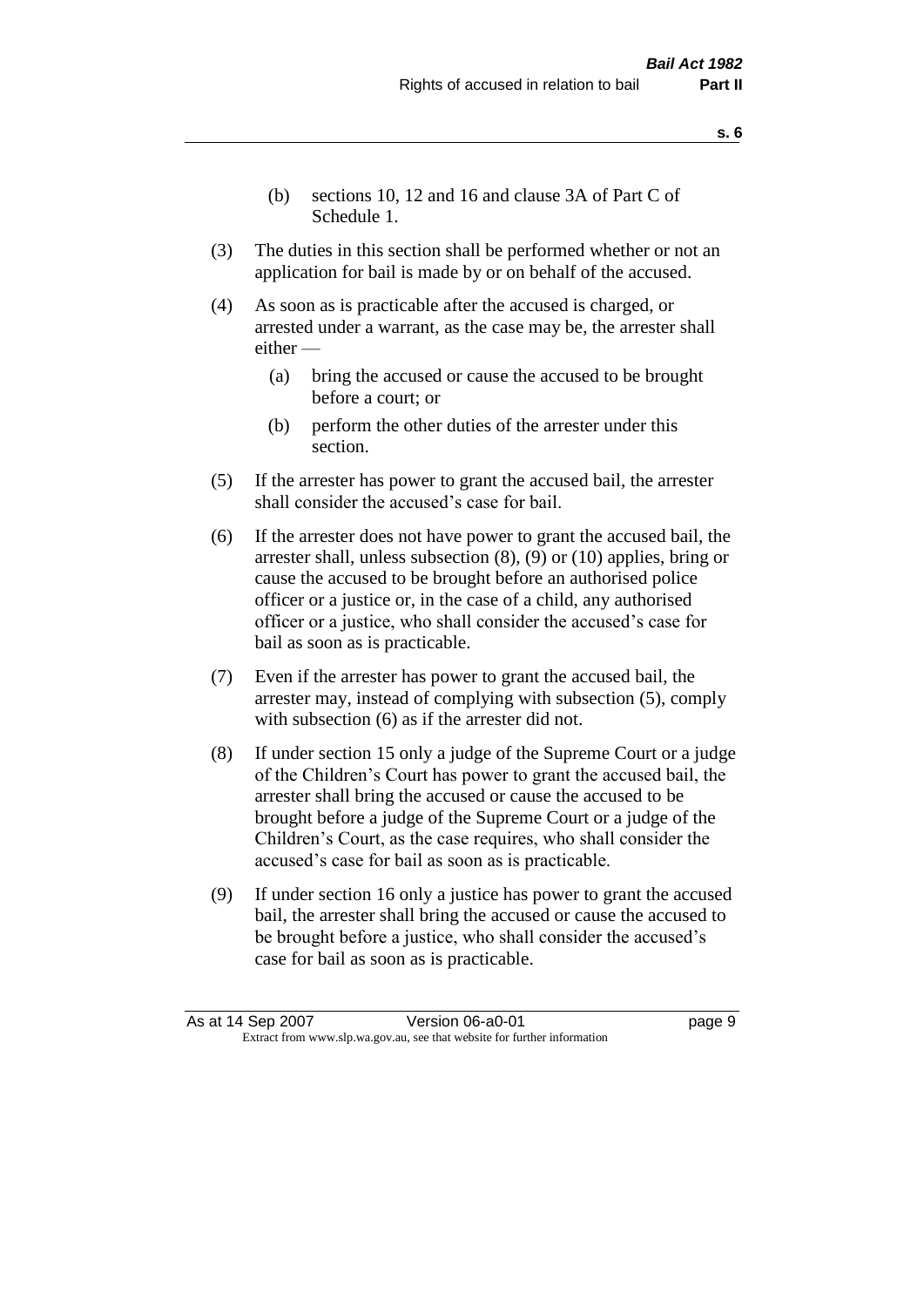#### **s. 6A**

(10) If section 16A applies, the arrester shall bring the accused or cause the accused to be brought before a court or judge referred to in section 16A(1), who shall consider the accused's case for bail as soon as is practicable.

*[Section 6 inserted by No. 59 of 2006 s. 4(1).]* 

#### **6A. Whether custody justified to be considered in certain cases**

- (1) In this section
	- **"accused"** means an accused who is under arrest, other than pursuant to a warrant;
	- **"released"** means released from custody without being required to enter into, or without having entered into, a bail undertaking;

**"serious offence"** means an indictable offence the penalty specified by a written law for which is or includes imprisonment for 5 years or more or life;

- **"summary court"** means the Magistrates Court or the Children's Court.
- (2) An authorised officer or justice who is considering an accused's case for bail for an initial appearance in a summary court on a charge of an indictable offence that is not a serious offence may order that the accused be served with a summons under the *Criminal Procedure Act 2004*, and released, in respect of the charge unless satisfied —
	- (a) that there are reasonable grounds to suspect the accused would not obey the summons if served with it; or
	- (b) that not releasing the accused is justified under subsection (4) or for any other reason.
- (3) An authorised officer or justice who is considering an accused's case for bail for an initial appearance in a summary court on a charge of a simple offence must order that the accused be served with a court hearing notice under the *Criminal Procedure*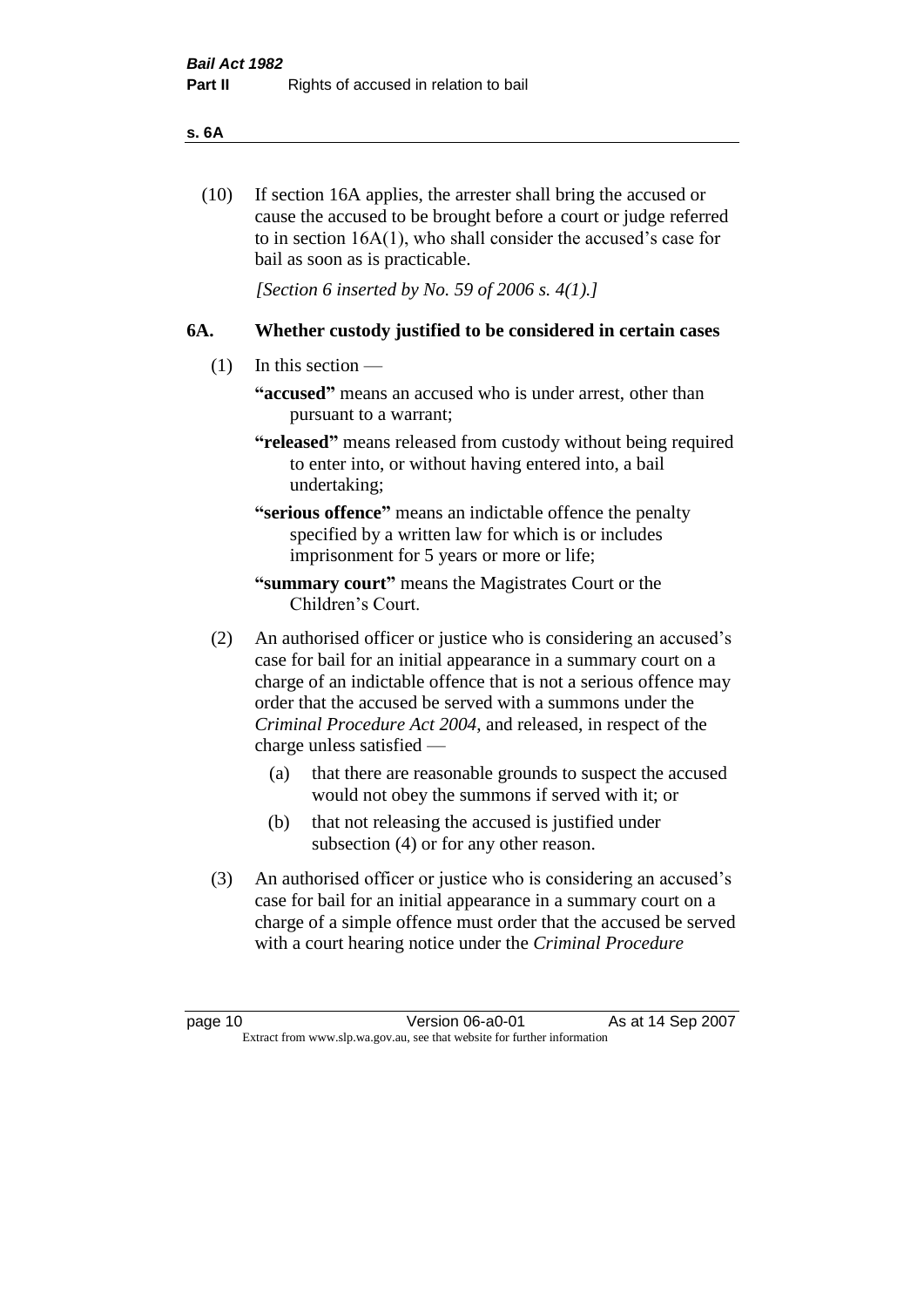*Act 2004*, and released, in respect of the charge unless satisfied —

- (a) that the presence of the accused when the charge is dealt with is likely to be necessary for any reason or for sentencing purposes; or
- (b) that not releasing the accused is justified under subsection (4) or for any other reason.
- (4) Not releasing an accused is justified if there are reasonable grounds to suspect that if the accused were released —
	- (a) the accused
		- (i) would commit an offence;
		- (ii) would continue or repeat an offence with which he or she is charged;
		- (iii) would endanger another person's safety or property; or
		- (iv) would interfere with witnesses or otherwise obstruct the course of justice, whether in relation to the accused or any other person;
		- or
	- (b) the accused's safety would be endangered.
- (5) This section does not affect the operation of section 28 or 30 of the *Criminal Procedure Act 2004*.

*[Section 6A inserted by No. 59 of 2006 s. 5.]* 

## **7. Duty imposed on judicial officers in respect of unconvicted accused**

(1) Upon and following an accused's initial appearance in court for an offence every judicial officer who may thereafter order his detention or continued detention in custody before conviction for the offence (including detention during the period of his trial) is under a duty, unless subsection (2) applies, to consider the accused's case for bail, whether or not an application for bail is made by the accused or on his behalf.

As at 14 Sep 2007 Version 06-a0-01 Page 11 Extract from www.slp.wa.gov.au, see that website for further information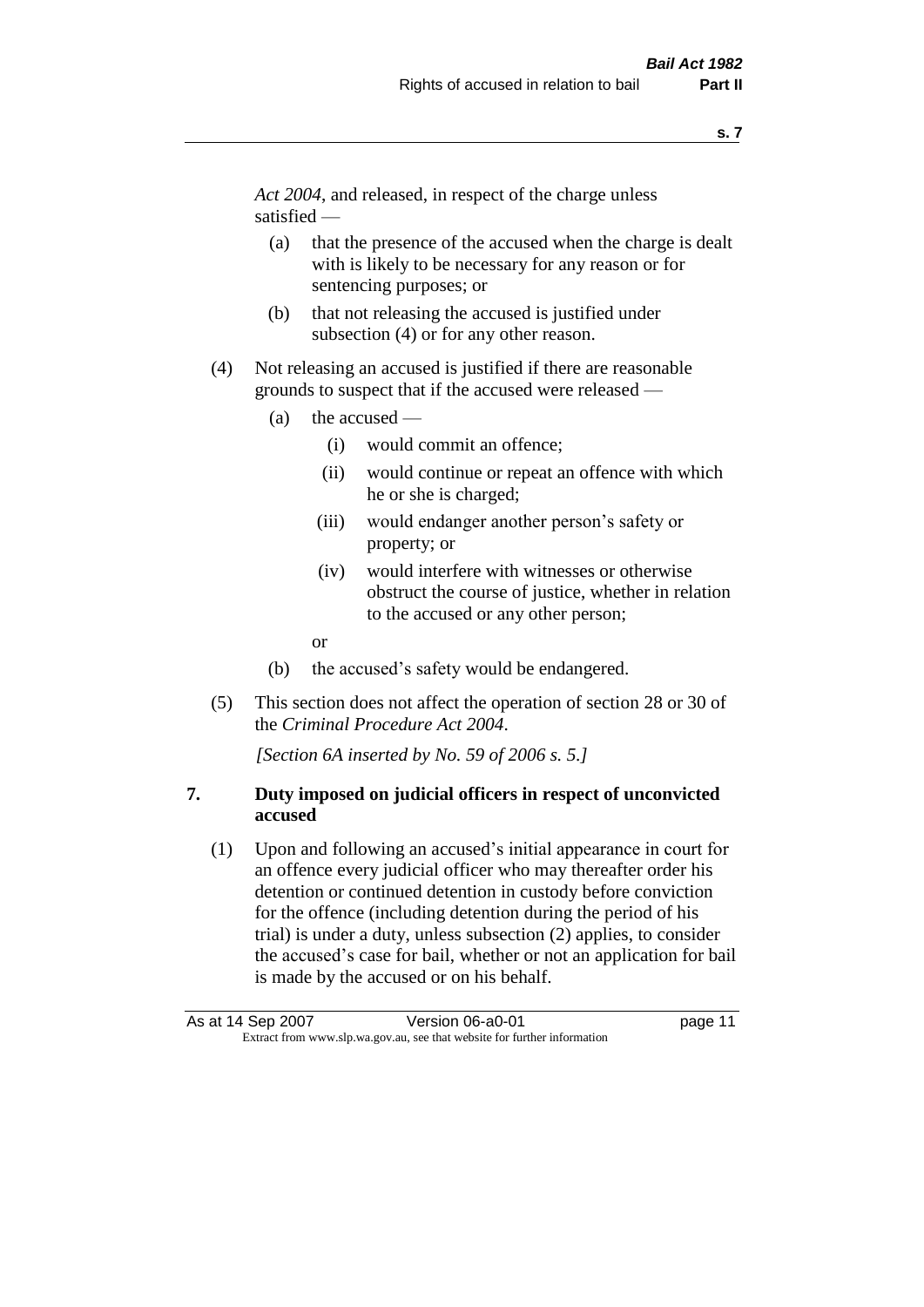- (2) Where under section 15 only a judge of the Supreme Court or a judge of the Children's Court has power to grant bail for an offence, the judicial officer referred to in subsection (1), other than a judge of the Supreme Court or a judge of the Children's Court, shall, whether or not an application for bail is made by the person or on his behalf, cause the accused to be taken as soon as is practicable before a judge of the Supreme Court or a judge of the Children's Court, as the case may require for the purpose of having the accused's case for bail considered by the judge.
- (3) Notwithstanding subsection (2), where
	- (a) the duty described in that subsection or in section 6(8) or (9) has been discharged once in relation to an accused's case for bail; and
	- (b) bail has on that occasion been refused by a judge of the Supreme Court or a judge of the Children's Court,

the accused's case for bail need not be considered on any subsequent occasion in the same case when the accused's continued detention may be ordered unless the accused satisfies the judicial officer who may order his detention that —

- (c) new facts have been discovered, new circumstances have arisen or the circumstances have changed since bail was refused on the occasion mentioned in paragraph (b); or
- (d) he failed to adequately present his case for bail on that occasion,

but if the judicial officer is so satisfied he shall cause the accused to be taken as soon as is practicable before a judge of the Supreme Court or a judge of the Children's Court as the case may require for the purpose of having the accused's case for bail considered by the judge.

(4) Notwithstanding subsection (1), after the duty described in that subsection has been discharged once in relation to an accused's case for bail or after a judge of the Supreme Court or a judge of

| page 12                                                                  | Version 06-a0-01 | As at 14 Sep 2007 |
|--------------------------------------------------------------------------|------------------|-------------------|
| Extract from www.slp.wa.gov.au, see that website for further information |                  |                   |

**s. 7**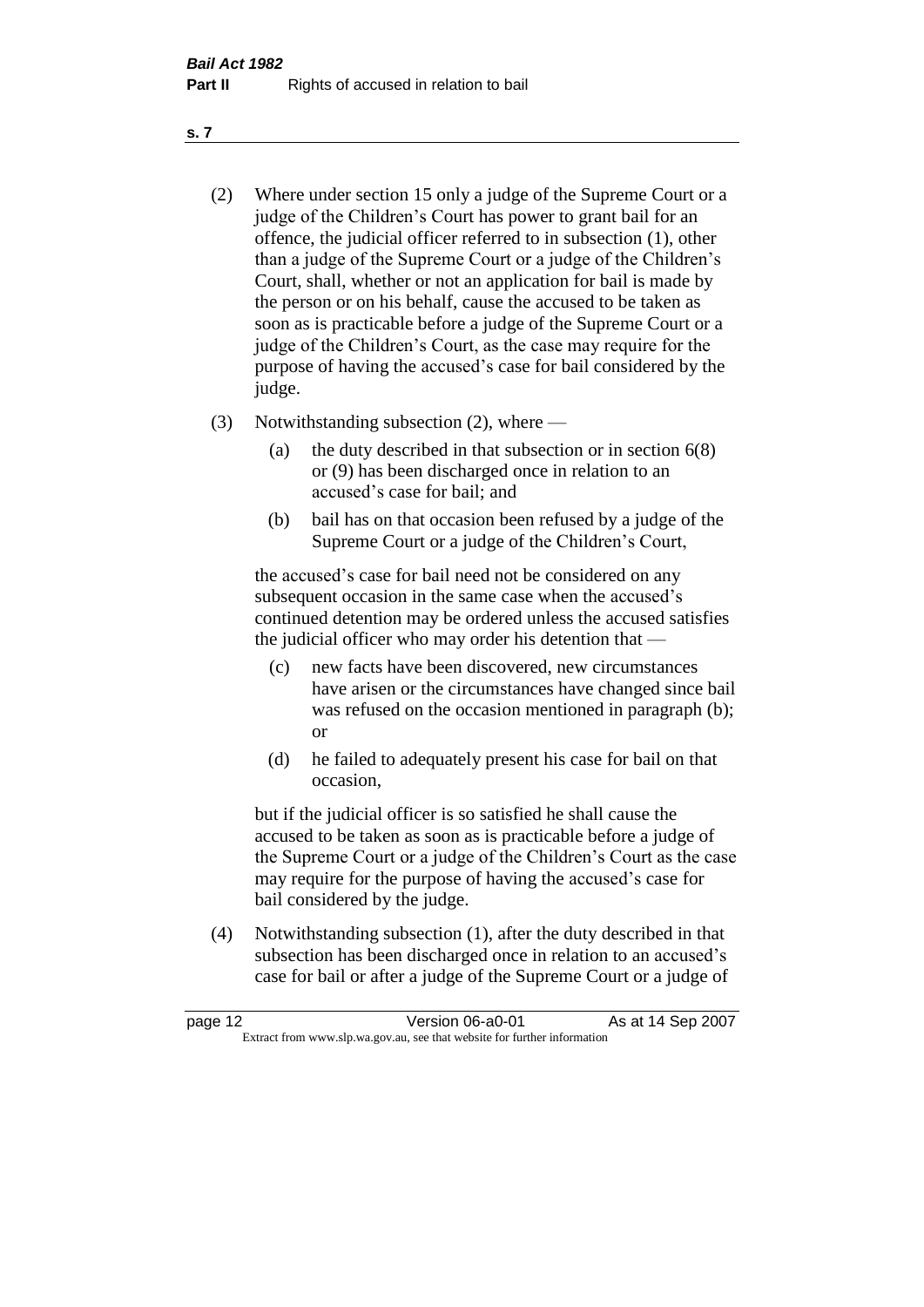the Children's Court has considered the case under section 15, it is sufficient on any subsequent consideration of bail in the same case for a judicial officer, including a judge of the Supreme Court or a judge of the Children's Court acting under section 15 —

- (a) to inquire whether any new fact has been discovered or new circumstance has arisen, or whether the circumstances have changed, since bail was previously granted or refused and whether the accused considers that he failed to adequately present his case for bail on a previous occasion; and
- (b) unless he is satisfied that there is any reason of the kind mentioned in paragraph (a) for not doing so, to adopt the decision previously made in the case, but with power to make such variations of the terms and conditions of bail as he thinks fit.
- (5) The operation of this section is subject to the exercise of the power conferred by section 9 and to the provisions of sections 10, 12 and 16(2) and clause 3A of Part C of Schedule 1.

*[Section 7 amended by No. 74 of 1984 s. 5; No. 49 of 1988 s. 80; No. 45 of 1993 s. 6; No. 84 of 2004 s. 82; No. 59 of 2006 s. 4(2).]* 

#### **7A. Bail for appeal under the** *Criminal Appeals Act 2004* **Part 2**

- (1) If a person is in custody and an appeal has been commenced under Part 2 of the *Criminal Appeals Act 2004* in connection with the decision by virtue of which the person is in custody, the person may apply for bail —
	- (a) if the appeal is to be heard and determined by the Court of Appeal or if an application has been made to the Court of Appeal for leave to appeal to the Court of Appeal — to a judge of appeal; or
	- (b) in any other case to a judge of the Supreme Court.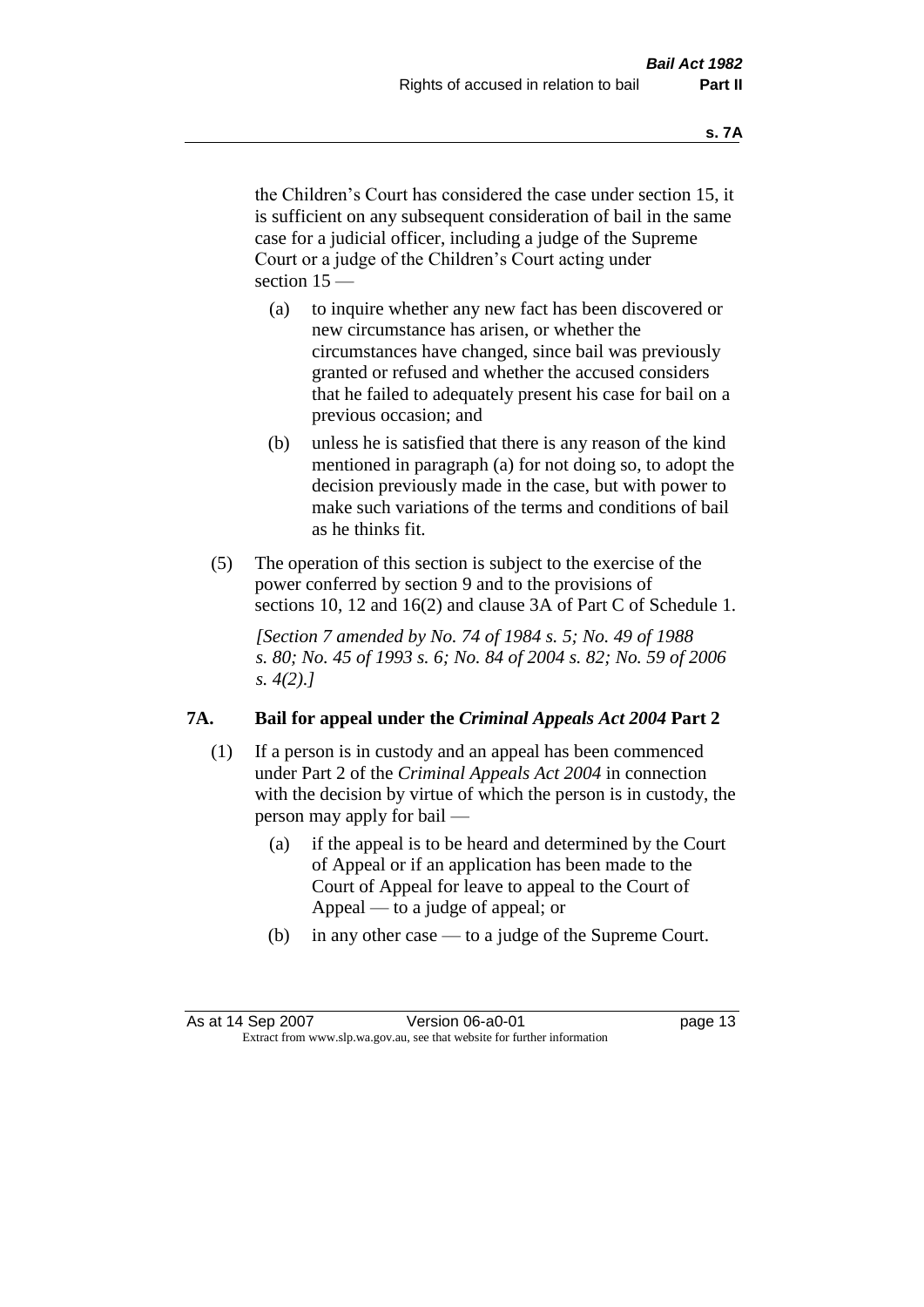- (2) Bail shall not be granted to an applicant for bail under subsection (1) until he has given notice of his application for bail to —
	- (a) the State Solicitor; or
	- (b) the Deputy Director of Public Prosecutions (Commonwealth) in Perth,

as the case may require, and that official has been given an opportunity to be heard on the application.

*[Section 7A inserted by No. 33 of 1989 s. 18; amended by No. 65 of 2003 s. 88(2); No. 45 of 2004 s. 28(4); No. 59 of 2004 s. 141; No. 84 of 2004 s. 11.]* 

#### **8. Accused to be given information and prescribed forms**

- (1) Subject to subsection (4), a judicial officer or authorised officer who is called upon to consider an accused's case for bail, on the first occasion when it arises in relation to an offence or group of offences for which an accused is required to appear, shall ensure that the accused is, or has been, given —
	- (a) such information in writing as to the effect of this Act as is prescribed for the purposes of this paragraph;
	- (b) a prescribed form for completion, designed to disclose to the judicial officer or authorised officer all information relevant to the decision; and
	- (c) where the accused is unable or insufficiently able, to read, speak or write English, such assistance as he may reasonably require in order to have communicated to him the information mentioned in paragraph (a) and complete the form referred to in paragraph (b).
- (2) After an accused case for bail has been considered once, a judicial officer or authorised officer on any subsequent consideration of bail in the same case shall —
	- (a) comply with subsection  $(1)(a)$ ; and

#### **s. 8**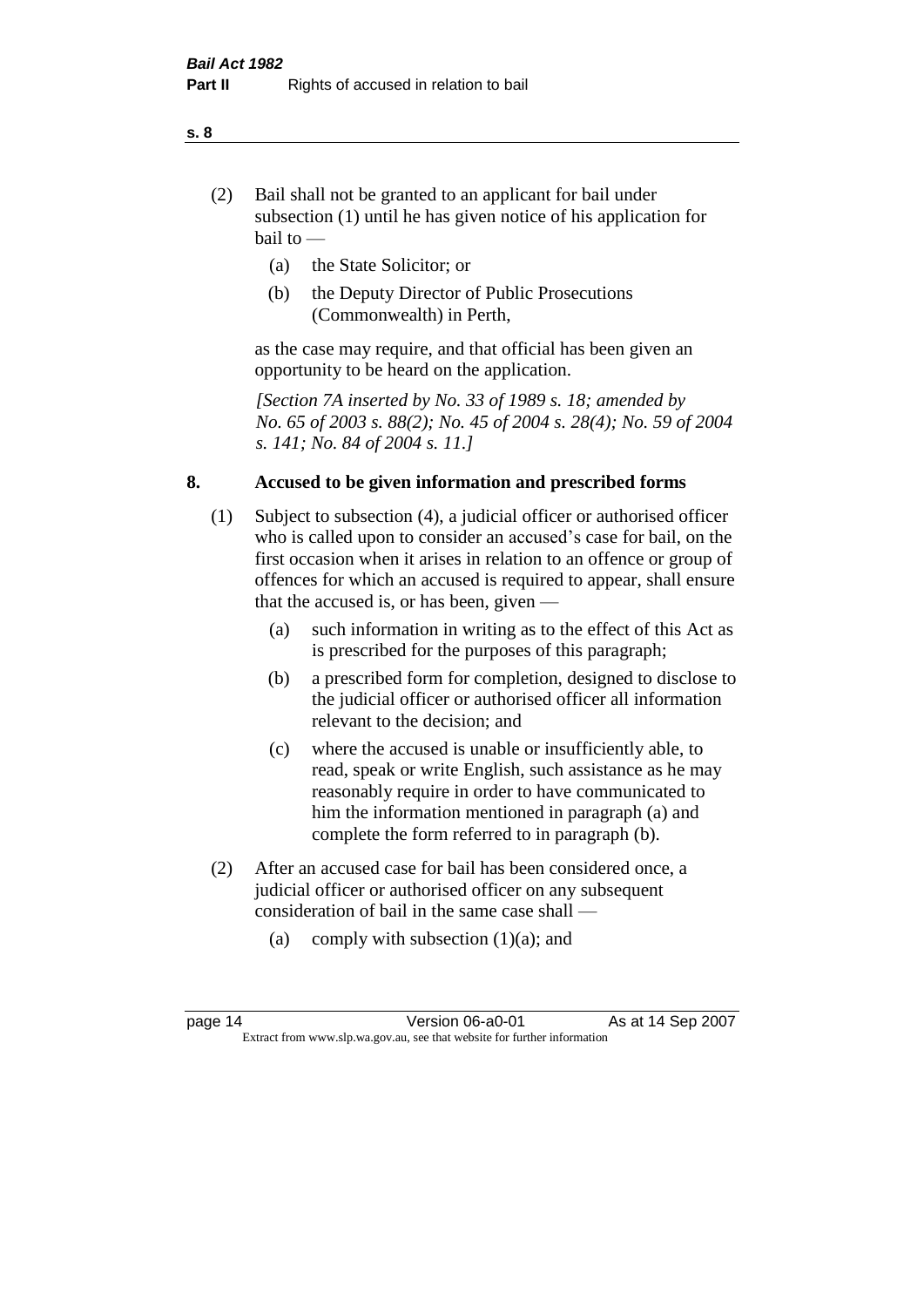- (b) either comply with subsection  $(1)(b)$  or obtain the form previously completed for the purposes of that paragraph, if any, and ensure that —
	- (i) the form is revised in order to show any changes which he is informed have occurred since it was completed; and
	- (ii) any assistance, of the kind referred to in subsection  $(1)(c)$  is given to the accused for the purpose of completing or revising the form, as the case may be.
- (3) Nothing in this section shall be read as limiting section 23.
- (3a) Notwithstanding subsection  $(1)(a)$  or  $(2)(a)$  a judicial officer or authorised officer need not comply with that paragraph if it appears to him that the accused's case for bail is such that bail is likely to be granted to him in accordance with this Act; but if it subsequently appears to him that bail will not be granted or that the accused is dissatisfied with any condition imposed on the grant of bail he shall then comply with that paragraph.
- (4) Notwithstanding subsection  $(1)(b)$  or  $(2)(b)$ , a judicial officer or an authorised officer may dispense with completion or revision of the form referred to in those paragraphs if it appears to him  $that -$ 
	- (a) the accused's case for bail is such that bail is likely to be granted to him in accordance with this Act; and
	- (b) the information in the possession of the judicial officer or authorised officer is sufficient for his consideration of the case.
- (5) Where a person has applied for bail for an appeal as mentioned in section 7A(1), this section applies as if the consideration of bail for the appeal were a first consideration of bail for an offence.

*[Section 8 amended by No. 74 of 1984 s. 6; No. 15 of 1988 s. 6; No. 33 of 1989 s. 18; No. 84 of 2004 s. 82.]*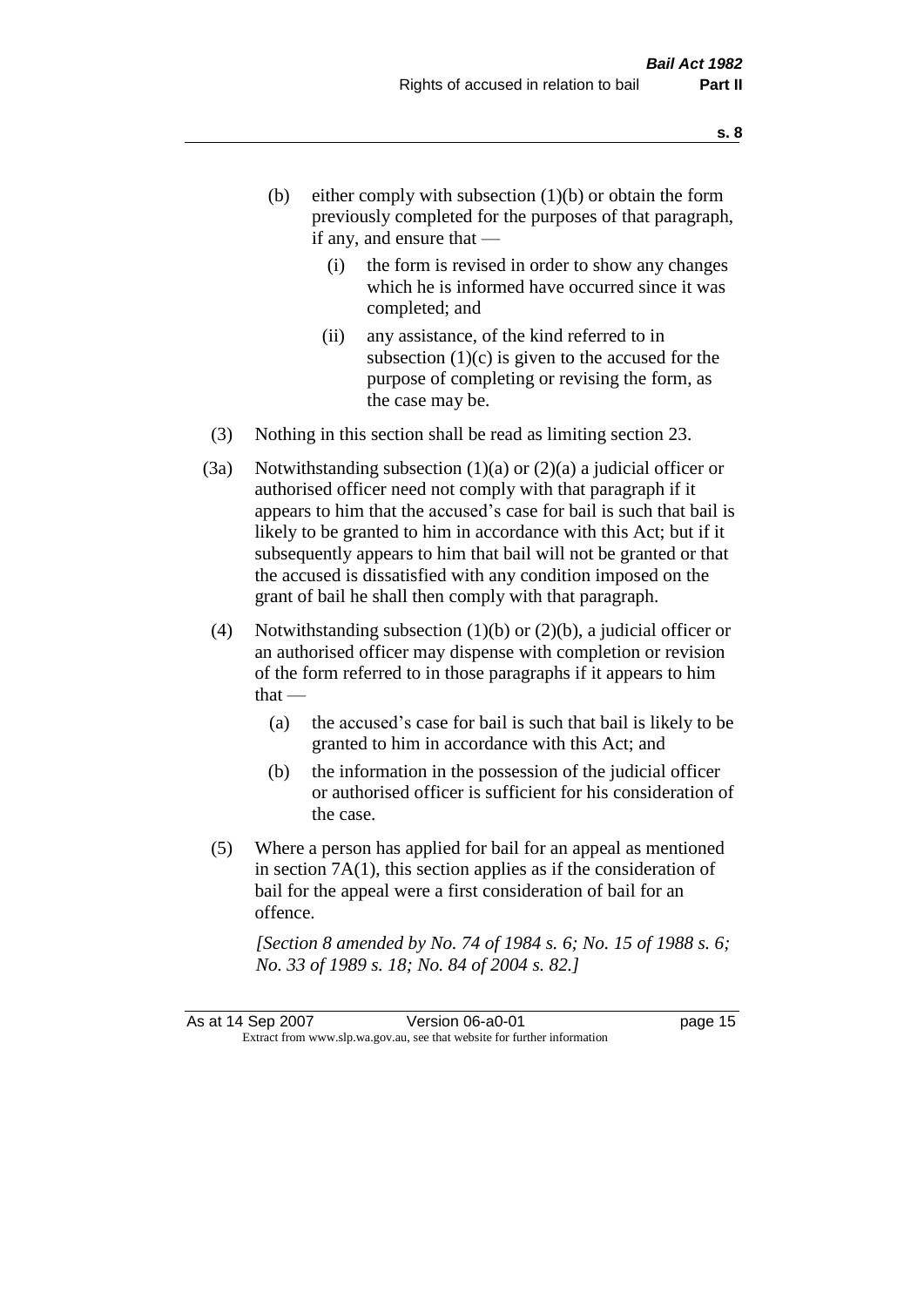- **9. Bail decision may be deferred until further information obtained** 
	- (1) Subject to section 26(2) of the *Young Offenders Act 1994*, a judicial officer or authorised officer who is called upon to consider a case for bail may defer consideration of the case for a period not exceeding 30 days if he thinks it is necessary —
		- (a) to obtain more information for the purpose of making a decision in accordance with this Act; or
		- (b) to take any step authorised by section  $24(1)$ .
	- (2) Nothing in this section shall be taken to limit the right of an accused to be brought before a court as soon as is practicable if he is not released on bail.

*[Section 9 amended by No. 57 of 1997 s. 21(2); No. 84 of 2004 s. 82.]*

## **10. Sections 5, 6 and 7 do not apply where accused imprisoned for other cause**

Notwithstanding sections 5, 6 and 7, the rights conferred on an accused and the duties imposed on police officers, authorised officers and judicial officers by those sections in respect of an appearance in court for an offence do not arise where —

- (a) the accused is in custody for some other offence or reason (including the non-payment of a sum of money); and
- (b) the police officer, authorised officer or judicial officer is satisfied that the accused is likely to remain in custody for that other offence or reason until or beyond the time for the appearance for the first-mentioned offence.

*[Section 10 amended by No. 84 of 2004 s. 82.]*

**s. 9**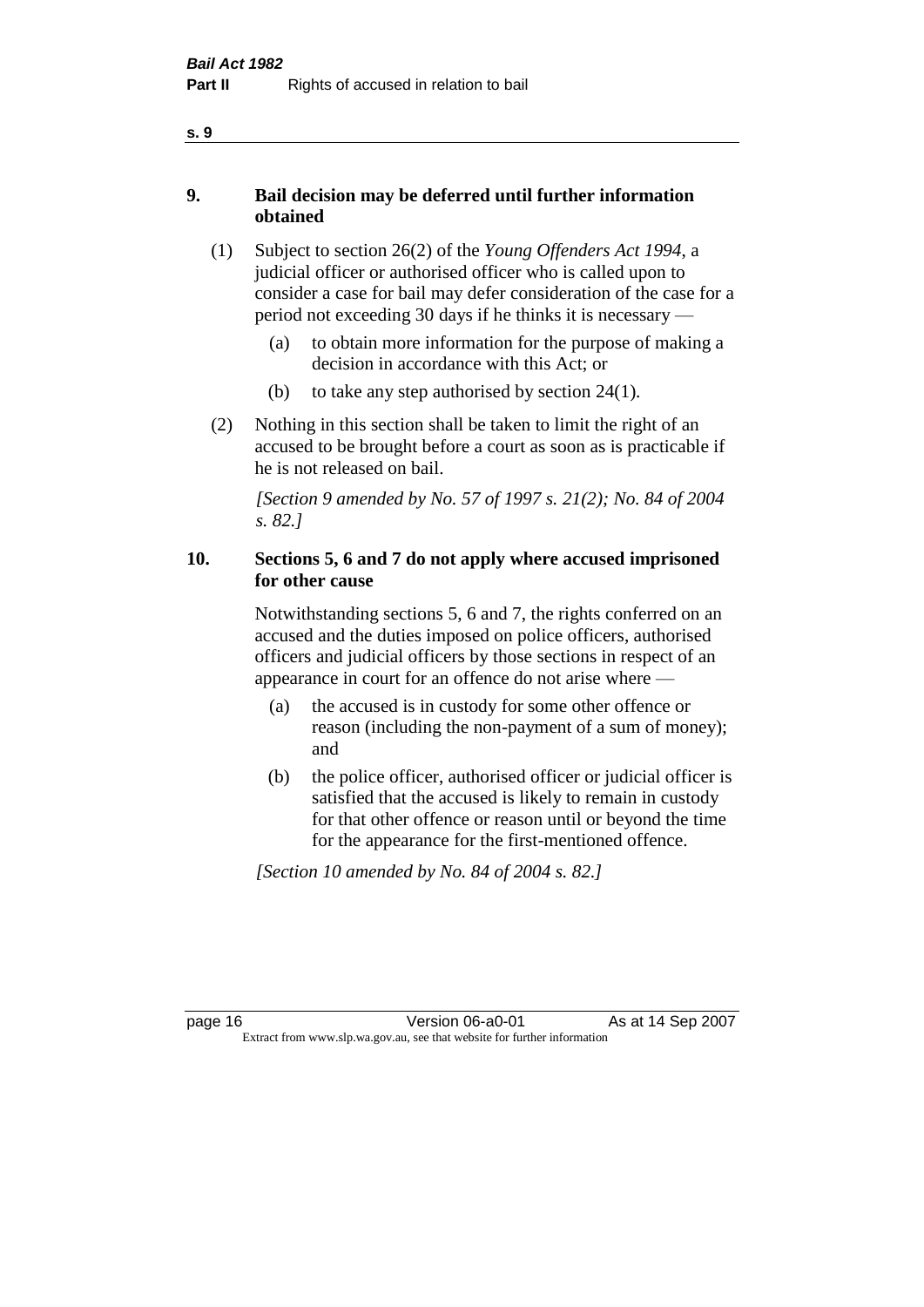#### **11. Rights following grant of bail**

- $(1)$  When
	- (a) bail has been granted to an accused for an appearance in court;
	- (b) all conditions which are to be complied with before the release of the accused have been complied with; and
	- (c) he has entered into a bail undertaking for that appearance or his bail undertaking is deemed to be amended under section 31(3),

the accused has a right to be at liberty until he is required to appear, or to next appear, before a court, but subject to —

- (d) any requirement that he be in custody for some other reason;
- (e) the exercise of the powers in sections 14(3), 17A, 46, 54 and 55; and
- (f) the limitation mentioned in section 12.
- (2) As soon as is practicable after an accused becomes entitled to be at liberty as provided in subsection  $(1)$  —
	- (a) an authorised officer, where bail was granted by an authorised officer;
	- (b) a justice who has granted bail otherwise than while sitting as a court;
	- (c) a judge's associate, where bail was granted by a judge of the District Court or the Supreme Court or the Children's Court; and
	- (d) in any other case, the registrar of the court where the judicial officer who granted bail exercises jurisdiction or a justice,

shall, where the accused is in custody in a lock-up or prison, forthwith deliver or cause to be delivered a certificate to that effect in the prescribed form to the person in charge of the lock-up or

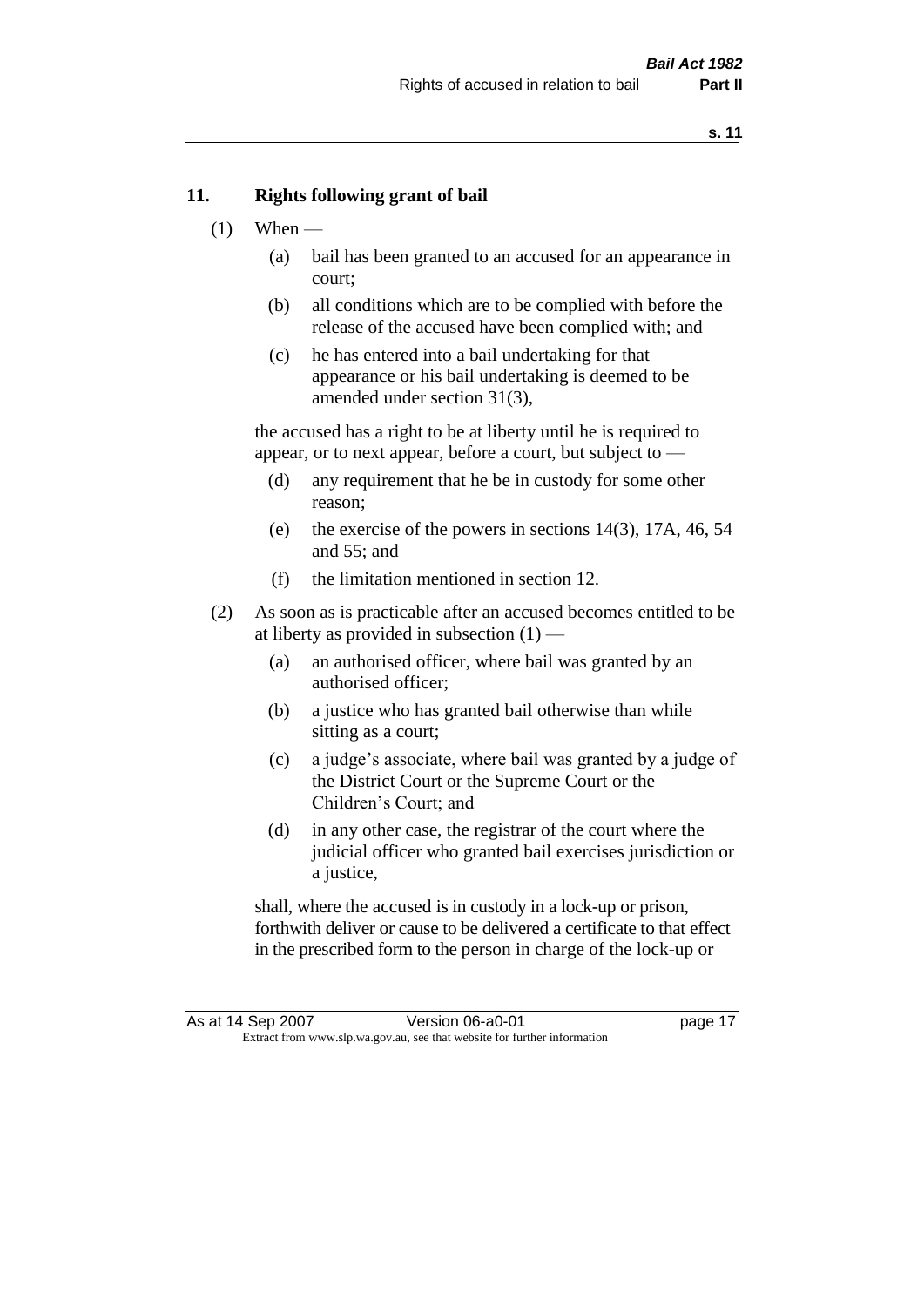prison, and that person shall release the accused from custody as soon as is practicable after he receives the certificate.

(3) In subsection (2)(a) **"authorised officer"** does not include an authorised officer who is also the person in charge of the lock-up in which the accused is in custody.

*[Section 11 amended by No. 74 of 1984 s. 7; No. 15 of 1988 s. 7; No. 49 of 1988 s. 81; No. 45 of 1993 s. 7; No. 47 of 1999 s. 8; No. 59 of 2004 s. 141; No. 84 of 2004 s. 82.]* 

#### **12. Further limitation on rights in sections 5 and 11**

The right of an accused to have his case for bail considered as soon as is practicable, his right to be at liberty as mentioned in section 11(1), and the corresponding duties created by this Part, are limited so far as is reasonably necessary for the exercise or performance by a person of any statutory power or function vested in him which requires or permits the continued custody of the accused, including the exercise of the powers set out in Part 12 of the *Criminal Investigation Act 2006* and Parts 6 and 7 of the *Criminal Investigation (Identifying People) Act 2002*.

*[Section 12 amended by No. 6 of 2002 s. 96; No. 84 of 2004 s. 82; No. 59 of 2006 s. 6.]*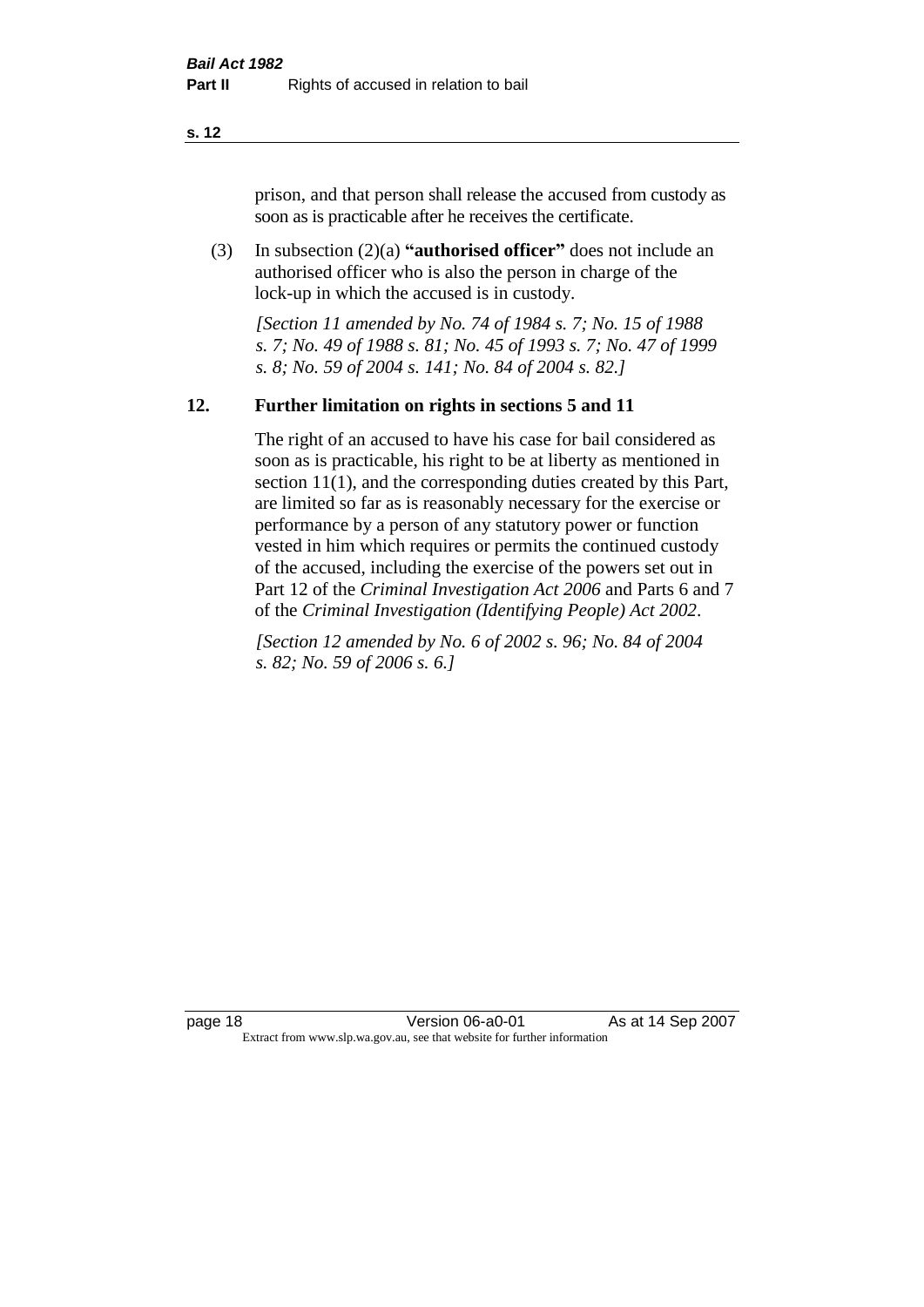# **Part III — Jurisdiction to grant bail**

## **13. Jurisdiction to grant bail**

- (1) Jurisdiction to grant bail for any appearance described in the first column of Part A of Schedule 1 is vested in the judicial officer or authorised officer specified in the second column of that Part opposite thereto and shall be exercised subject to and in accordance with this Part and the further provisions in Parts B, C and D of Schedule 1.
- (2) A home detention condition shall not be imposed as a condition of bail except by a judicial officer.

*[Section 13 amended by No. 61 of 1990 s. 5; No. 45 of 1993 s. 12.]* 

#### **14. Supreme Court judge has jurisdiction in all cases**

- (1) A judge of the Supreme Court may, in accordance with this  $Act -$ 
	- (a) exercise a power to grant bail which is conferred upon any other judicial officer or any authorised officer by this Act; and
	- (b) revoke or vary any bail previously granted by any other such officer.
- (2) Subject to subsection (2a), the jurisdiction of a judge of the Supreme Court under subsection (1) in respect of an appearance by an accused may be invoked by application made by either the prosecutor or the accused, and whether or not any other judicial officer has —
	- (a) previously granted or refused bail; or
	- (b) exercised any power conferred on him by section 55,

in respect of that appearance.

(2a) After the jurisdiction under subsection (1) has been invoked once by an accused in relation to an offence or group of

| As at 14 Sep 2007 | Version 06-a0-01                                                         | page 19 |
|-------------------|--------------------------------------------------------------------------|---------|
|                   | Extract from www.slp.wa.gov.au, see that website for further information |         |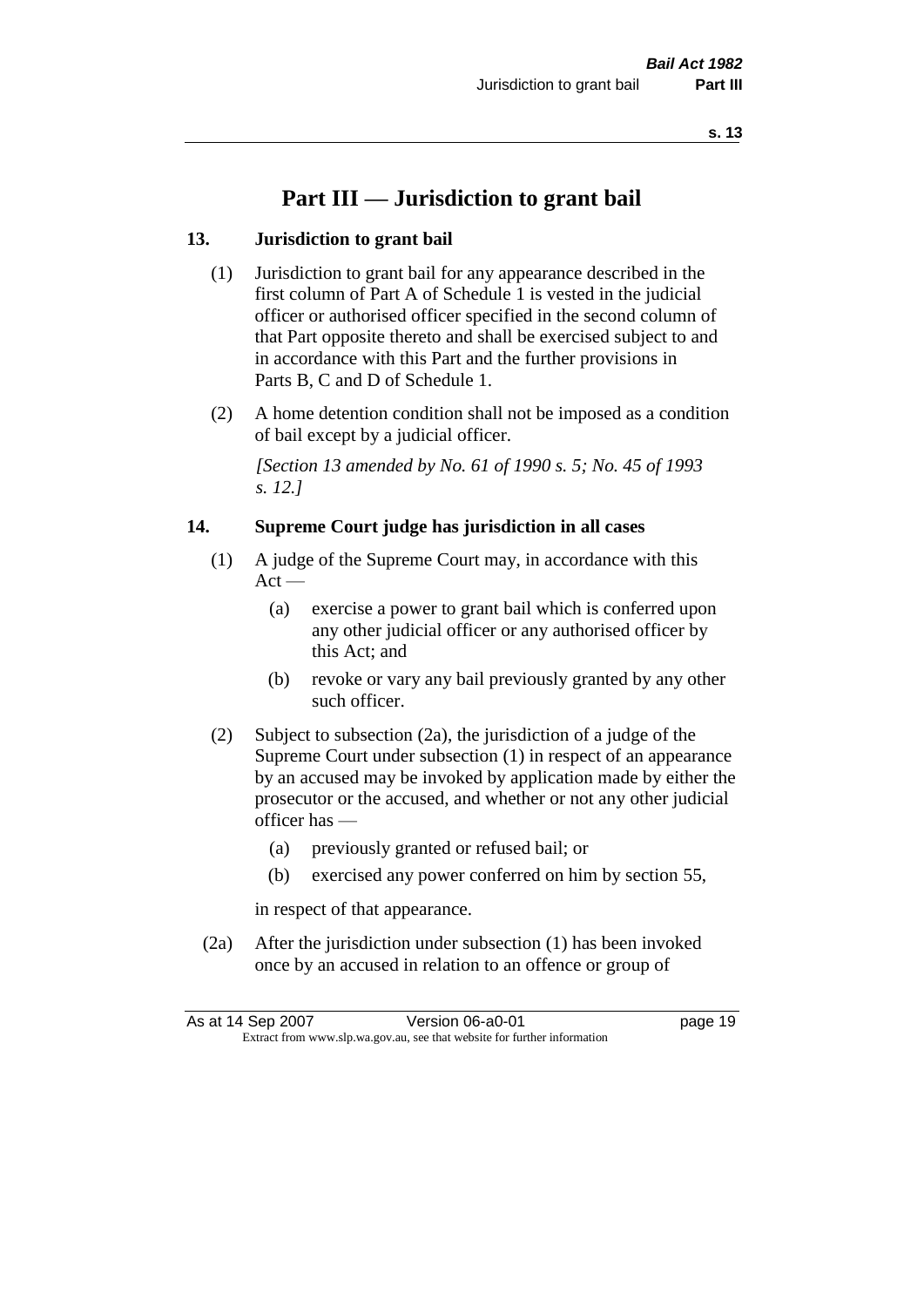offences for which he is required to appear, it may not be further invoked by that accused in relation to that offence or group of offences unless the accused satisfies a judge of the Supreme Court that —

- (a) new facts have been discovered, new circumstances have arisen or the circumstances have changed since the occasion when the jurisdiction was invoked; or
- (b) he failed to adequately present his case for bail on that occasion.
- (3) Where under subsection (1) a judge of the Supreme Court
	- (a) revokes the bail of an accused who is at liberty, he may order that the accused be returned to custody to await the appearance for which the bail was granted;
	- (b) varies the bail of such an accused, he may order that the accused be returned to custody until he becomes entitled to be at liberty pursuant to section 11,

and the judge may issue any warrant which may be necessary to carry such an order into effect.

- (4) In this section **"any other judicial officer"** means any judicial officer whose jurisdiction is inferior to that of a judge of the Supreme Court.
- (5) The powers and duties conferred on a judge of the Supreme Court by this section may in the case of a child charged with an offence before the Children's Court also be exercised by a judge of the Children's Court.

*[Section 14 amended by No. 74 of 1984 s. 8; No. 49 of 1988 s. 82; No. 84 of 2004 s. 82.]* 

#### **15. Exclusive jurisdiction of Supreme Court judge in murder cases**

(1) Where an accused is in custody for wilful murder or murder, the power to grant bail shall be exercised only by a judge of the

page 20 **Version 06-a0-01** As at 14 Sep 2007 Extract from www.slp.wa.gov.au, see that website for further information

**s. 15**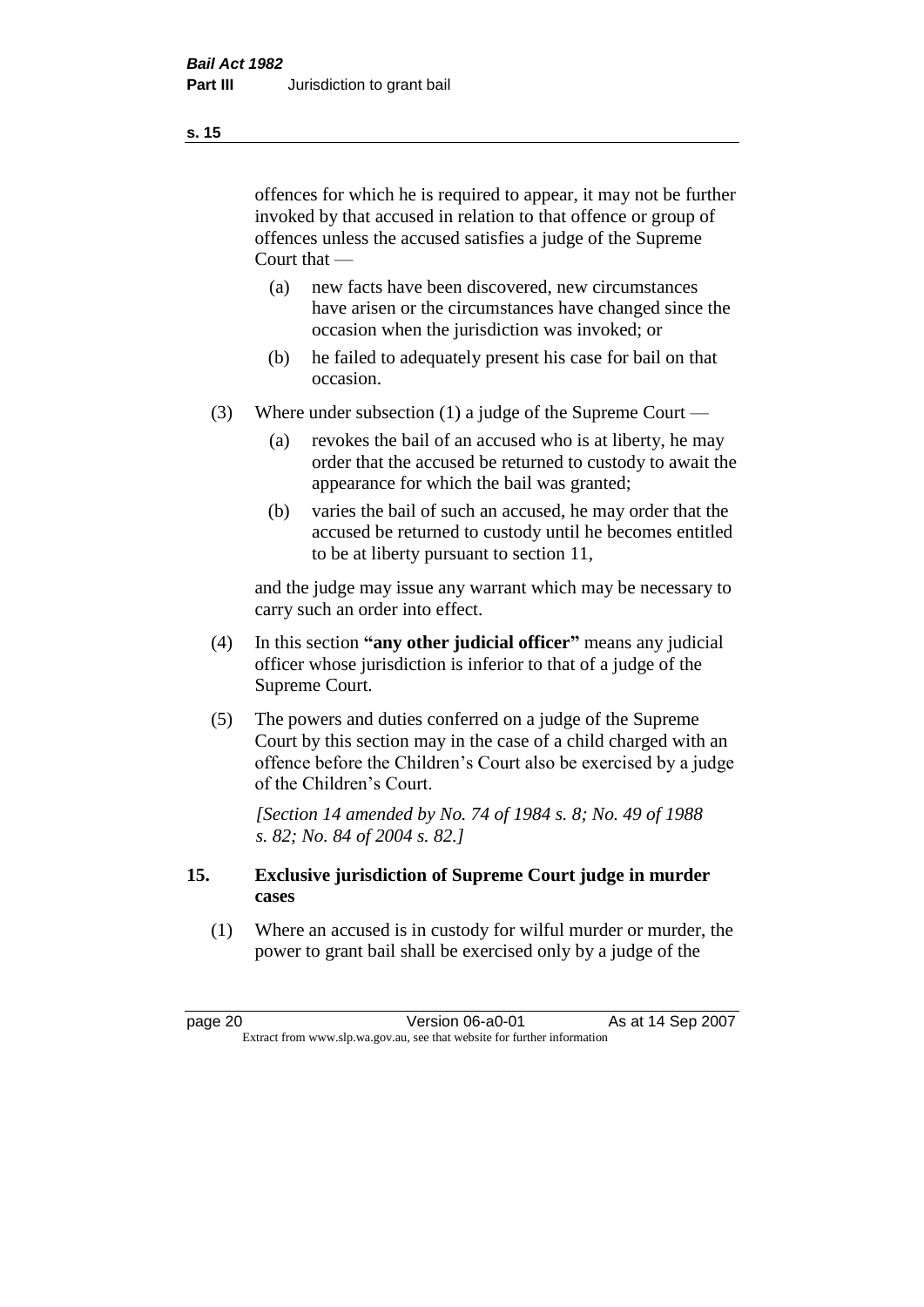Supreme Court, or in the case of an accused who is a child by a judge of the Children's Court, except —

- (a) where section  $31(2)(d)$  applies; or
- (b) to the extent that the Court of Appeal exercises its powers under Part A of Schedule 1.
- *[(2) repealed]*

*[Section 15 amended by No. 52 of 1984 s. 35; No. 74 of 1984 s. 9; No. 49 of 1988 s. 83; No. 70 of 1988 s. 45; No. 45 of 1993 s. 12; No. 45 of 2004 s. 28(4); No. 84 of 2004 s. 82.]* 

#### **16. Bail of person arrested on warrant**

- (1) Subject to sections 14 and 15 where the arrest of an accused for an offence is made pursuant to a warrant he shall not be granted bail before he is brought before a court or judicial officer as commanded by the warrant, except by a justice acting in terms of section 6(9).
- (2) Notwithstanding subsection (1) or any other provision of this Act, an accused who has been arrested pursuant to a warrant —
	- (a) issued under section 56; or
	- (b) issued under the *Criminal Procedure Act 2004* for an offence against section 51(1) or (2),

shall not have a right to have his case for bail considered, and shall not be granted bail, before he is brought before the court as commanded by the warrant.

*[Section 16 amended by No. 59 of 2004 s. 141; No. 84 of 2004 s. 11 and 82; No. 59 of 2006 s. 4(3).]*

#### **16A. Restrictions on powers of authorised officers and justices in certain cases**

- (1) Where this section applies to a person who has been arrested for an offence jurisdiction does not arise under section 13 until the person is brought before —
	- (a) a court constituted by or so as to include a magistrate; or

As at 14 Sep 2007 Version 06-a0-01 Page 21 Extract from www.slp.wa.gov.au, see that website for further information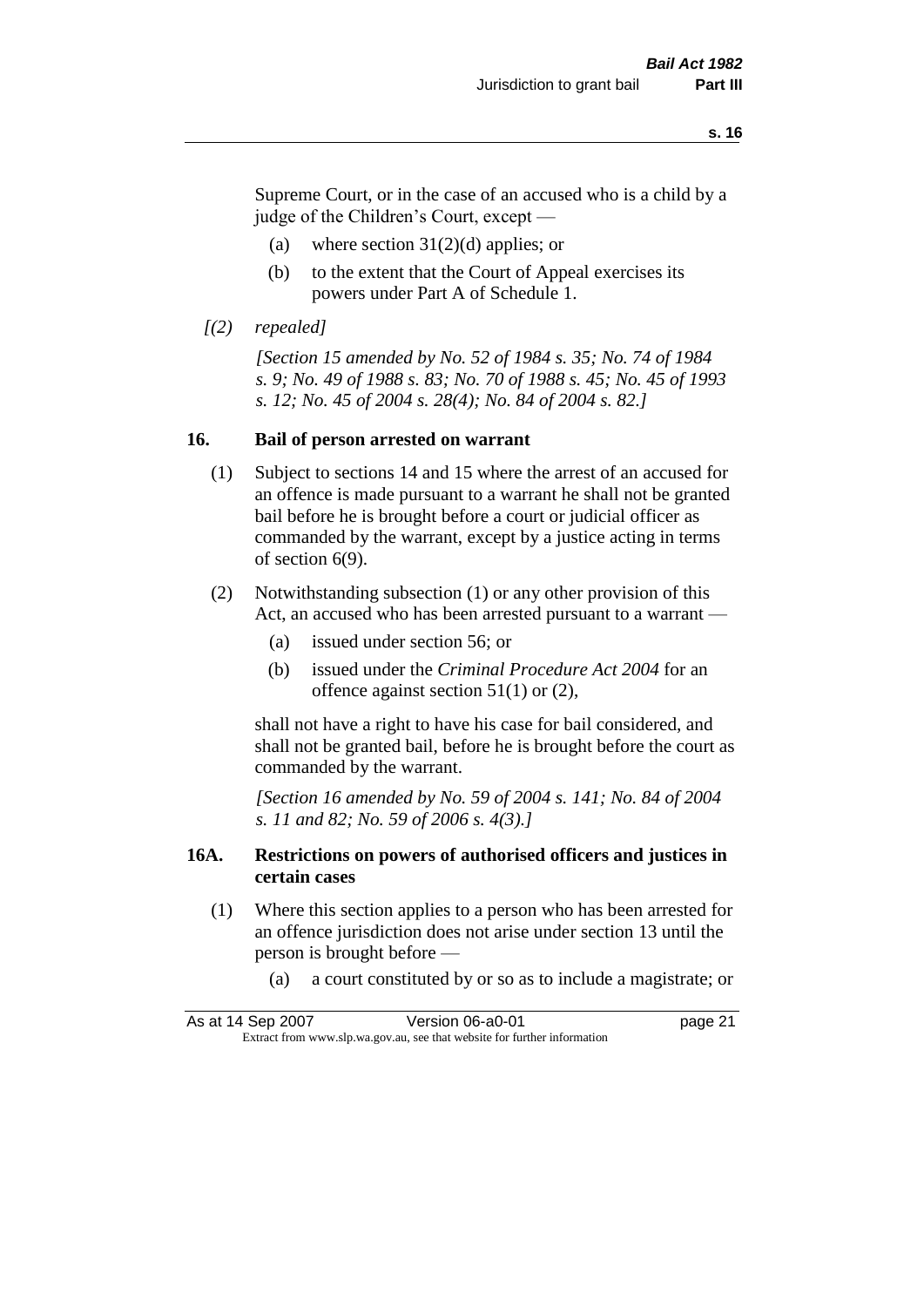- (b) where section 15 applies, a judge of the Supreme Court or a judge of the Children's Court as the case may require.
- (2) This section applies where
	- (a) a person has been arrested in an urban area for a serious offence; and
	- (b) the serious offence is alleged to have been committed while the accused was —
		- (i) on bail for; or
		- (ii) at liberty under an early release order made in respect of,

another serious offence.

- (3) This section also applies where a person has been arrested in an urban area for an offence against section 61(1) of the *Restraining Orders Act 1997* (which creates offences for breaches of violence restraining orders).
- (4) In this section —

**"urban area"** means —

- (a) the metropolitan region as defined in the *Planning and Development Act 2005* and any prescribed area that adjoins that region; and
- (b) any other prescribed area of the State, being the whole or part of, or an area adjoining, a local government district under the *Local Government Act 1995* that is designated under that Act as a city or a town.

*[Section 16A inserted by No. 54 of 1998 s. 6(1); amended by No. 38 of 2004 s. 59; No. 84 of 2004 s. 82; No. 38 of 2005 s. 15.]*

page 22 **Version 06-a0-01** As at 14 Sep 2007 Extract from www.slp.wa.gov.au, see that website for further information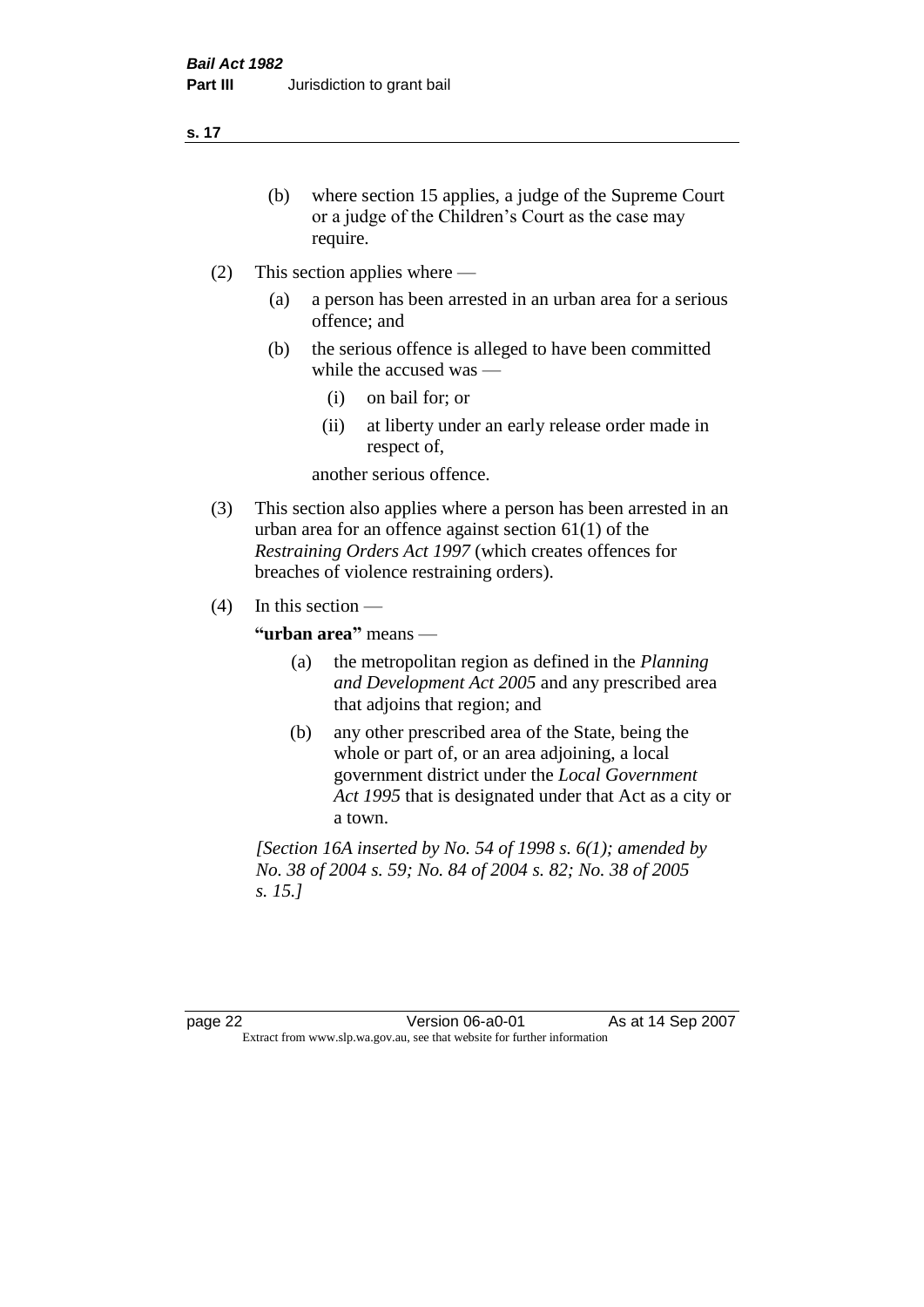#### **17. Conditions which may be imposed**

- (1) A judicial officer or authorised officer may impose conditions on a grant of bail only to the extent that he is authorised to do so by clause 2(3)(c) of Part C and Part D of Schedule 1.
- (2) Conditions imposed on a grant of bail shall not be any more onerous on the accused than the judicial officer or authorised officer considers is required in the public interest having regard to the nature of the offence for which the accused is in custody and the circumstances of the accused.

*[Section 17 amended by No. 45 of 1993 s. 8 and 12; No. 84 of 2004 s. 82.]* 

#### **17A. Further provisions as to responsible person's undertaking (Schedule 1 Part C clause 2)**

- (1) Where this section applies, an authorised police officer may
	- (a) cancel an undertaking of the kind described in clause 2(3)(c) of Part C of Schedule 1;
	- (b) approve of another person as a responsible person within the meaning in that clause; and
	- (c) detain the accused or order his detention until the person so approved enters into an undertaking of the kind mentioned in paragraph (a).
- (2) Subsection (1) applies where
	- (a) a person has entered into an undertaking referred to in paragraph (a) of that subsection;
	- (b) a judicial officer when granting bail ordered that the person may under this section be released from the undertaking by an authorised police officer; and
	- (c) the person wishes to be so released.
- (3) A police officer may, for the purpose of the exercise of the powers in subsection (1), take into custody a child accused who has been released on bail.

| As at 14 Sep 2007 | Version 06-a0-01                                                         | page 23 |
|-------------------|--------------------------------------------------------------------------|---------|
|                   | Extract from www.slp.wa.gov.au, see that website for further information |         |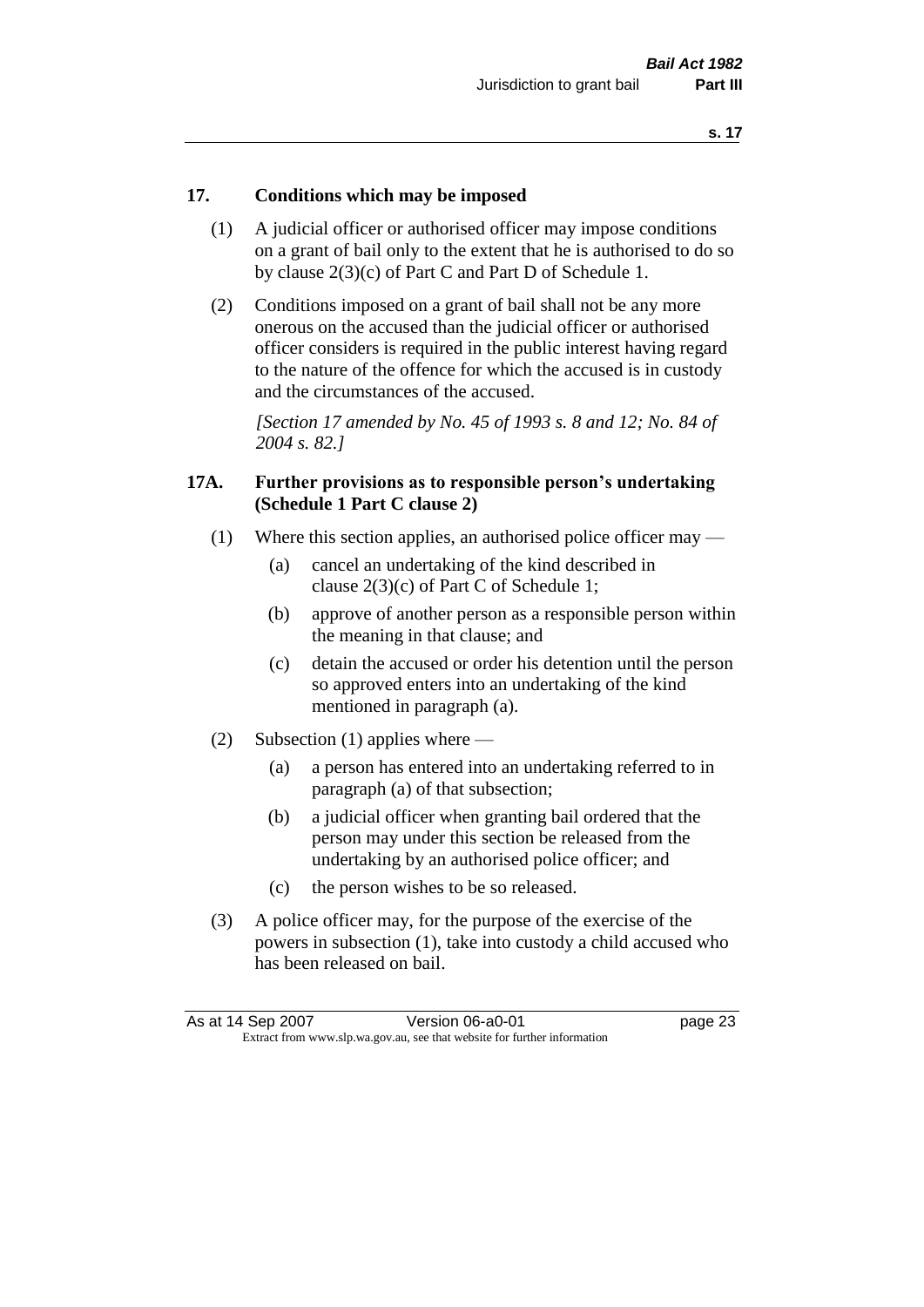#### **s. 17A**

- (4) If the police officer is not an authorised police officer he shall, as soon as is practicable, bring the accused before an authorised police officer for the purpose referred to in subsection (3).
- (5) After an undertaking has been entered into as mentioned in subsection  $(1)(c)$ , the accused, subject to this Act, has a right to be at liberty until he is required to appear before a court.

*[Section 17A inserted by No. 45 of 1993 s. 9; amended by No. 84 of 2004 s. 82.]* 

*[18-19. Repealed by No. 59 of 2006 s. 7(1).]*

page 24 Version 06-a0-01 As at 14 Sep 2007 Extract from www.slp.wa.gov.au, see that website for further information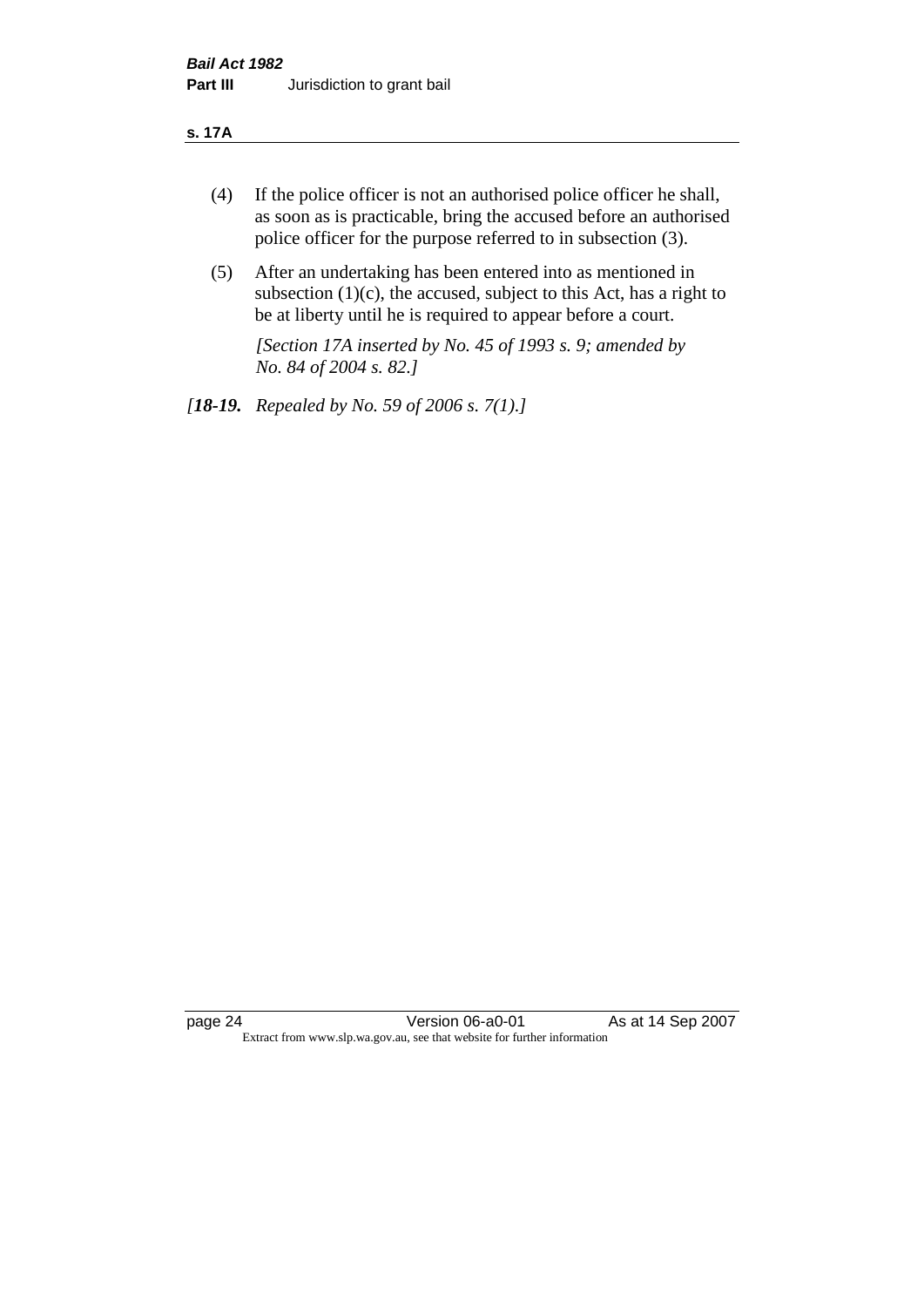# **Part IV — Hearing of case for bail, parties, and evidence**

#### **20. Power to consider bail** *in camera* **and to prohibit publication**

- (1) On the consideration by a judicial officer of a case for bail of an accused who is charged with an offence triable by jury, the judicial officer may, to avoid prejudice to either party, exercise the powers described in subsection (2), but shall only exercise the power in paragraph (b) thereof if he considers that the exercise of the power in paragraph (a) is not, on its own, likely to be sufficient to avoid prejudice.
- (2) The powers referred to in subsection (1) are to order
	- (a) that no report, or summary, of any statement, or of any specified statement, made or furnished at the hearing shall be published by any means;
	- (b) that the bail application be heard *in camera*.
- (3) Where an order is made under subsection (2)(a), no report, or summary, of any statement referred to in that paragraph shall be published by any means —
	- (a) if the offence is one that may be tried on indictment, before a court decides that it is to be tried on indictment;
	- (b) if the accused is discharged from further proceedings upon the prosecution notice or indictment brought against him for the offence, before he is so discharged; or
	- (c) if the accused is tried on indictment for the offence, before the trial is ended.
- (4) A person who, except with lawful excuse, fails to comply with an order made under this section commits an offence.

Penalty: \$1 000.

*[Section 20 amended by No. 50 of 2003 s. 37(2); No. 4 of 2004 s. 58; No. 84 of 2004 s. 11 and 82.]*

As at 14 Sep 2007 Version 06-a0-01 Page 25 Extract from www.slp.wa.gov.au, see that website for further information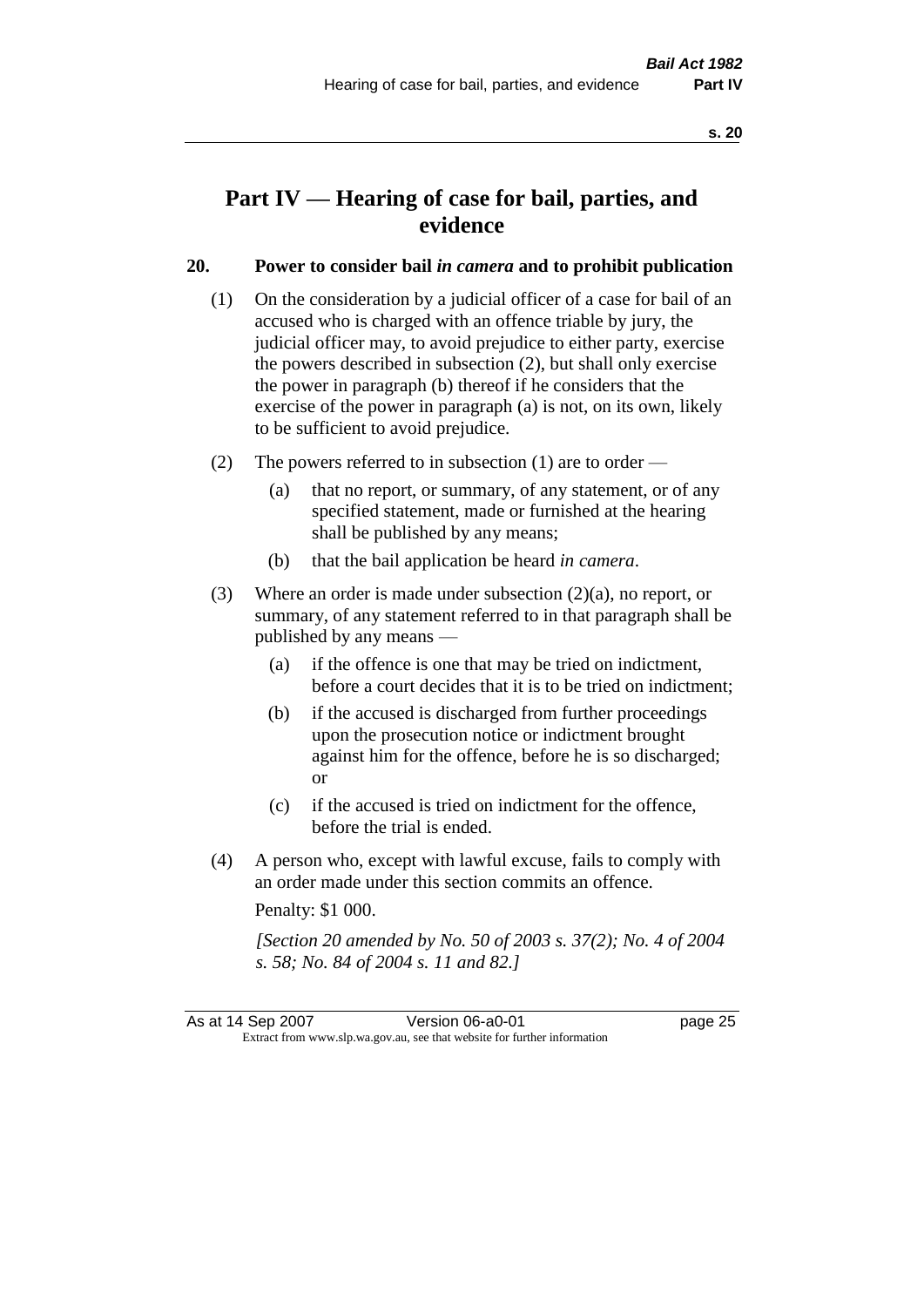#### **21. Parties**

- (1) The parties to proceedings on a case for bail are the prosecutor and the accused and, subject to subsection (2), no other person shall be a party to, or be represented at, the proceedings.
- (2) Nothing in subsection (1) affects the right of
	- (a) the Attorney General to apply for leave, or be an appellant, under Part 2 of the *Criminal Appeals Act 2004*;
	- (b) the State Solicitor or the Deputy Director of Public Prosecutions (Commonwealth) to receive notice and be heard under section 7A(2); or
	- (c) an officer referred to in section 33 of the *Children's Court of Western Australia Act 1988* to be present at and participate in proceedings concerning a child under that section.

*[Section 21 amended by No. 15 of 1988 s. 9; No. 49 of 1988 s. 84; No. 33 of 1989 s. 18; No. 31 of 1993 s. 7; No. 65 of 2003 s. 88(3); No. 59 of 2004 s. 141; No. 84 of 2004 s. 11 and 82.]* 

#### **22. Evidence**

A judicial officer or authorised person may in considering any case for bail receive and take into account such information as he thinks fit whether or not the same would normally be admissible in a court of law.

#### **23. Accused not bound to supply information**

An accused is not obliged to complete, or furnish information for, the prescribed form referred to in section  $8(1)(b)$ , or for any revision thereof, or to furnish any information, whether on oath or otherwise, for the purpose of having his case for bail considered.

*[Section 23 amended by No. 84 of 2004 s. 82.]* 

page 26 **Version 06-a0-01** As at 14 Sep 2007 Extract from www.slp.wa.gov.au, see that website for further information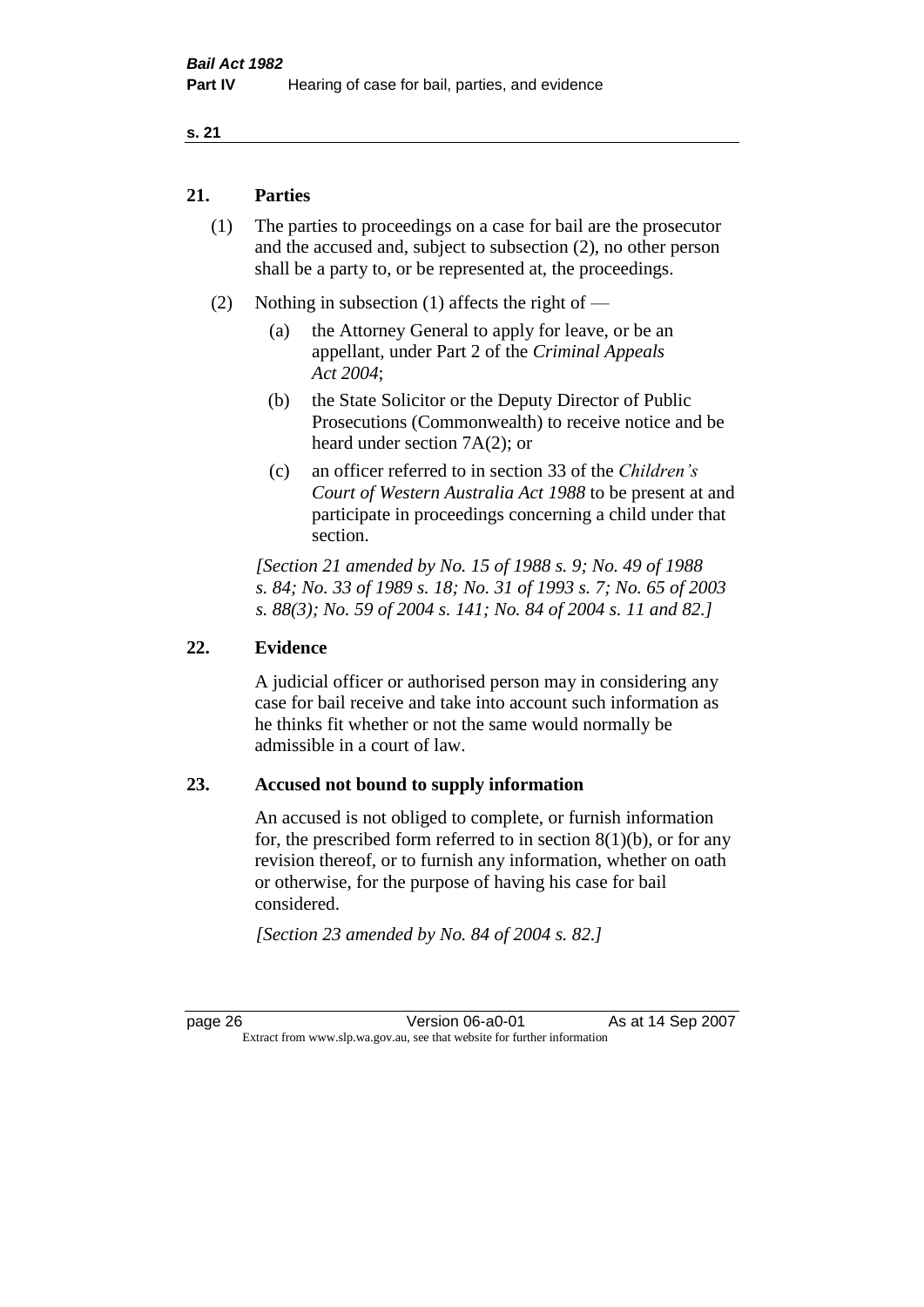## **24. Information may be referred to police officer for verification or for report**

- (1) A judicial officer or authorised officer who is called upon to consider a case for bail may —
	- (a) request that any information placed before the judicial officer or authorised officer by the accused for the purposes of the case be verified by a police officer, and to that end may refer to a police officer the prescribed form mentioned in section 8(1)(b), after it has been completed or revised;
	- (b) request that a report on any matter mentioned in Part C of Schedule 1, so far as it applies to an accused whose case is being or to be considered, be made by a police officer.
- (2) Where a reference or request is made under subsection (1) a police officer shall, as soon as is practicable —
	- (a) make a report to the judicial officer or the authorised officer accordingly; and
	- (b) furnish a copy of the report to the accused or his solicitor or counsel.

*[Section 24 inserted by No. 61 of 1990 s. 6; amended by No. 45 of 1993 s. 12; No. 84 of 2004 s. 82.]* 

#### **24A. Information may be referred to community corrections officer for verification or for report**

- (1) A judicial officer who is called upon to consider a case for bail may refer to a community corrections officer any matter referred to in section 24(1) and may request a community corrections officer to do any matter referred to in that section.
- (2) A judicial officer who is called upon to consider a case for bail and who desires to impose a home detention condition as a condition on a grant of bail, shall request that a report be made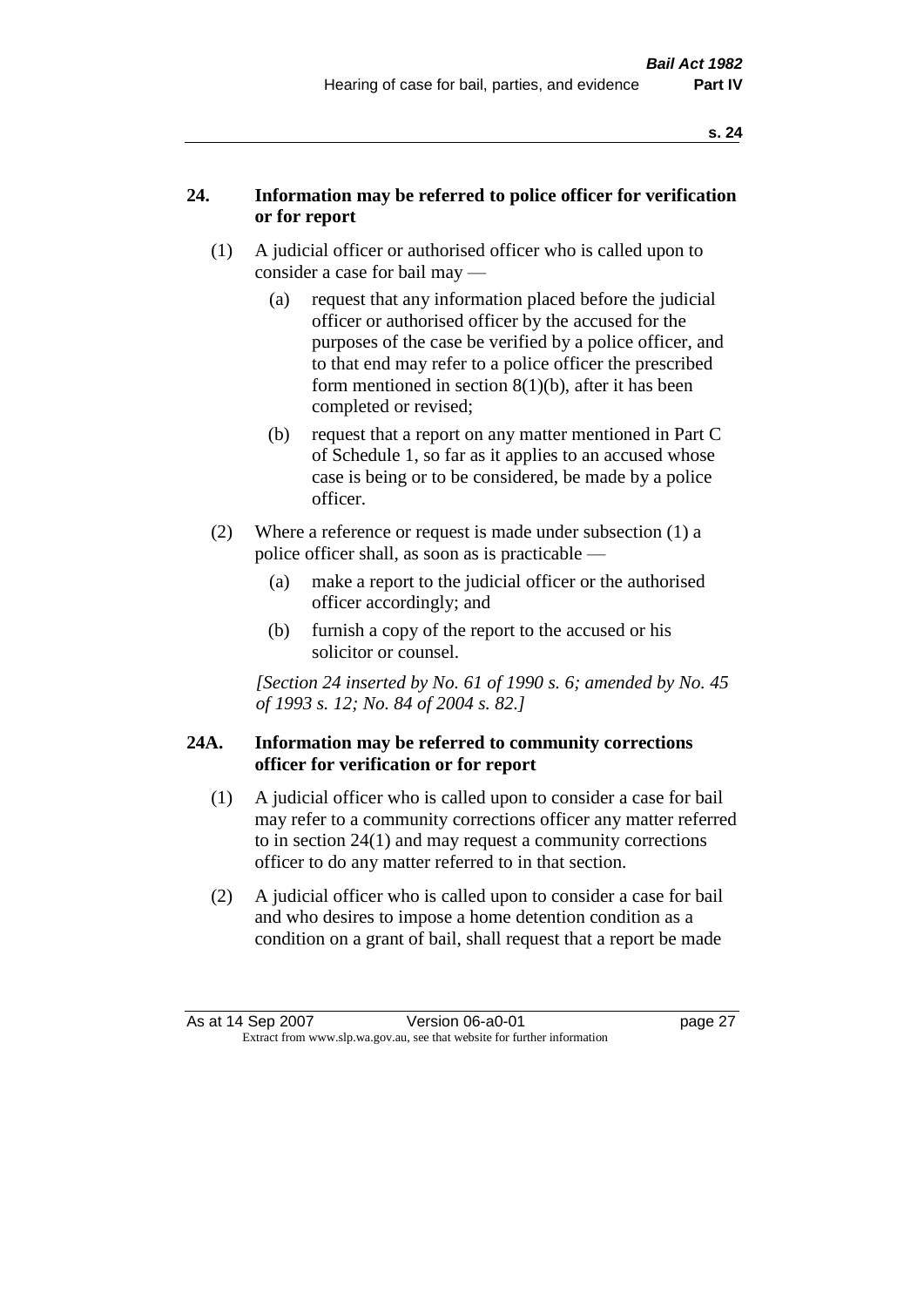by a community corrections officer about the suitability of the accused to be subject to a home detention condition.

- (3) Where a reference or a request is made under subsection (1) or a report is requested under subsection (2) a community corrections officer shall, as soon as is practicable, make a report to the judicial officer and, at the discretion of the judicial officer, copies may be made available to the prosecution or to the accused or his solicitor or counsel.
- (4) Where a community corrections officer makes a report that an accused is suitable to be subject to a home detention condition, the officer shall annex to the report and provide to the accused or his solicitor or counsel, a list of those conditions in rules made under section 50L that may be applied to the accused by the CEO (corrections) while the accused is subject to the home detention condition.

*[Section 24A inserted by No. 61 of 1990 s. 7; amended by No. 31 of 1993 s. 9; No. 84 of 2004 s. 82; No. 65 of 2006 s. 53.]* 

# **25. Protection of accused as to information given for bail purposes**

A statement made by an accused to a judicial officer or authorised officer for the purpose of a decision whether bail should be granted to him for any appearance in court for an offence shall not be admissible in evidence against him at his trial for that offence.

*[Section 25 amended by No. 84 of 2004 s. 82.]* 

# **26. Record of decision and reasons**

- (1) A bail record form shall be completed by an authorised officer or a justice if he —
	- (a) refuses to grant bail to an accused;
	- (b) grants bail to an accused in the circumstances referred to in clause 3 of Part B of Schedule 1; or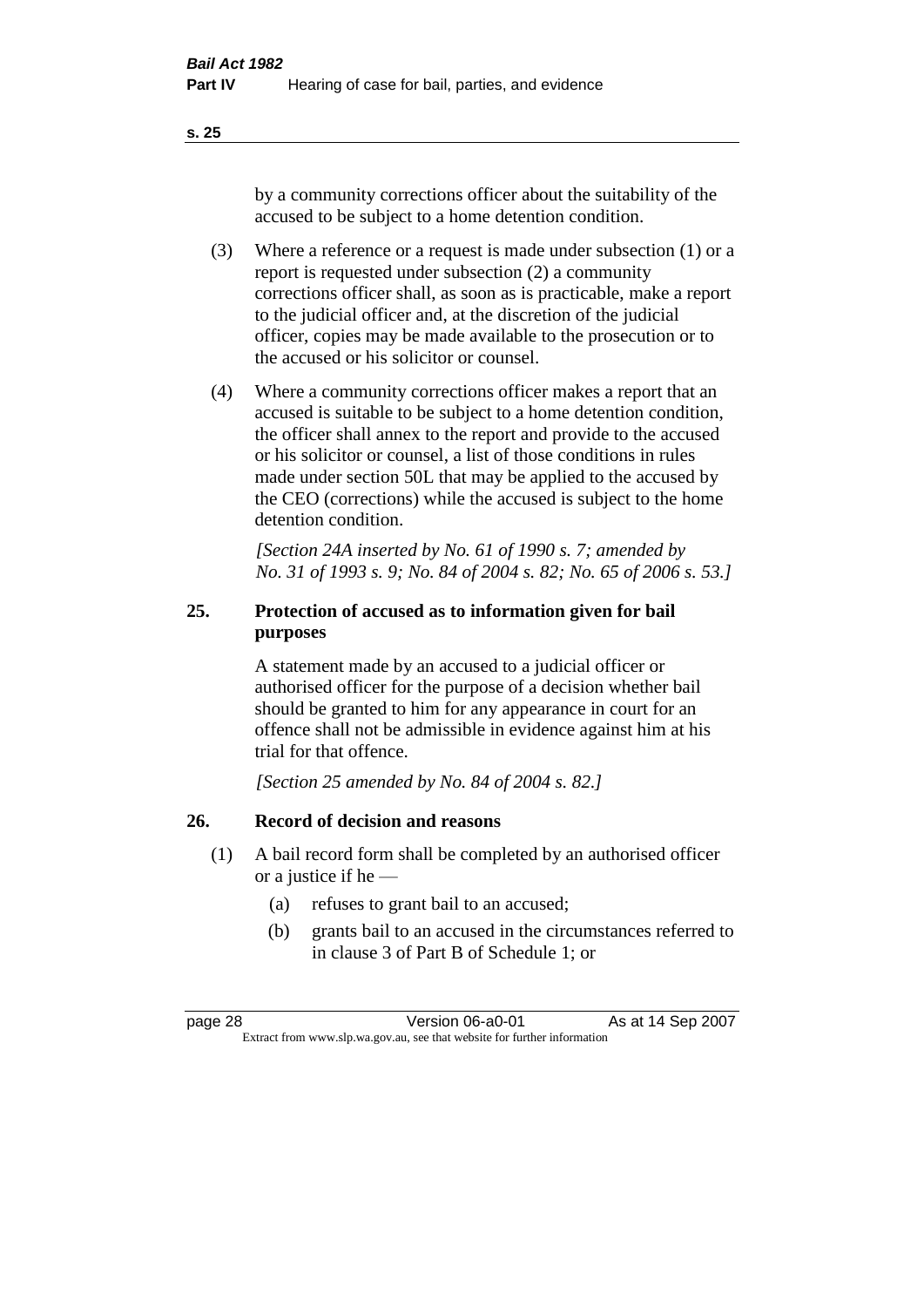- (c) imposes any condition on a grant of bail and it appears to him that the accused is dissatisfied with the condition.
- (2) Where a judicial officer, other than a justice
	- (a) refuses to grant bail to an accused; or
	- (b) imposes any condition on a grant of bail and it appears to him that the accused is dissatisfied with the condition,

a record of the decision and of the reasons therefor shall be made.

- (3) The accused, the prosecutor or an intending prosecutor shall be entitled, upon request, to be furnished with a copy of the bail record form or, where subsection (2) applies, of the record made.
- (4) For the purposes of this section
	- (a) references to a justice do not include a magistrate or a judge of the District Court or the Supreme Court or the Children's Court who is a justice; and
	- (b) a bail record form is a prescribed form designed to contain a summary of the matters relevant to the decision as to the bail of an accused, including those matters set out in Part C of Schedule 1, the decision made, and the reasons for the decision.

*[Section 26 inserted by No. 15 of 1988 s. 10; amended by No. 49 of 1988 s. 85; No. 45 of 1993 s. 12; No. 59 of 2004 s. 141; No. 84 of 2004 s. 82.]* 

# **27. Transmission of relevant papers to court**

(1) An authorised officer and a judicial officer who consider an accused's case for bail for an appearance for an offence and a person before whom a bail undertaking or a surety undertaking is entered into shall ensure that the relevant papers are sent as soon as is practicable, to the court before which the accused is required to appear.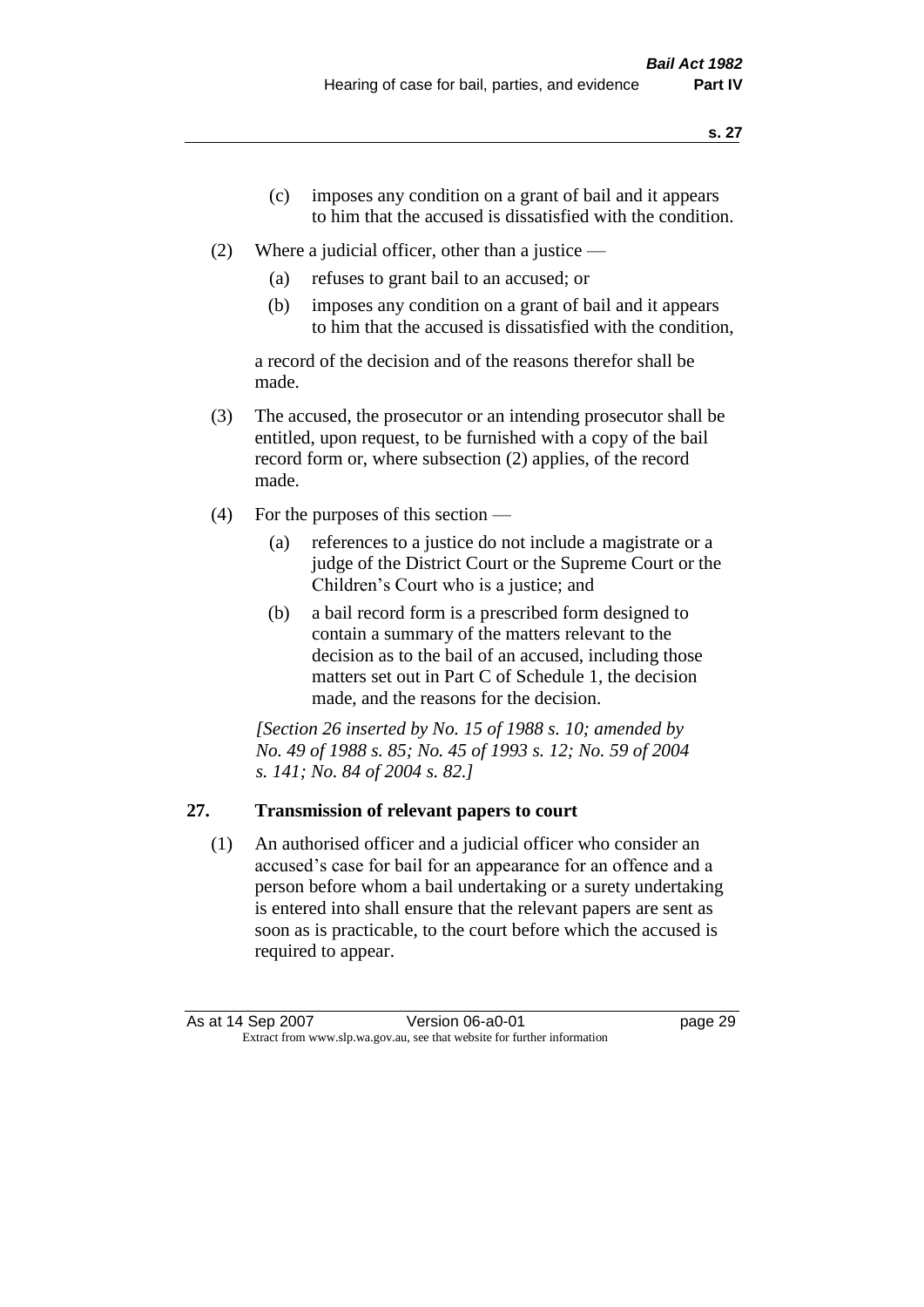#### **s. 27A**

(2) In subsection (1) **"the relevant papers"** in relation to any particular officer or person means such papers as are prescribed to be sent by that officer or person.

*[Section 27 amended by No. 84 of 2004 s. 82; No. 59 of 2006 s. 7(2).]* 

## **27A. Transmission of papers to CEO (corrections)**

A judicial officer who grants bail subject to a home detention condition shall ensure that a copy of the bail record form and of the bail undertaking are sent as soon as is practicable to the CEO (corrections).

*[Section 27A inserted by No. 61 of 1990 s. 8; amended by No. 31 of 1993 s. 9; No. 65 of 2006 s. 53.]* 

page 30 Version 06-a0-01 As at 14 Sep 2007 Extract from www.slp.wa.gov.au, see that website for further information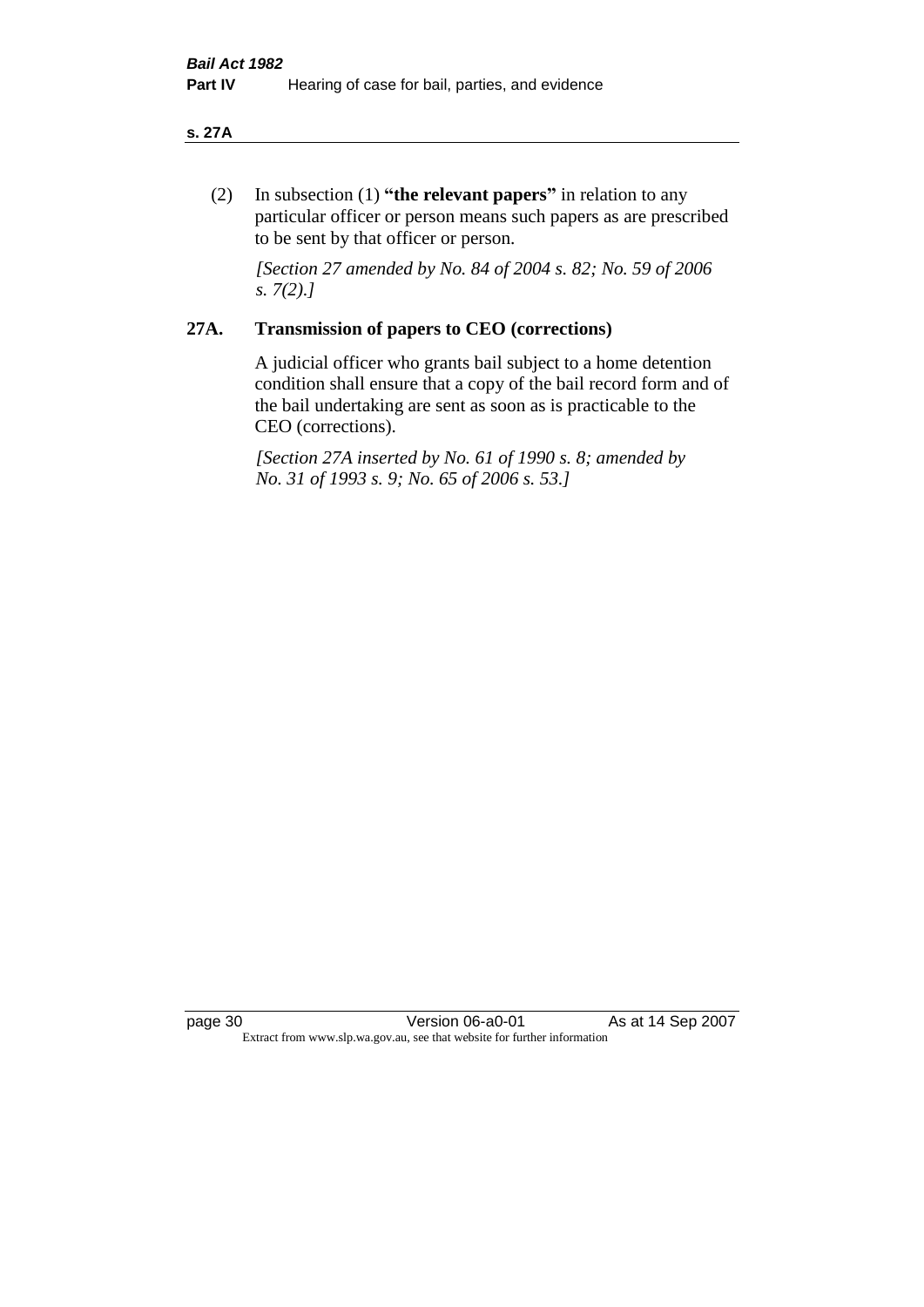# **Part V — Bail undertakings**

#### **28. Bail undertaking**

- (1) A person shall not be released on bail for an appearance in court unless he has entered into a bail undertaking for that appearance or is deemed to have done so under section 31(3).
- (2) A bail undertaking is an undertaking in writing by an accused in the prescribed form —
	- (a) that he will appear at a time and place specified, or deemed by section 31(3) to be specified, in the undertaking;
	- (b) that if he fails to appear at that time and place he will as soon as is practicable —
		- (i) notify the registrar of the court at which he is required to appear of the cause of his failure; and
		- (ii) appear at that court when the court is sitting;
	- (c) that he will comply with such conditions as may be imposed on him under clause 2 of Part D of Schedule 1;
	- (d) that he will comply with any home detention condition which may be imposed as a condition on a grant of bail to him pursuant to clause 3 of Part D of Schedule 1,

and containing any agreement as to forfeiture of money by the accused which may be required pursuant to clause 1 of that Part.

- (3) A bail undertaking for any appearance may be entered into in respect of more than one offence.
- (4) The undertakings mentioned in subsection  $(2)(a)$  and (b) are, subject to section 34, enforceable under sections 51, 57 and 58.

*[Section 28 amended by No. 61 of 1990 s. 9; No. 45 of 1993 s. 12; No. 59 of 2004 s. 141; No. 84 of 2004 s. 82.]*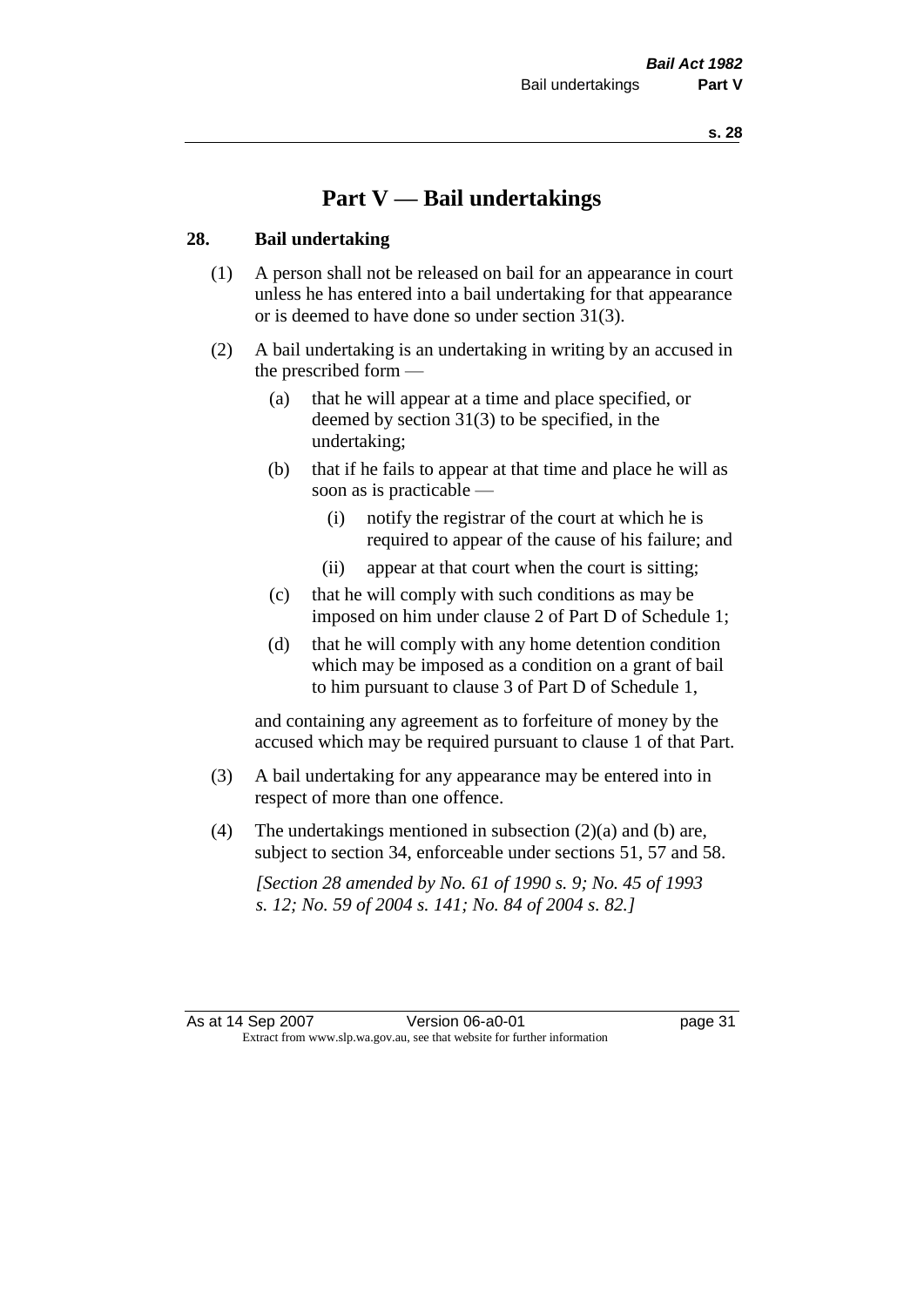#### **29. Before whom bail undertaking may be entered into**

A bail undertaking need not be entered into before the judicial officer or authorised officer who granted bail but may be entered into before any of the following persons —

- (a) a judicial officer;
- (b) the Principal Registrar or a registrar of the Supreme Court;
- (c) the registrar or a deputy registrar of the District Court;
- (d) a registrar of the Magistrates Court;
- (da) a registrar of the Children's Court;
- (e) a coroner's registrar within the meaning of the *Coroners Act 1996*;
- (f) an authorised police officer;
- (g) an associate of a judge of the Supreme Court or of the District Court or of the Children's Court;
- (h) where the accused is in prison, any person for the time being in charge of the prison;
- (i) where the accused is a child, any authorised community services officer.

*[Section 29 amended by No. 15 of 1988 s. 11; No. 49 of 1988 s. 86; No. 2 of 1996 s. 61; No. 59 of 2004 s. 141; No. 84 of 2004 s. 82.]* 

#### **30. Duties of person before whom bail undertaking is entered into**

- (1) The person before whom a bail undertaking is to be entered into by an accused shall before it is entered into —
	- (a) (i) read the undertaking to the accused; or
		- (ii) be informed by the accused that the accused has read it; or
		- (iii) if necessary, have the undertaking translated to the accused;

and

page 32 **Version 06-a0-01** As at 14 Sep 2007 Extract from www.slp.wa.gov.au, see that website for further information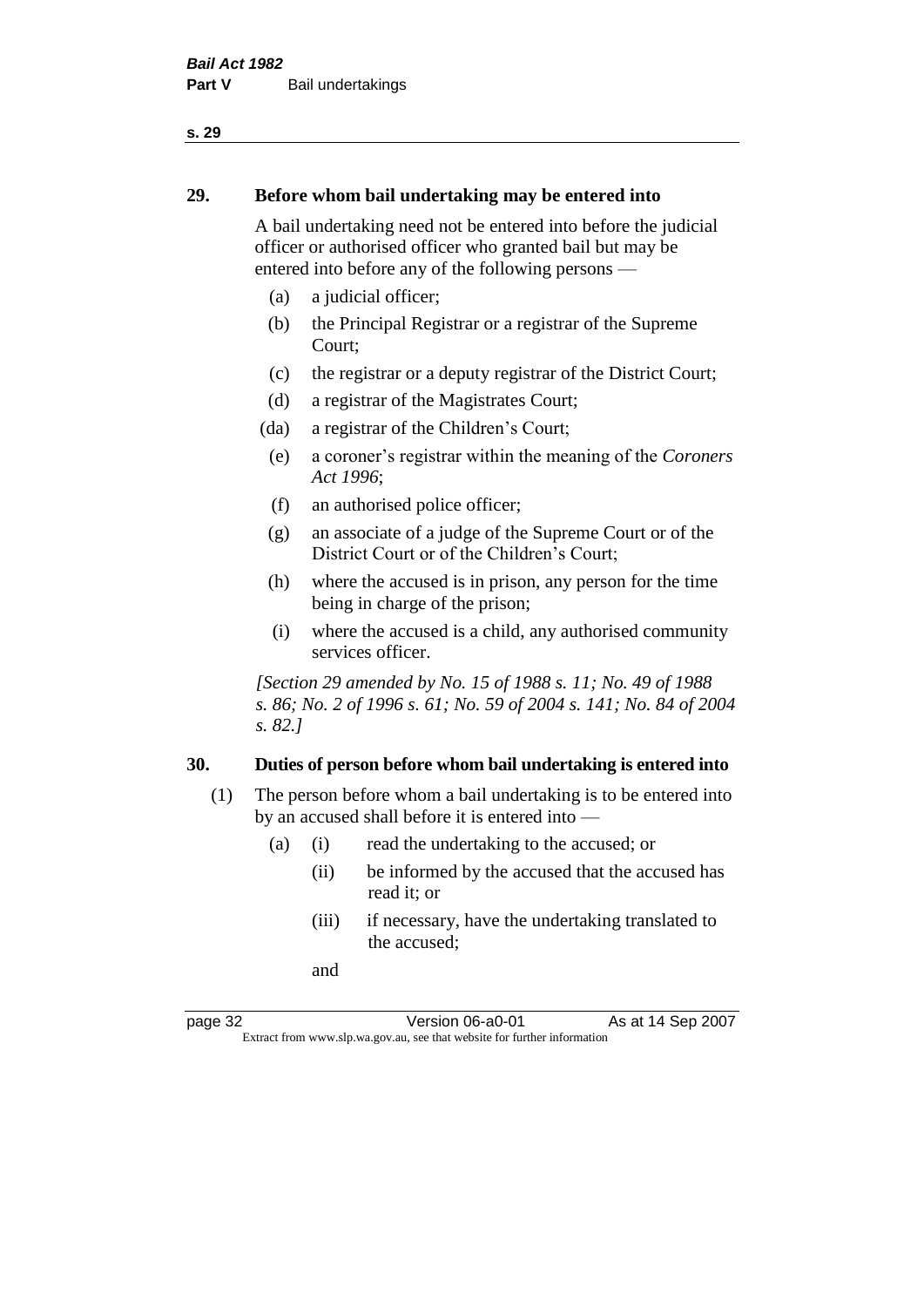- (b) ensure that all conditions which are to be complied with before the release of the accused have been complied with.
- (2) The person before whom a bail undertaking is entered into by an accused shall give to him, or cause to be given to him —
	- (a) a copy of the bail undertaking as duly completed; and
	- (b) a notice in writing in the prescribed form showing
		- (i) his obligations pursuant to the undertaking; and
		- (ii) the consequences of his failure to comply with them.
- (3) The person before whom a bail undertaking is entered into by an accused shall enquire of the accused whether he requires the notice referred to in subsection (2)(b) to be read or translated to him and shall take such steps as are necessary to comply with any such requirement of the accused.

*[Section 30 inserted by No. 15 of 1988 s. 12; amended by No. 84 of 2004 s. 82.]* 

# **31. Different time and place for appearance may be substituted**

- (1) A different time or a different time and place may be substituted in accordance with this section for the time and place for appearance specified, or deemed by this section to be specified, in a bail undertaking.
- (2) A different time, or a different time and place, for the appearance by the accused may be substituted as mentioned in subsection  $(1)$  —
	- (a) upon an adjournment of proceedings at which the accused is present, by the judicial officer, if he has power to grant bail for that appearance, fixing a time and place for the resumed proceedings and notifying the accused orally thereof;
	- (b) upon an adjournment of proceedings from which the accused is absent for reasonable cause, by the judicial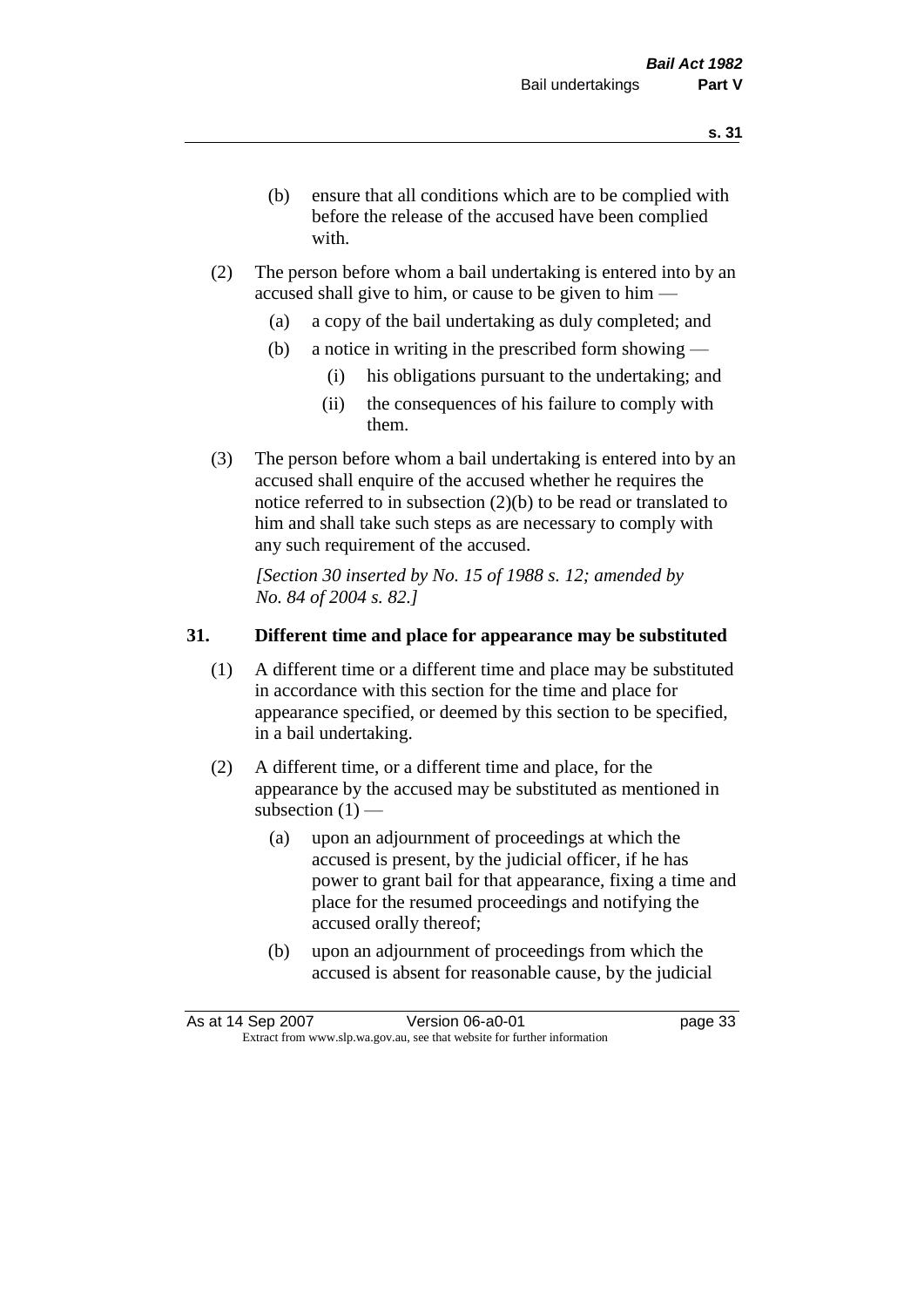officer, if he has power to grant bail for that appearance, fixing a time and place for the resumed proceedings and directing the registrar of the court to give written notice thereof to the accused;

- $(c)$  where
	- (i) a judge of the Supreme Court or a judge of the Children's Court has granted bail to an accused under section 15; and
	- (ii) a judicial officer, other than such a judge, has committed the accused to the Supreme Court,

by a judge of the Supreme Court notifying the accused orally, or directing the registrar of the court to give written notice to the accused of the time or time and place for the proceedings;

- (d) where
	- (i) a judge of the Supreme Court or a judge of the Children's Court has granted bail to an accused under section 15;
	- *[(ii) deleted]*
	- (iii) the judicial officer is satisfied that there has been no material change in the facts or circumstances which applied on the grant of bail,

by the judicial officer notifying the accused orally, or directing the registrar of the court to give written notice to the accused, of the time or time and place for the resumed proceedings;

- (e) upon a committal to the Supreme Court or District Court, by a judicial officer, if he has power to grant bail for that appearance, fixing a specified day in a specified sitting or session of that court and directing the registrar of the court to give written notice thereof to the accused;
- (f) where an accused has been committed for trial in the Supreme Court or the District Court in a specified sitting or session thereof or on a specified day in a specified

**s. 31**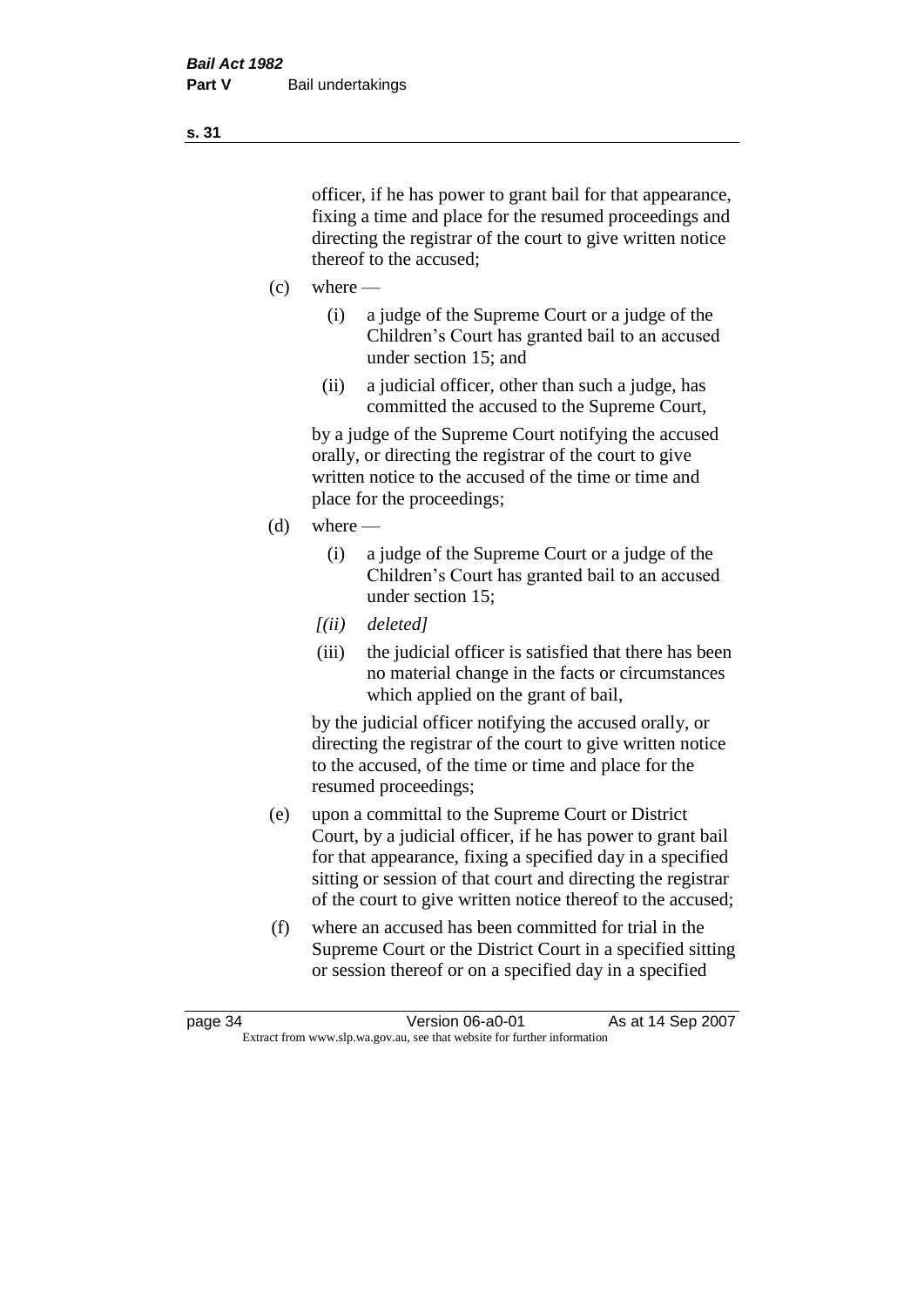sitting or session thereof, by an officer of the court fixing a time for the trial in that sitting or session and giving written notice thereof to the accused;

- (g) if the parties agree to a different time or a different time and place for the proceedings, by an officer of the court giving written notice thereof to the accused.
- (3) Where a different time or a different time and place is notified to an accused pursuant to subsection (2) the bail undertaking shall be deemed to be amended to specify that time or that time and place for appearance, and the terms and conditions thereof shall continue to apply as so amended as if the accused had entered into the bail undertaking in that form.
- (4) Where the power in subsection (2)(b) is exercised upon an adjournment of proceedings the right of the accused to be at liberty under section 11(1) does not lapse by reason only that there is an interval between the adjournment of the proceedings and the time when he is notified of the time and place for the resumed proceedings.

*[Section 31 amended by No. 15 of 1988 s. 13; No. 49 of 1988 s. 87; No. 27 of 2002 s. 21; No. 59 of 2004 s. 141; No. 84 of 2004 s. 82.]* 

# **32. Giving and proof of notices under section 31**

- (1) A written notice to an accused under section 31(2), shall be given to him personally or sent to him by registered post or telegram at his address appearing in his bail undertaking or notified under section 60.
- (2) Without limiting section 75(2) of the *Interpretation Act 1984*, **"registered post"** in subsection (1) includes any method of post whereby an acknowledgment of receipt is obtained from the person to whom a letter is addressed; and if a notice is sent to a person by that method, production of an acknowledgment purporting to be signed by that person shall be evidence of his receipt of the same.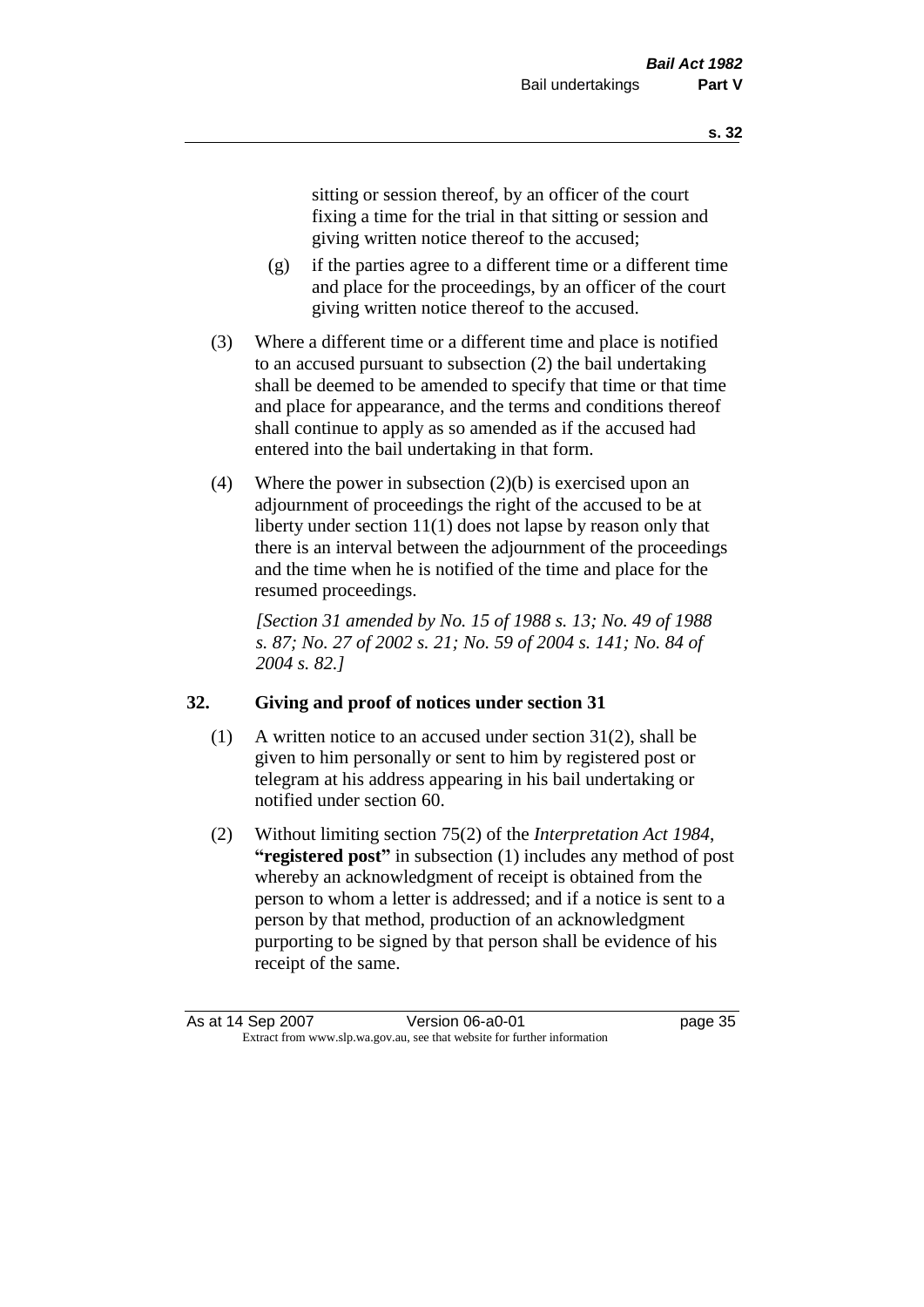(3) If notice is sent by registered post (otherwise than as mentioned in subsection (2)) or by telegram it shall be presumed, unless the contrary is shown, to have been received and at the time when, in the ordinary course of events, the letter or telegram would have been delivered.

(4) The judicial officer who under section  $31(2)(a)$  notifies an accused of the time and place for resumed proceedings shall endorse on the accused's bail undertaking a certificate showing details of such time and place and that he notified the accused thereof.

(5) In any proceedings —

- (a) a document purporting to be a copy of a notice referred to in subsection (1) shall be evidence of the terms of the notice;
- (b) an endorsement on a bail undertaking purporting to be a certificate referred to in subsection (4) shall be evidence of the matters appearing therein without proof of the signature of the judicial officer who made it.

*[Section 32 amended by No. 74 of 1984 s. 12; No. 84 of 2004 s. 82.]* 

# **33. Judicial officer may order accused to enter into bail undertaking**

- (1) Where bail is granted to an accused by a judicial officer, whether with or without any condition being attached thereto, and the accused fails or refuses to enter into a bail undertaking in terms of the grant, the judicial officer who granted bail may, subject to subsection (3), order that the accused enter into the bail undertaking within such time as he may specify.
- (2) If an accused does not comply with an order under subsection (1), the judicial officer may, subject to subsection (3), further order that a bail undertaking, in such form as the judicial officer may approve, shall be deemed to have been entered into by the accused on the date of such

**s. 33**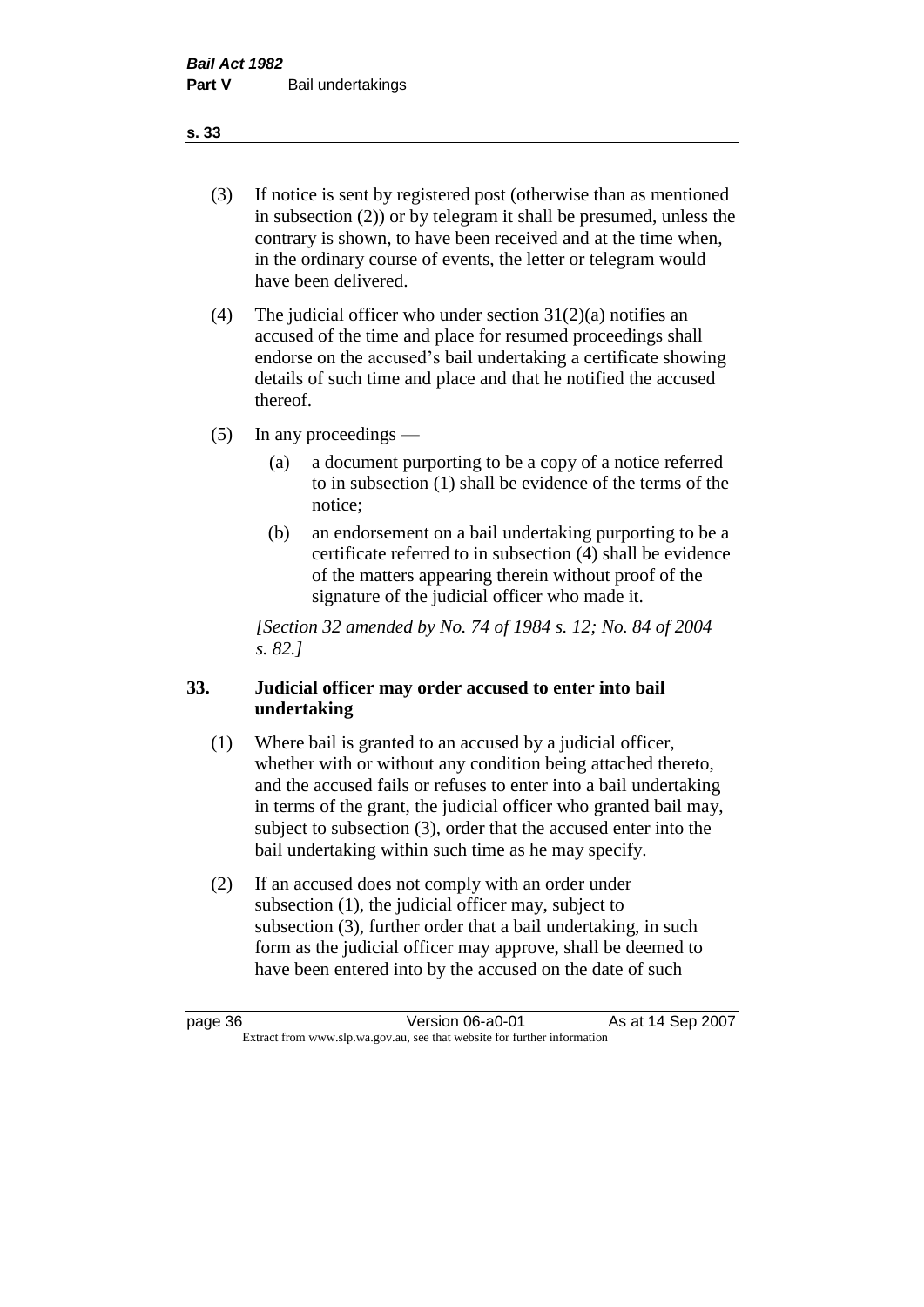further order, and thereupon that undertaking shall be treated as if it had been duly entered into by the accused for the purposes of this Act.

- (3) A judicial officer shall not
	- (a) make an order under subsection (2) unless he has personally informed the accused of the terms and effect of the order made under subsection (1);
	- (b) exercise any of the powers conferred on him by this section unless he is satisfied that the accused has the capacity to enter into and comply with the undertaking.

*[Section 33 amended by No. 84 of 2004 s. 82.]* 

## **34. Cessation and suspension of bail undertaking**

A bail undertaking ceases to have effect —

- (a) upon the revocation of bail under section 55;
- (b) upon the death of the accused, but only if no order has been made under section 57;
- (c) subject to section 31, upon the appearance in court by the accused as required by his bail undertaking;
- (d) upon the discharge of the accused according to law from any further proceedings for the offence, or all of the offences, to which the bail undertaking relates;
- (e) during any period before the time at which the accused is required to appear in court when he is in custody for any other offence or reason.

*[Section 34 amended by No. 84 of 2004 s. 82.]*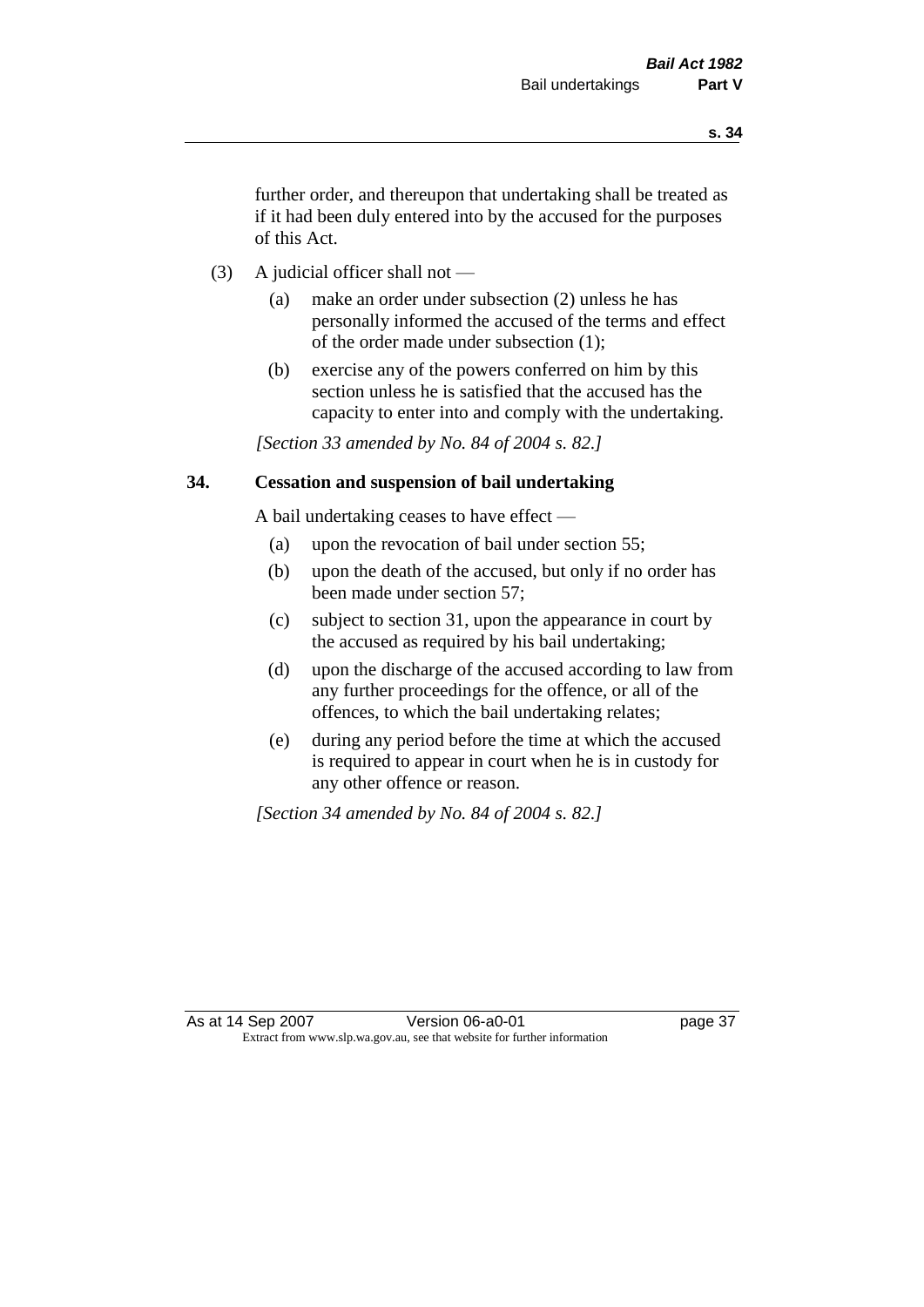# **Part VI — Sureties and surety undertakings**

# **35. Meaning of surety and surety undertaking**

- (1) A surety is a person who, as a condition of the grant of bail to an accused, enters into a surety undertaking, that is to say, undertakes in writing that he will, subject to this Act, forfeit a specified amount of money if the accused fails to comply with any requirement of his bail undertaking mentioned in section  $28(2)(a)$  and  $(b)(ii)$ .
- (2) A surety is required to be approved under section 40.
- (3) A forfeiture of money by a surety as mentioned in subsection (1) is enforceable as provided in section 49 but not otherwise.

*[Section 35 amended by No. 84 of 2004 s. 82.]* 

## **36. Authority to approve sureties**

- (1) The decision whether an applicant should be approved as a surety in any case shall be made, on notice to the prosecutor in the prescribed manner —
	- (a) where a judicial officer imposed the requirement for a surety in that case, by that judicial officer or by a judicial officer whose jurisdiction is co-extensive with that judicial officer's;
	- (b) where an authorised officer imposed the requirement for a surety in that case, by that or any other authorised officer; or
	- (c) where subsection (2) applies, by an officer of the court authorised under that subsection.
- (2) A judicial officer when granting bail to an accused subject to a requirement for a surety or sureties may authorise a justice, a registrar of any court or an associate of a judge of the Supreme Court or of the District Court or of the Children's Court, by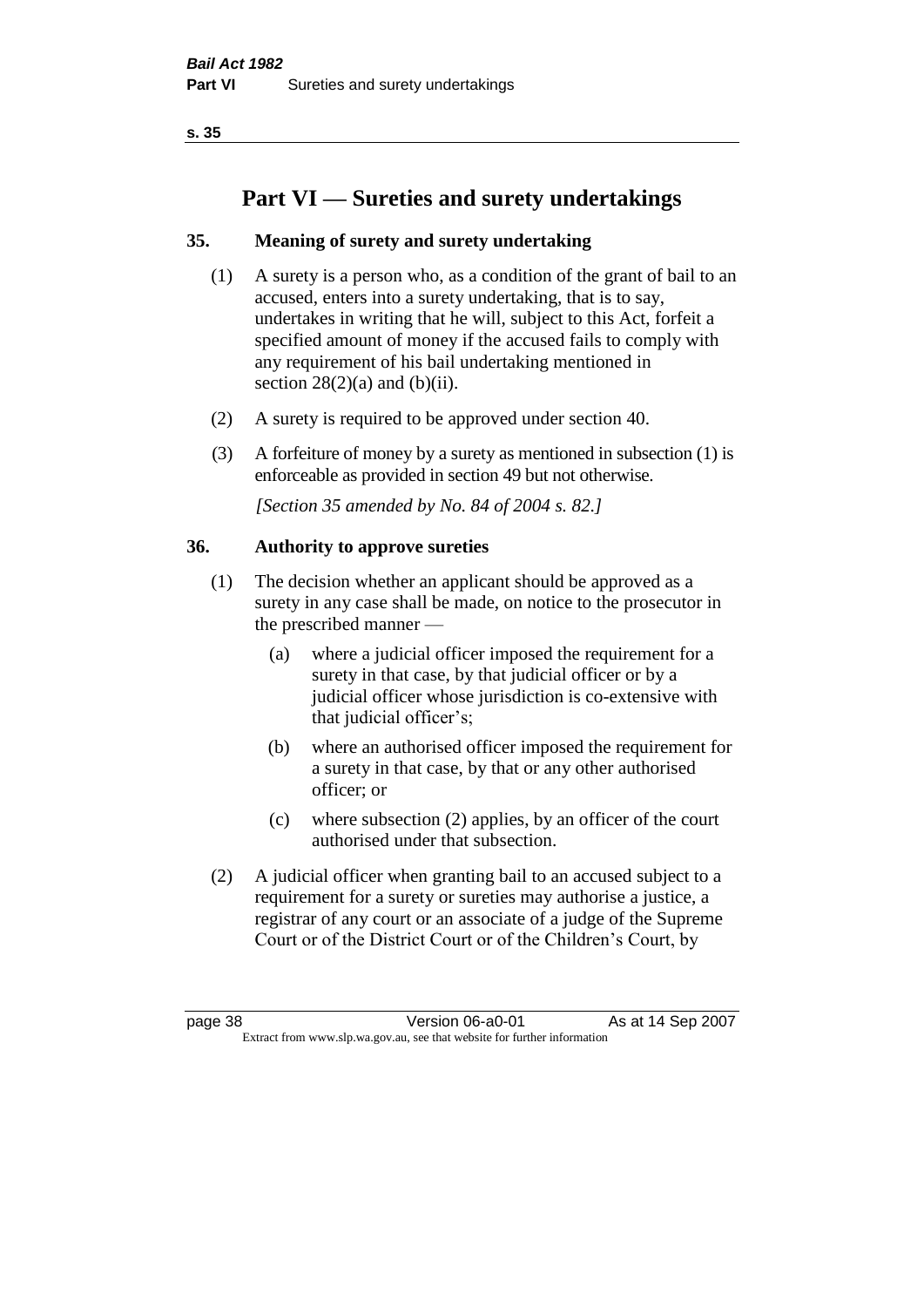name or office, to decide whether any applicant should be approved as a surety in that case.

*[Section 36 amended by No. 15 of 1988 s. 14; No. 49 of 1988 s. 88; No. 59 of 2004 s. 141; No. 84 of 2004 s. 82.]* 

#### **37. Proposed surety to receive certain information and prescribed form for completion**

- (1) Whenever an officer referred to in section 36(1) is called upon to decide whether an applicant should be approved as a surety, he shall ensure that the applicant is, or has been, given —
	- (a) a duly completed notice in the prescribed form showing details of the terms and conditions on which bail has been granted to the accused in whose case the surety is required;
	- (b) such information in writing as to the effect of this Act in relation to the rights, obligations and liabilities of sureties as is prescribed for the purposes of this paragraph; and
	- (c) a prescribed form of declaration for completion designed to disclose to the officer all information relevant to the decision.
- (2) Before he makes his decision, the officer shall ensure that the applicant furnishes to him the declaration referred to in subsection (1)(c) duly completed.

*[Section 37 amended by No. 84 of 2004 s. 82.]* 

#### **38. Persons disqualified from being sureties**

- (1) A person is not qualified to be approved as a surety if  $-$ 
	- (a) he is under 18 years of age; or
	- (b) subject to subsection (2), the value of his assets, after provision is made for his debts and liabilities, is less than the amount which he might become liable to forfeit under his proposed surety undertaking; or

As at 14 Sep 2007 Version 06-a0-01 page 39 Extract from www.slp.wa.gov.au, see that website for further information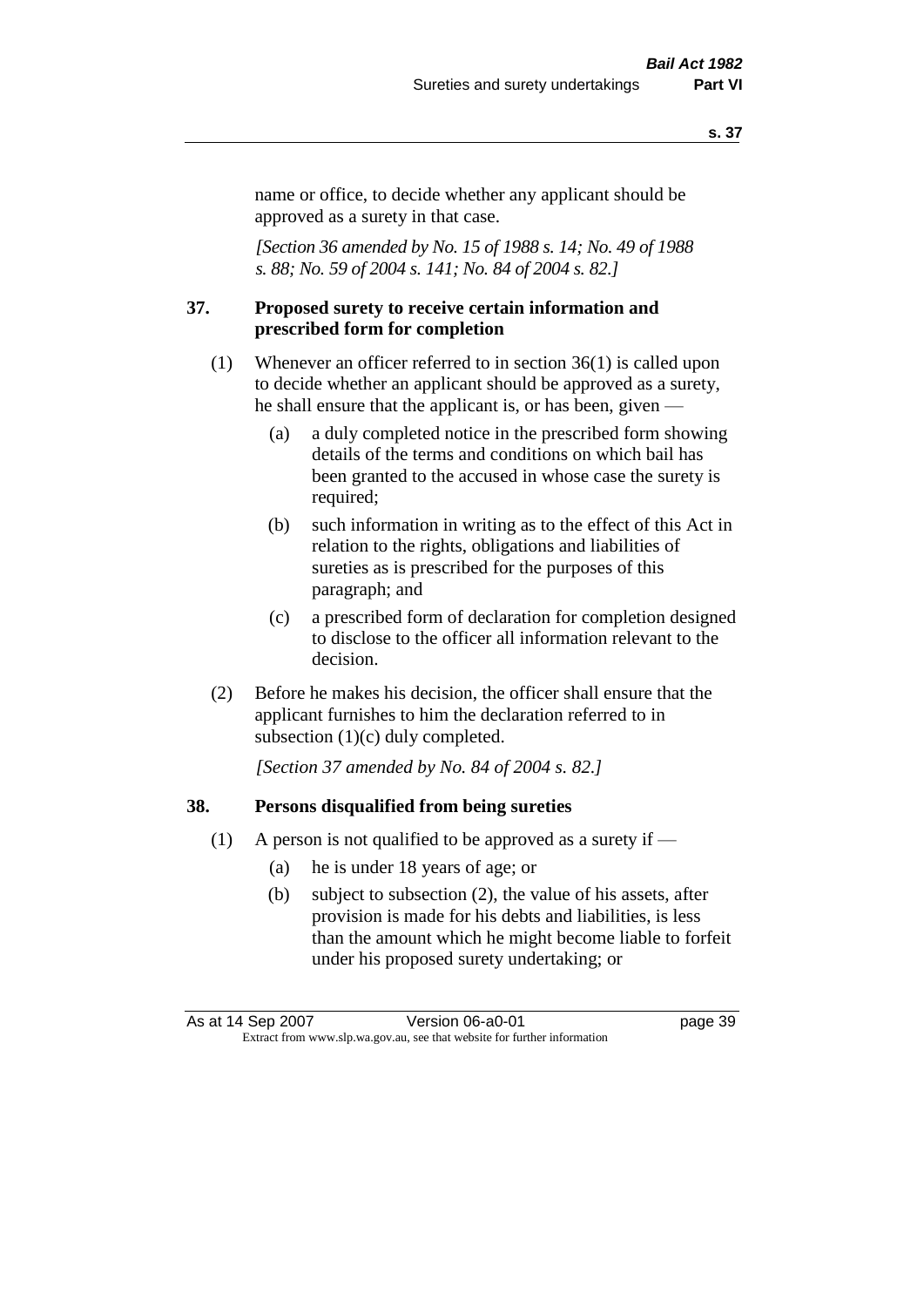(c) there are reasonable grounds for believing that he has been, or will be, indemnified by any person against any forfeiture referred to in paragraph (b).

(2) Subsection (1)(b) does not apply where the applicant for approval is required to give security sufficient to cover the amount which he might become liable to forfeit.

## **39. Matters relevant to approval of sureties**

In determining whether an applicant is suitable to be a surety an officer referred to in section 36(1) shall have regard to all matters which appear to him to be relevant including, as well as any others, the following —

- (a) the character and antecedents of the applicant;
- (b) his proximity to or connection with the accused, whether by kinship, place of residence or otherwise; and
- (c) his ability to pay, or give security for, the amount which he might become liable to forfeit under his proposed surety undertaking, without excessive hardship to himself or his dependants.

*[Section 39 amended by No. 84 of 2004 s. 82.]* 

## **40. Decision on application by proposed surety**

- (1) Upon receipt of the duly completed declaration referred to in section  $37(1)(c)$ , the officer shall, after making any enquiries which he thinks desirable, make a decision, as soon as is practicable, either to approve or not to approve of the applicant as a surety in that case.
- (2) If the officer does not approve of the applicant as a surety he shall record the reasons for his doing so and inform the applicant and the accused thereof, or cause them to be so informed.

*[Section 40 amended by No. 15 of 1988 s. 15; No. 84 of 2004 s. 82.]* 

page 40 **Version 06-a0-01** As at 14 Sep 2007 Extract from www.slp.wa.gov.au, see that website for further information

**s. 39**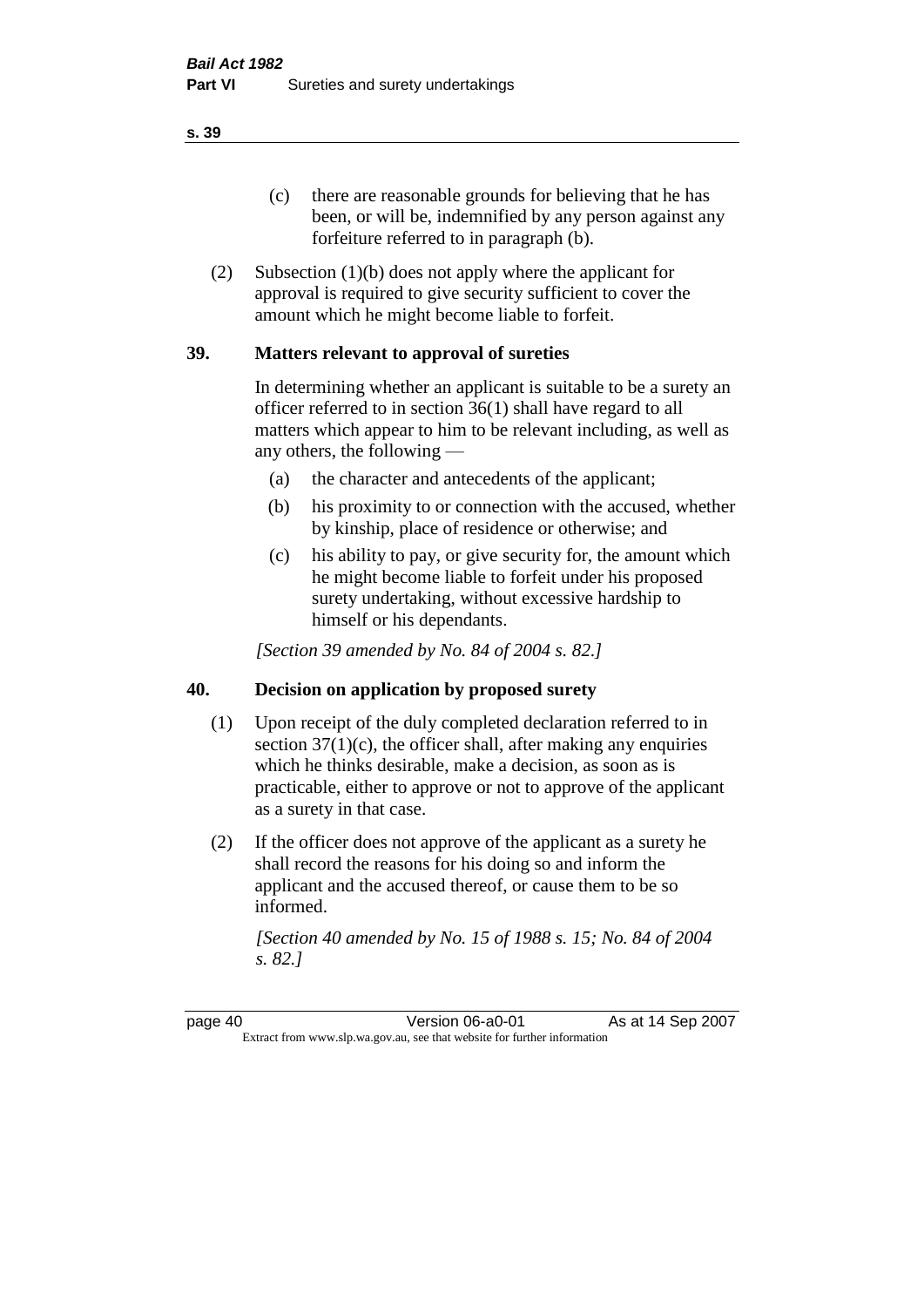## **41. Finality of decision to refuse approval**

- (1) A decision by an officer referred to in section 36(1) not to approve of the applicant as a surety is final unless the applicant becomes entitled to re-apply under subsection (2).
- (2) An applicant who is refused approval as a surety may re-apply for approval to the officer who made that decision, or if he is absent or unavailable to another officer acting in his position, on the ground that —
	- (a) new facts have been discovered, new circumstances have arisen or the circumstances have changed since he was refused approval; or
	- (b) he failed to adequately present his case for approval on his previous application,

and the provisions of this Act, except section 37, shall, with necessary modifications, apply to any such further application and the decision thereon.

#### **42. Before whom surety undertaking may be entered into**

A surety undertaking need not be entered into before the officer who approved the surety but may be entered into before any person before whom the accused for whose appearance the surety is approved might enter into his bail undertaking under section 29.

*[Section 42 amended by No. 84 of 2004 s. 82.]* 

## **43. Duties of persons before whom surety undertaking is entered into**

A person before whom a surety undertaking is to be entered into —

- $(a)$  shall
	- (i) read to the surety;
	- (ii) be informed by the surety that he has read; or

As at 14 Sep 2007 Version 06-a0-01 page 41 Extract from www.slp.wa.gov.au, see that website for further information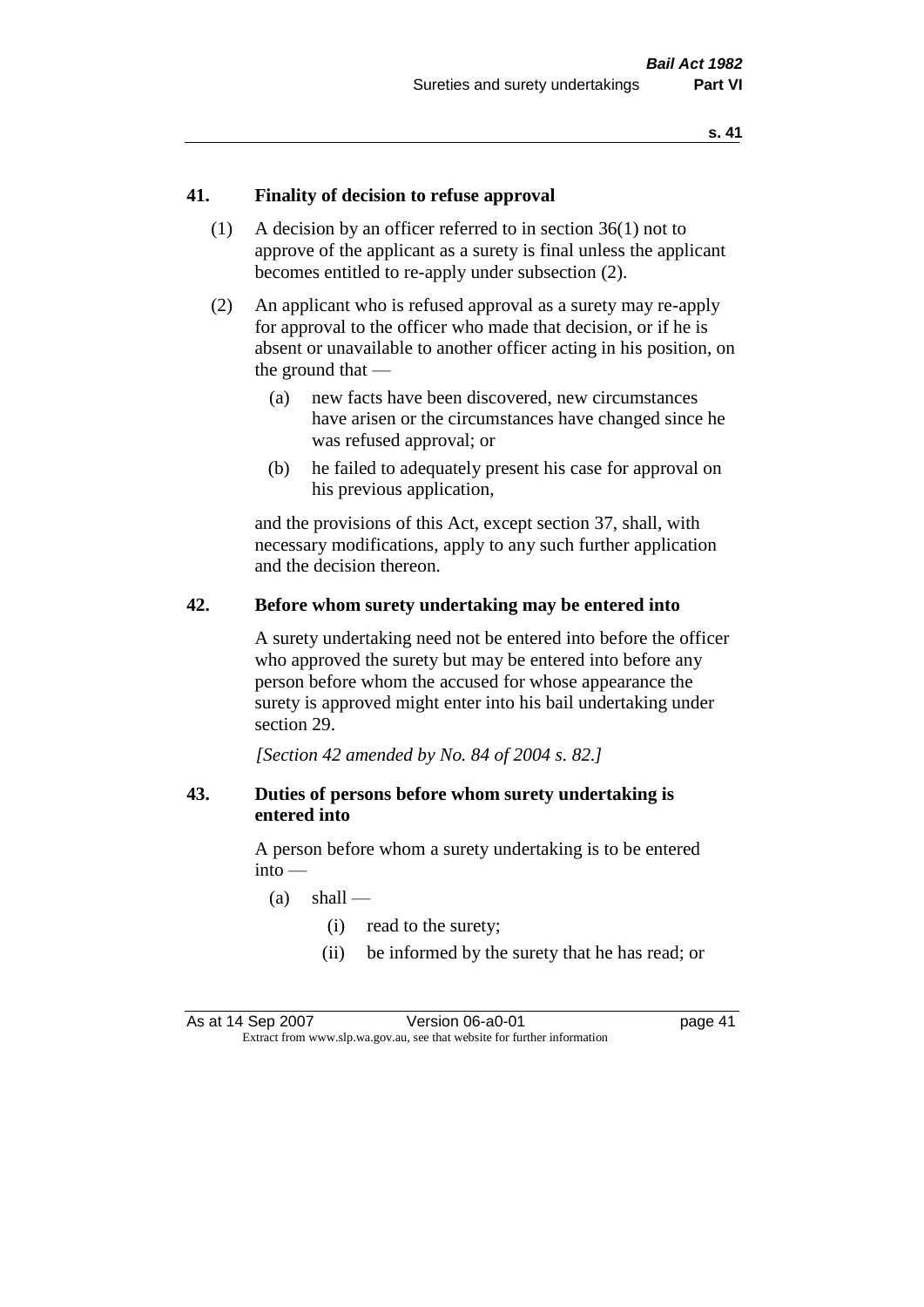(iii) if necessary, have translated to the surety, the documents described in section  $37(1)(a)$  and (b), and the surety undertaking, before the surety enters into the undertaking;

- (b) shall ensure that all conditions which are to be complied with by the surety have been complied with before the surety enters into his undertaking; and
- (c) shall give to the surety a copy of his surety undertaking as duly completed.

*[Section 43 amended by No. 74 of 1984 s. 13.]* 

# **44. Surety undertaking extends to adjourned hearing only by consent**

- (1) A surety undertaking does not extend to the failure by the accused to appear at a different time or a different time and place pursuant to section 31 unless —
	- (a) his surety undertaking contains a provision that it does so extend; and
	- (b) where applicable, pursuant to subsection (2), he has received notice as mentioned in that subsection.
- (2) A surety undertaking may, at the option of the surety, also contain a provision that, where a different time or a different time and place for the accused's appearance is substituted pursuant to section 31, the surety's liability shall only arise if he is given notice, as soon as is practicable, of the different time or the different time and place.

*[Section 44 amended by No. 74 of 1984 s. 14; No. 84 of 2004 s. 82.]* 

# **45. Giving and proof of notices under section 44**

- (1) For the purposes of section 44(2) notice to a surety may be given —
	- (a) orally to the surety by the judicial officer when he fixes a time and place for the proceedings or the resumed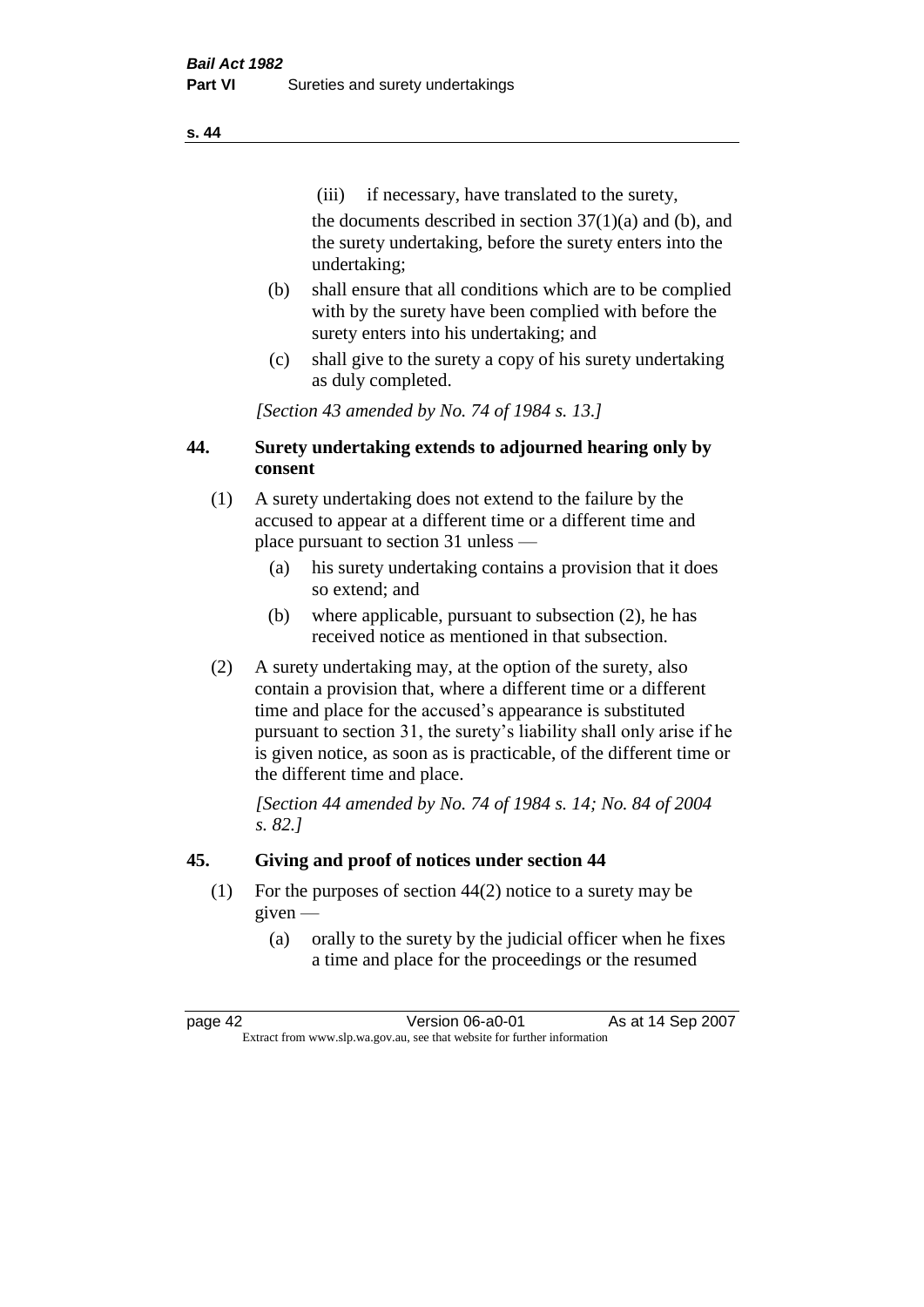proceedings;

- (b) in the prescribed form to the surety personally; or
- (c) by the registrar of the court sending the prescribed form by registered post or telegram to him at his address appearing in his undertaking or notified under section 60.
- (2) Section 32(2) and (3) shall apply to the service and proof of service of a notice under subsection (1)(c).
- (3) A judicial officer who, under subsection  $(1)(a)$ , notifies a surety of the time and place for the proceedings or the resumed proceedings shall endorse on the surety's undertaking a certificate showing details of such time and place and that he notified the surety thereof.
- (4) In any proceedings
	- (a) a document purporting to be a copy of a notice referred to in section 44(2) shall be evidence of the terms of the notice;
	- (b) an endorsement on a surety undertaking purporting to be a certificate referred to in subsection (3) shall be evidence of the matters appearing therein without proof of the signature of the judicial officer who made it.

*[Section 45 amended by No. 74 of 1984 s. 15; No. 59 of 2004 s. 141.]* 

#### **46. Power of surety to apprehend accused**

- (1) A surety may arrest an accused for whose appearance in court he has entered into a surety undertaking if the surety has reasonable grounds to believe that —
	- (a) the accused
		- (i) is not likely to comply with the requirements of his bail undertaking mentioned in section  $28(2)(a)$  or (b);

As at 14 Sep 2007 Version 06-a0-01 page 43 Extract from www.slp.wa.gov.au, see that website for further information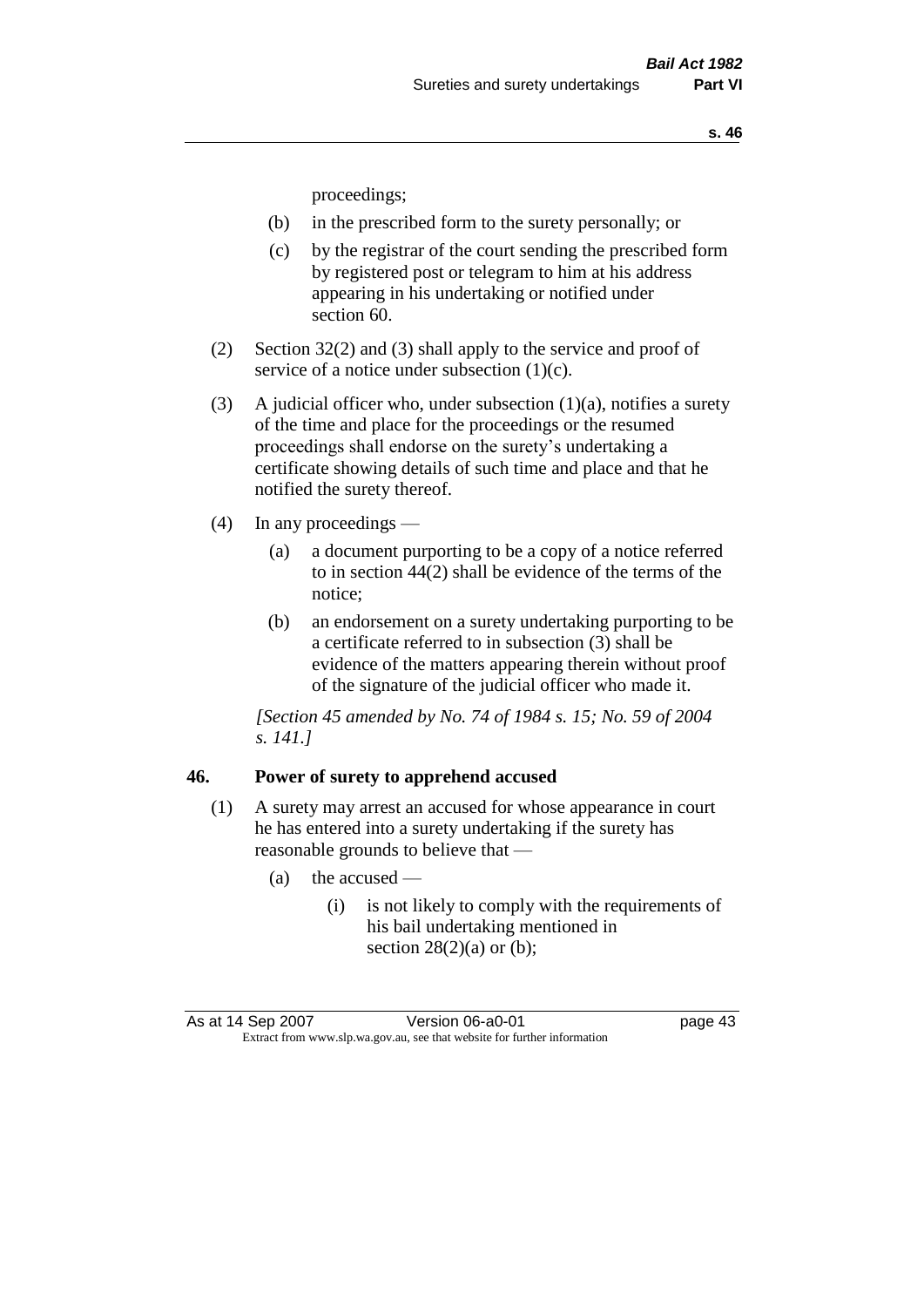- (ii) is, or has been, in breach of any condition of his bail undertaking mentioned in section 28(2)(c); or
- (iii) is, or has been, in breach of a home detention condition mentioned in section 28(2)(d);

and

- (b) it is not expedient to invoke the assistance of a police officer under section 54(1) because the delay occasioned by doing so would defeat the purpose of that section.
- (2) A surety who arrests an accused under subsection (1) shall, as soon as is practicable, deliver him into the custody of a police officer and thereafter he shall be dealt with under section 54(4) and section 55, and those provisions shall apply, as if he had been arrested by a police officer under section 54(2).

*[Section 46 amended by No. 74 of 1984 s. 16; No. 61 of 1990 s. 10; No. 84 of 2004 s. 82.]* 

## **47. Cessation and suspension of surety undertaking**

A surety undertaking ceases to have effect —

- (a) upon the revocation of bail under section  $55(1)$ ;
- (b) upon the release of an accused under section 55(2) if the surety does not consent to the continuance in force of his surety undertaking;
- (c) upon its being cancelled under section 48(4) (and as from the time fixed therefor) by an appropriate judicial officer;
- (d) upon the death of the surety, but only if no order under section 49(1) has been made before then;
- (e) subject to sections 31 and 44, upon the appearance in court by the accused as required by his bail undertaking;
- (f) upon the discharge of the accused according to law from any further proceedings for the offence, or all of the offences, to which the surety undertaking relates; or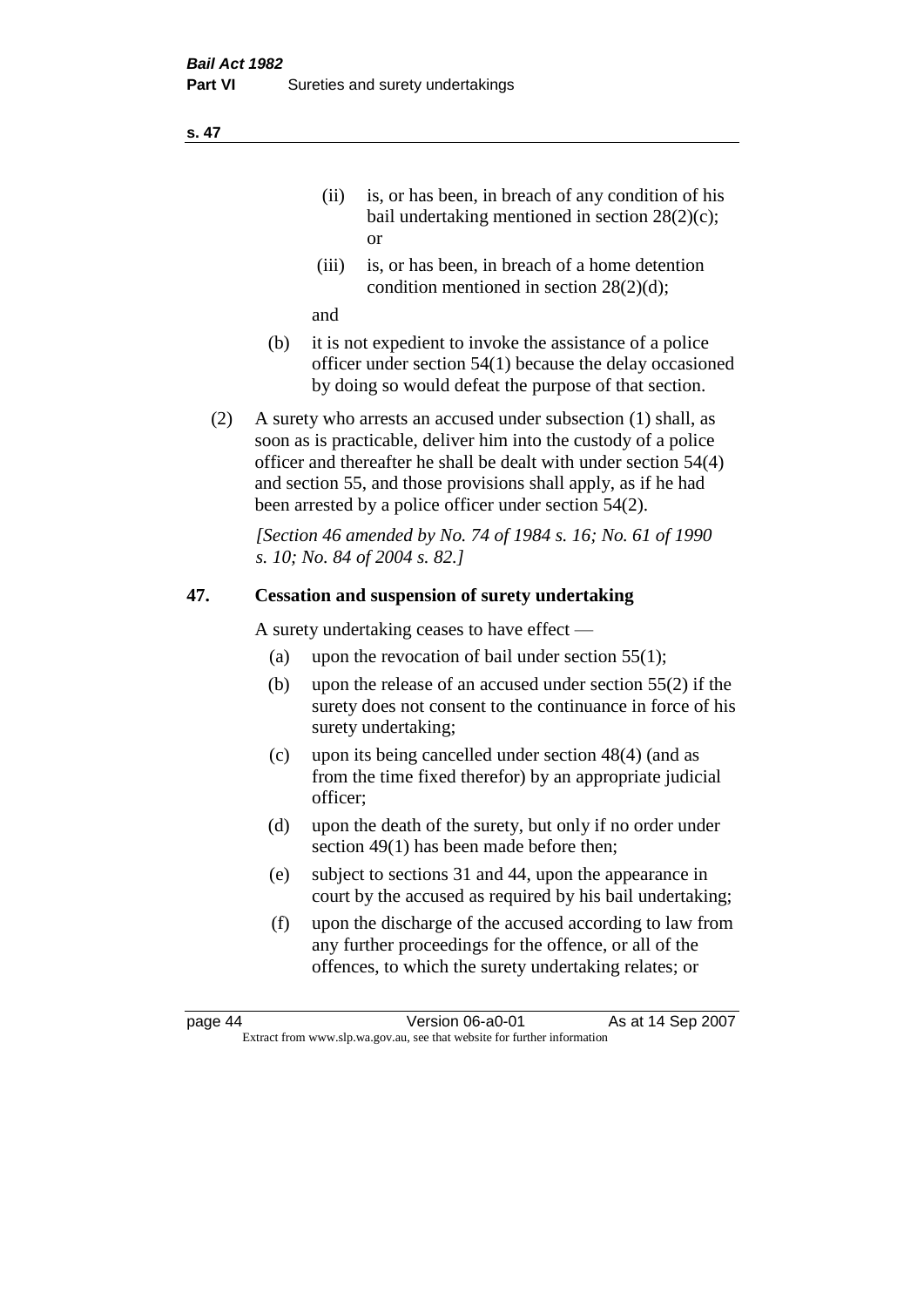(g) during any period before the time at which the accused is required to appear in court when he is in custody for any other offence or reason.

*[Section 47 amended by No. 84 of 2004 s. 82.]* 

## **48. Surety may apply for cancellation of his undertaking**

- (1) A surety may apply to an appropriate judicial officer for cancellation of his undertaking.
- (2) An application under subsection (1) may be made at any time before that specified, or deemed by section 31(3) to be specified, in the accused's bail undertaking for his appearance in court.
- (3) Upon an application being made under subsection (1) an appropriate judicial officer shall cause the accused to appear before him or another such officer and may issue a warrant or summons for that purpose.
- (4) Upon the appearance of the accused before the time mentioned in subsection (2) an appropriate judicial officer shall —
	- (a) cancel the surety undertaking; and
	- (b) exercise one of the powers set out in section  $55(1)(d)$ or (e).
- (5) An application under subsection (1) must be made, and proceedings on it are to be conducted —
	- (a) in a court of summary jurisdiction in accordance with regulations made under the *Criminal Procedure Act 2004*;
	- (b) in the Supreme Court or the District Court  $-\text{in}$ accordance with rules of court made under the *Criminal Procedure Act 2004*.

*[Section 48 amended by No. 59 of 2004 s. 141; No. 84 of 2004 s. 7 and 82.]* 

As at 14 Sep 2007 Version 06-a0-01 page 45 Extract from www.slp.wa.gov.au, see that website for further information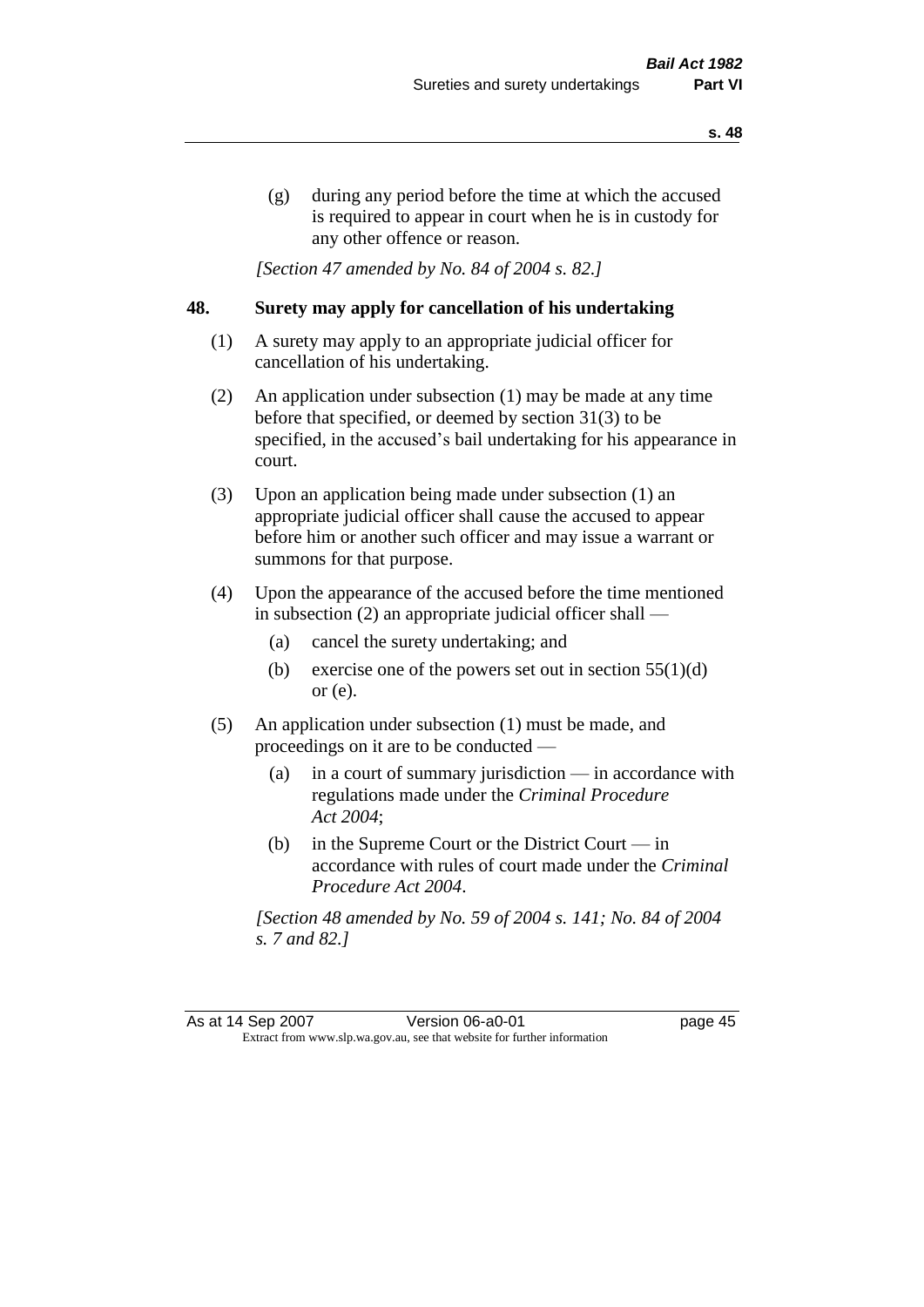# **49. Forfeiture of money under surety's undertaking**

- (1) Where an accused has failed to comply with any requirement of his bail undertaking mentioned in section 28(2)(a) or (b)(ii) the following provisions of this section apply for the purpose of enforcing payment to the State of any sum thereupon payable by a surety in terms of his surety undertaking —
	- (a) the registrar of the court before which the accused failed to appear may apply to an appropriate judicial officer for an order that the sum be paid;
	- (b) that judicial officer shall summon the surety to appear before the court in which the judicial officer exercises jurisdiction to show cause why an order of forfeiture should not be made under this section;
	- (c) on the hearing of the application and upon proof of the surety's liability in terms of his undertaking, the judicial officer shall order forfeiture of the full amount specified in the undertaking unless the surety attends at the hearing and shows to the satisfaction of the judicial officer that there was reasonable cause for the failure of the accused to comply with the requirement to which the application relates;
	- (d) notwithstanding paragraph (c), the judicial officer may decline to make an order under that paragraph or may order forfeiture in part only where the surety attends and shows to the satisfaction of the judicial officer —
		- (i) that, by reason of a change of circumstances since the undertaking was entered into, an order for forfeiture, or for forfeiture in full (as the case may be), would cause excessive hardship to the surety or his dependants; and
		- (ii) that such hardship would not be relieved by the exercise of one or more of the powers conferred by section 59;

page 46 **Version 06-a0-01** As at 14 Sep 2007 Extract from www.slp.wa.gov.au, see that website for further information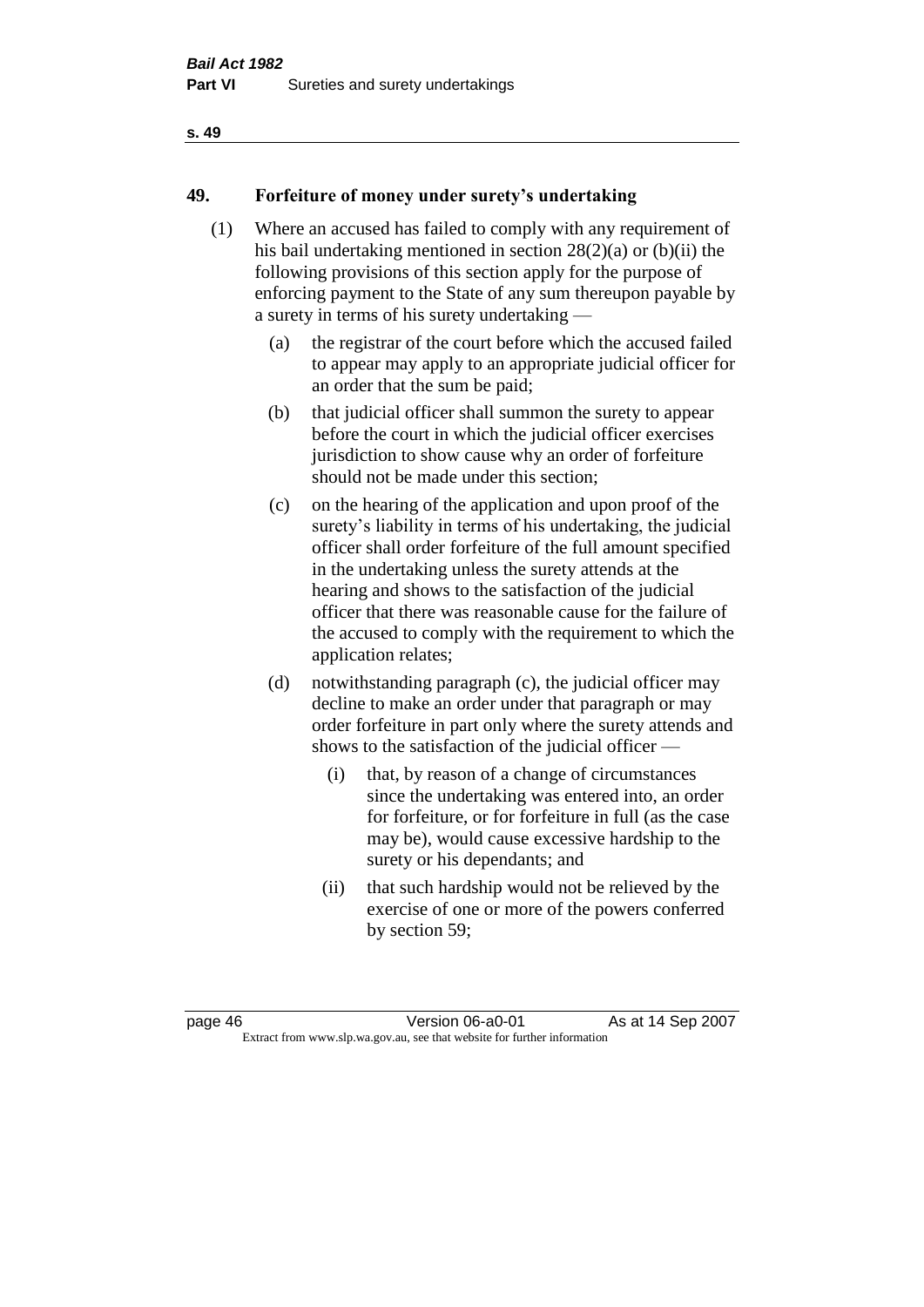- (e) an order may be made under this section whether or not the accused has been convicted of an offence against section 51(1) or (2) but if, after an order has been made, the surety satisfies the Governor that new facts have been discovered or new circumstances have arisen which show that there was reasonable cause for the failure of the accused as mentioned in paragraph (c), the Governor may exercise the power in section 139 of the *Sentencing Act 1995* as if the forfeiture were one to which that section applied.
- (2) An application under subsection (1) must be made, and proceedings on it are to be conducted —
	- (a) in a court of summary jurisdiction in accordance with regulations made under the *Criminal Procedure Act 2004*;
	- (b) in the Supreme Court or the District Court in accordance with rules of court made under the *Criminal Procedure Act 2004*.
- (3) Without prejudice to the recovery of such an amount as a civil debt due to the State, any amount to be paid under an order made under this section is to be paid, and its payment may be enforced under Part 5 of the *Fines, Penalties and Infringement Notices Enforcement Act 1994*, unless an order has been made under subsection (4).
- (4) If under this section the Supreme Court or the District Court makes an order requiring the payment of money, the court may make an order under section 59 of the *Sentencing Act 1995* in respect of the amount payable and for that purpose that section, with any necessary changes, applies as if the amount were a fine imposed on the surety.

*[Section 49 amended by No. 74 of 1984 s. 17; No. 92 of 1994 s. 5; No. 78 of 1995 s. 8; No. 65 of 2003 s. 121(3); No. 74 of 2003 s. 29; No. 59 of 2004 s. 141; No. 84 of 2004 s. 8, 11 and 82.]*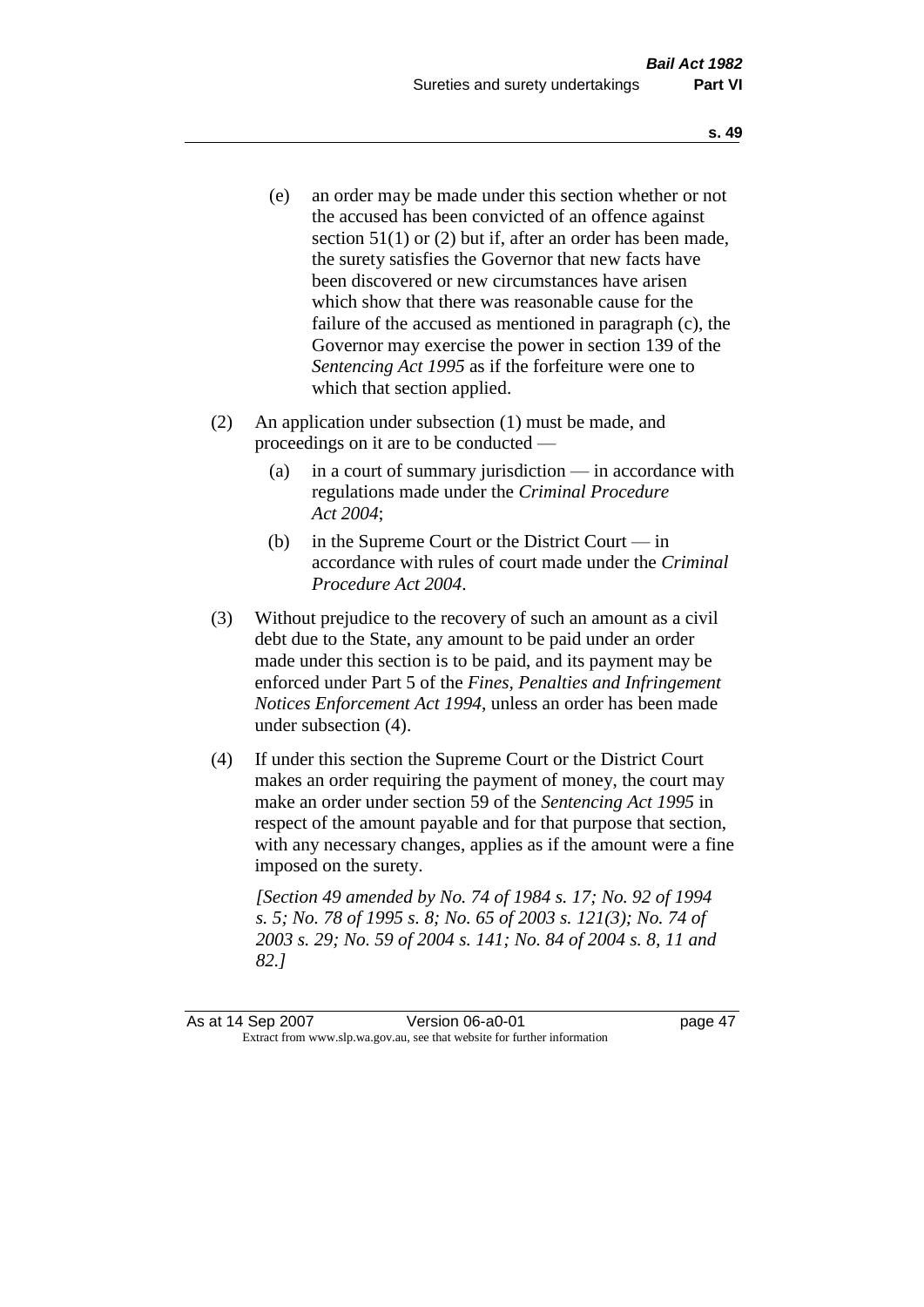#### **50. Offence to indemnify surety**

(1) If a person indemnifies, or agrees to indemnify, a surety or proposed surety against any liability which the surety or proposed surety may incur under this Act (including this section) he and the surety or proposed surety and any person with whom he agrees as aforesaid each commits an offence.

Penalty: \$1 000 or imprisonment for 12 months or both.

- (2) An offence is committed under subsection  $(1)$ 
	- (a) whether the agreement is made before or after the surety undertaking is entered into and whether or not a proposed surety actually becomes a surety; and
	- (b) whether the compensation is to be in money or in money's worth.
- (3) An offence is not committed under subsection (1) by a surety or proposed surety if he shows —
	- (a) that he had no knowledge of an agreement within the meaning of subsection (1) proposed to be entered into between 2 other persons; or
	- (b) that having such knowledge he took all steps reasonably available to him to prevent the agreement being entered into.

*[Section 50 amended by No. 74 of 1984 s. 18.]*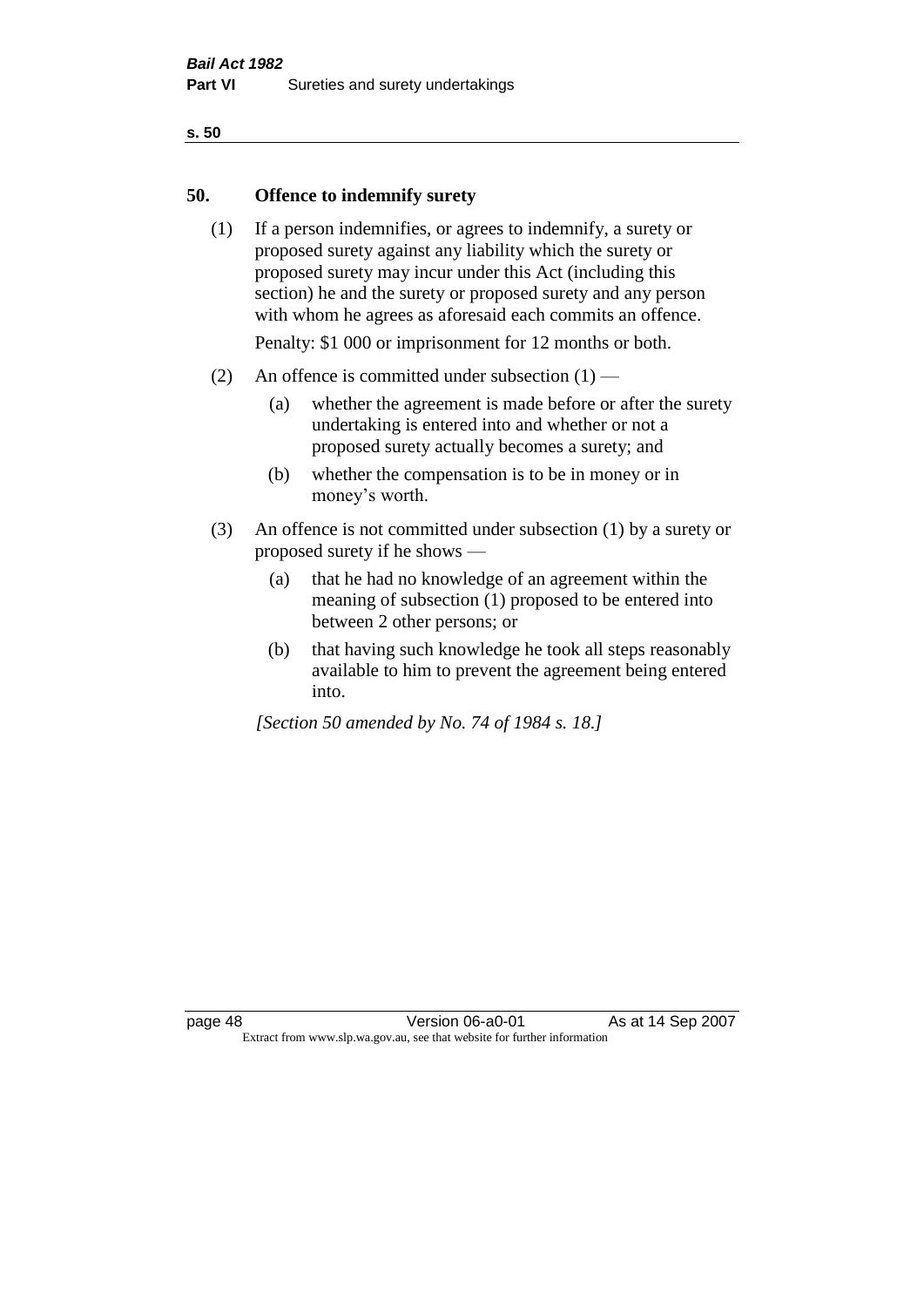#### **s. 50A**

# **Part VIA — Administration of home detention conditions**

*[Heading inserted by No. 61 of 1990 s. 11.]* 

#### **50A. Powers of CEO (corrections)**

The CEO (corrections) has all of the powers conferred under this Act on a community corrections officer and may review, vary, or rescind a direction given by a community corrections officer.

*[Section 50A inserted by No. 61 of 1990 s. 11; amended by No. 31 of 1993 s. 9; No. 65 of 2006 s. 53.]* 

*[50B. Repealed by No. 78 of 1995 s. 8.]* 

#### **50C. Powers and duties of community corrections officers**

- (1) A community corrections officer may give such reasonable directions to an accused subject to a home detention condition as are necessary for the proper administration of the condition and any other condition imposed on the grant of bail to the accused including, without limiting the generality of the foregoing, directions as to —
	- (a) when the accused may leave the place where he is required by the home detention condition to remain;
	- (b) the period of any authorised absence from the place where he is required by the home detention condition to remain;
	- (c) when the accused shall return to the place where he is required by the home detention condition to remain;
	- (d) the method of travel to be used by the accused during any absence from the place where he is required by the home detention condition to remain; and
	- (e) the manner in which the accused shall report his whereabouts.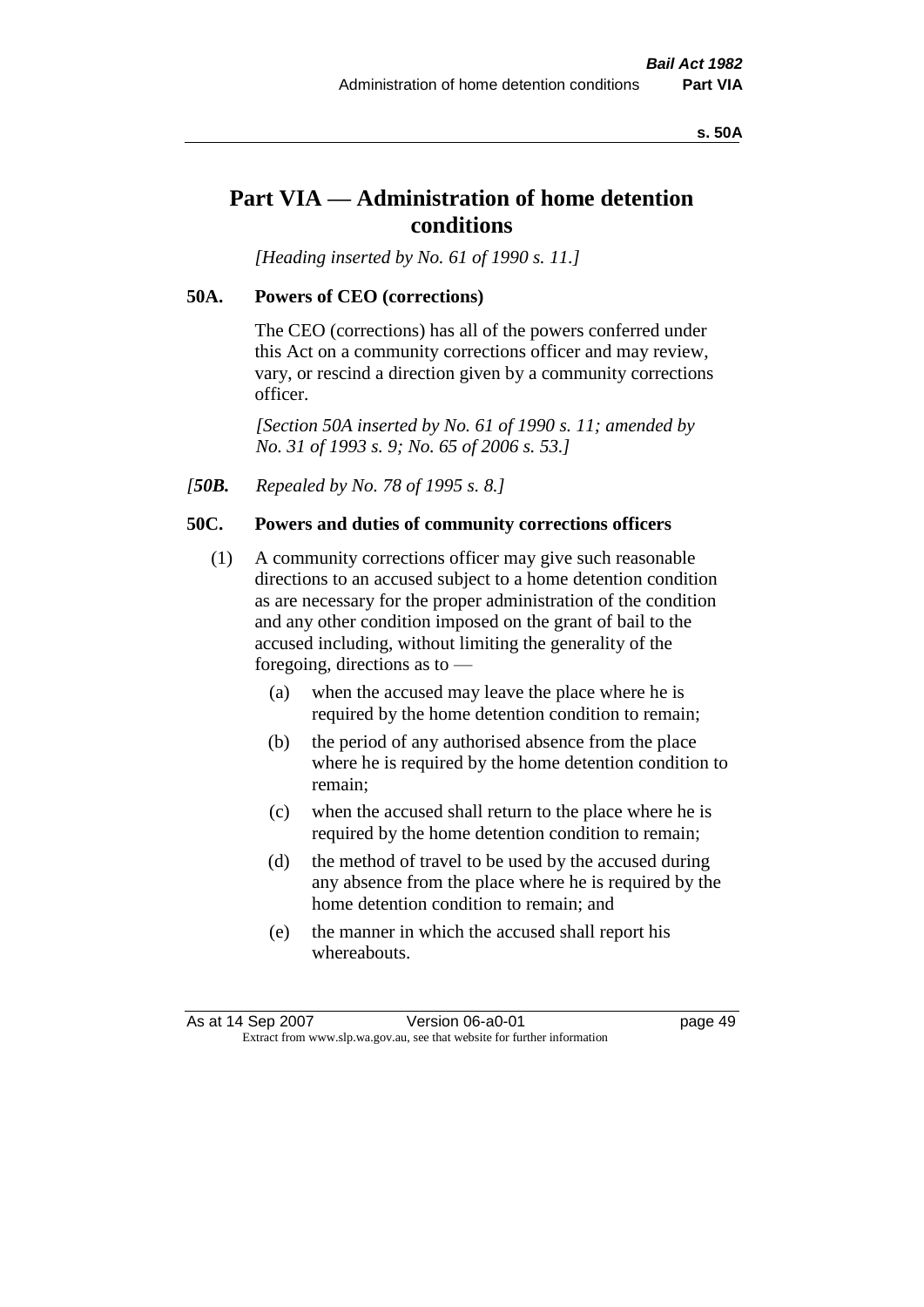**s. 50C**

| (2)     | For the purpose of ascertaining whether or not an accused is<br>complying with a home detention condition or any direction<br>given pursuant to subsection (1), a community corrections<br>officer may, at any time — |                                                                                                                                                                              |
|---------|-----------------------------------------------------------------------------------------------------------------------------------------------------------------------------------------------------------------------|------------------------------------------------------------------------------------------------------------------------------------------------------------------------------|
|         | (a)                                                                                                                                                                                                                   | enter or telephone the place where the accused is<br>required by a home detention condition to remain;                                                                       |
|         | (b)                                                                                                                                                                                                                   | enter or telephone the accused's place of employment or<br>any other place where the accused is permitted or<br>required to attend; or                                       |
|         | (c)                                                                                                                                                                                                                   | question any person at any place referred to in<br>paragraph $(a)$ or $(b)$ .                                                                                                |
| (3)     | A person who $-$                                                                                                                                                                                                      |                                                                                                                                                                              |
|         | (a)                                                                                                                                                                                                                   | hinders a person exercising powers under subsection (2);<br><sub>or</sub>                                                                                                    |
|         | (b)                                                                                                                                                                                                                   | fails to answer a question put pursuant to<br>subsection $(2)(c)$ or gives an answer that the person<br>knows is false or misleading in a material particular,               |
|         |                                                                                                                                                                                                                       | commits an offence.                                                                                                                                                          |
|         |                                                                                                                                                                                                                       | Penalty: \$2 000 and imprisonment for 12 months.                                                                                                                             |
| (4)     | A community corrections officer —                                                                                                                                                                                     |                                                                                                                                                                              |
|         | (a)                                                                                                                                                                                                                   | shall keep such records and make such returns and<br>reports in relation to accused persons subject to home<br>detention conditions as the CEO (corrections) directs;<br>and |
|         | (b)                                                                                                                                                                                                                   | shall make any records relating to a defendant subject to<br>a home detention condition available on the request of<br>the CEO (corrections) to him.                         |
|         |                                                                                                                                                                                                                       | [Section 50C inserted by No. 61 of 1990 s. 11; amended by<br>No. 31 of 1993 s. 9; No. 50 of 2003 s. 37(3); No. 84 of 2004<br>s. 82 and 83(3); No. 65 of 2006 s. 53.]         |
|         |                                                                                                                                                                                                                       |                                                                                                                                                                              |
| page 50 |                                                                                                                                                                                                                       | As at 14 Sep 2007<br>Version 06-a0-01<br>Extract from www.slp.wa.gov.au, see that website for further information                                                            |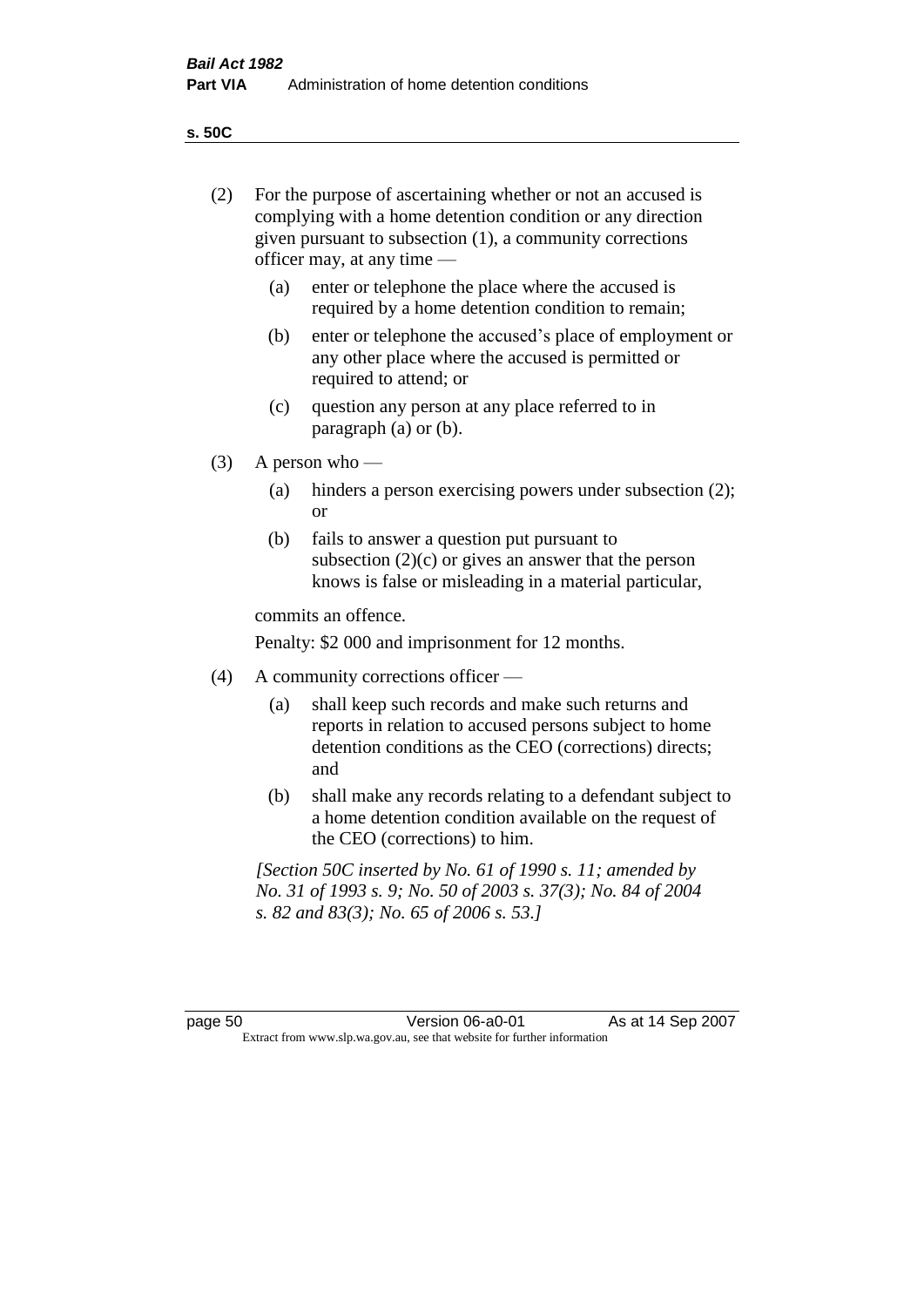#### **50D. Powers of members of the Police Force**

- (1) For the purpose of ascertaining whether or not an accused is complying with a home detention condition, a member of the Police Force may —
	- (a) require the accused to produce a copy of his bail undertaking and any notice by the CEO (corrections) under section 50E(a) for inspection; and
	- (b) require the accused to explain why he is absent from the place where he is required by the home detention condition to remain.
- (2) An accused who fails to comply with subsection  $(1)(a)$  or who fails to explain when required to do so under subsection  $(1)(b)$ or who gives an explanation that the accused knows is false or misleading in a material particular, commits an offence.

Penalty: \$2 000.

*[Section 50D inserted by No. 61 of 1990 s. 11; amended by No. 31 of 1993 s. 9; No. 50 of 2003 s. 37(4); No. 84 of 2004 s. 82; No. 65 of 2006 s. 53.]* 

### **50E. CEO (corrections) may substitute a different place of detention and apply conditions**

The CEO (corrections) may, at any time, by notice in writing given to an accused granted bail subject to a home detention condition —

- (a) substitute a different place for the place where an accused is required by a home detention condition to remain;
- (b) require the accused to comply with such of the conditions specified in the list provided to the accused under section 24A(4) as are specified in the notice.

*[Section 50E inserted by No. 61 of 1990 s. 11; amended by No. 31 of 1993 s. 9; No. 84 of 2004 s. 82; No. 65 of 2006 s. 53.]*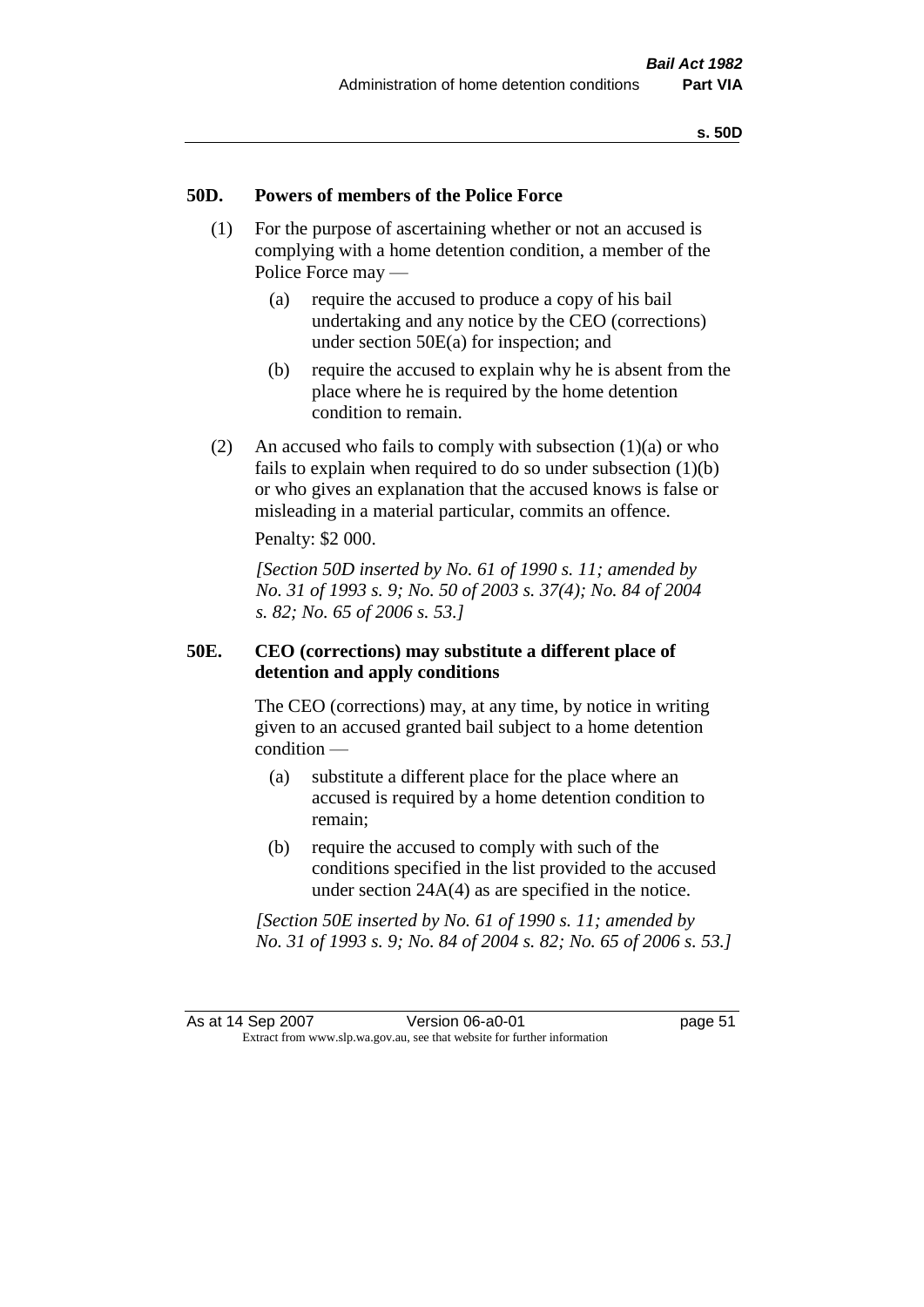```
s. 50F
```
## **50F. CEO (corrections) may revoke bail**

- (1) Where a home detention condition has been imposed as a condition on a grant of bail to an accused the CEO (corrections) may, in his absolute discretion, by instrument signed by him and if practicable, given to the accused, revoke the bail.
- (2) Without limiting the generality of subsection (1), the power to revoke bail may be exercised where the accused —
	- (a) is not likely to comply with any requirement of his bail undertaking mentioned in section  $28(2)(a)$  or (b); or
	- (b) is, or has been, or is likely to be in breach of any condition of his bail undertaking mentioned in section  $28(2)(c)$ .
- (3) Subject to subsection (4), where the CEO (corrections) revokes bail he shall include a statement of his reasons for the cancellation in the instrument cancelling the bail.
- (4) Where the CEO (corrections) is of the opinion that it would be in the interest of the accused or any other person, or the public, to withhold from the accused any or all of the reasons referred to in subsection (3), the CEO (corrections) may so withhold the reason or reasons.
- (5) Where the CEO (corrections) revokes bail, he may, whenever necessary, issue a warrant directed to all members of the Police Force to have the accused arrested and brought before an appropriate judicial officer.

*[Section 50F inserted by No. 61 of 1990 s. 11; amended by No. 31 of 1993 s. 9; No. 84 of 2004 s. 82; No. 65 of 2006 s. 53.]* 

## **50G. Procedure on arrest after revocation of bail**

(1) An accused arrested pursuant to a warrant issued under section 50F shall be taken as soon as is practicable before an appropriate judicial officer unless he is arrested less than 24 hours before the time at which he is due to appear in

page 52 **Version 06-a0-01** As at 14 Sep 2007 Extract from www.slp.wa.gov.au, see that website for further information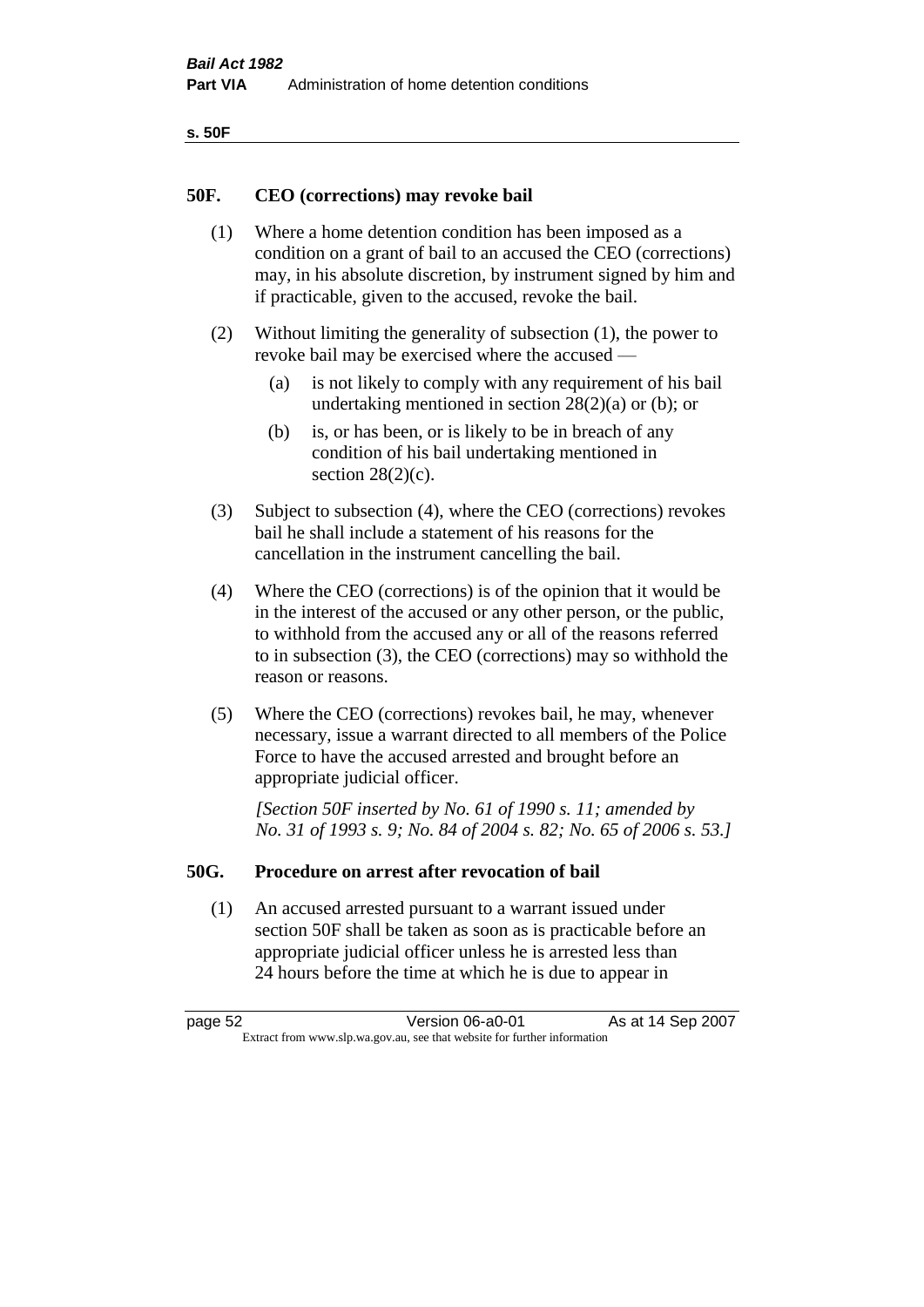accordance with his bail undertaking, in which case he shall be held in custody and brought before an appropriate judicial officer at that time.

- (2) The judicial officer before whom an accused appears under this section may —
	- (a) remand the accused in custody to appear at the time and place specified, or deemed by section 31(3) to be specified, in his bail undertaking; or
	- (b) grant fresh bail to the accused in accordance with this Act, other than clause 2 of Part B of Schedule 1.

*[Section 50G inserted by No. 61 of 1990 s. 11; amended by No. 45 of 1993 s. 12; No. 84 of 2004 s. 82.]* 

## **50H. Exclusion of the rules of natural justice**

The rules known as the rules of natural justice (including any duty of procedural fairness) do not apply to or in relation to the doing or omission of any act, matter or thing under this Part by the CEO (corrections).

*[Section 50H inserted by No. 61 of 1990 s. 11; amended by No. 31 of 1993 s. 9; No. 65 of 2006 s. 53.]* 

## **50J. Delegation by CEO (corrections)**

The CEO (corrections) may, either generally or as otherwise provided by the instrument of delegation, by writing signed by him, delegate to any person any power or duty under this Part, other than this power of delegation.

*[Section 50J inserted by No. 61 of 1990 s. 11; amended by No. 31 of 1993 s. 9; No. 65 of 2006 s. 53.]* 

## **50K. Retrieval of monitoring equipment**

If under rules made under section 50L any device or equipment has been installed at the place where an accused is required by a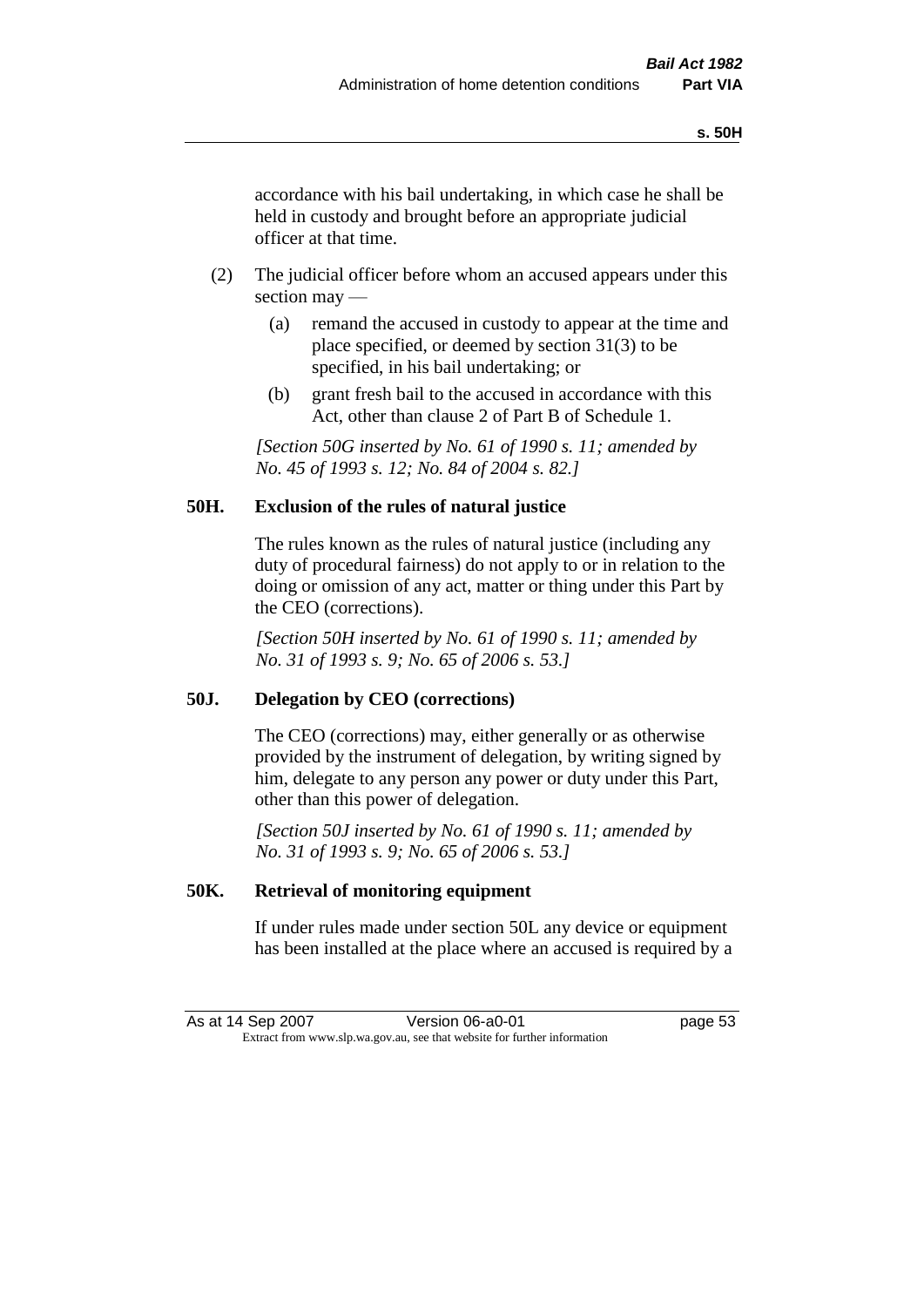#### **s. 50L**

home detention condition to remain, section 118 of the *Sentence Administration Act 2003* applies.

*[Section 50K inserted by No. 78 of 1995 s. 8; amended by No. 50 of 2003 s. 29(3); No. 84 of 2004 s. 82.]* 

# **50L. Rules**

- (1) The CEO (corrections) may, with the approval of the Minister, make rules for the purposes of this Part which may provide for the manner of ensuring that accused persons are complying with home detention conditions and for conditions to be applied to accused persons granted bail subject to home detention conditions including conditions —
	- (a) requiring a defendant to wear any device;
	- (b) requiring a defendant to permit the CEO (corrections) to install any device or equipment at the place where the defendant is required by a home detention condition to remain.
- (2) Rules made under this section may confer a discretionary authority on any person or class of persons.
- (3) Sections 41 and 42 of the *Interpretation Act 1984* do not apply to rules made under this section.

*[Section 50L inserted by No. 61 of 1990 s. 11; amended by No. 31 of 1993 s. 9; No. 84 of 2004 s. 82 and 83(3); No. 65 of 2006 s. 53.]*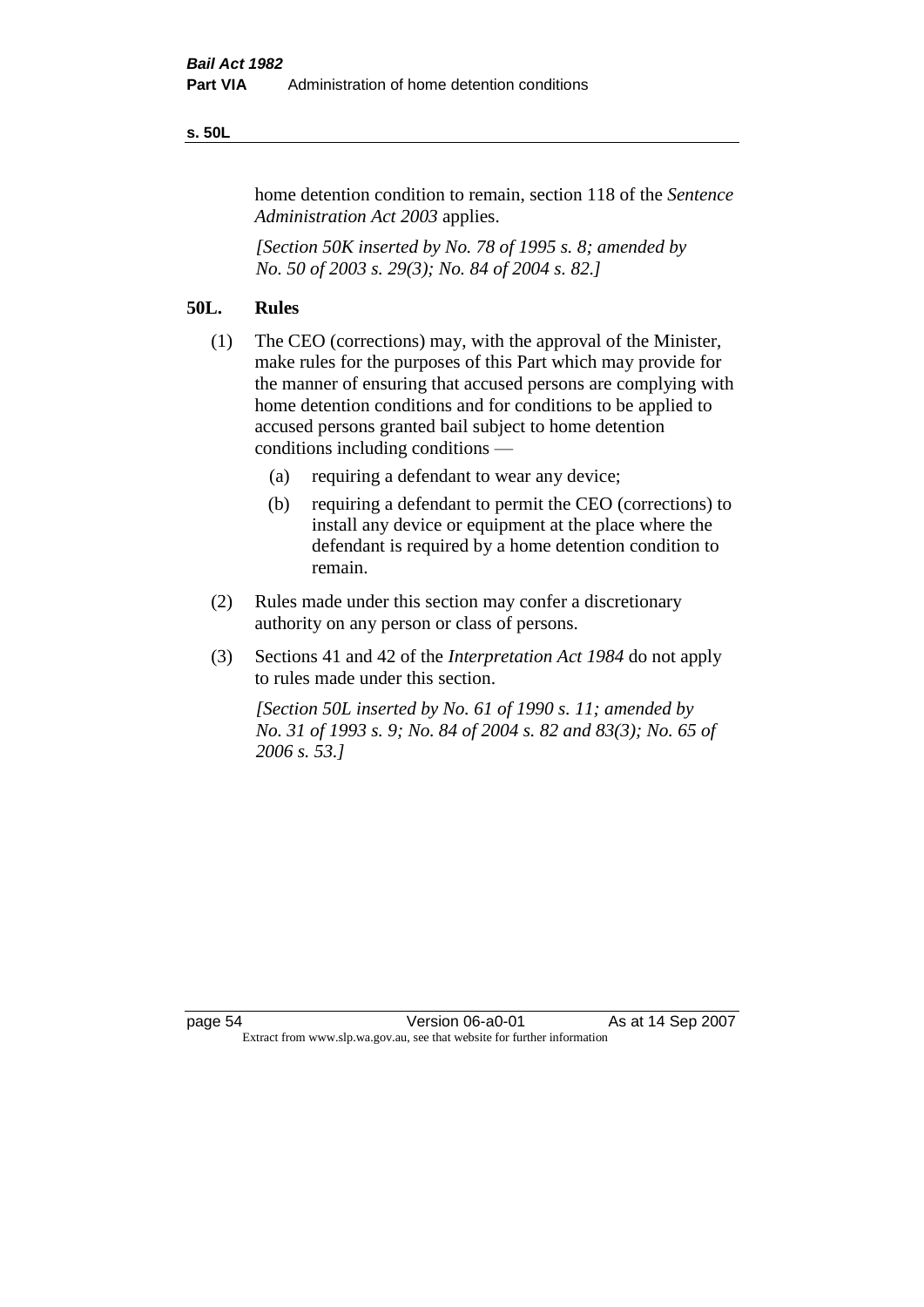# **Part VII — Enforcement of bail undertakings**

# **51. Offence to fail to comply with bail undertaking**

- (1) An accused who, without reasonable cause, fails to comply with the requirement of his bail undertaking mentioned in section  $28(2)(a)$  commits an offence.
- (2) An accused who fails to comply with the requirement of his bail undertaking mentioned in section  $28(2)(b)(ii)$  commits an offence.
- $(2a)$  An accused
	- (a) whose bail undertaking includes any condition imposed for a purpose mentioned in clause  $2(2)(c)$  or (d) of Part D of Schedule 1; and
	- (b) who fails to comply with the condition,

commits an offence.

- (3) An accused shall not be convicted in his absence of an offence against this section.
- (4) An accused who is charged with an offence against subsection (1) or (2) may be convicted of the other of those offences if that other offence is proved by the evidence.
- (5) A prosecution for an offence against subsection (1), (2) or (2a) may be brought at any time.
- (6) A person who is convicted of an offence against subsection (1), (2) or (2a) is liable to a fine not exceeding \$10 000 or imprisonment for a term not exceeding 3 years, or both.
- (7) A court which convicts an accused of an offence against this section may, in addition to any penalty which it may impose, order that the accused pay such sum as it may fix in or towards defraying the costs and expenses of and consequent upon his apprehension following the failure to comply with his bail undertaking for which he was convicted.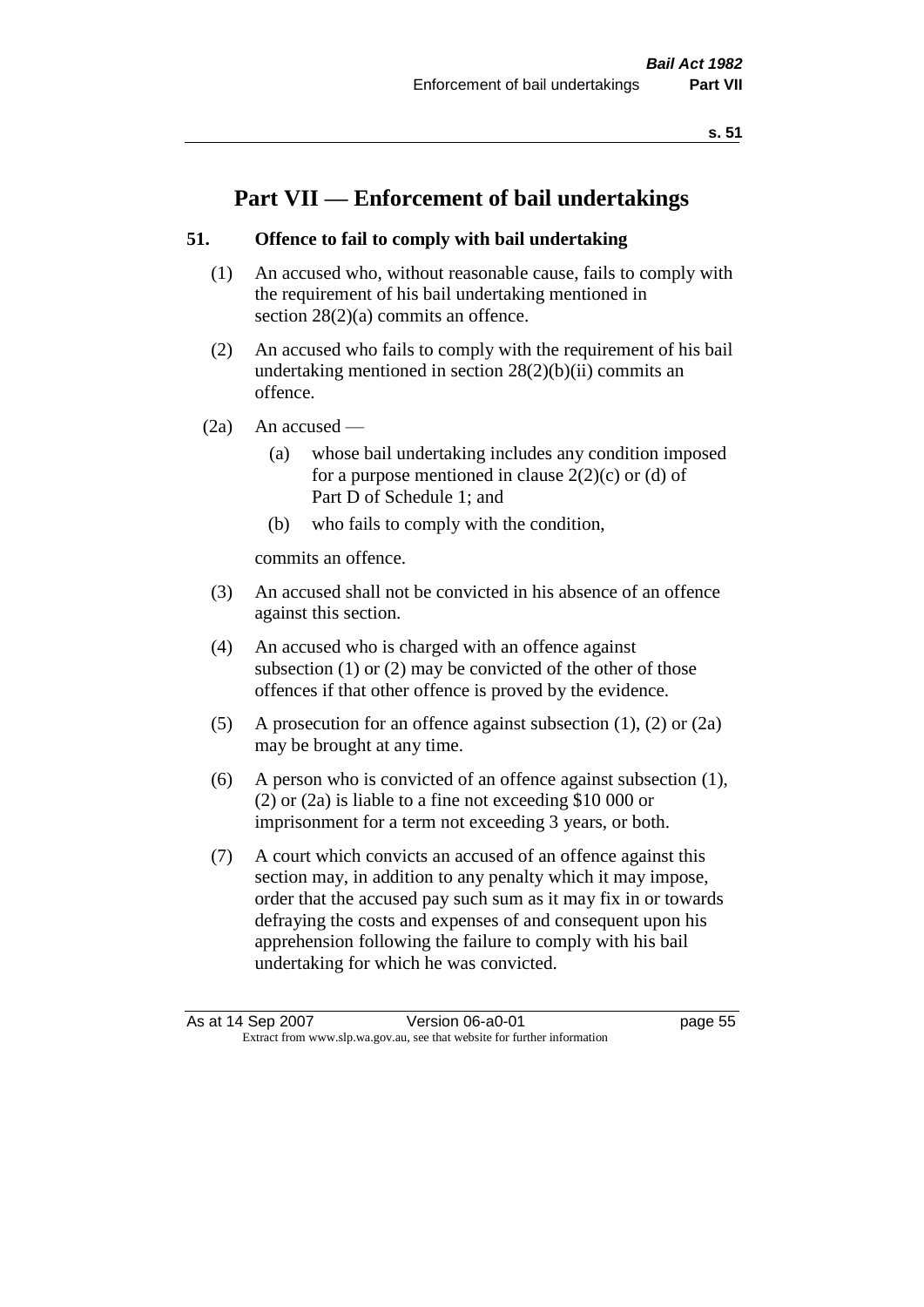- (8) An order made under subsection (7)
	- (a) shall specify to whom and in what manner the sum shall be paid; and
	- (b) may be enforced as though the sum were a penalty imposed under this section.

*[Section 51 amended by No. 54 of 1998 s. 9; No. 59 of 2004 s. 141; No. 84 of 2004 s. 11 and 82.]*

## **52. Provisions as to summary proceedings before superior courts for an offence under section 51**

- (1) This section applies, notwithstanding any other Act, for the purpose of prosecuting an offence against section 51(1), (2) or (2a) where the court before which the accused is bound to appear at the time when he fails to comply with his bail undertaking is the Supreme Court or the District Court.
- (2) Where this section applies, the accused shall be dealt with summarily for the offence and shall be so dealt with —
	- (a) by a judge of the Supreme Court in any case where the accused was bound to appear before the General Division of the Supreme Court;
	- (ab) by a judge of appeal in any case where the accused was bound to appear before the Court of Appeal;
	- (b) by a judge of the District Court in any case where the accused was bound to appear before that Court.
- (3) A prosecution for an offence which is to be dealt with under this section shall be commenced by the authorised officer (as defined in section 80 of the *Criminal Procedure Act 2004*) who was conducting the proceedings in which the accused failed to comply with his bail undertaking —
	- (a) where subsection  $(2)(a)$  or (ab) applies, in the Supreme Court; and
	- (b) where subsection (2)(b) applies, in the District Court.

page 56 **Version 06-a0-01** As at 14 Sep 2007 Extract from www.slp.wa.gov.au, see that website for further information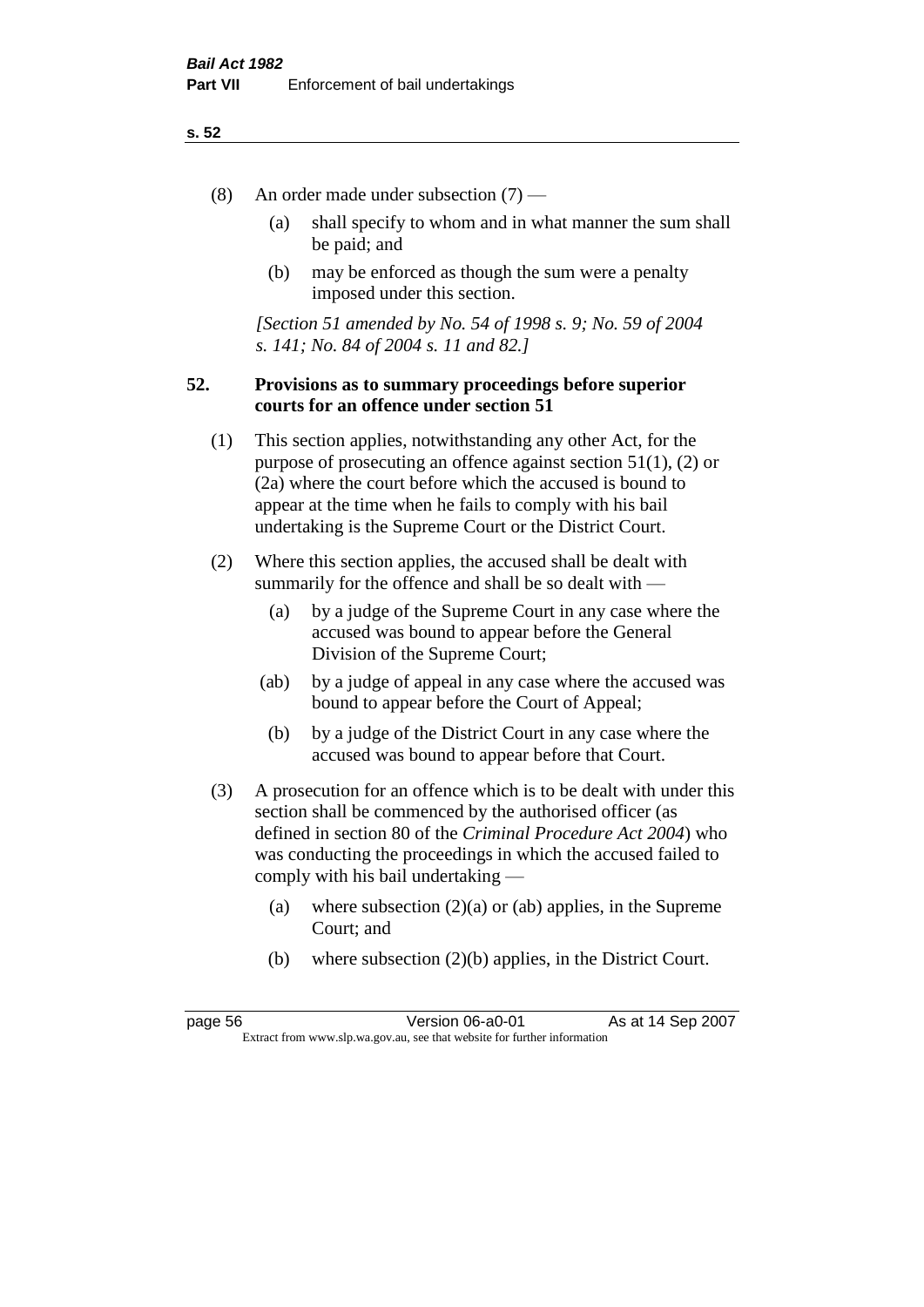- (4) Subject to section 51(3) and (5), a prosecution for an offence which is to be dealt with under this section is to be commenced and conducted under the *Criminal Procedure Act 2004* as if it were a prosecution of a simple offence in a court of summary jurisdiction.
- (5) If under section 51(6) or (7) the Supreme Court or the District Court imposes a pecuniary penalty the court may make an order under section 59 of the *Sentencing Act 1995* in respect of the amount payable.

*[Section 52 amended by No. 92 of 1994 s. 6; No. 78 of 1995 s. 8; No. 54 of 1998 s. 10; No. 45 of 2004 s. 28(2) and (4); No. 59 of 2004 s. 141; No. 84 of 2004 s. 11 and 82.]* 

## **53. Appeals against decisions made under s. 52**

- (1) A person who is dissatisfied with a decision (as defined in section 6 of the *Criminal Appeals Act 2004*) made under section 52 may, with the leave of the Court of Appeal, appeal against it.
- (2) For the purposes of subsection (1), Part 2 of the *Criminal Appeals Act 2004*, with any necessary changes, applies as if —
	- (a) the decision referred to in subsection (1) were a decision of a court of summary jurisdiction;
	- (b) a reference in that Part to a court of summary jurisdiction were a reference to the court that made the decision referred to in subsection (1); and
	- (c) a reference in that Part to commencing an appeal were a reference to applying for leave to appeal.
- (3) Despite section 13(1) of the *Criminal Appeals Act 2004*, the appeal is to be dealt with by the Court of Appeal.

*[Section 53 inserted by No. 45 of 2004 s. 28(3); amended by No. 84 of 2004 s. 11 and 82.]*

As at 14 Sep 2007 Version 06-a0-01 Page 57 Extract from www.slp.wa.gov.au, see that website for further information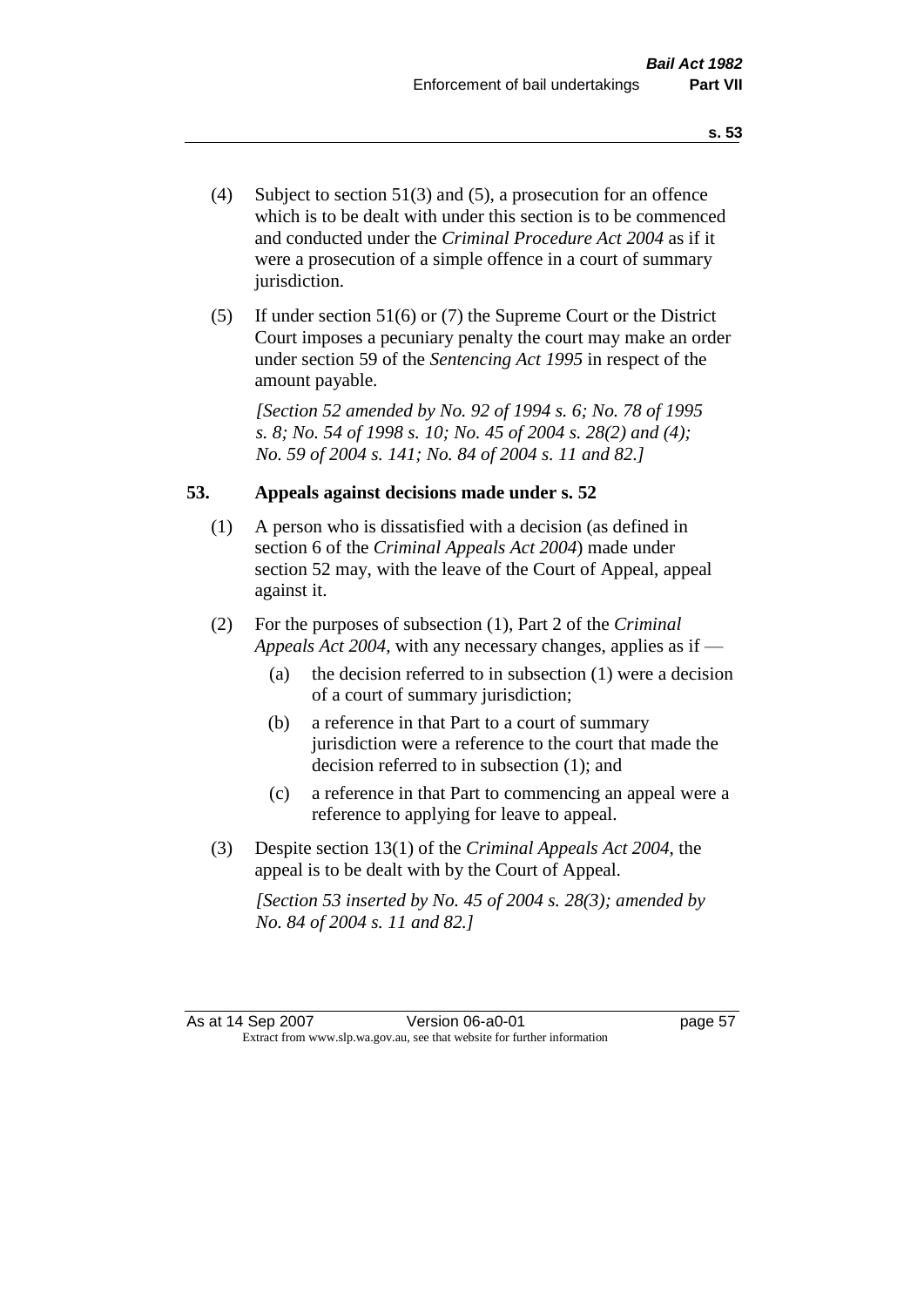# **54. Accused on bail may be taken before a judicial officer for variation or revocation of bail**

- (1) A police officer may cause an accused who has been released on bail to appear before an appropriate judicial officer to show cause why his bail should not be varied or revoked if the police officer —
	- (a) has reasonable grounds to believe, or is notified in writing by a surety for the accused that the surety has reasonable grounds to believe, that the accused —
		- (i) is not likely to comply with any requirement of his bail undertaking mentioned in section  $28(2)(a)$  or (b);
		- (ii) is, or has been, or is likely to be in breach of any condition of his bail undertaking mentioned in section  $28(2)(c)$ ; or
		- (iii) is, or has been, in breach of a home detention condition mentioned in section 28(2)(d);
	- (b) has reasonable grounds to believe that
		- (i) any surety for the accused's appearance is no longer suitable under section 39 to be a surety, or is dead;
		- (ii) for any reason any security required under Part D of Schedule 1 is no longer sufficient; or
		- (iii) in a case where the accused has been granted bail for the purposes of an appeal, the accused has discontinued the appeal or has not prosecuted it with all due diligence.
- (2) For the purpose of causing an accused to appear before an appropriate judicial officer as provided in subsection (1) a police officer may —
	- (a) arrest the accused without warrant and bring him before an appropriate judicial officer; or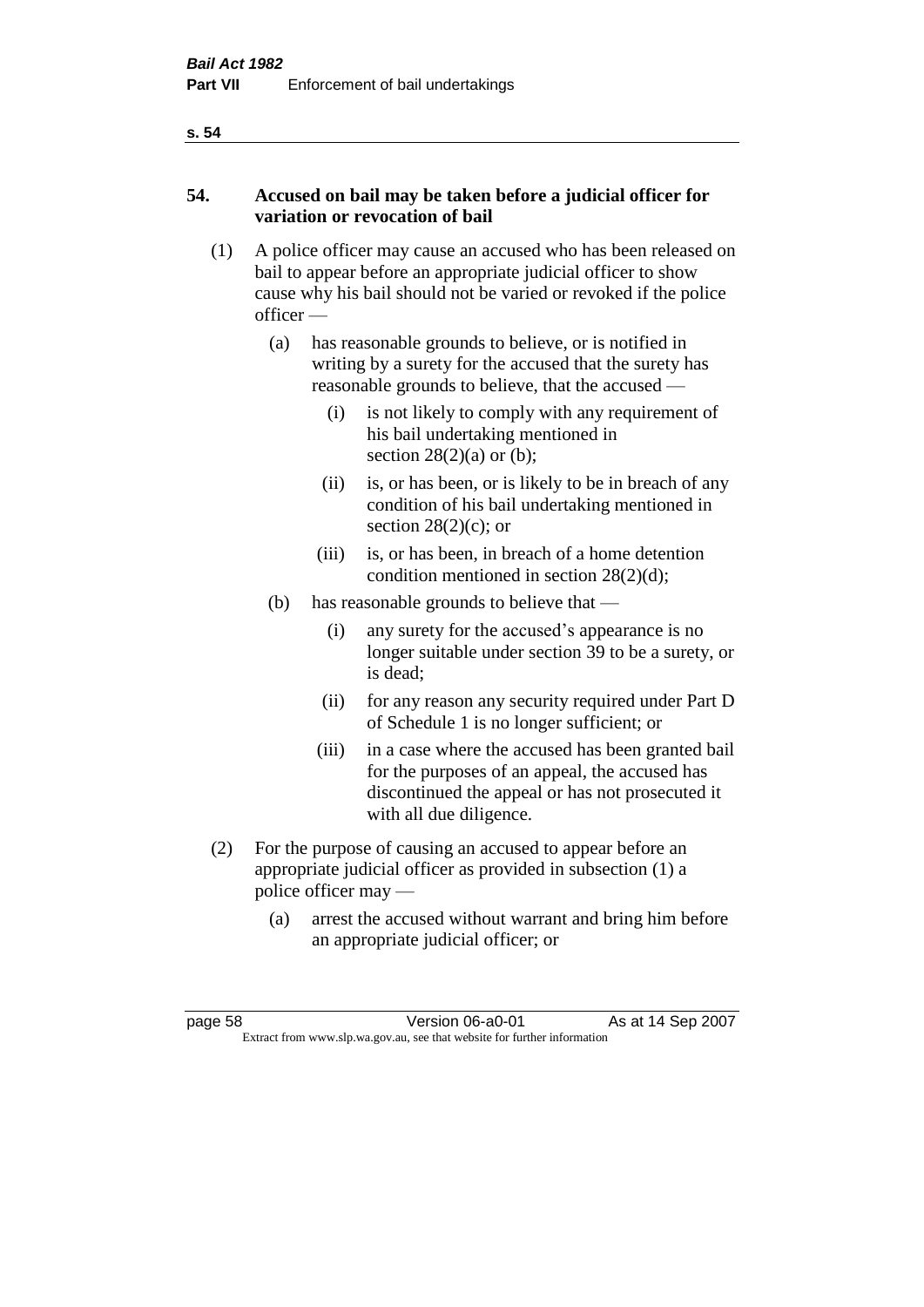- (b) apply to an appropriate judicial officer for a summons or warrant on any ground specified in subsection  $(1)$ .
- (3) An application under subsection (2)(b) must be made, and proceedings on it are to be conducted —
	- (a) in a court of summary jurisdiction in accordance with regulations made under the *Criminal Procedure Act 2004*;
	- (b) in the Supreme Court or the District Court in accordance with rules of court made under the *Criminal Procedure Act 2004*.
- (4) An accused arrested under this section shall be taken as soon as is practicable before an appropriate judicial officer unless he is arrested less than 24 hours before the time at which he is due to appear in accordance with his bail undertaking, in which case he shall be held in custody and brought before an appropriate judicial officer at that time.

*[Section 54 amended by No. 33 of 1989 s. 18; No. 61 of 1990 s. 12; No. 45 of 1993 s. 12; No. 59 of 2004 s. 141; No. 84 of 2004 s. 9, 11 and 82.]* 

## **55. Powers of judicial officer to revoke or vary bail**

- (1) If the judicial officer before whom an accused appears under section 54 is satisfied that —
	- (a) the accused is not likely to comply with any requirement of his bail undertaking mentioned in section 28(2)(a) or (b);
	- (b) he is, or has been, or is likely to be, in breach of any condition of his bail undertaking mentioned in section  $28(2)(c)$ ;
	- (ba) he is, or has been, in breach of a home detention condition mentioned in section 28(2)(d); or
		- (c) any of the grounds set out in section  $54(1)(b)$  has been established,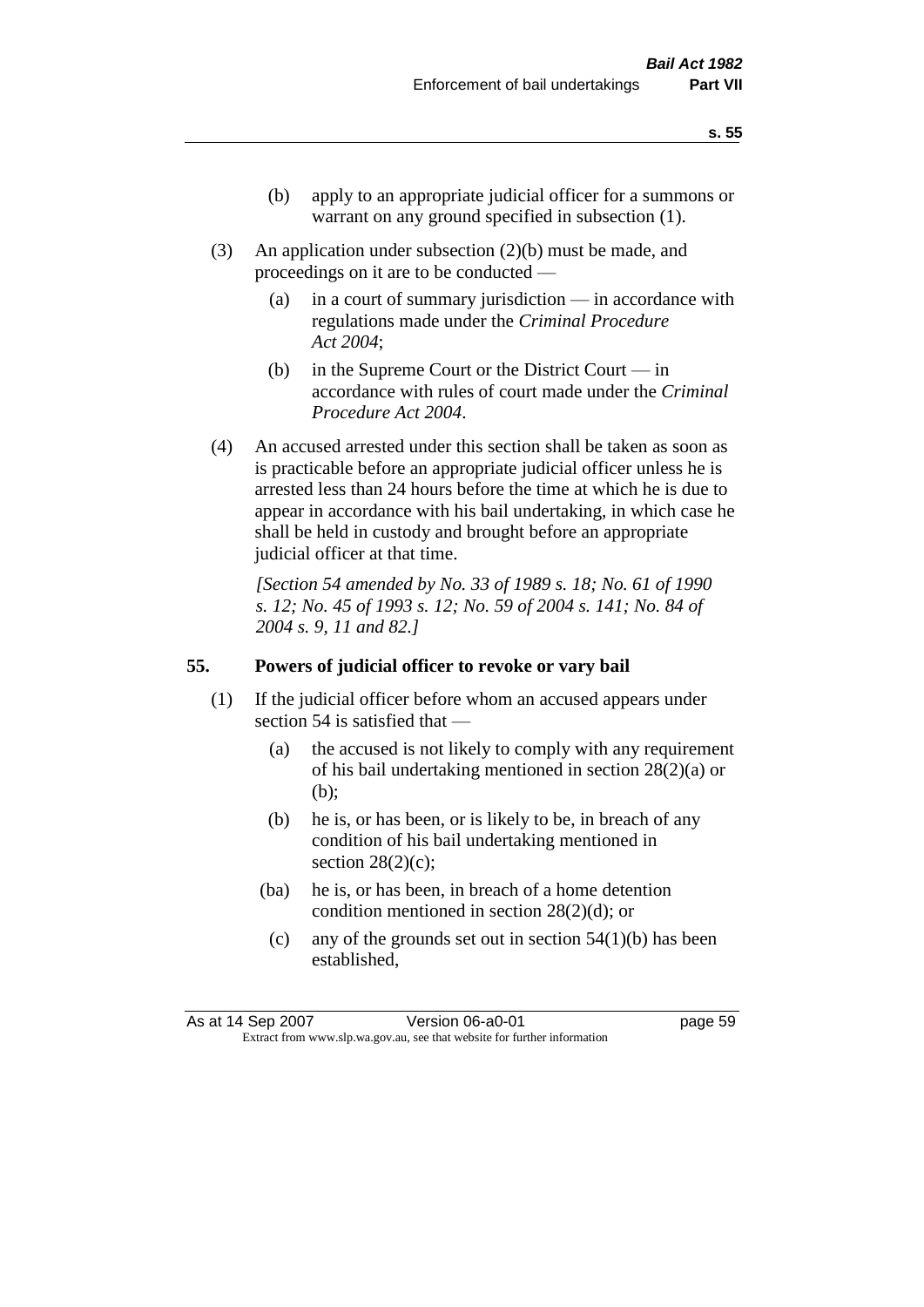he may —

- (d) revoke the bail and remand the accused in custody to appear at the time and place specified, or deemed by section 31(3) to be specified, in his bail undertaking; or
- (e) revoke the bail and grant fresh bail to the accused in accordance with this Act, other than clause 2 of Part B of Schedule 1.
- (2) If the judicial officer before whom the accused so appears is not satisfied as to any of the matters mentioned in subsection  $(1)(a)$ , (b), or (c) he shall release the accused on his existing bail undertaking and, with the consent in writing of the surety, on any existing surety undertaking.

*[Section 55 amended by No. 61 of 1990 s. 13; No. 45 of 1993 s. 12; No. 84 of 2004 s. 82.]* 

# **56. Warrant for arrest of absconding accused**

Where at any time after that specified in his bail undertaking for his appearance an accused has failed to comply with the requirements of his bail undertaking mentioned in section  $28(2)(a)$  or (b), the court before which he was required to appear may issue a warrant to arrest the accused and bring him before that court or a court of like jurisdiction.

*[Section 56 amended by No. 15 of 1988 s. 16; No. 84 of 2004 s. 82.]* 

# **57. Forfeiture of money under bail undertaking**

(1) Where an accused is convicted of an offence against section  $51(1)$ ,  $(2)$  or  $(2a)$ , the court by which he is convicted shall, whether or not an application is made therefor by the prosecutor, order that the full amount agreed to be forfeited, in the accused's bail undertaking, be forfeited to the State.

page 60 **Version 06-a0-01** As at 14 Sep 2007 Extract from www.slp.wa.gov.au, see that website for further information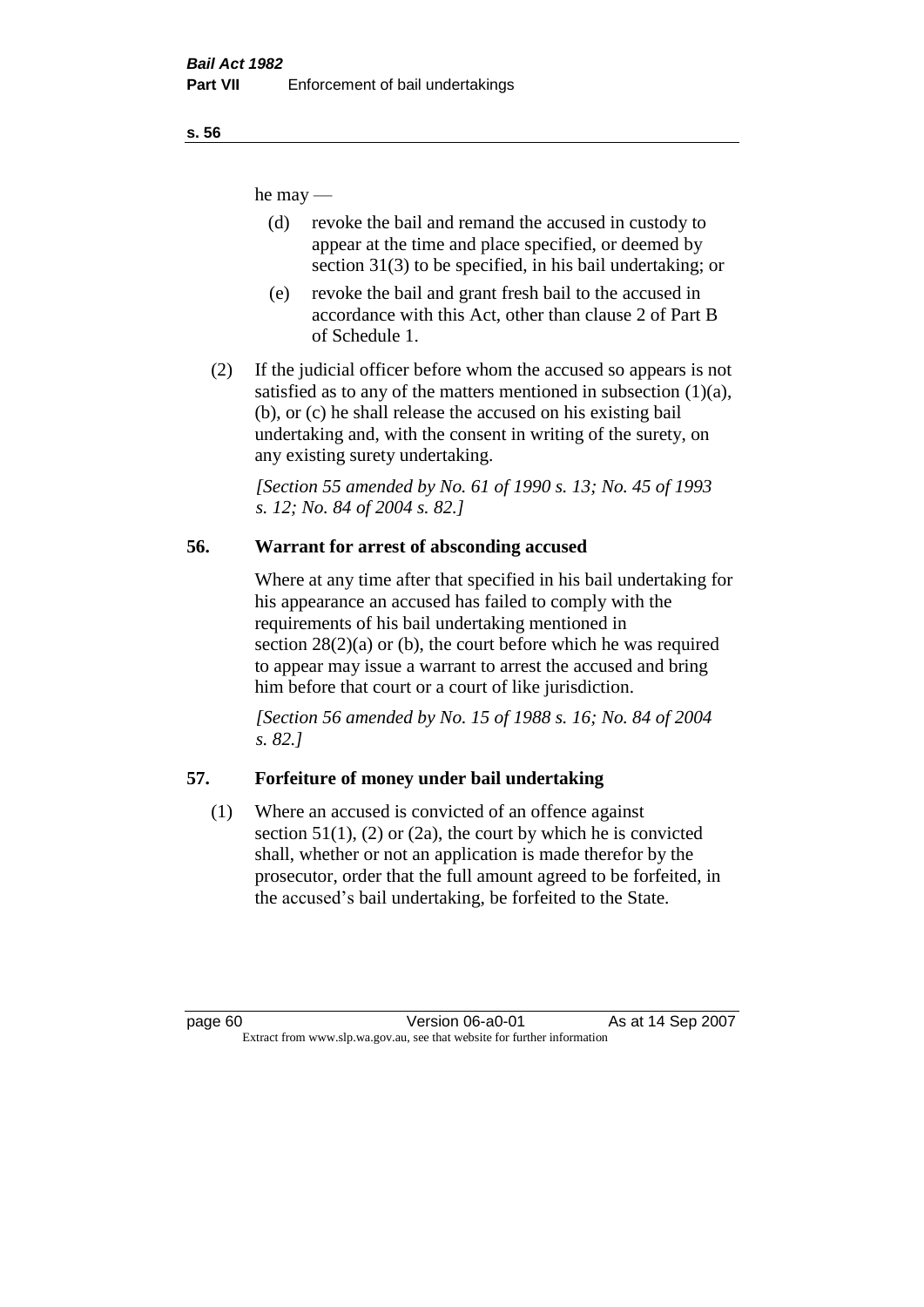- (2) Notwithstanding subsection (1), the court may decline to make an order thereunder or may order forfeiture in part only where the accused shows to the satisfaction of the judicial officer —
	- (a) that, by reason of a change of circumstances since the bail undertaking was entered into, an order for forfeiture, or for forfeiture in full (as the case may be), would cause excessive hardship to the accused or his dependants; and
	- (b) that such hardship would not be relieved by the exercise of one of the powers conferred by section 59.
- (3) Without prejudice to the recovery of such an amount as a civil debt due to the State, any amount to be paid under an order made under this section is to be paid, and its payment may be enforced under Part 5 of the *Fines, Penalties and Infringement Notices Enforcement Act 1994*, unless an order has been made under subsection (4).
- (4) If under this section the Supreme Court or the District Court makes an order requiring the payment of money, the court may make an order under section 59 of the *Sentencing Act 1995* in respect of the amount payable and for that purpose that section, with any necessary changes, applies as if the amount were a fine imposed on the accused.

*[Section 57 amended by No. 74 of 1984 s. 19; No. 92 of 1994 s. 7; No. 78 of 1995 s. 8; No. 54 of 1998 s. 11; No. 65 of 2003 s. 121(3); No. 84 of 2004 s. 82.]* 

# **58. Automatic forfeiture on expiration of one year after absconding**

- (1) If after the expiration of one year from the day on which the accused is required to appear in court in accordance with the requirement of his bail undertaking mentioned in section  $28(2)(a)$  he has not —
	- (a) been arrested under section 56; or
	- (b) appeared in court in accordance with the requirement of his bail undertaking mentioned in section 28(2)(b)(ii); or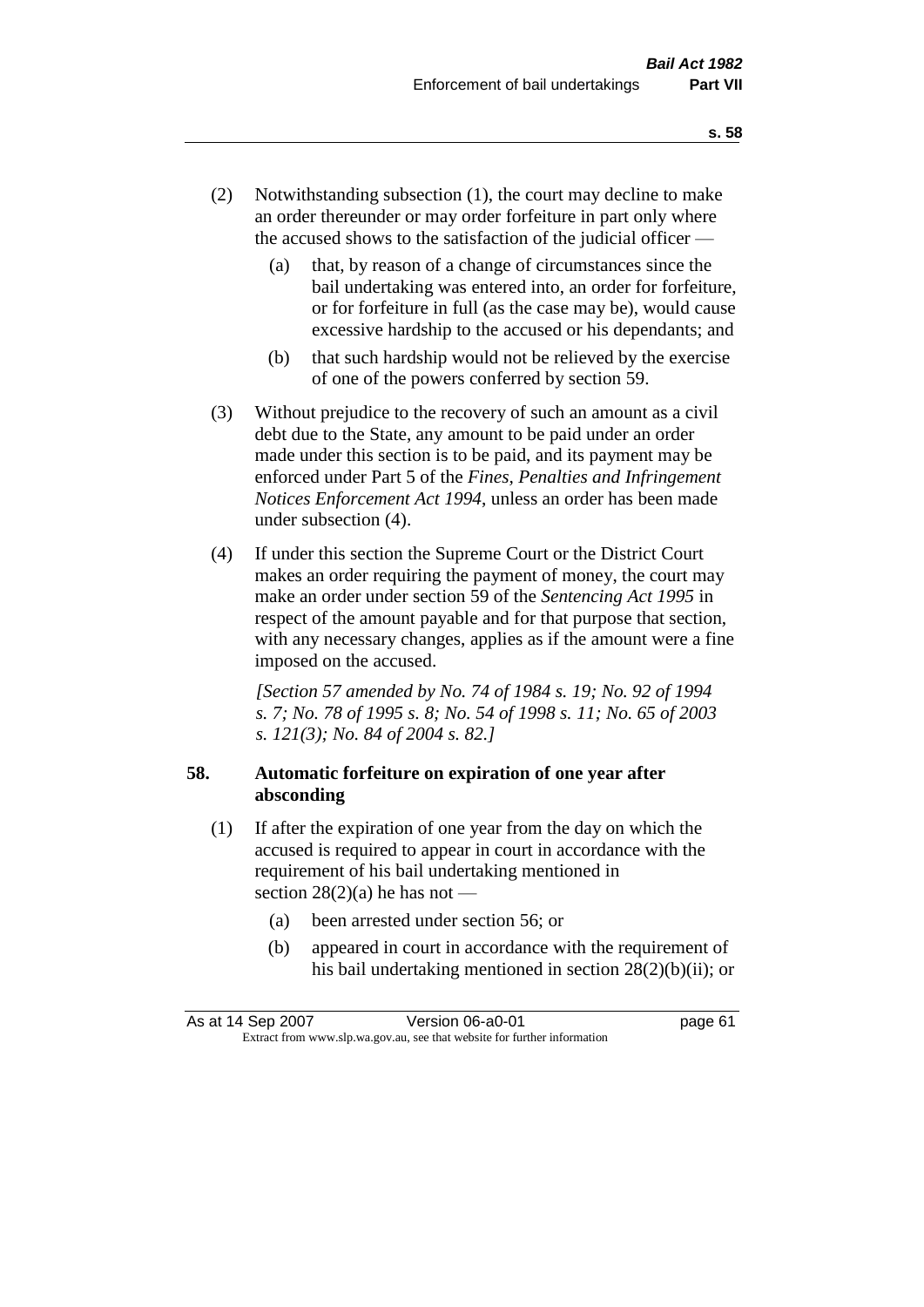(c) otherwise surrendered himself or been taken into custody to be dealt with on the charge or charges for which the bail undertaking was entered into,

the full amount specified in the bail undertaking shall, on the expiration of the said period, be forfeited to the State by virtue of this section without any order of the court or other formality.

(2) Upon the occurrence of a forfeiture under subsection (1) any security given by the accused may be resorted to by the State as if an order of forfeiture had been made under section 57(1).

*[Section 58 amended by No. 65 of 2003 s. 121(3); No. 84 of 2004 s. 82.]*

page 62 Version 06-a0-01 As at 14 Sep 2007 Extract from www.slp.wa.gov.au, see that website for further information

#### **s. 58**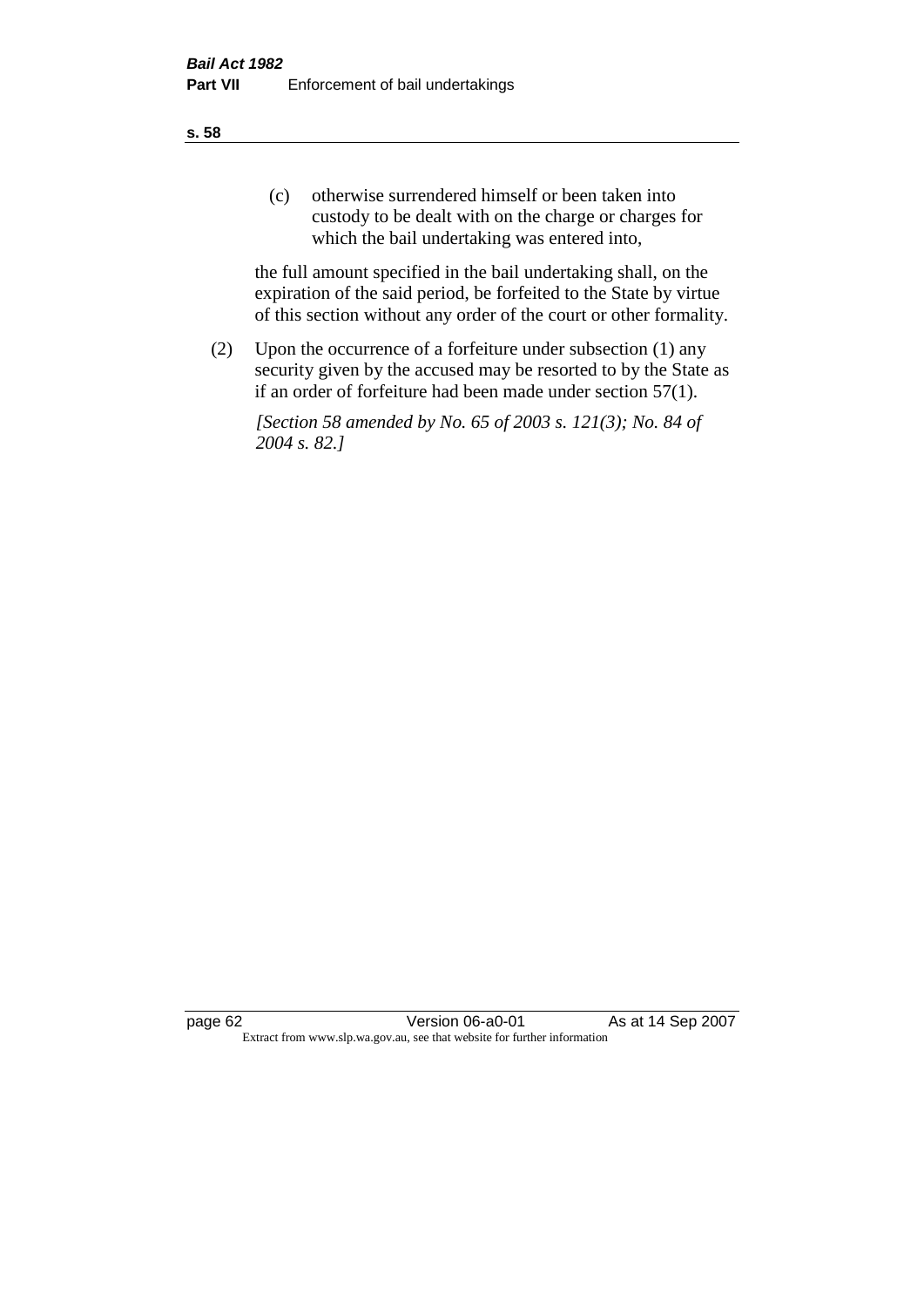# **Part VIII — Miscellaneous**

## **59. Further power of judicial officer in relation to enforcement of undertakings**

A court or an appropriate judicial officer who makes an order for forfeiture under section 49 or 57 may, when doing so, or at any time thereafter, further order —

- (a) that payment of any sum be made by specified instalments or be postponed to a specified date;
- (b) that any security given be applied in or towards payment of the sum forfeited; or
- (c) that the accused or the surety, as the case may be, do all such things and execute all such documents as may be necessary, or as may be specified in the order, for the purpose of vesting any security in the State or enabling the State to realize the same or to resort thereto to recover the sum forfeited,

and the court or an appropriate judicial officer may at any time vary or revoke an order made under paragraph (a), (b), or (c).

*[Section 59 amended by No. 65 of 2003 s. 121(3); No. 84 of 2004 s. 82.]*

# **60. Accused and surety to notify any change of address**

Where —

- (a) an accused who has been released on bail; or
- (b) a surety,

changes his place of residence, employment, or business from that appearing on his bail undertaking or surety undertaking he shall forthwith, in writing, notify details of the change to the registrar of the court before which, at the time when the change occurs, the accused is required to appear, and if without reasonable cause he fails to do so he commits an offence.

#### Penalty: \$1 000.

*[Section 60 amended by No. 50 of 2003 s. 37(5); No. 59 of 2004* 

As at 14 Sep 2007 Version 06-a0-01 page 63 Extract from www.slp.wa.gov.au, see that website for further information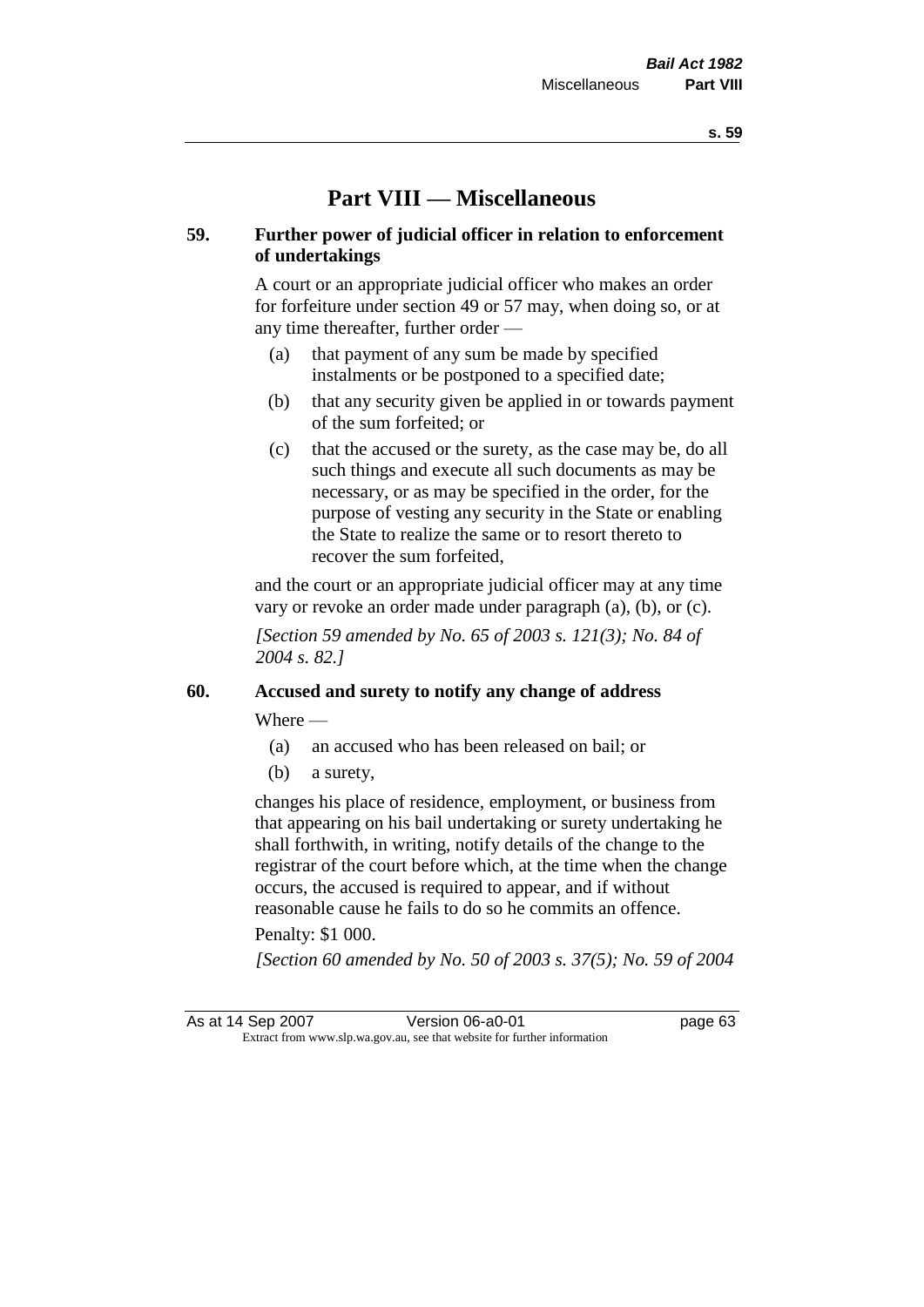*s. 141; No. 84 of 2004 s. 82.]*

# **61. Offence of failing to bring arrested person before court or person able to grant bail**

- (1) A person to whom this section applies commits an offence if, having arrested another for an offence, he wilfully and without reasonable excuse fails to take that other person, or cause him to be taken, as soon as is practicable —
	- (a) before an authorised officer or judicial officer empowered by this Act to grant bail for that offence; or
	- (b) before a court.

Penalty: \$1 000 or imprisonment for 12 months or both.

- (2) This section applies to a person who
	- (a) is not empowered by this Act to grant bail for the offence or by reason of section 16; or
	- (b) being so empowered, elects to act under section 6(7).

*[Section 61 amended by No. 15 of 1988 s. 17; No. 59 of 2006 s. 4(4).]* 

# **62. Offence to give false information for bail purposes**

A person who for the purpose of obtaining —

- (a) a grant of bail for himself or a variation of the terms and conditions thereof; or
- (b) approval of himself as a surety,

makes any statement which he knows is false in a material particular, or recklessly makes any statement which is false in a material particular, commits an offence.

Penalty: \$1 000 or imprisonment for 12 months or both.

# **63. Protection of persons carrying out this Act**

A person shall not be liable in civil proceedings on account of anything done, or omitted to be done, by him in good faith in

page 64 Version 06-a0-01 As at 14 Sep 2007 Extract from www.slp.wa.gov.au, see that website for further information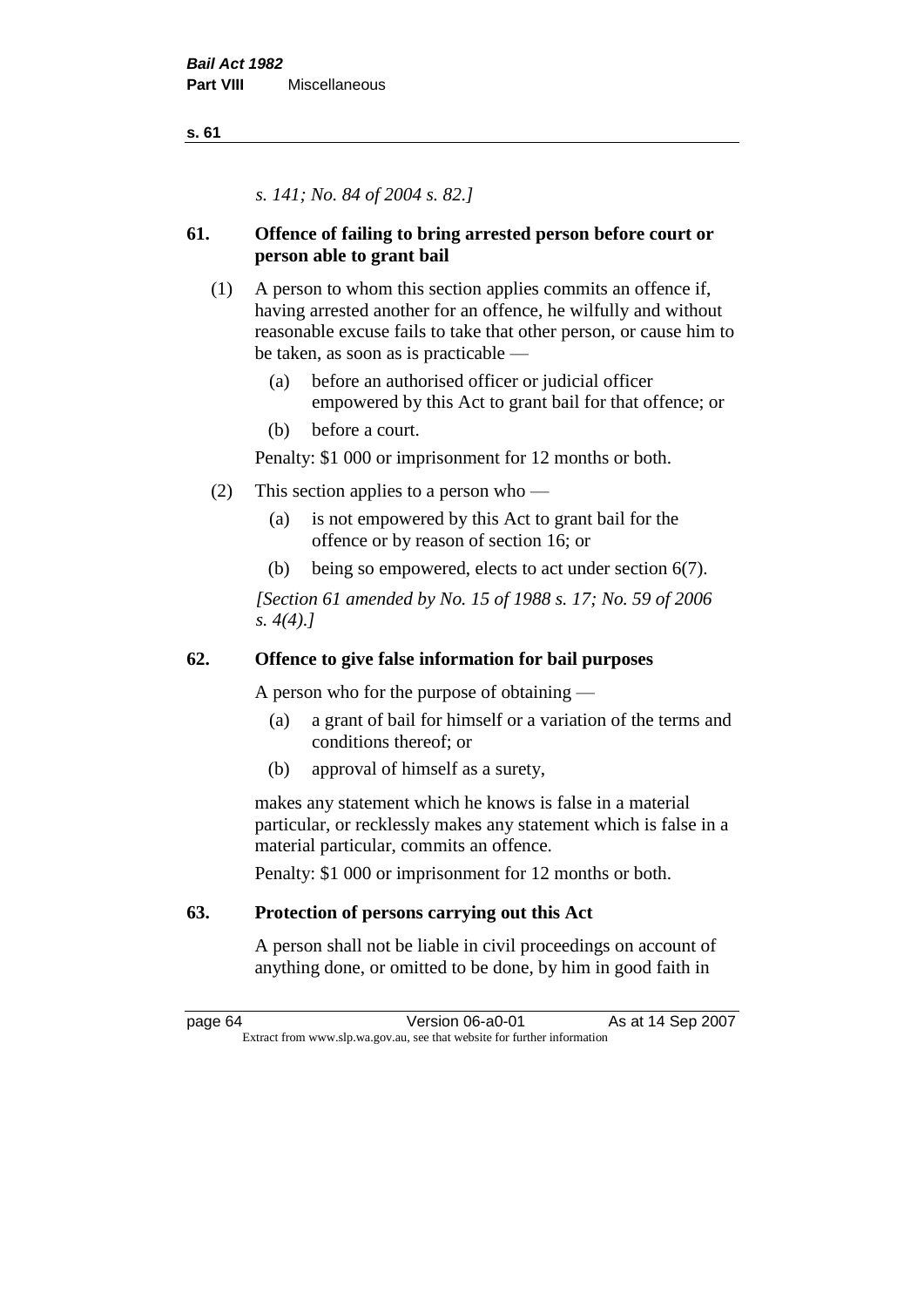the course of carrying out any provision of this Act, or purporting to be so done or omitted; but the liability (if any) of any other person (including the State or the Commonwealth) as his employer is not affected by this section and shall be determined as if it had not been passed.

*[Section 63 amended by No. 65 of 2003 s. 121(4).]*

## **64. Evidence of non-appearance etc. by an accused**

Where it is required for the purposes of this Act to prove —

- (a) that an accused did not appear before a particular court, at a particular place, on a particular day, at a particular time or during a particular period; or
- (b) the day, time or period when or during which an accused did appear before a particular court at a particular place,

a certificate as to any such matter, purporting to be signed by a judicial officer or registrar of the court before which the accused was required to appear, shall be evidence of the matter so certified.

*[Section 64 amended by No. 59 of 2004 s. 141; No. 84 of 2004 s. 82.]* 

## **65. Bail undertakings by minors**

A bail undertaking entered into by a person who is under the age of 18 years shall bind him as if he were of full age.

## **66. Abolition of other powers to grant bail**

- (1) Any power or duty that, at the commencement of this Act, exists apart from statute to grant bail to an accused awaiting an appearance in court for an offence, is abolished.
- (2) Subsection (1) has effect notwithstanding anything in section 16 of the *Supreme Court Act 1935*.
- (3) In subsection (1) **"statute"** means an Act of the Parliament of Western Australia, other than the *Supreme Court Act 1935*.

| As at 14 Sep 2007 | Version 06-a0-01                                                         | page 65 |
|-------------------|--------------------------------------------------------------------------|---------|
|                   | Extract from www.slp.wa.gov.au, see that website for further information |         |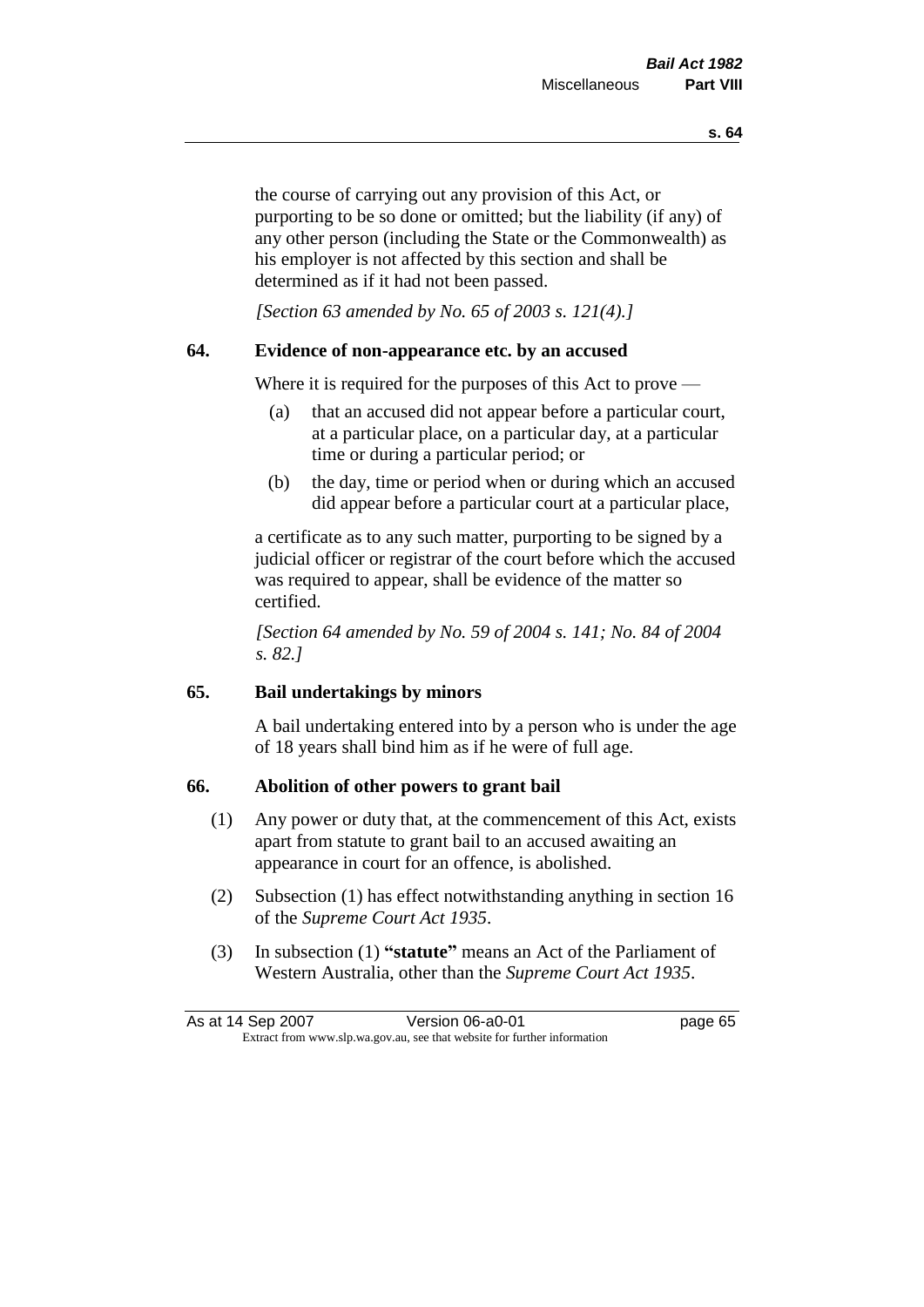**s. 66A**

*[Section 66 amended by No. 84 of 2004 s. 82.]*

## **66A. Delegation by registrar**

- (1) The registrar of a court may, either generally or as otherwise provided by the instrument of delegation, by instrument signed by him, delegate to an officer of that court any function conferred on him by or under this Act other than —
	- (a) this power of delegation; or
	- (b) any function that a judicial officer has required him to perform personally.
- (2) The superintendent of a detention centre under the *Young Offenders Act 1994* may, either generally or as otherwise provided by the instrument of delegation, by instrument signed by him, delegate to an officer of the Public Sector agency principally assisting the Minister administering that Act in its administration any function conferred on him by or under this Act, other than this power of delegation.

*[Section 66A inserted by No. 15 of 1988 s. 18; amended by No. 49 of 1988 s. 89; No. 31 of 1993 s. 8; No. 59 of 2004 s. 141; No. 65 of 2006 s. 52.]* 

# **67. Regulations**

- (1) The Governor may make regulations, not inconsistent with this Act, prescribing such things as are required or permitted by this Act to be prescribed or as it is necessary or expedient to prescribe for the purposes thereof.
- (2) Without limiting the generality of subsection (1) regulations  $may -$ 
	- (a) make provision for or with respect to the making of applications —
		- (i) for or in relation to bail;
		- (ii) for the approval of sureties;

page 66 **Version 06-a0-01** As at 14 Sep 2007 Extract from www.slp.wa.gov.au, see that website for further information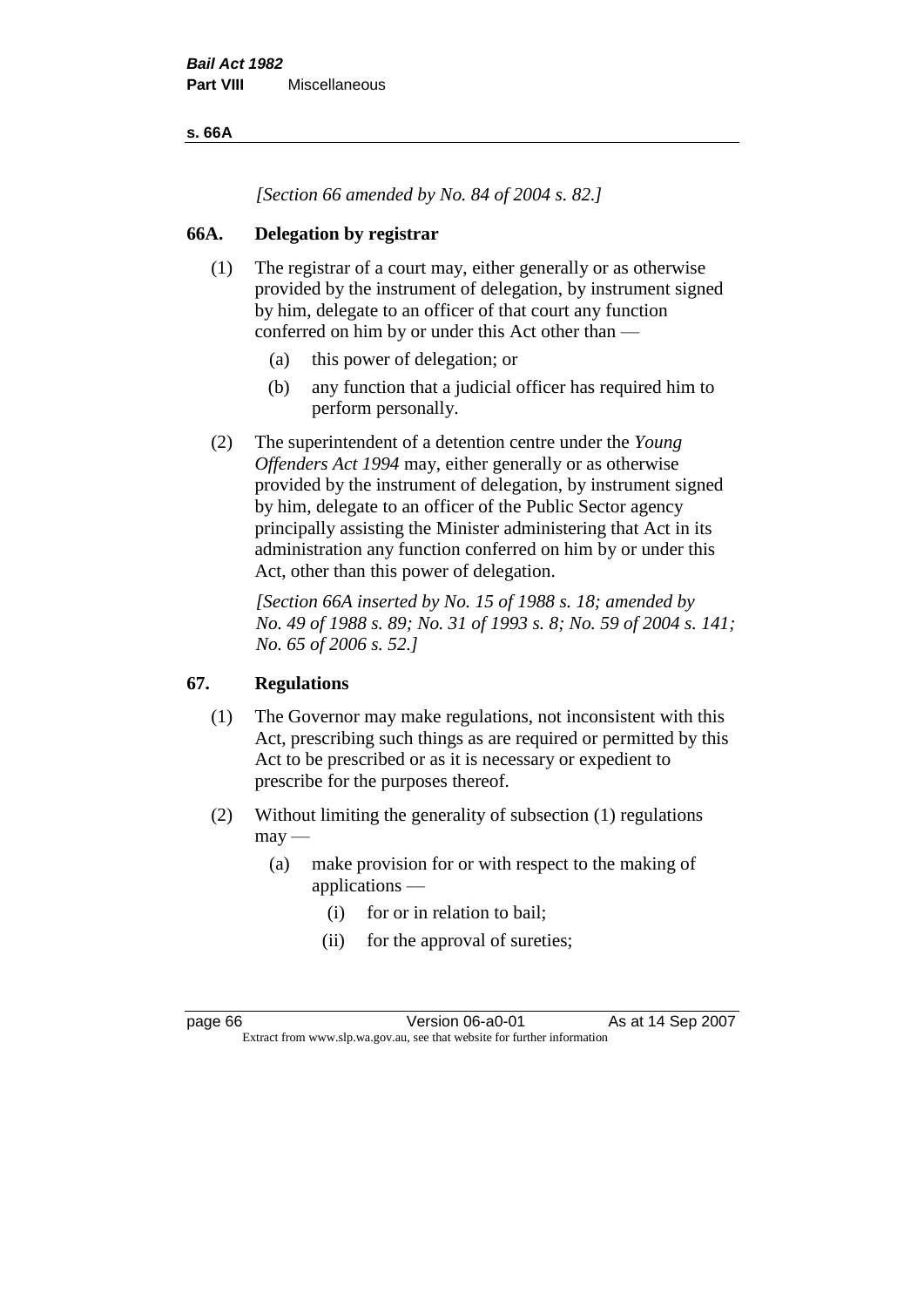- (iii) for the approval of security to be given by accused persons and sureties;
- (iv) for the cancellation of a surety undertaking,

and for the manner in which such applications are to be made and the procedure to be followed on such applications;

- (b) for the purposes of clause 5 of Part A of Schedule 1, prescribe the officer or officers who may grant bail for any prescribed appearance or class of appearance in court by a defendant who is in custody;
- (c) make provision for, or with respect to the management, control, supervision and good order of premises established for the accommodation of persons to whom bail has been granted.
- (3) Regulations made under this section may provide that a contravention or failure to comply with a regulation constitutes an offence and may provide for penalties not exceeding a fine of \$500 for offences against the regulations.

*[Section 67 amended by No. 45 of 1993 s. 12; No. 84 of 2004 s. 83(3).]* 

*[68. Omitted under the Reprints Act 1984 s. 7(4)(g).]*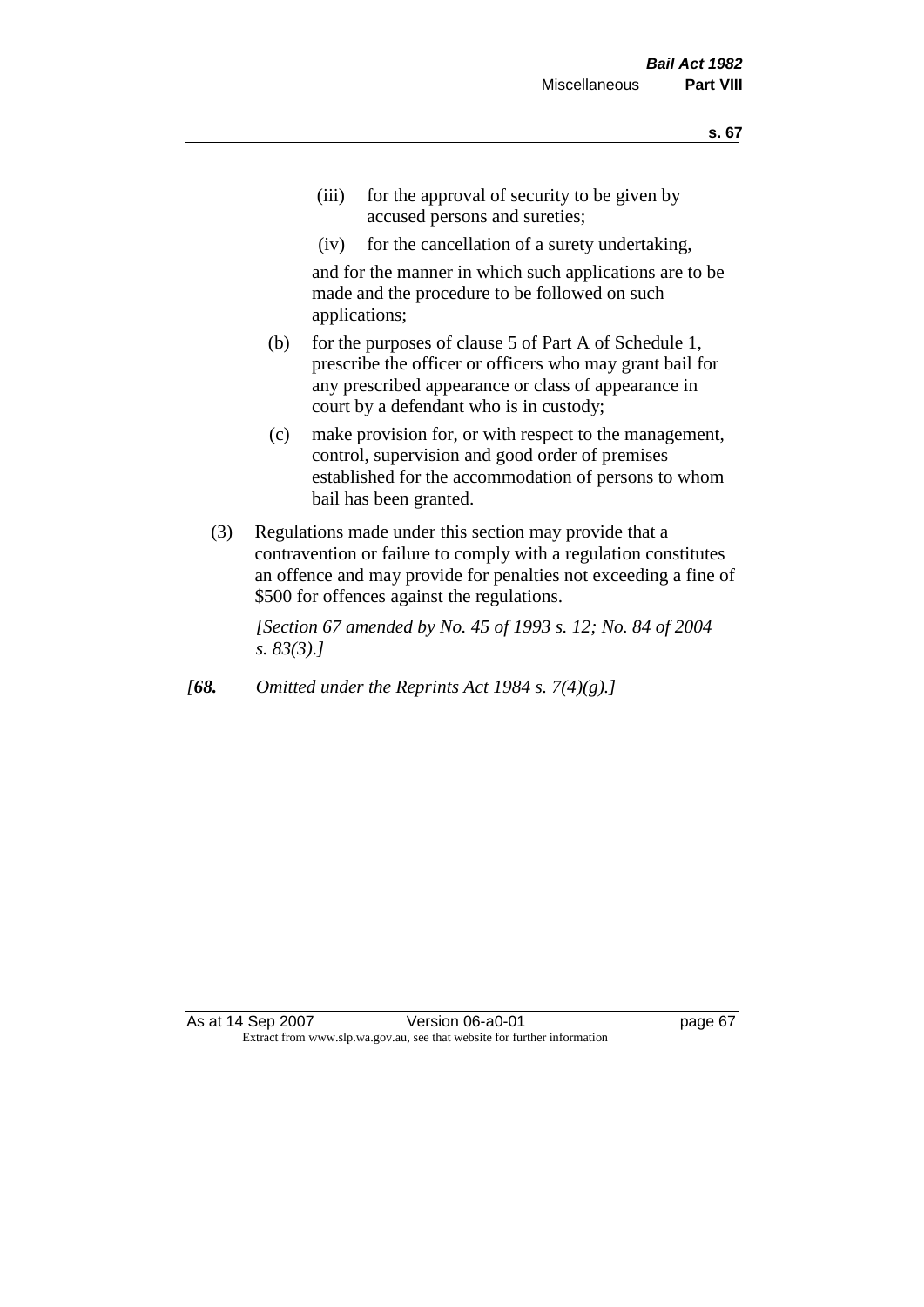# **Schedule 1**

*[Heading amended by No. 45 of 1993 s. 10(1).]*

[Sections 13 and 17]

# **Part A — Jurisdiction to grant bail**

| <b>First Column</b>           | <b>Second Column</b> |
|-------------------------------|----------------------|
| Appearances in court referred | By whom bail may be  |
| to in section 13              | granted              |

## **1. Initial appearance**

| (1) | The initial appearance in a<br>court of summary<br>jurisdiction or the Children's<br>Court by an accused in, or in<br>connection with,<br>proceedings for an offence. | In any case $-$<br>a justice; or<br>(a)<br>an authorised police<br>(b)<br>officer; and<br>in addition, in the case of a child, |
|-----|-----------------------------------------------------------------------------------------------------------------------------------------------------------------------|--------------------------------------------------------------------------------------------------------------------------------|
|     |                                                                                                                                                                       | an authorised community<br>services officer.                                                                                   |
|     |                                                                                                                                                                       |                                                                                                                                |

District Court or the Supreme Court, not being the initial appearance to which clause 3 applies.

(2) The initial appearance in the A judge of the District Court or a judge of the Supreme Court, as the case requires.

*[Clause 1 amended by No. 15 of 1988 s. 19; No. 49 of 1988 s. 90(a)(i); No. 59 of 2004 s. 141; No. 84 of 2004 s. 10(1) and 82.]*

#### **2. Appearance after adjournment**

Appearance in any court or before The judicial officer who orders a judicial officer by an accused after any adjournment of proceedings for an offence, not being a committal under clause 3. the adjournment.

*[Clause 2 amended by No. 84 of 2004 s. 82.]*

page 68 Version 06-a0-01 As at 14 Sep 2007 Extract from www.slp.wa.gov.au, see that website for further information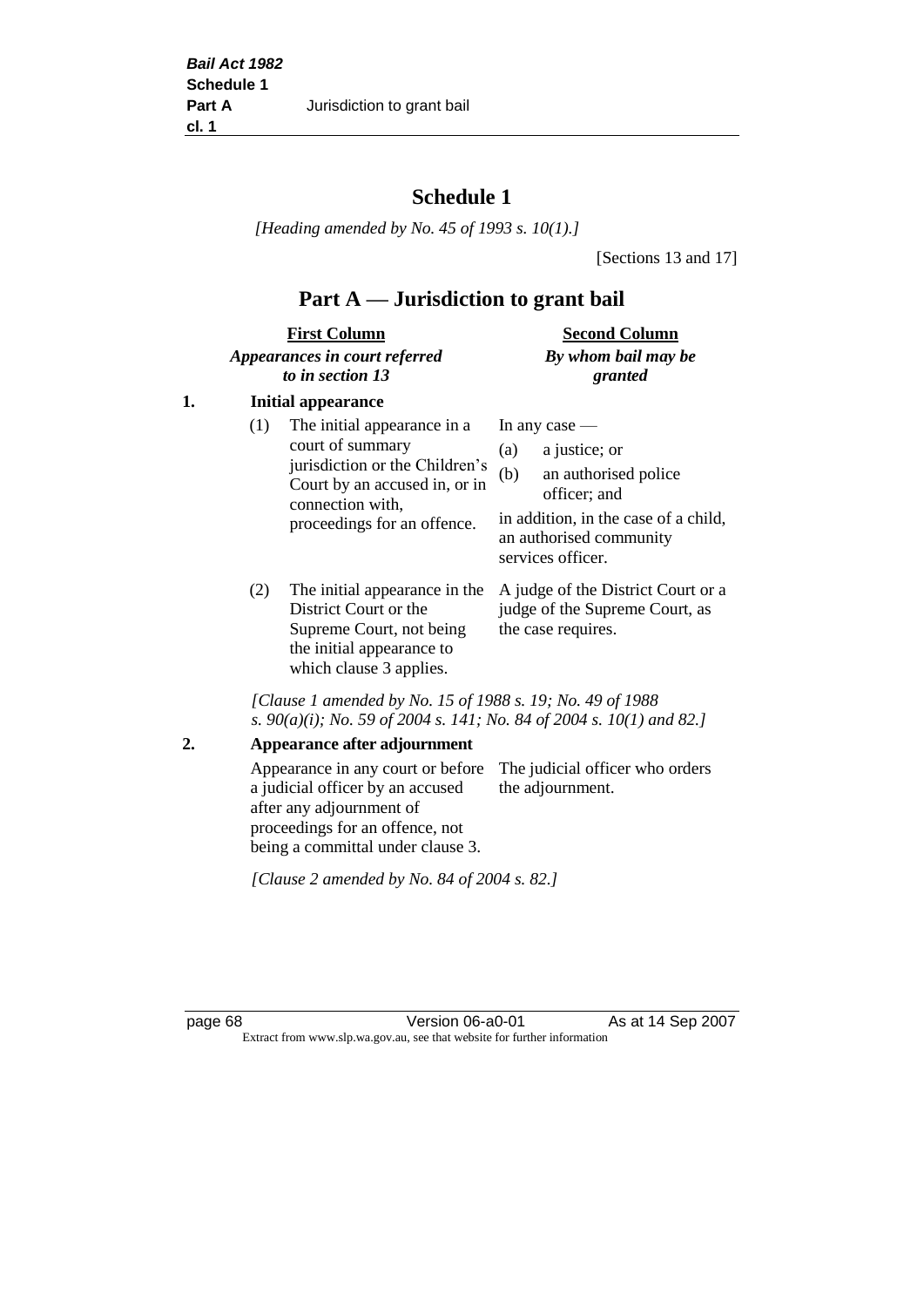# **First Column** *Appearances in court referred to in section 13*

**Second Column** *By whom bail may be granted*

## **3. Appearance on committal to Supreme Court or District Court**

The initial appearance by an accused in the Supreme Court or District Court after he has been committed thereto under any Act to be tried or sentenced or otherwise dealt with.

The judicial officer who orders the committal.

*[Clause 3 amended by No. 84 of 2004 s. 82.]*

#### **4. Appearance in connection with appeal etc.**

| (1) | Appearance in connection<br>with an application or appeal<br>made under the <i>Criminal</i><br><i>Appeals Act 2004</i> or with<br>any order made in<br>determining the application<br>or appeal. | If the appeal is being determined<br>by a single judge of the Supreme<br>Court, a single judge of the<br>Supreme Court;<br>If the appeal is being determined<br>by the Court of Appeal, the Court<br>of Appeal or a single judge of<br>appeal. |
|-----|--------------------------------------------------------------------------------------------------------------------------------------------------------------------------------------------------|------------------------------------------------------------------------------------------------------------------------------------------------------------------------------------------------------------------------------------------------|
| (2) | Appearance in connection<br>with a rehearing of<br>proceedings ordered under<br>section 28 of the Children's<br>Court of Western Australia<br>Act 1988.                                          | The Children's Court.                                                                                                                                                                                                                          |
| (3) | Appearance in connection<br>with the reconsideration of<br>an order under section 40 of<br>the Children's Court of<br>Western Australia Act 1988.                                                | The Children's Court constituted<br>by the President.                                                                                                                                                                                          |

*[Clause 4 inserted by No. 84 of 2004 s. 10(2).]*

As at 14 Sep 2007 Version 06-a0-01 Page 69 Extract from www.slp.wa.gov.au, see that website for further information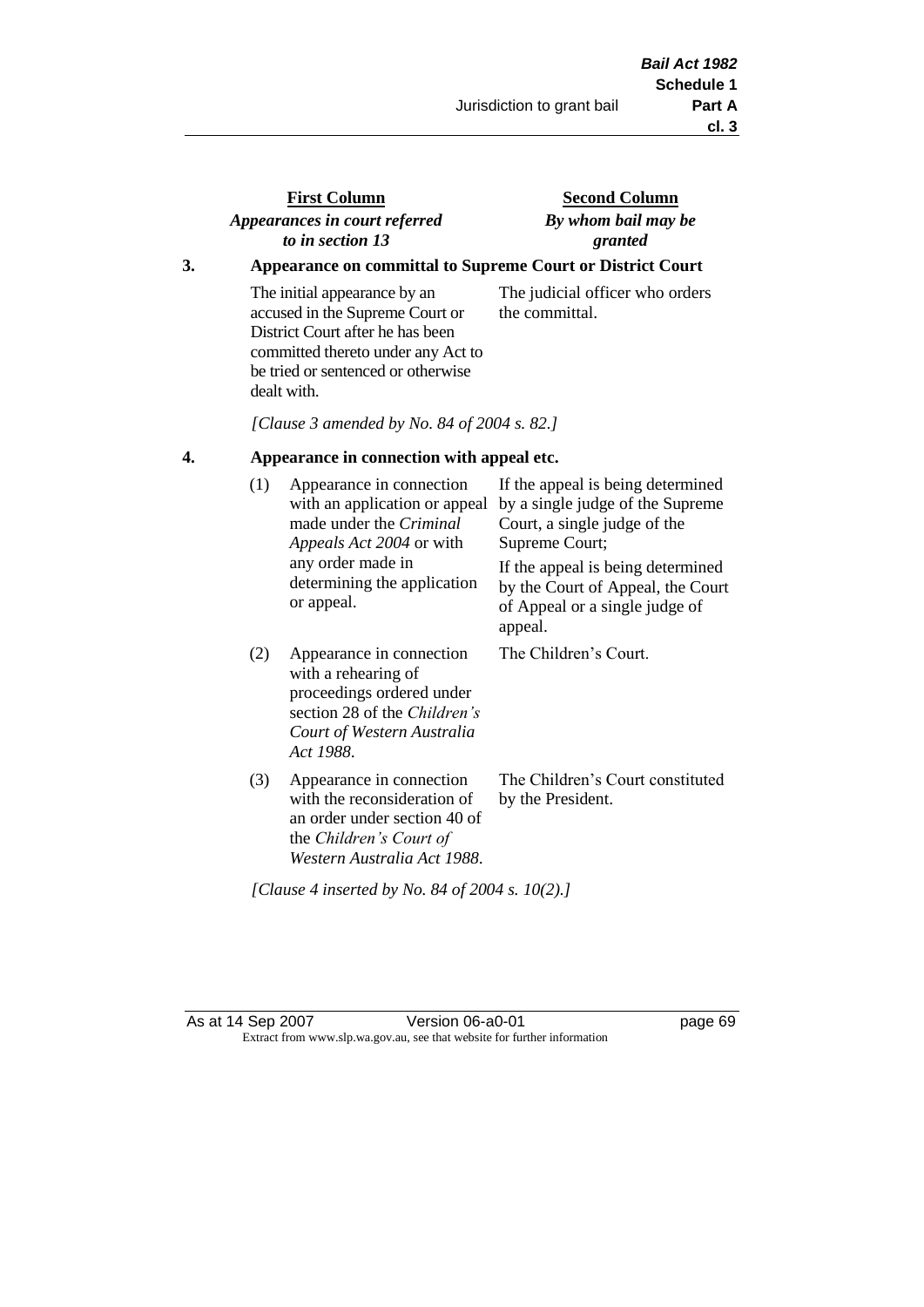|                                              | <b>First Column</b><br>Appearances in court referred                                                                             | <b>Second Column</b><br>By whom bail may be                         |
|----------------------------------------------|----------------------------------------------------------------------------------------------------------------------------------|---------------------------------------------------------------------|
|                                              | to in section 13                                                                                                                 | granted                                                             |
| 5.                                           | Appearance prescribed by regulation                                                                                              |                                                                     |
|                                              | Appearance in a court for any<br>other purpose or following any<br>other occurrence prescribed by<br>regulations under this Act. | The judicial or other officer<br>prescribed by such regulations.    |
| 6.<br>Appearances not otherwise provided for |                                                                                                                                  |                                                                     |
|                                              | Any appearance in a court not<br>otherwise provided for in this<br>Part or by regulations under this<br>Act.                     | The judicial officer who, or court<br>which, orders the appearance. |
| 7.                                           | Term used in this Part                                                                                                           |                                                                     |
|                                              | In this Part, unless the contrary intention appears —                                                                            |                                                                     |

**"proceedings for an offence"** in clause 2 (but not in clause 1) includes any of the following proceedings relating to that offence —

- (a) appeal proceedings;
- (b) proceedings on a writ of *habeas corpus*; and
- (c) proceedings on the re-appearance of an offender under section 50 of the *Sentencing Act 1995*.

*[Clause 7 inserted by No. 84 of 2004 s. 10(3).]*

# **Part B — Cessation of power to grant bail**

#### **1. Upon decision by judge, power of other officers ceases**

After a judge of the Supreme Court has granted or refused bail for an appearance by an accused the power to grant bail for that appearance ceases to be vested in any judicial officer whose jurisdiction is inferior to that of such judge or in any authorised officer.

*[Clause 1 amended by No. 84 of 2004 s. 82.]*

page 70 **Version 06-a0-01** As at 14 Sep 2007 Extract from www.slp.wa.gov.au, see that website for further information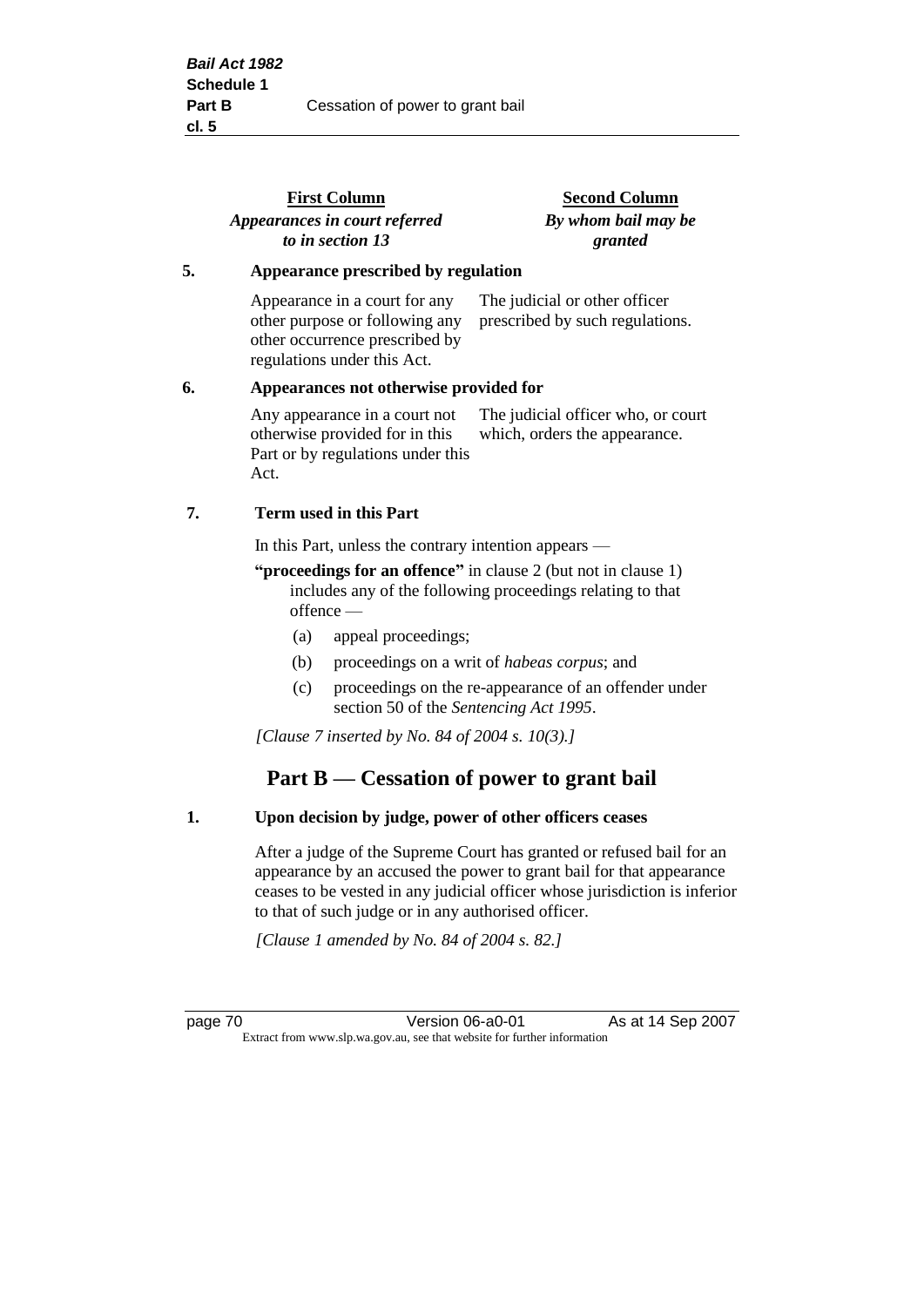#### **2. Upon decision by judicial officer, his power and that of his peers ceases**

Except where clause 4 applies, the power to grant bail for an appearance by an accused ceases to be vested in any judicial officer (including a judge of the Supreme Court) after he, or another judicial officer whose jurisdiction is co-extensive with his, has granted or refused bail for that appearance.

*[Clause 2 amended by No. 84 of 2004 s. 82.]*

#### **3. Upon refusal by justice power of authorised officer or justice ceases**

After a justice has refused bail for an initial appearance by an accused, the power to grant bail for that appearance ceases to be vested in an authorised officer or another justice, but an authorised officer or a justice may grant bail for an initial appearance notwithstanding that one or more other authorised officers have previously refused bail for that appearance.

*[Clause 3 amended by No. 34 of 1988 s. 90(b); No. 59 of 2004 s. 141; No. 84 of 2004 s. 82.]*

#### **4. Judicial officer's powers where accused proves new facts or changed circumstances**

Notwithstanding clause 2, where an accused has been refused bail for an appearance or has been granted bail therefor on terms or conditions with which he is unable or unwilling to comply, the judicial officer who granted or refused bail or another judicial officer whose jurisdiction is co-extensive with his has power to grant bail for that appearance or to vary the terms or conditions of bail previously granted therefor if the accused makes application and satisfies him  $that -$ 

- (a) new facts have been discovered, new circumstances have arisen or the circumstances have changed since bail was previously granted or refused for that appearance;
- (b) he failed to adequately present his case for bail on the previous occasion when it was considered; or
- (c) where bail was granted subject to a home detention condition, he has, since the previous occasion when his case for bail was

As at 14 Sep 2007 Version 06-a0-01 page 71 Extract from www.slp.wa.gov.au, see that website for further information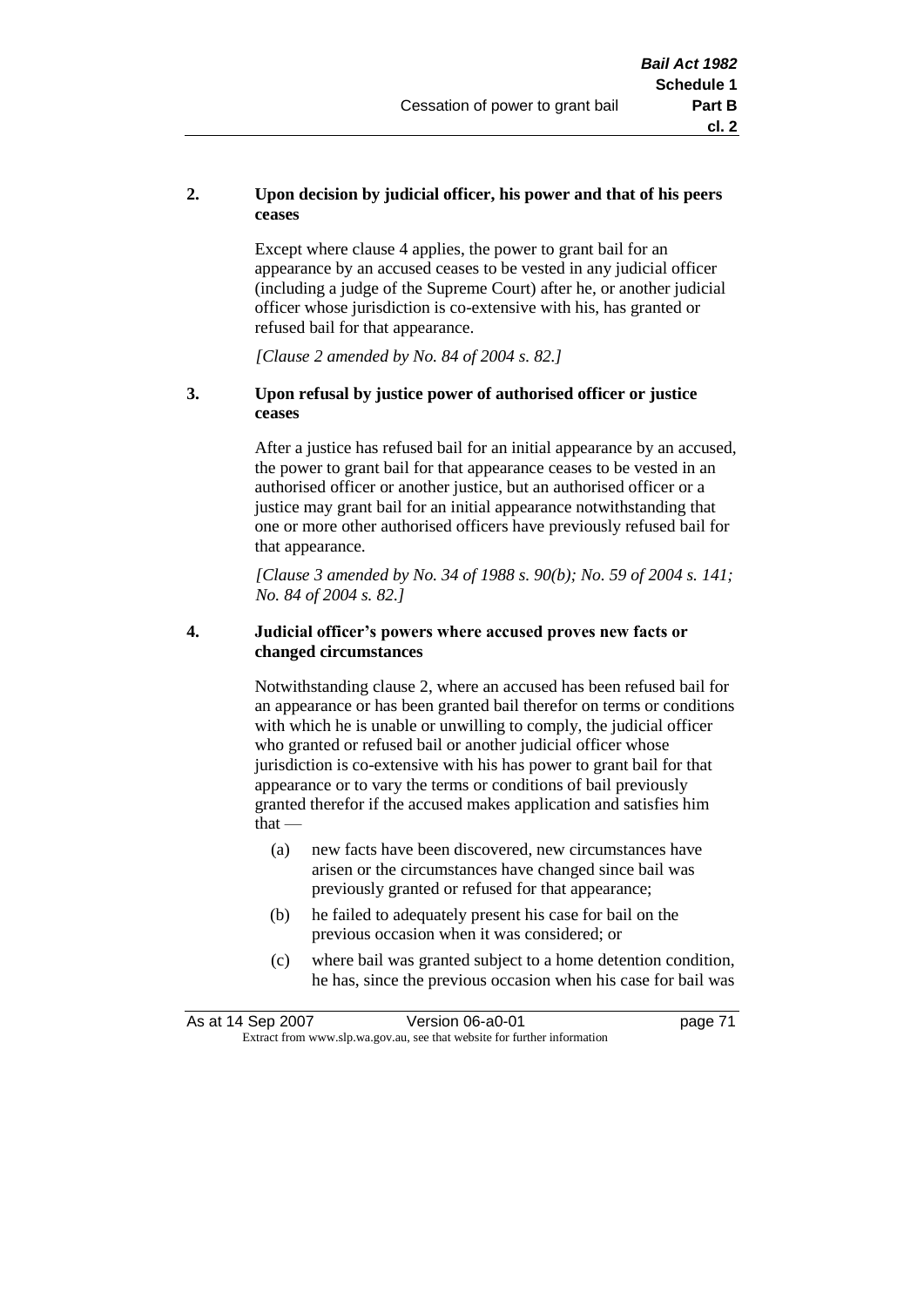considered, complied with the home detention condition for a period of one month or more.

*[Clause 4 amended by No. 61 of 1990 s. 14; No. 84 of 2004 s. 82.]*

# **Part C — Manner in which jurisdiction to be exercised**

Principles governing grant or refusal of bail

#### **1. Bail before conviction to be at discretion of bail authority, except for a child**

Subject to clause 3A, the grant or refusal of bail to an accused, other than a child, who is in custody awaiting an appearance in court before conviction for an offence shall be at the discretion of the judicial officer or authorised officer in whom jurisdiction is vested, and that discretion shall be exercised having regard to the following questions as well as to any others which he considers relevant —

- (a) whether, if the accused is not kept in custody, he may  $-$ 
	- (i) fail to appear in court in accordance with his bail undertaking;
	- (ii) commit an offence;
	- (iii) endanger the safety, welfare, or property of any person; or
	- (iv) interfere with witnesses or otherwise obstruct the course of justice, whether in relation to himself or any other person;
- (b) whether the accused needs to be held in custody for his own protection;
- (c) whether the prosecutor has put forward grounds for opposing the grant of bail;
- (d) whether, as regards the period when the accused is on trial, there are grounds for believing that, if he is not kept in custody, the proper conduct of the trial may be prejudiced;
- (e) whether there is any condition which could reasonably be imposed under Part D which would —
	- (i) sufficiently remove the possibility referred to in paragraphs (a) and (d);
	- (ii) obviate the need referred to in paragraph (b); or

| page 72 | Version 06-a0-01                                                         | As at 14 Sep 2007 |
|---------|--------------------------------------------------------------------------|-------------------|
|         | Extract from www.slp.wa.gov.au, see that website for further information |                   |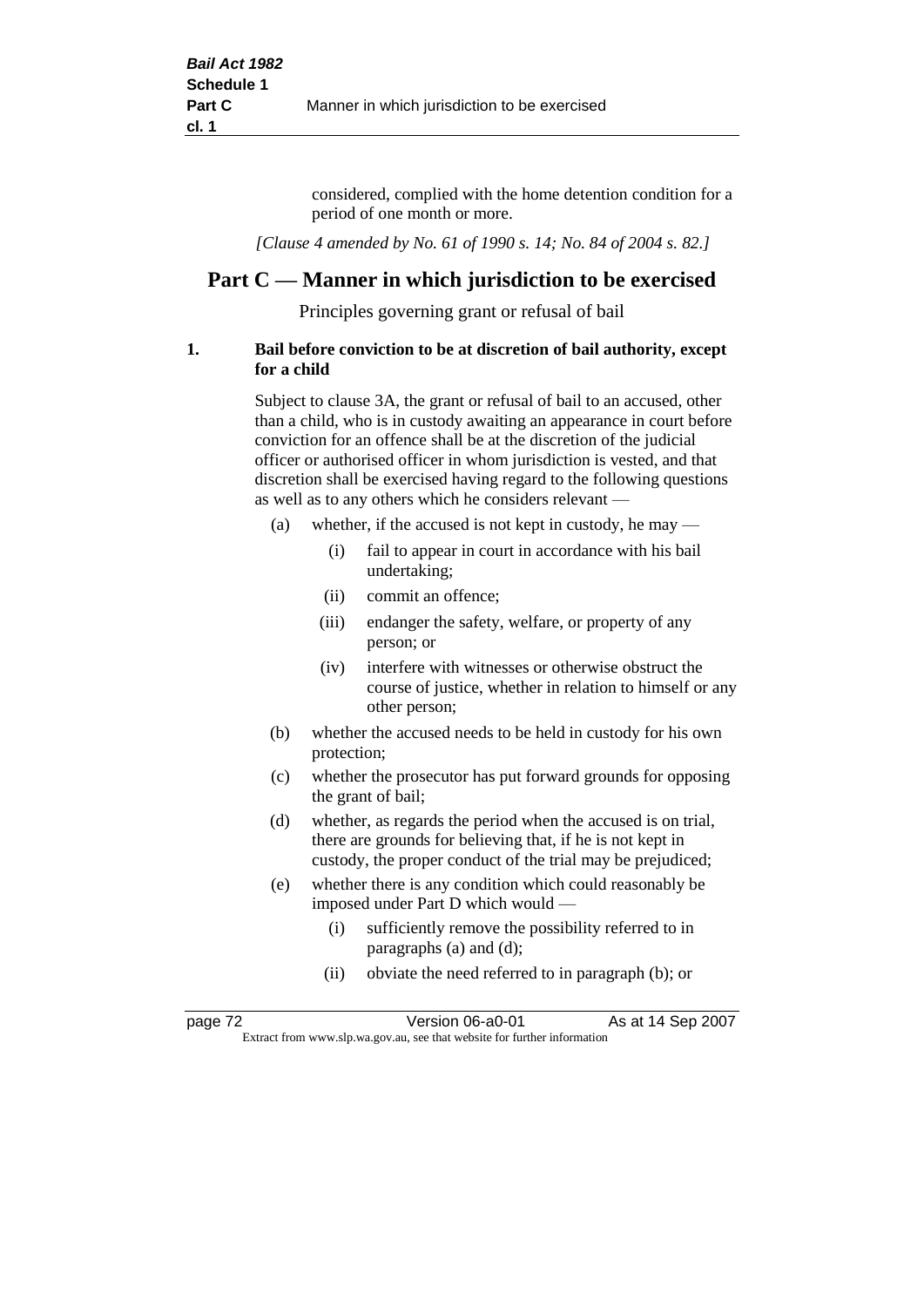- (iii) remove the grounds for opposition referred to in paragraph (c);
- (f) where the accused is charged with an offence that is alleged to have been committed in respect of a child, whether a condition should be imposed under Part D requiring the accused to reside at a place other than the place where the child resides;
- (g) whether the alleged circumstances of the offence or offences amount to wrongdoing of such a serious nature as to make a grant of bail inappropriate.

*[Clause 1 amended by No. 14 of 1992 s. 11; No. 45 of 1993 s. 10(2)(a); No. 54 of 1998 s. 8(a) and (b); No. 84 of 2004 s. 82.]*

## **2. Child to have qualified right to bail**

- (1) In this clause
	- **"responsible person"** means a parent, relative, employer or other person who, in the opinion of the judicial officer or authorised officer, is in a position to both influence the conduct of the child and provide the child with support and direction.
- (2) Subject to subclause (3), a child accused who is in custody awaiting an appearance in court before conviction for an offence has a right to be granted bail unless —
	- (a) in the opinion of the judicial officer or authorised officer in whom jurisdiction is vested —
		- (i) one or more of the questions set out in clause  $1(a)$ , (b), (d) and (g) must be answered in the affirmative; and
		- (ii) there is no condition which he could reasonably impose under Part D which would satisfy the relevant provision of clause 1(e);
		- or
	- (b) there is no responsible person willing to enter into an undertaking of the kind described in subclause (3)(c),

and if the child is refused bail he shall be dealt with in accordance with section 19(2) of the *Young Offenders Act 1994*.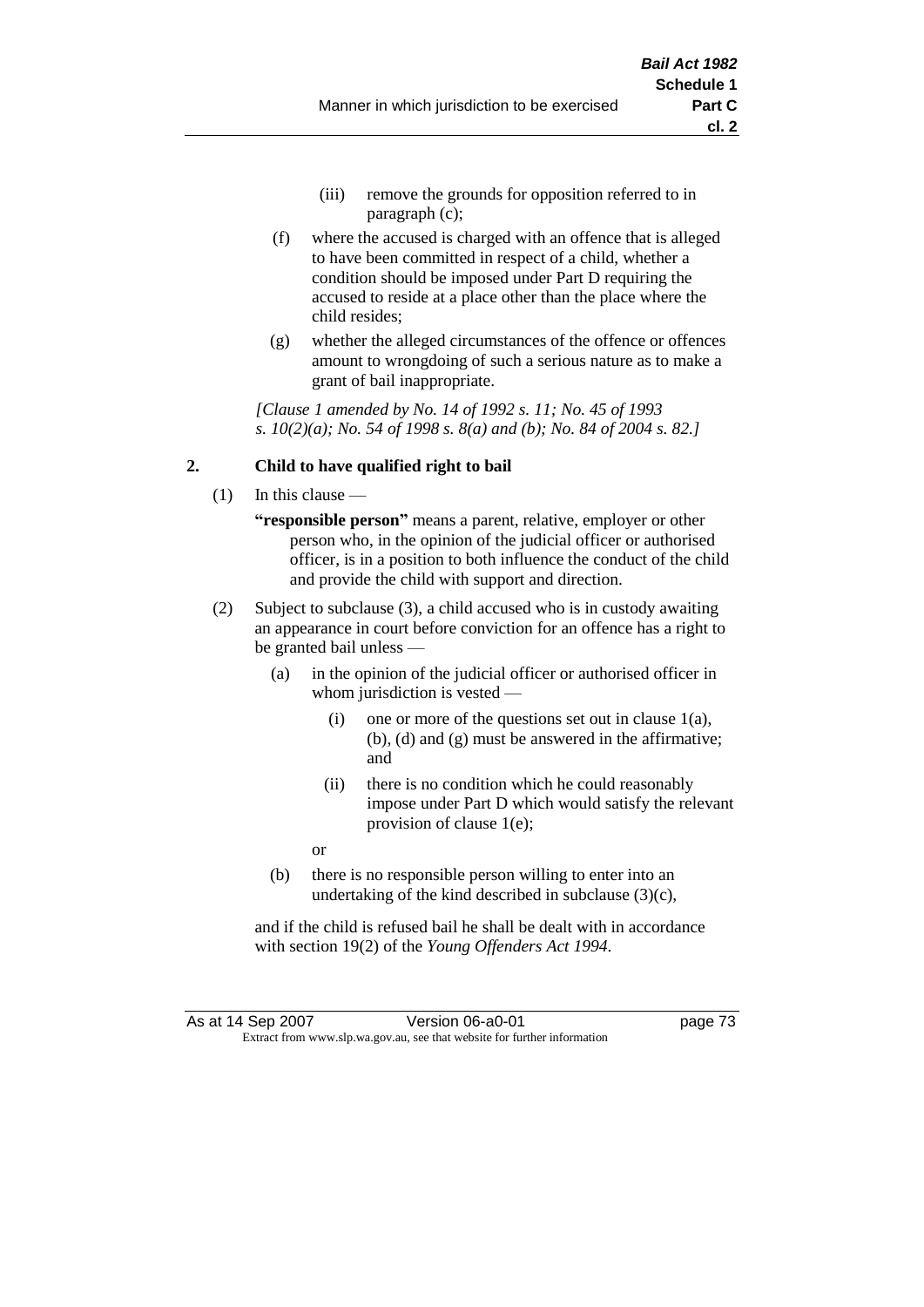- (3) The right of a child accused under subclause (2) is subject to  $-$ 
	- (a) clause 3A; and
	- *[(b) deleted]*
	- (c) there being imposed as a condition on the grant of bail a requirement that before the release of the child on bail a responsible person undertakes in writing in the prescribed form to ensure that the child complies with any requirement of his bail undertaking mentioned in section 28(2)(a), (b), (c) and (d).
- (4) Subclauses (2)(b) and (3)(c) do not apply to a child accused if it appears to the judicial officer or authorised officer that the accused —
	- (a) is over the age of 17 years; and
	- (b) has sufficient maturity to live independently without the guidance or control of a parent or guardian.
- (5) For the purposes of this clause, the provisions of sections 46, 47, 48, 54, 55(2), 60 and  $67(2)(a)(iv)$  apply with all necessary changes as  $if -$ 
	- (a) references in those provisions to a surety and a surety undertaking were references to a responsible person and to an undertaking referred to in subclause (3)(c) respectively; and
	- (b) section  $54(1)(b)(i)$  read as follows
		- $\epsilon$
- (i) a person who has entered into an undertaking referred to in clause 2(3)(c) of Part C of Schedule 1 should no longer be regarded as a responsible person for the purposes of that clause, or is dead;

".

(6) Where a child accused is released on bail his right to be at liberty is subject to the exercise of the powers in section 17A.

*[Clause 2 inserted by No. 45 of 1993 s. 10(2)(b); amended by No. 57 of 1997 s. 21(3)(a); No. 54 of 1998 s. 8(c); No. 34 of 2004 s. 251; No. 84 of 2004 s. 82.]*

page 74 Version 06-a0-01 As at 14 Sep 2007 Extract from www.slp.wa.gov.au, see that website for further information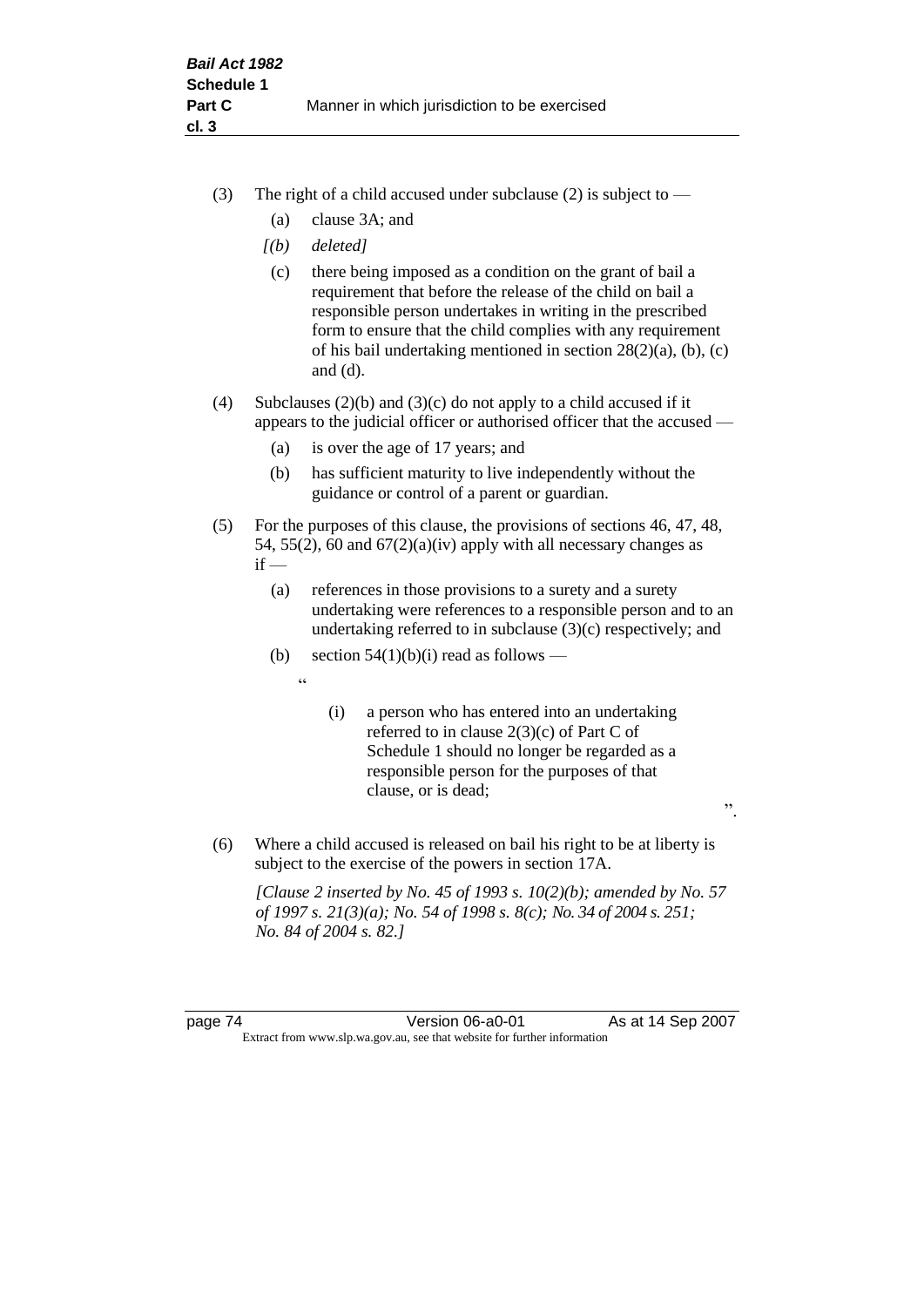#### **3. Matters relevant to consideration of clause 1(a)**

In considering whether an accused may do any of the things mentioned in clause 1(a), the judicial officer or authorised officer shall have regard to the following matters, as well as to any others which he considers relevant —

- (a) the nature and seriousness of the offence or offences (including any other offence or offences for which he is awaiting trial) and the probable method of dealing with the accused for it or them, if he is convicted;
- (b) the character, previous convictions, antecedents, associations, home environment, background, place of residence, and financial position of the accused;
- (c) the history of any previous grants of bail to him; and
- (d) the strength of the evidence against him.

*[Clause 3 amended by No. 84 of 2004 s. 82.]*

#### **3A. Bail where serious offence committed while accused on bail for another serious offence**

- (1) Notwithstanding clause 1 or 2 or any other provision of this Act, where —
	- (a) an accused is in custody awaiting an appearance in court before conviction for a serious offence; and
	- (b) the serious offence is alleged to have been committed while the accused was —
		- (i) on bail for; or
		- (ii) at liberty under an early release order made in respect of,

another serious offence,

the judicial officer or (if section 16A does not apply) the authorised officer in whom jurisdiction is vested shall refuse to grant bail for the serious offence referred to in paragraph (a) unless the judicial officer or authorised officer —

(c) is satisfied that there are exceptional reasons why the accused should not be kept in custody and, if clause 3B applies, is so satisfied only after complying with that clause; and

| As at 14 Sep 2007 | Version 06-a0-01                                                         | page 75 |
|-------------------|--------------------------------------------------------------------------|---------|
|                   | Extract from www.slp.wa.gov.au, see that website for further information |         |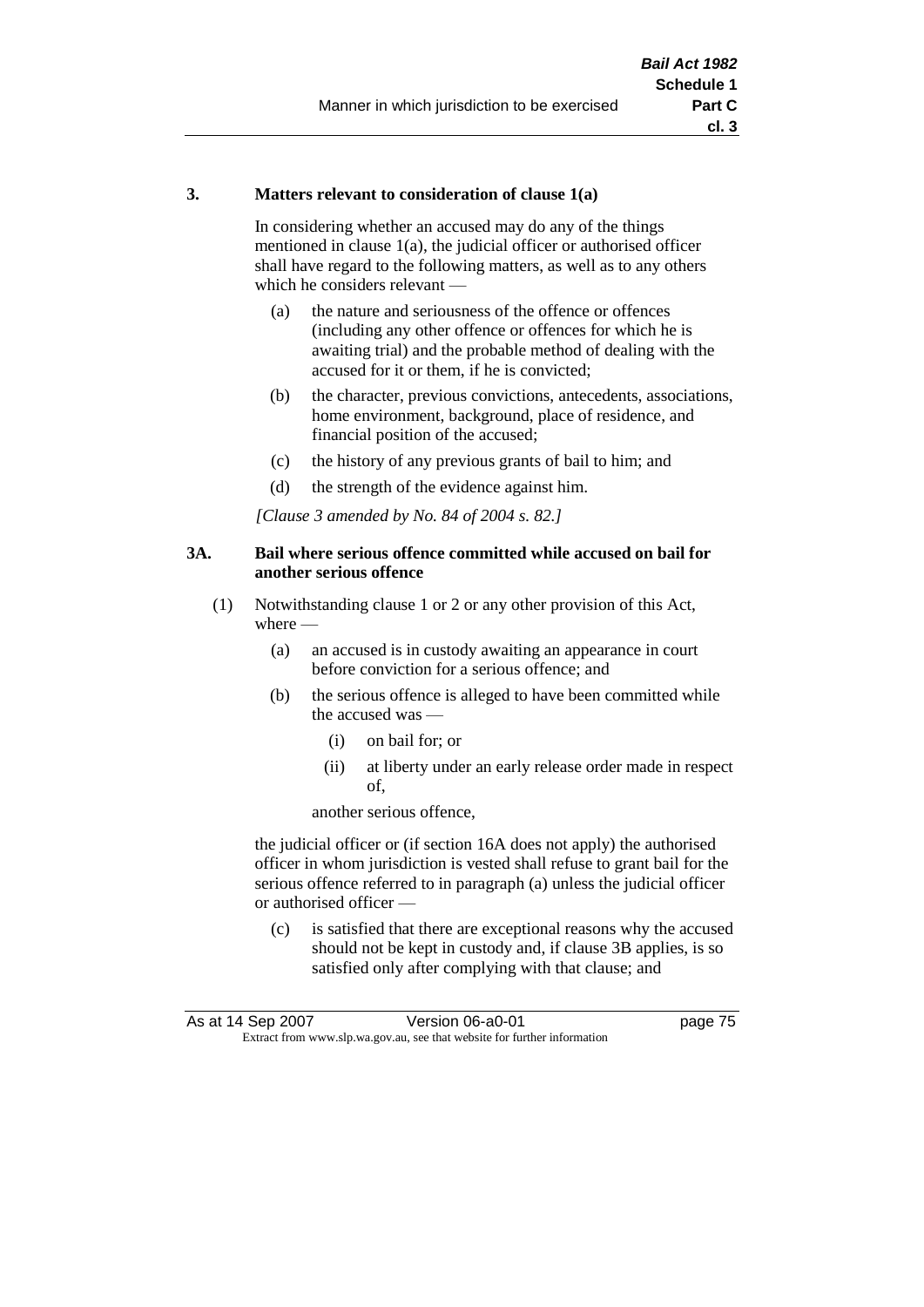- (d) is also satisfied that bail may properly be granted having regard to the provisions of clauses 1 and 3 or, in the case of a child accused, clauses 2 and 3.
- (2) Notwithstanding section 7(1), where an accused is refused bail under subclause (1) for an appearance for a serious offence his case for bail need not be considered again under that subsection for an appearance for that offence unless he satisfies the judicial officer who may order his detention that —
	- (a) new facts have been discovered, new circumstances have arisen or the circumstances have changed since bail was refused; or
	- (b) he failed to adequately present his case for bail on the occasion of that refusal.
- (3) Where a child accused is refused bail under subclause (1) he shall be dealt with in accordance with section 19(2) of the *Young Offenders Act 1994*.

*[Clause 3A inserted by No. 45 of 1993 s. 10(2)(c); amended by No. 57 of 1997 s. 21(3)(b); No. 54 of 1998 s. 7 and 13(1); No. 84 of 2004 s. 82.]*

## **3B. Determination of exceptional reasons under clause 3A(1)**

- (1) This clause applies where it appears to the judicial officer or (if section 16A does not apply) the authorised officer that all or any of the acts alleged to constitute a serious offence referred to in clause 3A(1)(b) would, if proved in the appropriate proceedings, amount to a breach by the accused of a protective condition or order.
- (2) The judicial officer or authorised officer shall, before making a decision that there are exceptional reasons for the purposes of clause  $3A(1)(c)$ , make enquiry, or cause enquiry to be made, whether there has already been -
	- (a) any breach by the accused of the protective condition or order that has been proved in proceedings;
	- (b) any alleged breach by the accused of the protective condition or order that has not been so proved, including an allegation that has not been the subject of a prosecution or any other communication to any relevant official; or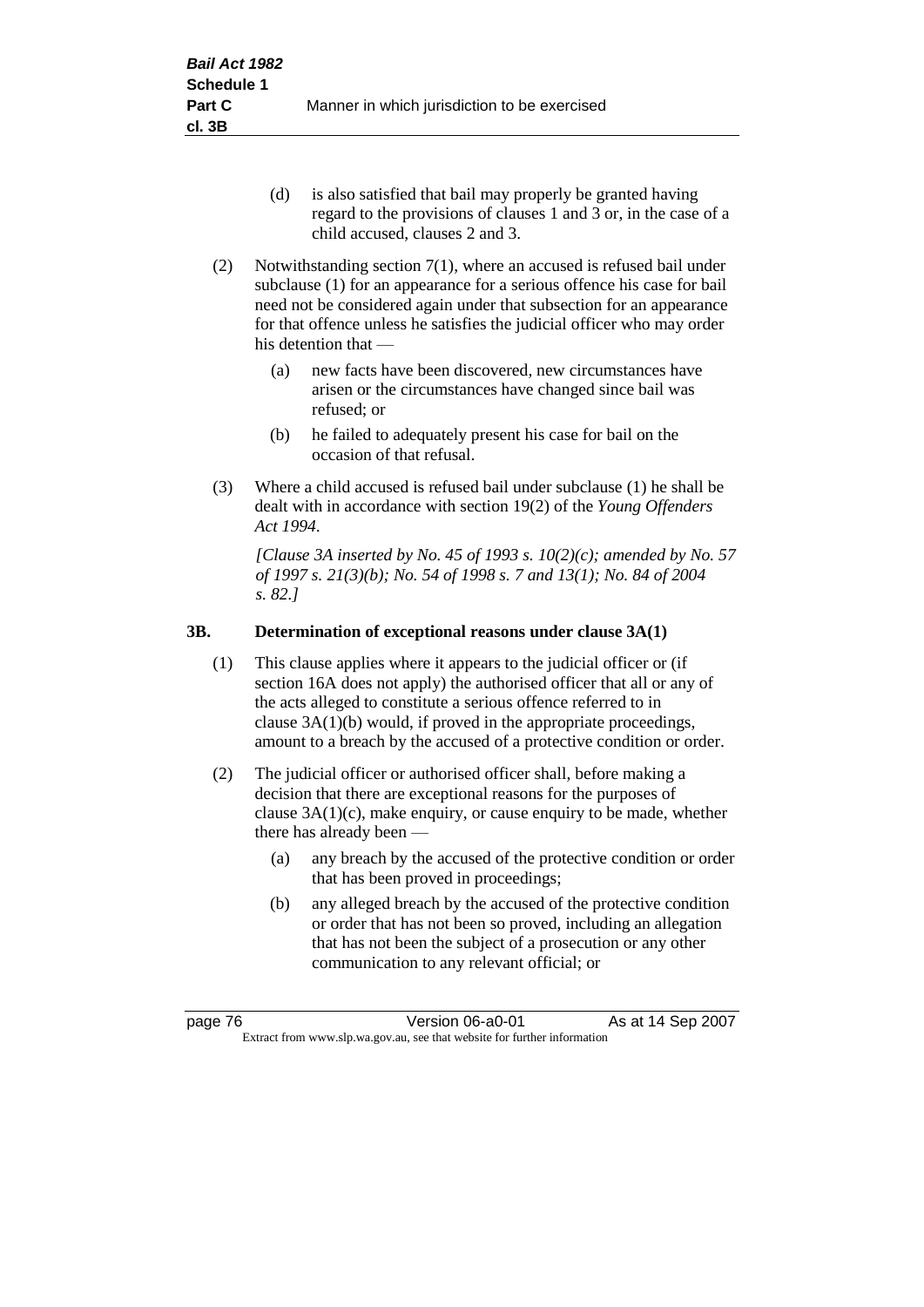- (c) any alleged breach by the accused of any other protective condition or order that has been the subject of a prosecution.
- (3) On becoming aware of any such alleged breach, the judicial officer or authorised officer shall give each person for whose protection a protective condition or order referred to in subclause (2) was imposed or made (a **"relevant person"**) a reasonable opportunity to give evidence by affidavit on matters relating to that protective condition or order.
- (4) The judicial officer or authorised officer shall in making any decision for the purposes of clause  $3A(1)(c)$  —
	- (a) give due weight to  $-$ 
		- (i) any evidence given under subclause (3);
		- (ii) any adverse effect that a grant of bail to the accused would have on a relevant person; and
		- (iii) any difficulty that a relevant person might have in proving any future breach of a protective condition or order;
	- (b) consider whether it would be appropriate to refuse bail and make a hospital order under section 5 of the *Criminal Law (Mentally Impaired Accused) Act 1996*;
	- (c) in the case of a condition imposed for a purpose mentioned in clause  $2(2)(c)$  or (d) of Part D, treat any alleged breach of the condition as a serious matter even if the conduct alleged to amount to the breach in itself appears to be trivial; and
	- (d) consider whether any alleged breach of a protective condition or order that has occurred shows that the purpose of the condition or order has not been achieved and that the accused should be kept in custody.
- (5) The provisions of this clause do not limit the matters that the judicial officer or authorised officer may take into account for the purposes of clause  $3A(1)(c)$ .
- (6) In this clause —

#### **"protective condition or order"** means —

(a) a condition imposed for a purpose mentioned in clause  $2(2)(c)$  or (d) of Part D;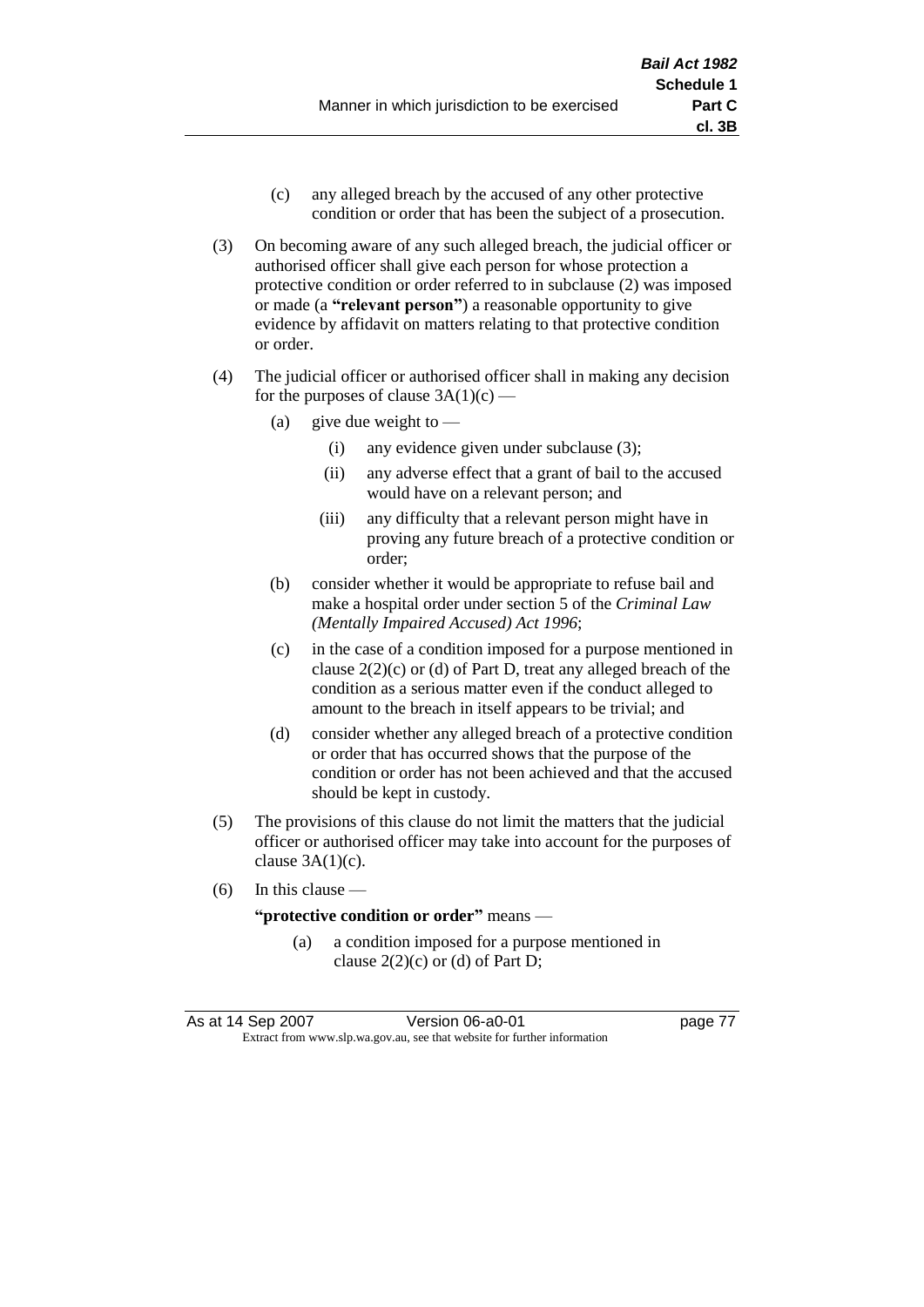| (b) | a violence restraining order or a police order under the |
|-----|----------------------------------------------------------|
|     | <i>Restraining Orders Act 1997; or</i>                   |

- (c) a Part VII order under the *Justices Act 1902* <sup>2</sup>
	- (i) that under section 86 of the *Restraining Orders Act 1997* is taken to be a misconduct restraining order under that Act; and
	- (ii) that shows on the face of the order that the causing or threatening of personal injury by the accused was a ground for the making of the order.

*[Clause 3B inserted by No. 54 of 1998 s. 13(2); amended by No. 38 of 2004 s. 60; No. 59 of 2004 s. 141; No. 84 of 2004 s. 11 and 82.]*

#### **4. When bail to be granted after conviction**

In deciding whether or not to grant bail to an accused who is in custody waiting to be sentenced or otherwise dealt with for an offence of which he has been convicted or awaiting the disposal of appeal proceedings, the judicial officer shall, subject to clauses 5 and 6, consider whether —

- (a) in the case of an accused waiting to be sentenced, there is a strong likelihood that he will impose a non-custodial sentence; or
- (b) in either case, there are exceptional reasons why the accused should not be kept in custody,

and shall only grant bail to him if he is satisfied that —

- (c) in the case of an accused waiting to be sentenced, at least one of those reasons exists and, in the case of an appellant, the reason mentioned in paragraph (b) exists; and
- (d) he may properly do so having regard to the provisions of clauses 1 and 3 or, in the case of a child, clauses 2 and 3.

*[Clause 4 amended by No. 84 of 2004 s. 82.]*

#### **5. Exception for bail for an appeal under the** *Criminal Appeals Act 2004* **Part 2**

Clause 4 does not apply to the bail of a person who is awaiting the disposal of appeal proceedings under Part 2 of the *Criminal Appeals Act 2004*; such a person shall be deemed for the purposes of this Part

page 78 **Version 06-a0-01** As at 14 Sep 2007 Extract from www.slp.wa.gov.au, see that website for further information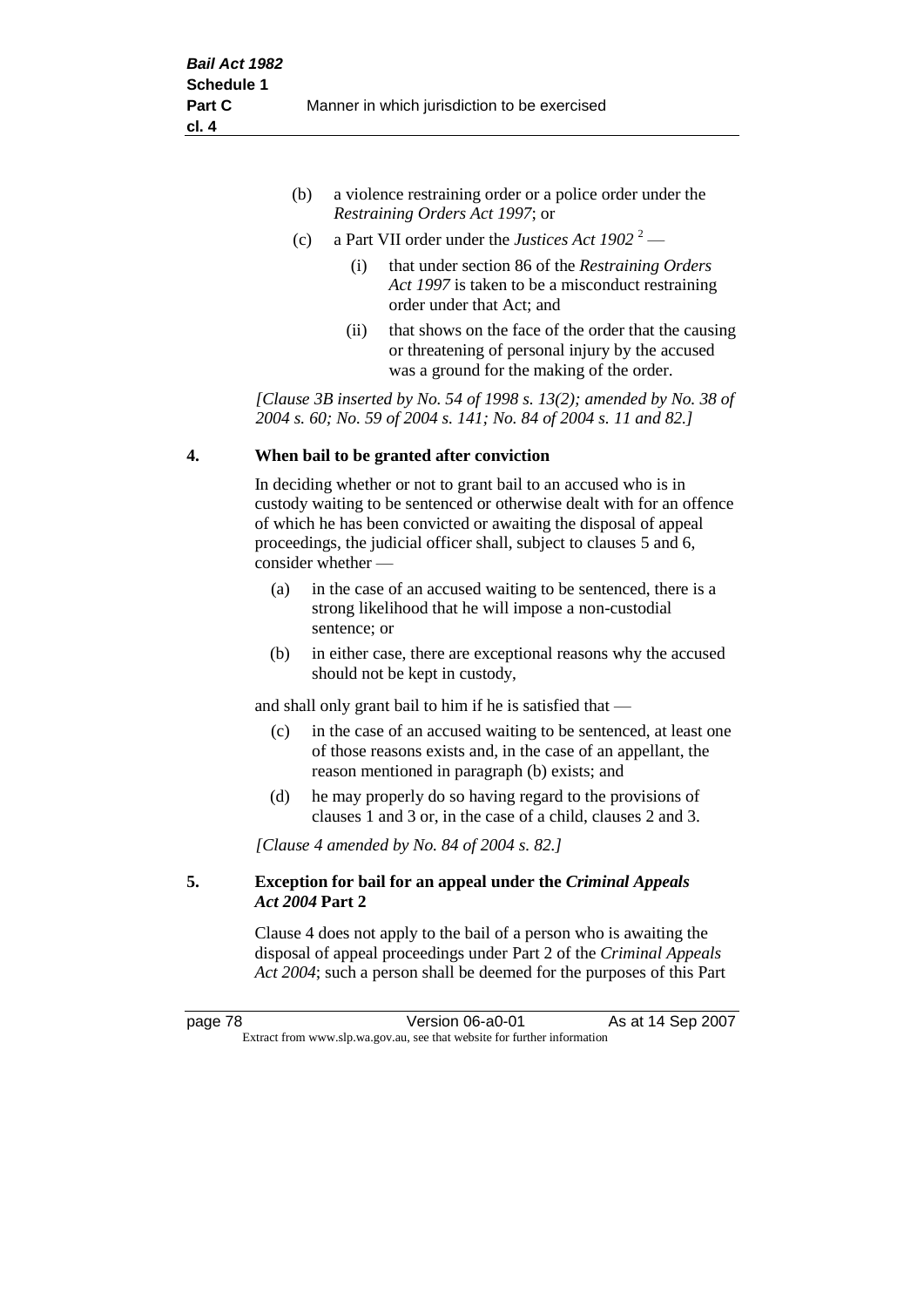to be awaiting an appearance in court before conviction for an offence.

*[Clause 5 inserted by No. 33 of 1989 s. 18; amended by No. 59 of 2004 s. 141; No. 84 of 2004 s. 11.]*

#### **6. Bail of people on community orders etc.**

For the purpose of determining whether clause 4 applies, a person in custody —

- (a) under section 50, 79, 84E, 128, 129 or 132 of the *Sentencing Act 1995* in connection with a possible breach of a conditional release order, a sentence of suspended imprisonment or conditional suspended imprisonment or a community order imposed under that Act; or
- (b) under section 43 of the *Young Offenders Act 1994* in respect of an alleged breach of a youth community based order, an intensive youth supervision order or a conditional release order made under that Act,

is to be taken as not having been convicted of the offence for which the sentence was imposed.

*[Clause 6 inserted by No. 78 of 1995 s. 8; amended by No. 27 of 2004 s. 13(3).]*

Limitation on period of bail

## **7. Bail for initial appearance to be for not more than 7 days**

In fixing the terms of bail of an accused for his initial appearance in court for an offence, a justice or an authorised officer shall require him to make the appearance within the period of 7 days commencing on and including the day on which the accused was arrested for the offence.

*[Clause 7 amended by No. 84 of 2004 s. 82.]*

#### **8. Bail on adjournment in court of summary jurisdiction to be for not more than 30 days except by consent**

In fixing the terms of bail of an accused for an appearance in court after an adjournment of proceedings for an offence, a judicial officer

As at 14 Sep 2007 Version 06-a0-01 page 79 Extract from www.slp.wa.gov.au, see that website for further information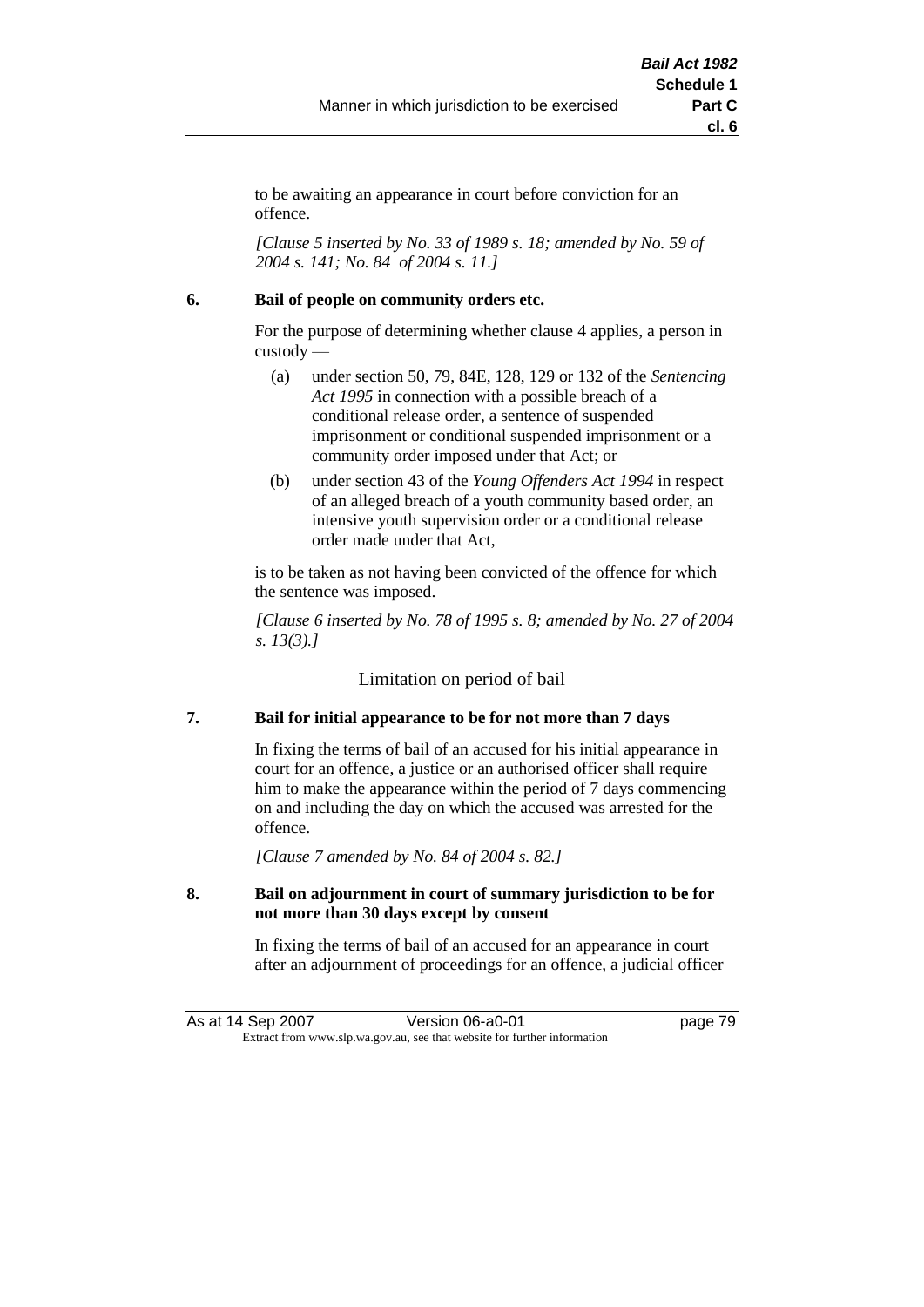sitting as a court of summary jurisdiction shall require him to make the appearance within the period of 30 days commencing on and including the day on which the proceedings are adjourned, unless the accused consents to appear on a later day.

*[Clause 8 amended by No. 49 of 1988 s. 90(c); No. 59 of 2004 s. 141; No. 84 of 2004 s. 82.]*

#### **9. Provision as to calculation of time**

The periods specified in clauses 7 and 8 shall be calculated to include any Sunday or public holiday.

# **Part D — Conditions which may be imposed on a grant of bail**

#### **1. Conditions as to forfeiture and giving security may be imposed on the accused and sureties**

- (1) A judicial officer or authorised officer, on a grant of bail, may impose conditions under this clause if he considers that it is desirable to do so to ensure the performance of the accused's bail undertaking.
- (2) If a judicial officer or authorised officer considers that it is desirable as mentioned in subclause (1), he may in addition to releasing the accused on his bail undertaking impose any one or more of the following conditions —
	- (a) that the accused in his bail undertaking agree to forfeit a specified amount of money if he fails to comply with any requirement of his bail undertaking mentioned in section  $28(2)(a)$  or  $(b)(ii)$ ;
	- (b) that a surety or a specified number of sureties enter into a surety undertaking or surety undertakings whereby he or they agree to forfeit a specified amount or specified amounts of money if the accused fails to comply with any requirement of his bail undertaking mentioned in section 28(2)(a) or (b)(ii);
	- (c) that any of them the accused and the surety or sureties give security of a specified value, including the deposit of a specified amount of cash, for the performance of their respective obligations;

page 80 **Version 06-a0-01** As at 14 Sep 2007 Extract from www.slp.wa.gov.au, see that website for further information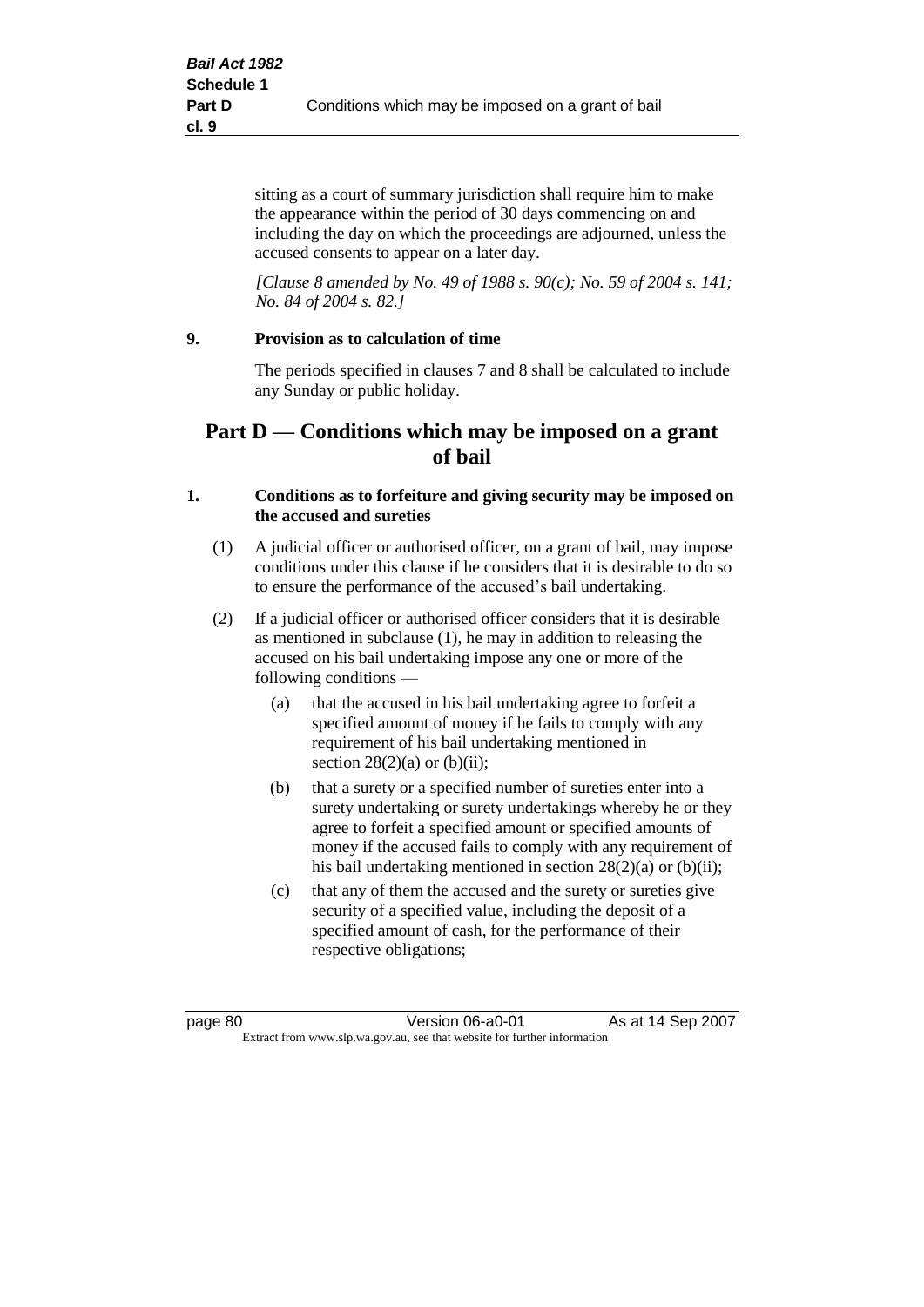- (d) that any of them the accused and the surety or sureties deposit with a specified officer any specified passbook or document relating to the title to, or ownership of, any account or other asset offered as security for the performance of their respective obligations; or
- (e) that any of them the accused and the surety or sureties, at his or their own expense or otherwise, enter into such mortgage, charge, assignment or other transaction, or take such other step, as may be required, including completion of the necessary documents, to render any security effective and enforceable by the State.
- (3) The nature and sufficiency of any security, and the documentation therefor, required under subclause (2) shall be determined by the judicial officer or authorised officer who imposed the condition or, if no determination is so made —
	- (a) by the person before whom the bail undertaking is entered into, where the security is to be given by the accused; and
	- (b) where the security is to be given by a surety, by any person authorised under section 36 to approve the surety or before whom the surety undertaking is entered into.
- (4) When a bail undertaking ceases to have effect as provided in section 34(a) to (d), or upon an accused being acquitted of a charge under section  $51(1)$  or (2) or discharged from further proceedings therefor, each of them the accused, or where section 34(b) applies his personal representative, and any surety is entitled to have returned to him any security given under subclause (2).
- (5) When a surety undertaking ceases to have effect as provided in section 47(a) to (f), a surety is entitled to have returned to him any security given under subclause  $(2)$ .

*[Clause 1 amended by No. 65 of 2003 s. 121(3); No. 84 of 2004 s. 82.]*

## **2. Other conditions which may be imposed**

- (1) A judicial officer or authorised officer, on a grant of bail, may impose conditions —
	- (a) to be complied with before the accused is released on bail or while the accused is on bail;

| As at 14 Sep 2007 | Version 06-a0-01                                                         | page 81 |
|-------------------|--------------------------------------------------------------------------|---------|
|                   | Extract from www.slp.wa.gov.au, see that website for further information |         |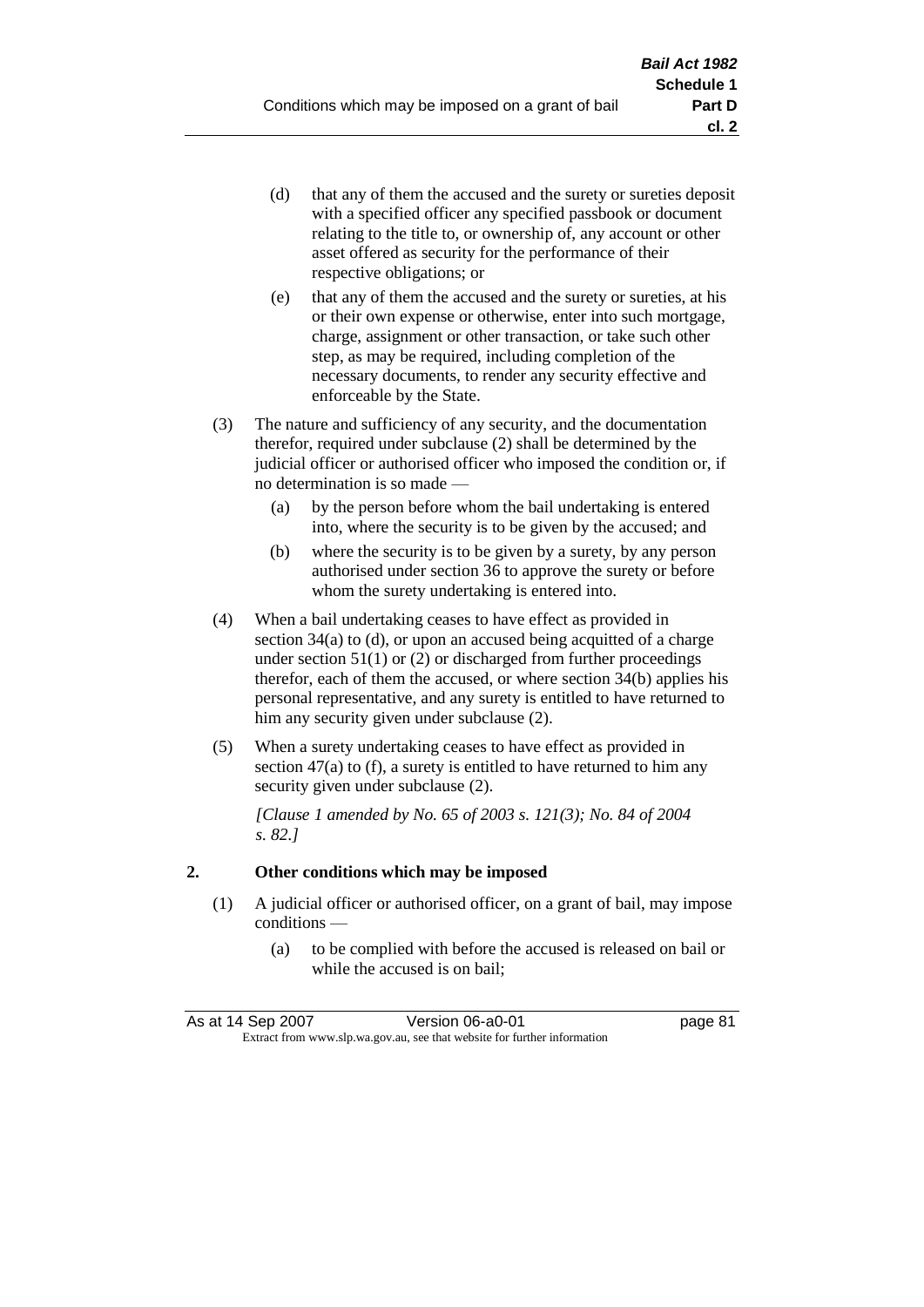- (b) as to the accused's conduct while on bail; or
- (c) as to where the accused shall reside while on bail,

if he considers that it is desirable for any purpose mentioned in subclause (2), (2b), (3) or (4).

(1a) Without limiting subclause (1), a judicial officer or authorised officer shall, on a grant of bail to a child accused, consider whether it is desirable for any purpose mentioned in subclause (2) to impose a condition as to —

- (a) any period in each day during which the child is to remain at a particular place;
- (b) any person with whom the child is not to associate or communicate;
- (c) any place that the child is not to frequent;
- (d) the attendance by the child at a school or other educational institution; or
- (e) any other matter,

and the judicial officer or authorised officer may impose any such condition.

- (2) Any condition may be imposed under subclause (1) or (1a) to ensure that an accused —
	- (a) appears in court in accordance with his bail undertaking;
	- (b) does not while on bail commit an offence;
	- (c) does not endanger the safety, welfare or property of any person;
	- (d) does not interfere with witnesses or otherwise obstruct the course of justice, whether in relation to himself or any other person; or
	- (e) as regards the period when the accused is on trial, does not prejudice the proper conduct of the trial.
- (2a) Before imposing a condition on a grant of bail for a purpose mentioned in subclause (2)(c) or (d) a judicial officer or authorised officer is to consider whether that purpose would be better served, or could be better assisted, by a restraining order made under the *Restraining Orders Act 1997* and whether, in the case of a judicial

page 82 **Version 06-a0-01** As at 14 Sep 2007 Extract from www.slp.wa.gov.au, see that website for further information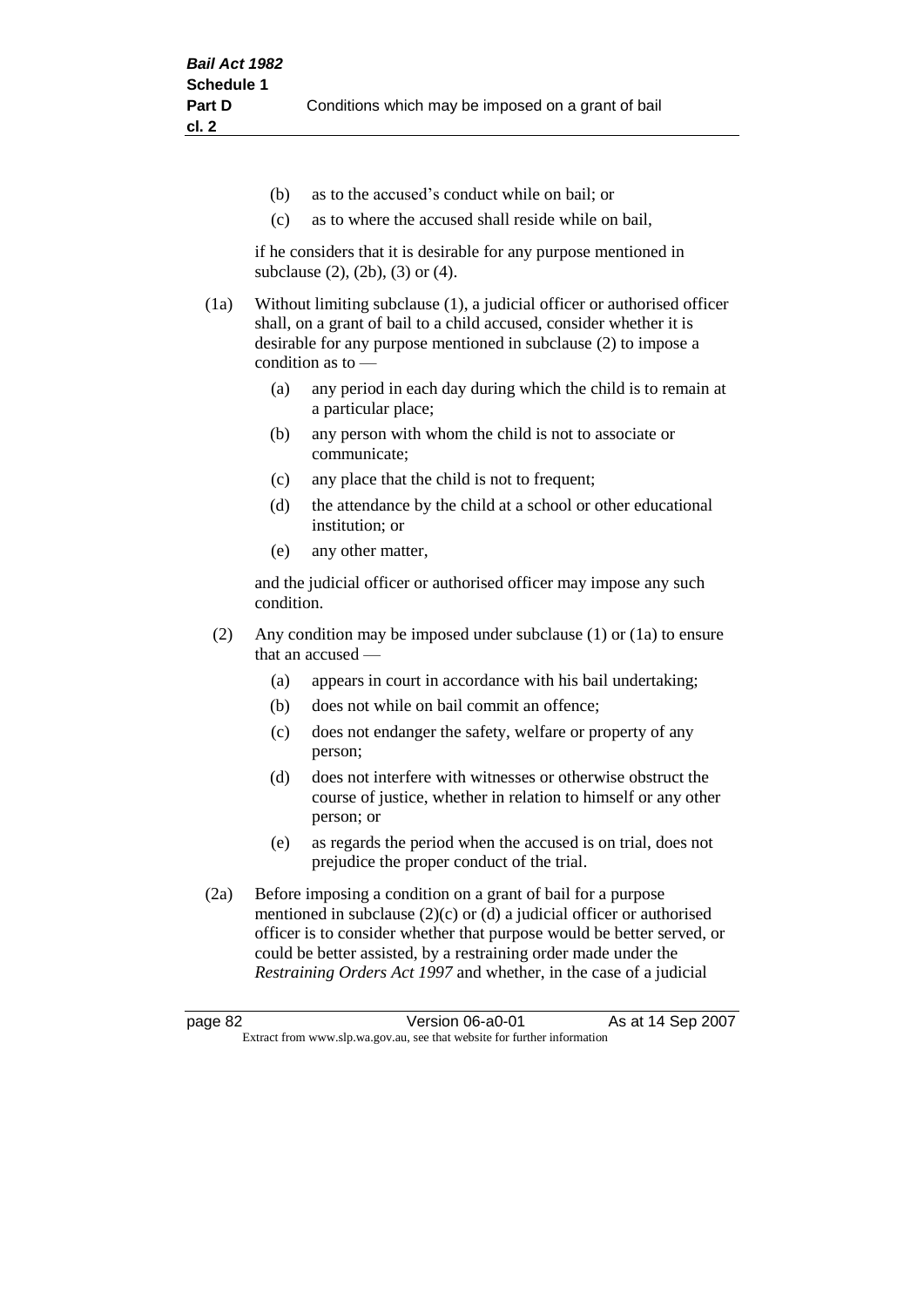officer, to exercise the power in section 63 of that Act or, in the case of an authorised officer, to make a telephone application under that Act.

- (2b) Where a judicial officer is of the opinion that the accused should while on bail —
	- (a) be counselled for a behavioural problem; or
	- (b) attend a course or programme that may assist with such a problem,

the judicial officer may under subclause (1) impose a condition for that purpose that requires the accused to —

- (c) attend a prescribed person to be counselled; or
- (d) attend a prescribed course or programme,

that is specified by the judicial officer in the condition.

- (3) Where a judicial officer who grants bail to an accused is of the opinion that the accused's physical condition ought to be examined the officer may, under subclause (1), impose any condition which the officer considers desirable for the purpose of ensuring that the accused is examined by a medical practitioner.
- (3a) Where a judicial officer who grants bail to an accused is of the opinion that the accused's mental condition ought to be examined the officer may, under subclause (1), impose any condition which the officer considers desirable for the purpose of ensuring that the accused's mental condition is examined including a condition —
	- (a) that the accused be examined by a medical practitioner or an authorised mental health practitioner (as defined in the *Mental Health Act 1996*) for the purpose of deciding whether to make a referral under section 29 of that Act;
	- (b) that the accused be admitted to an authorised hospital (as defined in the *Mental Health Act 1996*);
	- (c) that the accused be examined by a psychiatrist.
- (4) Where a judicial officer is of the opinion that an accused is suffering from alcohol or drug abuse and is in need of care or treatment either on that account, or to enable him to be prepared for his trial, the judicial officer may, under subclause (1), impose any condition which he considers desirable for the purpose of ensuring that the accused

| As at 14 Sep 2007 | Version 06-a0-01                                                         | page 83 |
|-------------------|--------------------------------------------------------------------------|---------|
|                   | Extract from www.slp.wa.gov.au, see that website for further information |         |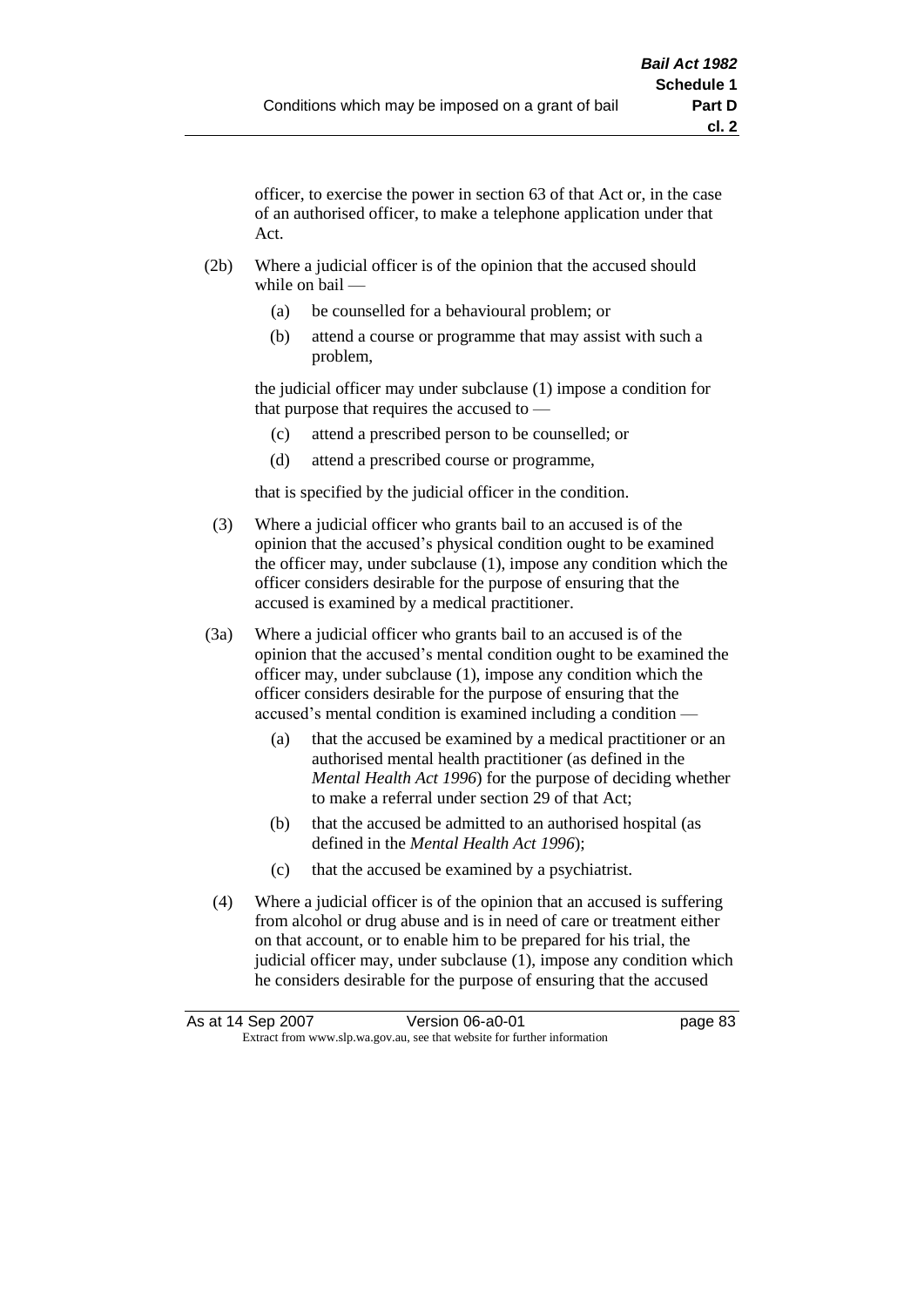receives such care or treatment, including that he lives in, or from time to time attends at, a specified institution or place in order to receive such care or treatment.

- (5) Where a judicial officer imposes a condition for a purpose mentioned in subclause (2b), (3), (3a) or (4), the judicial officer shall cause to be sent to the person who is to counsel or examine the accused, or the place at which the accused is to attend, a statement of the reasons for imposing the condition.
- (6) Where a condition is imposed under this clause that an accused shall reside in premises established for the accommodation of persons to whom bail has been granted, that condition shall be deemed to include a further condition that the accused shall comply with such rules as are for the time being laid down for the maintenance of the good order of those premises, whether such rules are made under section 67 or by the authority responsible for the good order of the premises.
- (7) In this clause —

**"medical practitioner"** means a medical practitioner within the meaning of the *Medical Act 1894*; and

**"psychiatrist"** has the same meaning as it has in the *Mental Health Act 1996*.

*[Clause 2 amended by No. 45 of 1993 s. 10(3); No. 69 of 1996 s. 3; No. 54 of 1998 s. 12; No. 84 of 2004 s. 82.]*

#### **3. Home detention condition may be imposed**

- (1) A judicial officer may, subject to this clause, impose a home detention condition as a condition on a grant of bail.
- (2) A home detention condition shall not be imposed unless the accused is over the age of 17 years and the judicial officer is satisfied —
	- (a) after considering a report from a community corrections officer about the accused and his circumstances, that the accused is suitable to be subject to a home detention condition;
	- (b) that the place where it is proposed the accused will remain while subject to the home detention condition is a suitable place; and

page 84 **Version 06-a0-01** As at 14 Sep 2007 Extract from www.slp.wa.gov.au, see that website for further information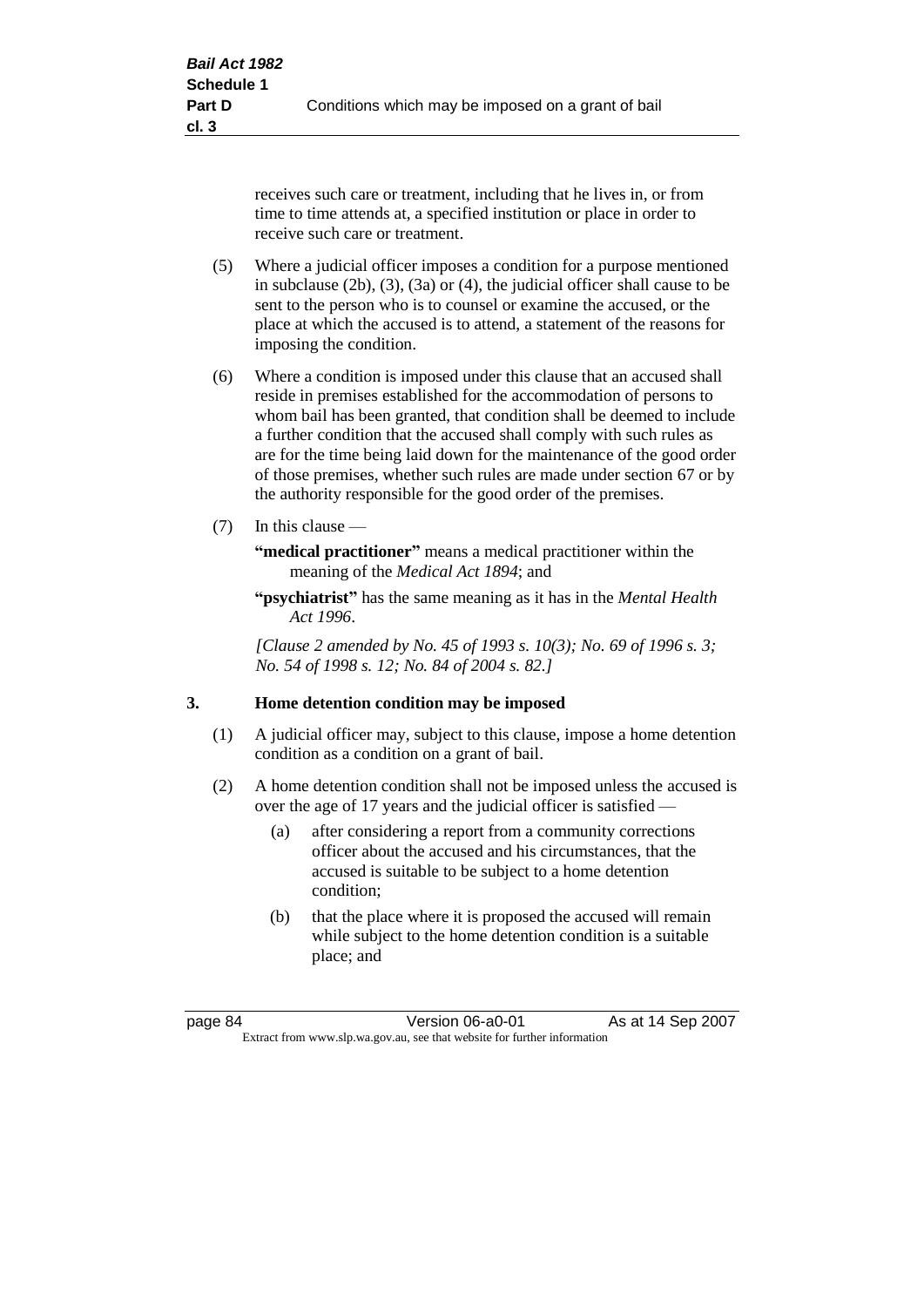- (c) that unless a home detention condition is imposed, the accused will not be released on bail.
- (3) A home detention condition is a condition that while the accused is on bail the accused shall —
	- (a) remain at and not leave the place specified in the bail record form and in the bail undertaking (or in a notice under section 50E) until the time specified, or deemed by section 31(3) to be specified, in the bail undertaking except —
		- (i) to work in gainful employment approved by a community corrections officer;
		- (ii) with the approval of a community corrections officer, to seek gainful employment;
		- (iii) to obtain urgent medical or dental treatment for the accused;
		- (iv) for the purpose of averting or minimizing a serious risk of death or injury to the accused or to another person;
		- (v) to obey an order issued under a written law (such as a summons) requiring the accused's presence elsewhere;
		- (vi) for a purpose approved of by a community corrections officer; or
		- (vii) on the direction of a community corrections officer;
	- (b) not leave the State;
	- (c) comply with every reasonable direction of a community corrections officer;
	- (d) comply with such of the conditions specified in the list provided under section 24A(4) as may be specified in a notice given under section 50E(b); and
	- (e) when requested to do so, produce a copy of his bail undertaking and any notice by the CEO (corrections) under section 50E for inspection by a community corrections officer or a member of the Police Force.

*[Clause 3 inserted by No. 61 of 1990 s. 15; amended by No. 31 of 1993 s. 9; No. 84 of 2004 s. 82; No. 65 of 2006 s. 53.]*

As at 14 Sep 2007 Version 06-a0-01 page 85 Extract from www.slp.wa.gov.au, see that website for further information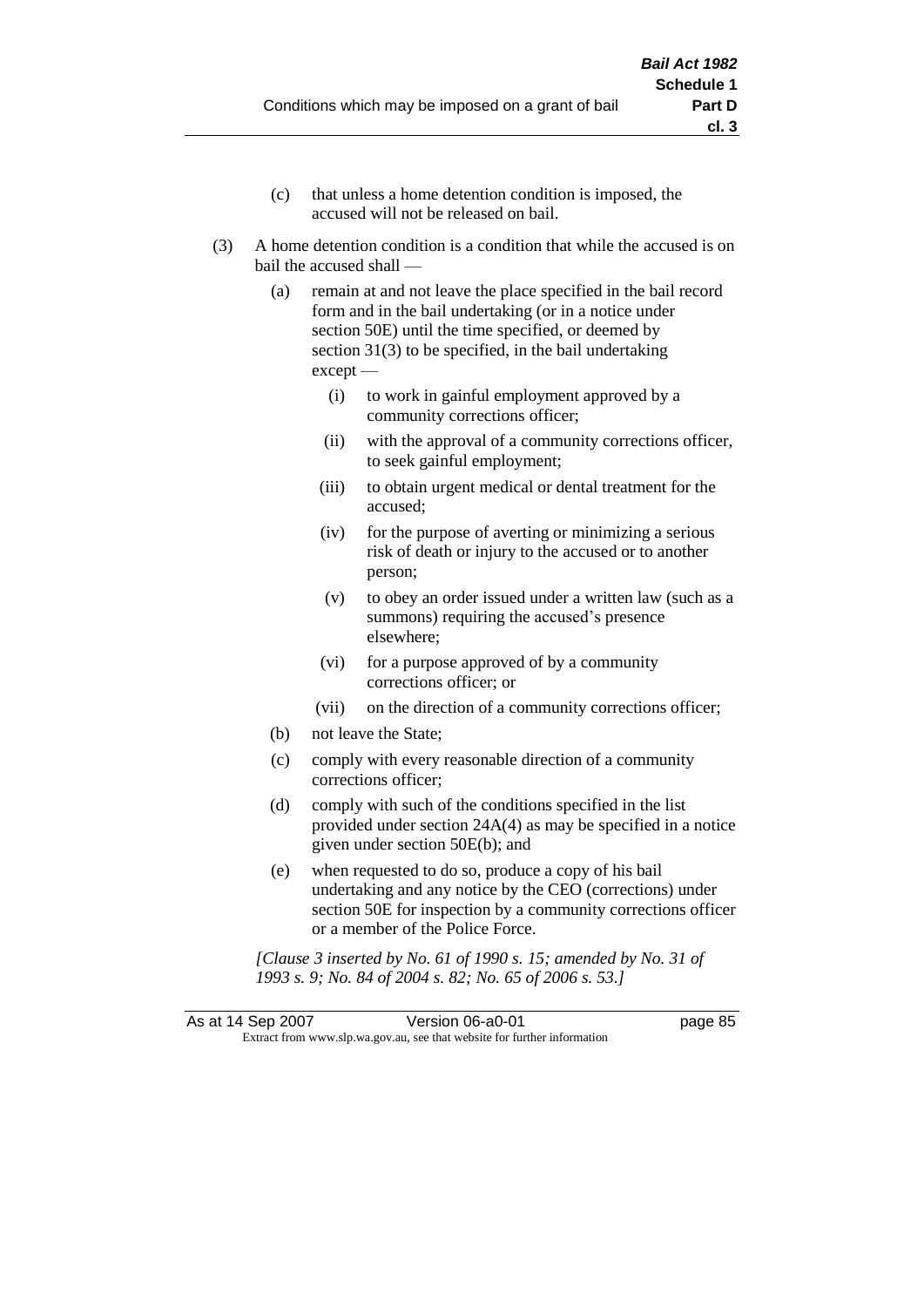**cl. 1**

# **Schedule 2**

**Serious offences**

*[Heading inserted by No. 45 of 1993 s. 11.]*

[Section  $3(1)$ ]

# *Enactment Description of offence* **1.** *The Criminal Code* s. 278 (as read with s. 282) Wilful murder s. 279 (as read with s. 282) Murder s. 280 (as read with s. 287) Manslaughter s. 292 Disabling in order to commit indictable offence s. 294 Acts intended to cause grievous bodily harm or to resist or prevent arrest s. 297 Grievous bodily harm s. 301 Wounding and similar acts s. 304(2) Acts or omissions, with intent to harm, causing bodily harm or danger s. 317 Assault occasioning bodily harm s. 317A(a) Assault with intent to commit or facilitate a crime s. 317A(b) Assault with intent to do grievous bodily harm s. 318 Serious assaults s. 323 Indecent assault s. 324 Aggravated indecent assault s. 325 Sexual penetration without consent

page 86 Version 06-a0-01 As at 14 Sep 2007 Extract from www.slp.wa.gov.au, see that website for further information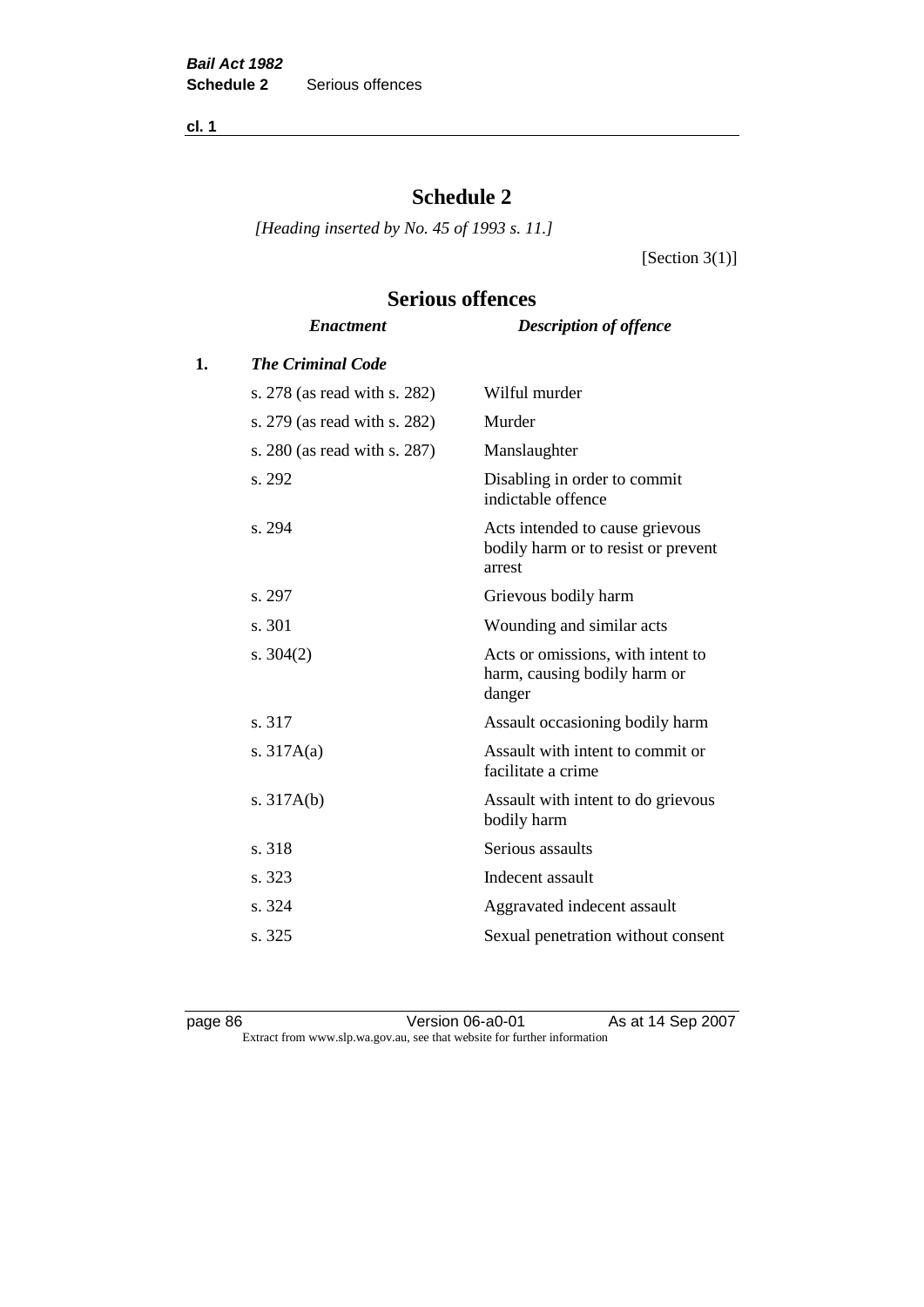|     | <b>Enactment</b>                | <b>Description of offence</b>                                                                                                                      |
|-----|---------------------------------|----------------------------------------------------------------------------------------------------------------------------------------------------|
|     | s. 326                          | Aggravated sexual penetration<br>without consent                                                                                                   |
|     | s. 331B                         | Sexual servitude                                                                                                                                   |
|     | s. 331C                         | Conducting business involving<br>sexual servitude                                                                                                  |
|     | s. 331D                         | Deceptive recruiting for<br>commercial sexual services                                                                                             |
|     | s. 332                          | Kidnapping                                                                                                                                         |
|     | s. 333                          | Deprivation of liberty                                                                                                                             |
|     | s. 338E                         | Stalking                                                                                                                                           |
|     | s. 378                          | Stealing a motor vehicle                                                                                                                           |
|     | s. 392                          | Robbery                                                                                                                                            |
|     | s. 393                          | Assault with intent to rob                                                                                                                         |
|     | s. 401                          | <b>Burglary</b>                                                                                                                                    |
|     | s. 444                          | Criminal damage, if the property is<br>destroyed or damaged by fire                                                                                |
| 2.  | <b>Bush Fires Act 1954</b>      |                                                                                                                                                    |
|     | s. 32                           | Wilfully lighting a fire or causing a<br>fire to be lit under such<br>circumstances as to be likely to<br>injure or damage a person or<br>property |
| 2a. | <b>Misuse of Drugs Act 1981</b> |                                                                                                                                                    |
|     | s. $6(1)$                       | Offences concerned with<br>prohibited drugs generally                                                                                              |
|     | s. $7(1)$                       | Offences concerned with<br>prohibited plants generally                                                                                             |
|     | s. $33(1)(a)$                   | Attempting to commit an offence<br>under section $6(1)$ or $7(1)$                                                                                  |

As at 14 Sep 2007 **Version 06-a0-01 page 87** Extract from www.slp.wa.gov.au, see that website for further information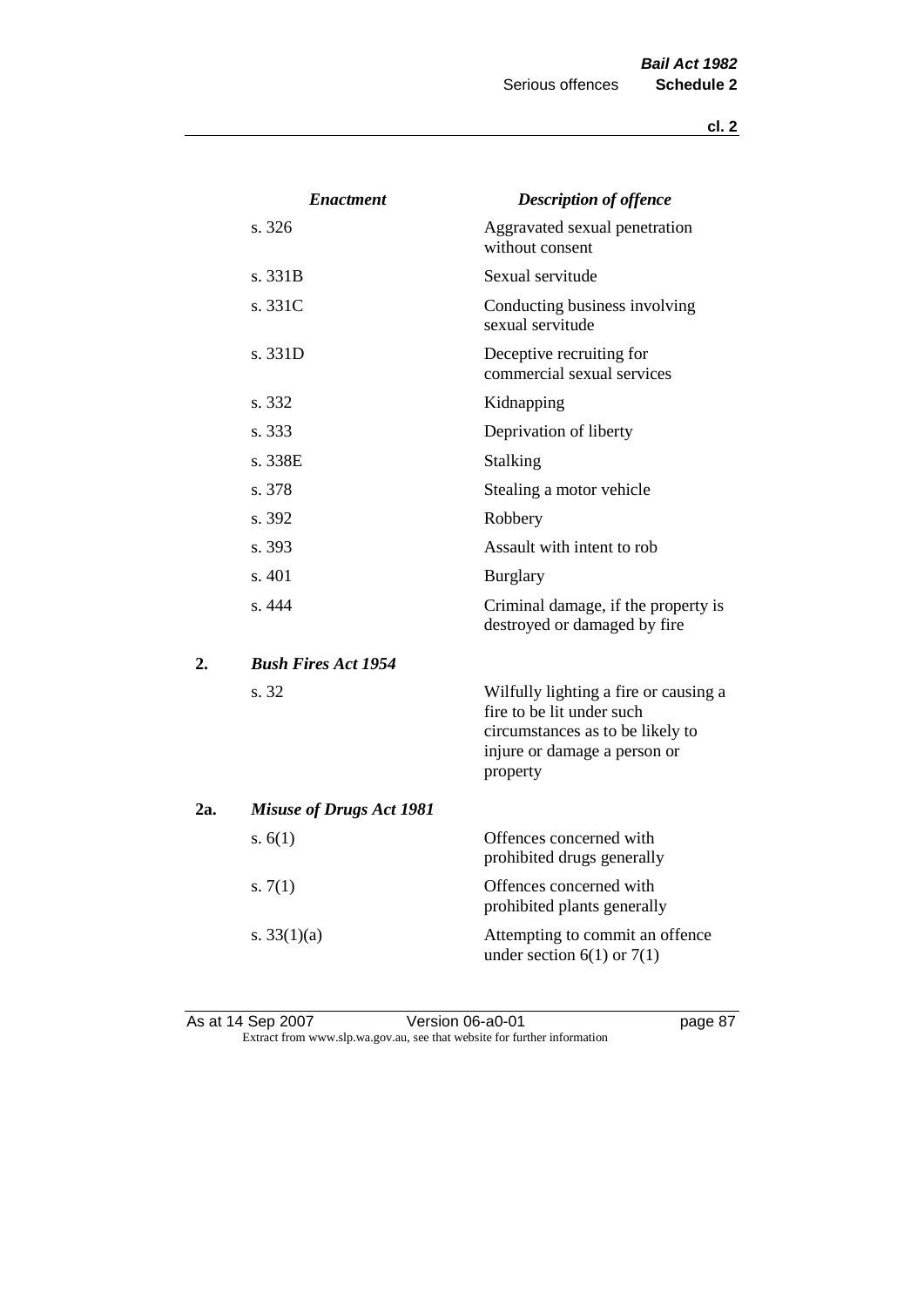**cl. 2b**

|     | <b>Enactment</b>                   |                                                                          | <b>Description of offence</b>                                                                                                                                  |  |
|-----|------------------------------------|--------------------------------------------------------------------------|----------------------------------------------------------------------------------------------------------------------------------------------------------------|--|
|     | s. $33(2)(a)$                      |                                                                          | Conspiracy to commit an offence<br>under s. $6(1)$ or $7(1)$                                                                                                   |  |
| 2b. | <b>Restraining Orders Act 1997</b> |                                                                          |                                                                                                                                                                |  |
|     | s. $61(1)$                         | order                                                                    | Breach of a violence restraining                                                                                                                               |  |
|     | s. $61(2a)$                        |                                                                          | Breach of a police order                                                                                                                                       |  |
|     | s. $86(2)$                         | Breach of a Part VII order under<br>the Justices Act 1902 <sup>2</sup> — |                                                                                                                                                                |  |
|     |                                    | (a)                                                                      | that under section 86 of the<br>Restraining Orders Act 1997<br>is taken to be a misconduct<br>restraining order under that<br>Act; and                         |  |
|     |                                    | (b)                                                                      | that shows on the face of the<br>order that the causing or<br>threatening of personal<br>injury by the accused was a<br>ground for the making of the<br>order. |  |
| 3.  | <b>Road Traffic Act 1974</b>       |                                                                          |                                                                                                                                                                |  |
|     | s. 59                              |                                                                          | Dangerous driving causing death,<br>injury, etc.                                                                                                               |  |
|     | s. 59A                             | harm                                                                     | Dangerous driving causing bodily                                                                                                                               |  |
|     |                                    | [Schedule 2 inserted by No. 45 of 1993 s. 11; amended by No. 82 of       |                                                                                                                                                                |  |

*1994 s. 13; No. 38 of 1998 s. 4(2); No. 54 of 1998 s. 15; No. 23 of 2001 s. 10(1); No. 4 of 2004 s. 24 and 26; No. 38 of 2004 s. 61; No. 62 of 2004 s. 9(1); No. 84 of 2004 s. 82.]* 

page 88 Version 06-a0-01 As at 14 Sep 2007 Extract from www.slp.wa.gov.au, see that website for further information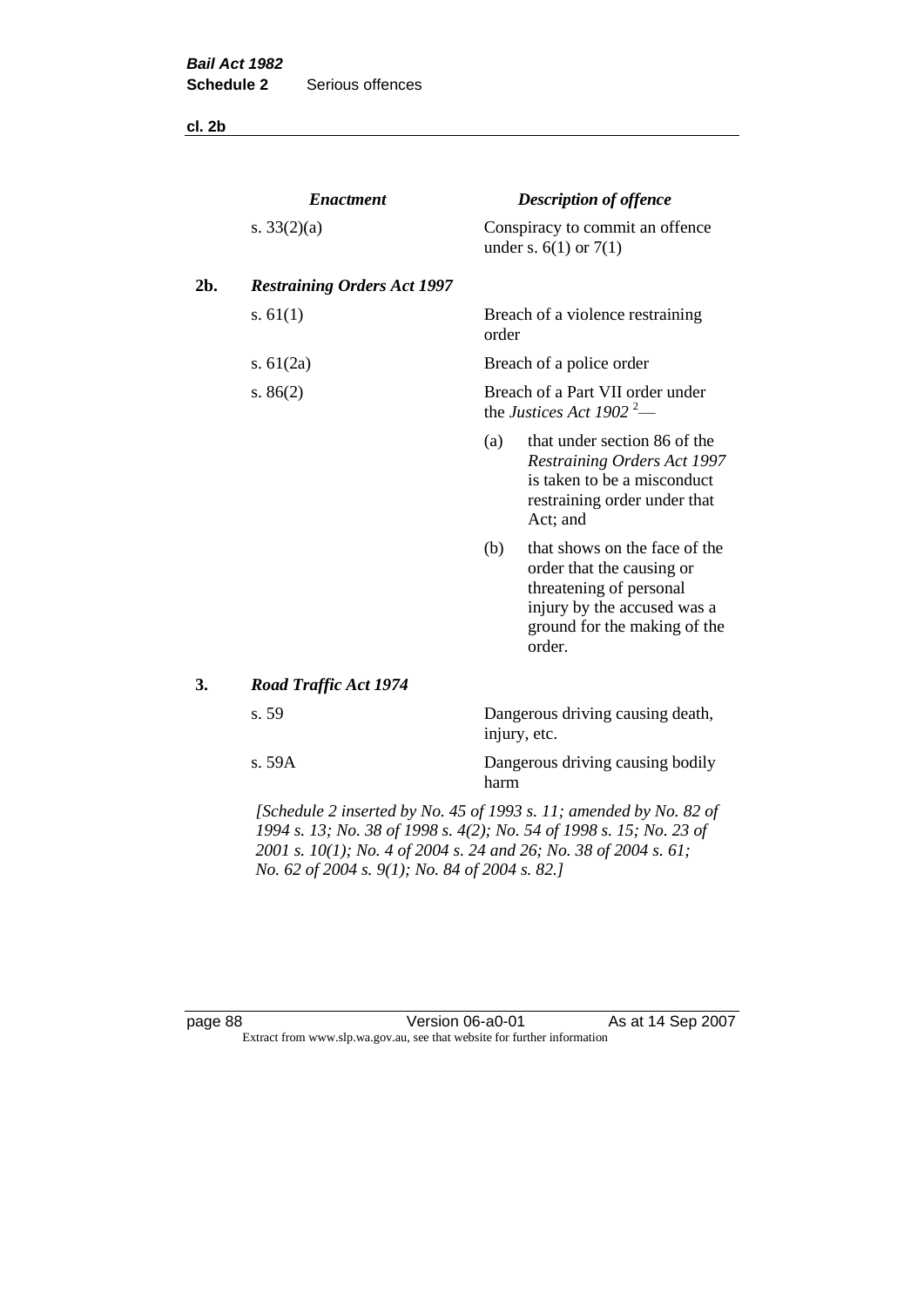page 89

# **Notes**

<sup>1</sup> This reprint is a compilation as at 14 September 2007 of the *Bail Act 1982* and includes the amendments made by the other written laws referred to in the following table  $1a, 3$ . The table also contains information about any reprint.

#### **Compilation table**

| <b>Short title</b>                                                                                                                                          | <b>Number</b><br>and year | Assent     | Commencement                                                               |
|-------------------------------------------------------------------------------------------------------------------------------------------------------------|---------------------------|------------|----------------------------------------------------------------------------|
| Bail Act 1982                                                                                                                                               | 86 of 1982                |            | 18 Nov 1982 6 Feb 1989 (see s. 2 and<br><i>Gazette</i> 27 Jan 1989 p. 263) |
| Acts Amendment<br>(Abolition of Capital)<br>Punishment) Act 1984<br>Pt. III                                                                                 | 52 of 1984                | 5 Sep 1984 | 3 Oct 1984                                                                 |
| <b>Bail Amendment</b><br>Act 1984 <sup>4</sup>                                                                                                              | 74 of 1984                |            | 29 Nov 1984 6 Feb 1989 (see s. 2 and<br><i>Gazette</i> 27 Jan 1989 p. 263) |
| <b>Bail Amendment</b><br>Act 1988                                                                                                                           | 15 of 1988                | 6 Sep 1988 | 6 Feb 1989 (see s. 2 and<br><i>Gazette</i> 27 Jan 1989 p. 263)             |
| Reprint of the Bail Act 1982 under the Reprints Act 1984 and s. 21 of the Bail<br><b>Amendment Act 1988</b> <sup>5</sup> (includes amendments listed above) |                           |            |                                                                            |

| Criminal Law<br>Amendment Act 1988<br>Pt.4                                        | 70 of 1988 | 15 Dec 1988 | 6 Feb 1989 (see s. 2(2)(b) and<br><i>Gazette</i> 27 Jan 1989 p. 263) |
|-----------------------------------------------------------------------------------|------------|-------------|----------------------------------------------------------------------|
| <b>Acts Amendment</b><br>(Children's Court)<br>Act 1988 Pt. 13                    | 49 of 1988 | 22 Dec 1988 | 1 Dec 1989 (see s. 2 and<br><i>Gazette</i> 24 Nov 1989 p. 4327)      |
| Justices Amendment<br>Act 1989 s. 18                                              | 33 of 1989 | 22 Dec 1989 | 1 Jun 1991 (see s. 2 and<br><i>Gazette</i> 17 May 1991 p. 2455)      |
| <b>Community Corrections</b><br><b>Legislation Amendment</b><br>Act 1990 Pt. 2    | 61 of 1990 | 17 Dec 1990 | 3 Apr 1991 (see s. 2 and<br>Gazette 22 Mar 1991 p. 1209)             |
| Child Welfare<br>Amendment Act<br>$(No. 2)$ 1990 s. 15                            | 83 of 1990 | 22 Dec 1990 | 1 Aug 1991 (see s. 2 and<br><i>Gazette</i> 1 Aug 1991 p. 3983)       |
| Children's Court of<br>Western Australia<br>Amendment Act<br>$(No. 2)$ 1991 s. 21 | 15 of 1991 | 21 Jun 1991 | 9 Aug 1991 (see s. 2(2) and<br><i>Gazette</i> 9 Aug 1991 p. 4101)    |

**Reprint of the** *Bail Act 1982* **as at 17 Oct 1991** (includes amendments listed above)

| As at 14 Sep 2007 | Version 06-a0-01                                                         |
|-------------------|--------------------------------------------------------------------------|
|                   | Extract from www.slp.wa.gov.au, see that website for further information |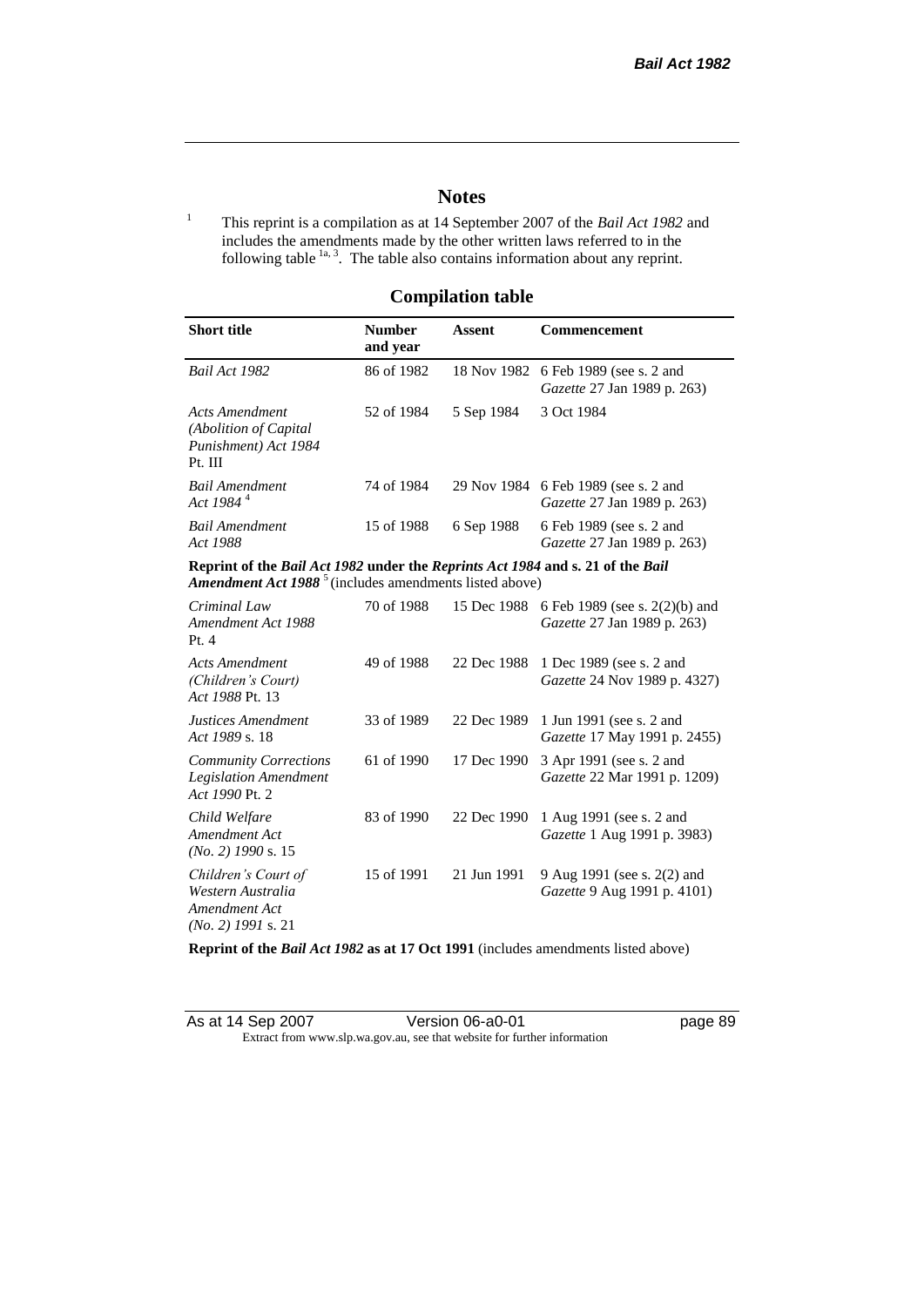| <b>Short title</b>                                                                         | <b>Number</b><br>and year | Assent      | Commencement                                                                                                                                                      |
|--------------------------------------------------------------------------------------------|---------------------------|-------------|-------------------------------------------------------------------------------------------------------------------------------------------------------------------|
| Acts Amendment (Sexual<br>Offences) Act 1992 Pt. 3                                         | 14 of 1992                | 17 Jun 1992 | 1 Aug 1992 (see s. 2 and<br><i>Gazette</i> 28 Jul 1992 p. 3671)                                                                                                   |
| <b>Acts Amendment</b><br>(Ministry of Justice)<br>Act 1993 Pt. 3 <sup>6</sup>              | 31 of 1993                | 15 Dec 1993 | 1 Jul 1993 (see s. 2)                                                                                                                                             |
| Criminal Procedure<br>Amendment Act 1993<br>Pt. $2^7$                                      | 45 of 1993                | 20 Dec 1993 | Act other than s. 7-9 and<br>$10(2)(b)$ : 17 Jan 1994 (see<br>s. $2(1)$ ;<br>s. 7-9 and $10(2)(b)$ : 4 Mar 1994<br>(see s. 2(2) and Gazette<br>4 Mar 1994 p. 915) |
| Criminal Law<br>Amendment Act 1994<br>s. $13(1)$ and $(2)$                                 | 82 of 1994                | 23 Dec 1994 | 20 Jan 1995 (see s. 2(2))                                                                                                                                         |
| Acts Amendment (Fines,<br>Penalties and<br><b>Infringement Notices</b> )<br>Act 1994 Pt. 3 | 92 of 1994                | 23 Dec 1994 | 1 Jan 1995 (see s. 2(1) and<br>Gazette 30 Dec 1994 p. 7211)                                                                                                       |
| Sentencing<br>(Consequential<br>Provisions) Act 1995 Pt. 5                                 | 78 of 1995                | 16 Jan 1996 | 4 Nov 1996 (see s. 2 and<br>Gazette 25 Oct 1996 p. 5632)                                                                                                          |
| Coroners Act 1996 s. 61                                                                    | 2 of 1996                 |             | 24 May 1996 7 Apr 1997 (see s. 2 and<br>Gazette 18 Mar 1997 p. 1529)                                                                                              |
| <b>Mental Health</b><br>(Consequential)<br>Provisions) Act 1996 Pt. 2                      | 69 of 1996                | 13 Nov 1996 | 13 Nov 1997 (see s. 2)                                                                                                                                            |

**Reprint of the** *Bail Act 1982* **as at 13 Mar 1997** (includes amendments listed above except those in the *Coroners Act 1996* and the *Mental Health (Consequential Provisions) Act 1996*) (corrections in *Gazette* 25 Jul 1997 p. 3909 and 14 Nov 1997 p. 6426)

*Statutes (Repeals and Minor Amendments) Act 1997* s. 21 57 of 1997 15 Dec 1997 15 Dec 1997 (see s. 2(1)) *Criminal Law Amendment Act (No. 1) 1998* s. 4(2) 38 of 1998 25 Sep 1998 23 Oct 1998

page 90 Version 06-a0-01 As at 14 Sep 2007 Extract from www.slp.wa.gov.au, see that website for further information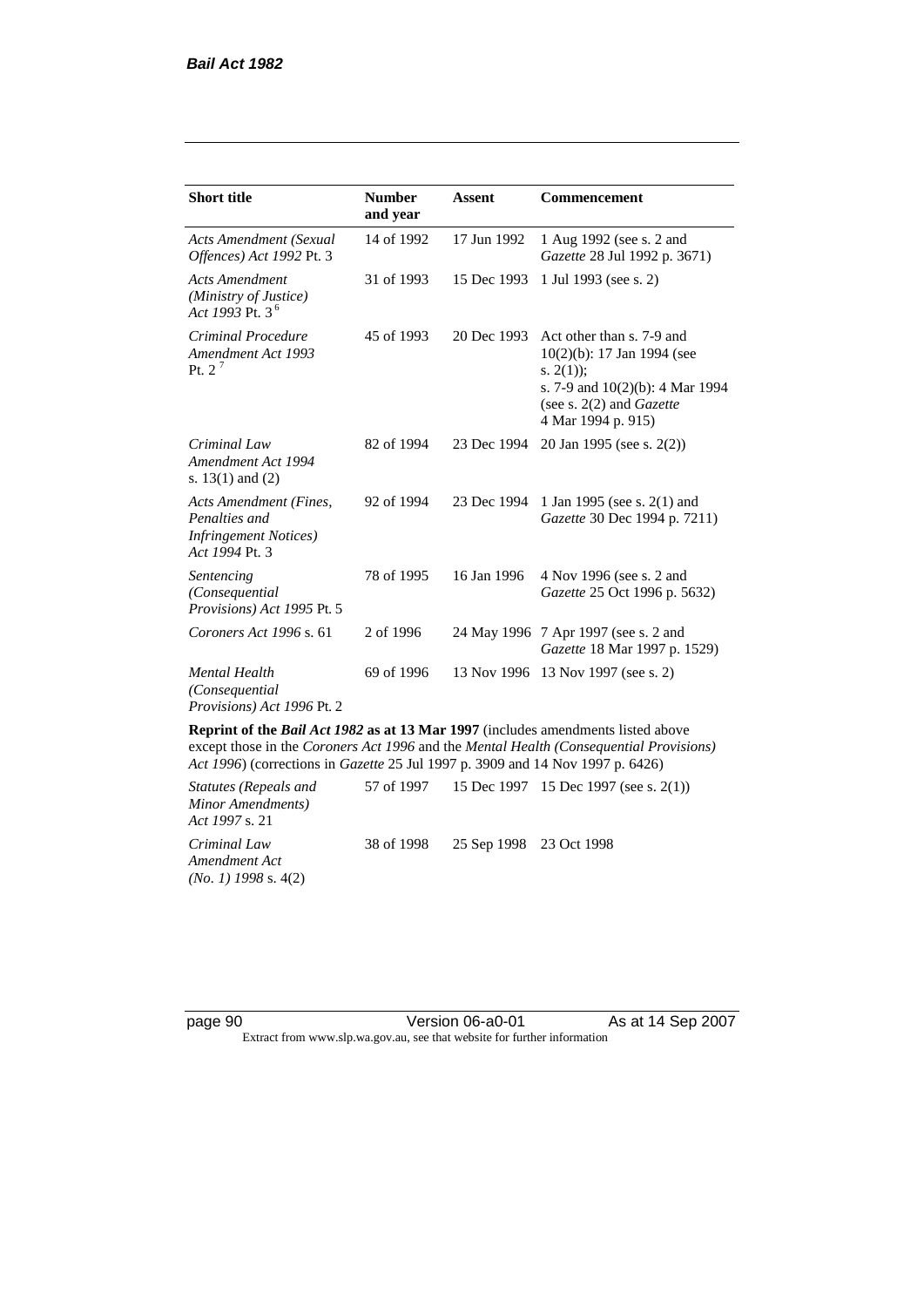| <b>Short title</b>                                                                                                                                 | <b>Number</b><br>and year | <b>Assent</b> | <b>Commencement</b>                                                                                                                                                                                                                                                                                                                                     |
|----------------------------------------------------------------------------------------------------------------------------------------------------|---------------------------|---------------|---------------------------------------------------------------------------------------------------------------------------------------------------------------------------------------------------------------------------------------------------------------------------------------------------------------------------------------------------------|
| <b>Bail Amendment</b><br>Act 1998 <sup>8</sup>                                                                                                     | 54 of 1998                | 11 Jan 1999   | s. 1 and 2: 11 Jan 1999;<br>Pt. 4 and 7: 15 May 1999<br>(see s. 2 and <i>Gazette</i> )<br>11 May 1999 p. 1905);<br>Pt. 2, 3 and 5 (other than s. 12):<br>8 Mar 2000 (see s. 2 and<br>Gazette 7 Mar 2000 p. 1039);<br>s. 12: 1 Sep 2000 (see s. 2 and<br>Gazette 29 Aug 2000 p. 4985);<br>Pt. 6: 4 Dec 2000 (see s. 2 and<br>Gazette 4 Dec 2000 p. 6799) |
| Reprint of the Bail Act 1982 as at 27 Aug 1999 (includes amendments listed above<br>except those in the Bail Amendment Act 1998 Pt. 2, 3, 5 and 6) |                           |               |                                                                                                                                                                                                                                                                                                                                                         |
| Court Security and<br><b>Custodial Services</b><br>(Consequential)<br>Provisions) Act 1999 Pt. 3                                                   | 47 of 1999                | 8 Dec 1999    | 18 Dec 1999 (see s. 2 and<br>Gazette 17 Dec 1999 p. 6175-6)                                                                                                                                                                                                                                                                                             |
| Criminal Law Amendment<br>Act 2001 s. $10(1)$                                                                                                      | 23 of 2001                | 26 Nov 2001   | 24 Dec 2001                                                                                                                                                                                                                                                                                                                                             |
| Criminal Investigation<br>(Identifying People)<br>Act 2002 s. 96                                                                                   | 6 of 2002                 | 4 Jun 2002    | 20 Nov 2002 (see s. 2 and<br>Gazette 19 Nov 2002 p. 5505)                                                                                                                                                                                                                                                                                               |
| Criminal Law (Procedure)<br>Amendment Act 2002 Pt. 4<br>Div. 1                                                                                     | 27 of 2002                | 25 Sep 2002   | 27 Sep 2002 (see s. 2 and<br>Gazette 27 Sep 2002 p. 4875)                                                                                                                                                                                                                                                                                               |
| Sentencing Legislation<br>Amendment and Repeal<br>Act 2003 s. 29(3) and 37                                                                         | 50 of 2003                | 9 Jul 2003    | s. 29(3): 31 Aug 2003 (see s. 2<br>and Gazette 29 Aug 2003<br>p. 3833);<br>s. 37: 15 May 2004 (see s. 2 and<br>Gazette 14 May 2004 p. 1445)                                                                                                                                                                                                             |
| Acts Amendment and<br>Repeal (Courts and Legal<br>Practice) Act 2003 s. 88<br>and 121 $^{9}$                                                       | 65 of 2003                | 4 Dec 2003    | 1 Jan 2004 (see s. 2 and <i>Gazette</i><br>30 Dec 2003 p. 5722)                                                                                                                                                                                                                                                                                         |
| Statutes (Repeals and<br>Minor Amendments)<br>Act 2003 s. 29                                                                                       | 74 of 2003                | 15 Dec 2003   | 15 Dec 2003 (see s. 2)                                                                                                                                                                                                                                                                                                                                  |
| Criminal Code Amendment<br>Act 2004 s. 24, 26 and 58                                                                                               | 4 of 2004                 | 23 Apr 2004   | 21 May 2004 (see s. 2)                                                                                                                                                                                                                                                                                                                                  |

As at 14 Sep 2007 **Version 06-a0-01 Page 91 page 91** Extract from www.slp.wa.gov.au, see that website for further information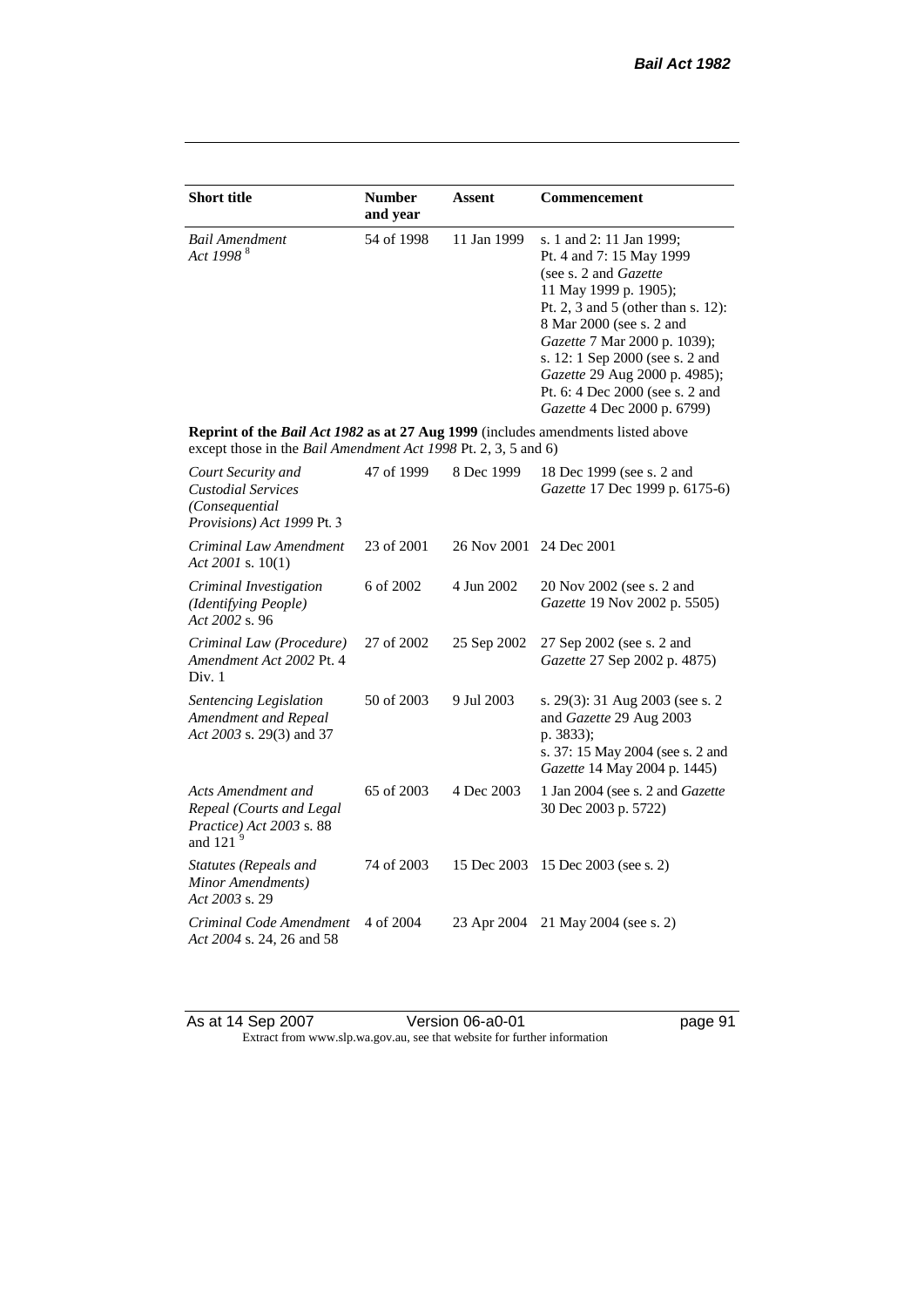| <b>Short title</b>                                                                                           | <b>Number</b><br>and year | Assent      | Commencement                                                                                                                                                                                                                                                                                                                                                 |
|--------------------------------------------------------------------------------------------------------------|---------------------------|-------------|--------------------------------------------------------------------------------------------------------------------------------------------------------------------------------------------------------------------------------------------------------------------------------------------------------------------------------------------------------------|
| Sentencing Legislation<br>Amendment Act 2004 s. 13                                                           | 27 of 2004                | 14 Oct 2004 | 31 May 2006 (see s. 2 and<br>Gazette 30 May 2006 p. 1965)                                                                                                                                                                                                                                                                                                    |
| Children and Community<br><i>Services Act 2004 s. 251</i>                                                    | 34 of 2004                | 20 Oct 2004 | 1 Mar 2006 (see s. 2 and<br>Gazette 14 Feb 2006 p. 695)                                                                                                                                                                                                                                                                                                      |
| Acts Amendment (Family<br>and Domestic Violence)<br>Act 2004 Pt. 3                                           | 38 of 2004                | 9 Nov 2004  | 1 Dec 2004 (see s. 2 and<br>Gazette 26 Nov 2004 p. 5309)                                                                                                                                                                                                                                                                                                     |
| Acts Amendment (Court of<br>Appeal) Act 2004 s. 28                                                           | 45 of 2004                | 9 Nov 2004  | s. $28(1)$ , (2) and (4) (other than<br>the amendment to s. $7A(1)$ :<br>1 Feb 2005 (see. s. 2 and<br>Gazette 14 Jan 2005 p. 163);<br>s. $28(3)$ and $(4)$ (the<br>amendment to s. $7A(1)$ :<br>2 May 2005 (see. s. 2 and<br>Gazette 14 Jan 2005 p. 163)                                                                                                     |
| <b>Courts Legislation</b><br>Amendment and Repeal<br>Act 2004 s. 141 <sup>10</sup>                           | 59 of 2004                | 23 Nov 2004 | 1 May 2005 (see s. 2 and<br>Gazette 31 Dec 2004 p. 7128)                                                                                                                                                                                                                                                                                                     |
| Misuse of Drugs<br>Amendment Act 2004 s. 9(1)                                                                | 62 of 2004                | 24 Nov 2004 | 1 Jan 2005 (see s. 2 and Gazette<br>10 Dec 2004 p. 5965)                                                                                                                                                                                                                                                                                                     |
| Criminal Procedure and<br>Appeals (Consequential and<br>Other Provisions) Act 2004<br>Pt. 3 and s. 82 and 83 | 84 of 2004                | 16 Dec 2004 | 2 May 2005 (see s. 2 and<br>Gazette 31 Dec 2004 p. 7129<br>(correction in Gazette<br>7 Jan 2005 p. 53))                                                                                                                                                                                                                                                      |
| Appeal) Act 2004 s. 28(3) and (4) (the amendment to s. 7A(1)), the Children and                              |                           |             | Reprint 5: The Bail Act 1982 as at 1 Apr 2005 (includes amendments listed above except<br>those in the Sentencing Legislation Amendment Act 2004, the Acts Amendment (Court of<br>Community Services Act 2004, the Courts Legislation Amendment and Repeal Act 2004<br>and the Criminal Procedure and Appeals (Consequential and Other Provisions) Act 2004) |
| Planning and Development<br>(Consequential and<br><b>Transitional Provisions</b> )<br>Act 2005 s. 15         | 38 of 2005                | 12 Dec 2005 | 9 Apr 2006 (see s. 2 and<br>Gazette 21 Mar 2006 p. 1078)                                                                                                                                                                                                                                                                                                     |
| Criminal Investigation<br>(Consequential Provisions)<br>Act 2006 Pt. 2                                       | 59 of 2006                | 16 Nov 2006 | 1 Jul 2007 (see s. 2 and <i>Gazette</i><br>22 Jun 2007 p. 2838)                                                                                                                                                                                                                                                                                              |
| <b>Prisons and Sentencing</b>                                                                                | 65 of 2006                | 8 Dec 2006  | 4 Apr 2007 (see s. 2 and Gazette                                                                                                                                                                                                                                                                                                                             |

**Reprint 6: The** *Bail Act 1982* **as at 14 Sep 2007** (includes amendments listed above)

*Act 2006* Pt. 5

*Legislation Amendment* 

page 92 Version 06-a0-01 As at 14 Sep 2007

3 Apr 2007 p. 1491)

Extract from www.slp.wa.gov.au, see that website for further information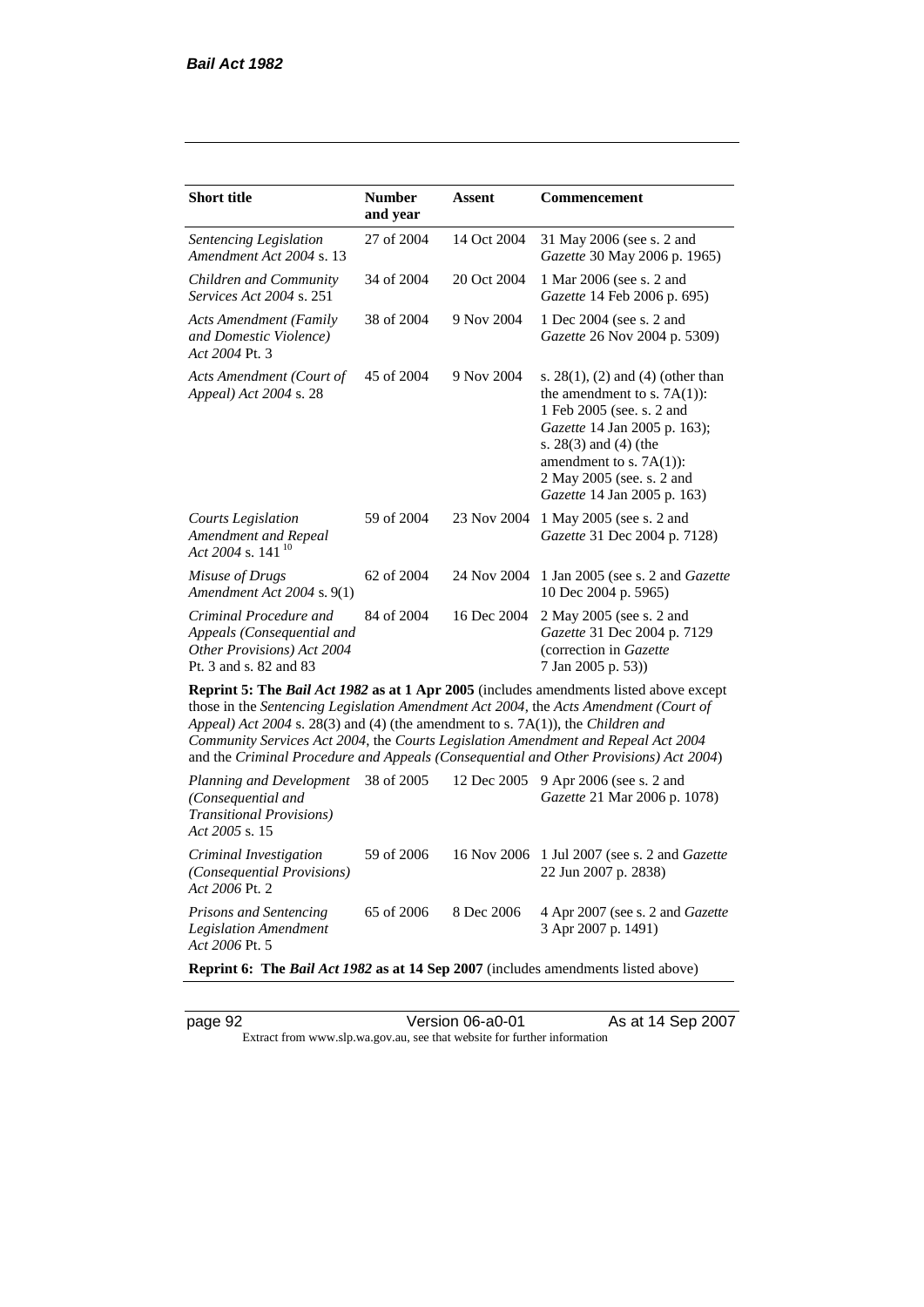<sup>1a</sup> On the date as at which this reprint was prepared, provisions referred to in the following table had not come into operation and were therefore not included in compiling the reprint. For the text of the provisions see the endnotes referred to in the table.

**Provisions that have not come into operation**

| <b>Short title</b>                                                                           | <b>Number</b><br>and year | Assent | <b>Commencement</b>                     |
|----------------------------------------------------------------------------------------------|---------------------------|--------|-----------------------------------------|
| <b>Machinery of Government</b><br>(Miscellaneous<br>Amendments) Act 2006<br>Pt. 3 Div. $111$ | 28 of 2006                |        | 26 Jun 2006 To be proclaimed (see s. 2) |

<sup>2</sup> The short title of the *Justices Act 1902* was changed to the *Criminal Procedure (Summary) Act 1902* by the *Courts Legislation Amendment and Repeal Act 2004*  s. 25. The Act was then repealed by the *Criminal Procedure and Appeal (Consequential and Other Provisions) Act 2004.*

<sup>3</sup> The amendment in the *Sentencing Legislation Amendment and Repeal Act 1999* s. 26 had not come into operation when it was repealed by the *Sentencing Legislation Amendment and Repeal Act 2003* s. 31.

- <sup>4</sup> The *Bail Amendment Act 1984* s. 10 and 11 were repealed by the *Bail Amendment Act 1988* s. 20.
- <sup>5</sup> The *Bail Act 1982* was not in operation at the time when the reprint was compiled, but the reprinting was authorised by s. 21 of the *Bail Amendment Act 1988*.
- <sup>6</sup> The *Acts Amendment (Ministry of Justice) Act 1993* Pt. 19 is a transitional provision that is of no further effect.
- <sup>7</sup> The *Criminal Procedure Amendment Act 1993* s. 13 reads as follows:

#### **13. Transitional**

- (1) The amendments to the principal Act effected by a provision of this Part apply in relation to —
	- (a) a child arrested for any offence; and
	- (b) a person, other than a child, arrested for a serious offence,

on or after the day on which that provision comes into operation.

(2) In subsection (1) **"child"** and **"serious offence"** have the same meanings as in the principal Act.

".

As at 14 Sep 2007 Version 06-a0-01 Page 93 Extract from www.slp.wa.gov.au, see that website for further information

 $\ddot{\epsilon}$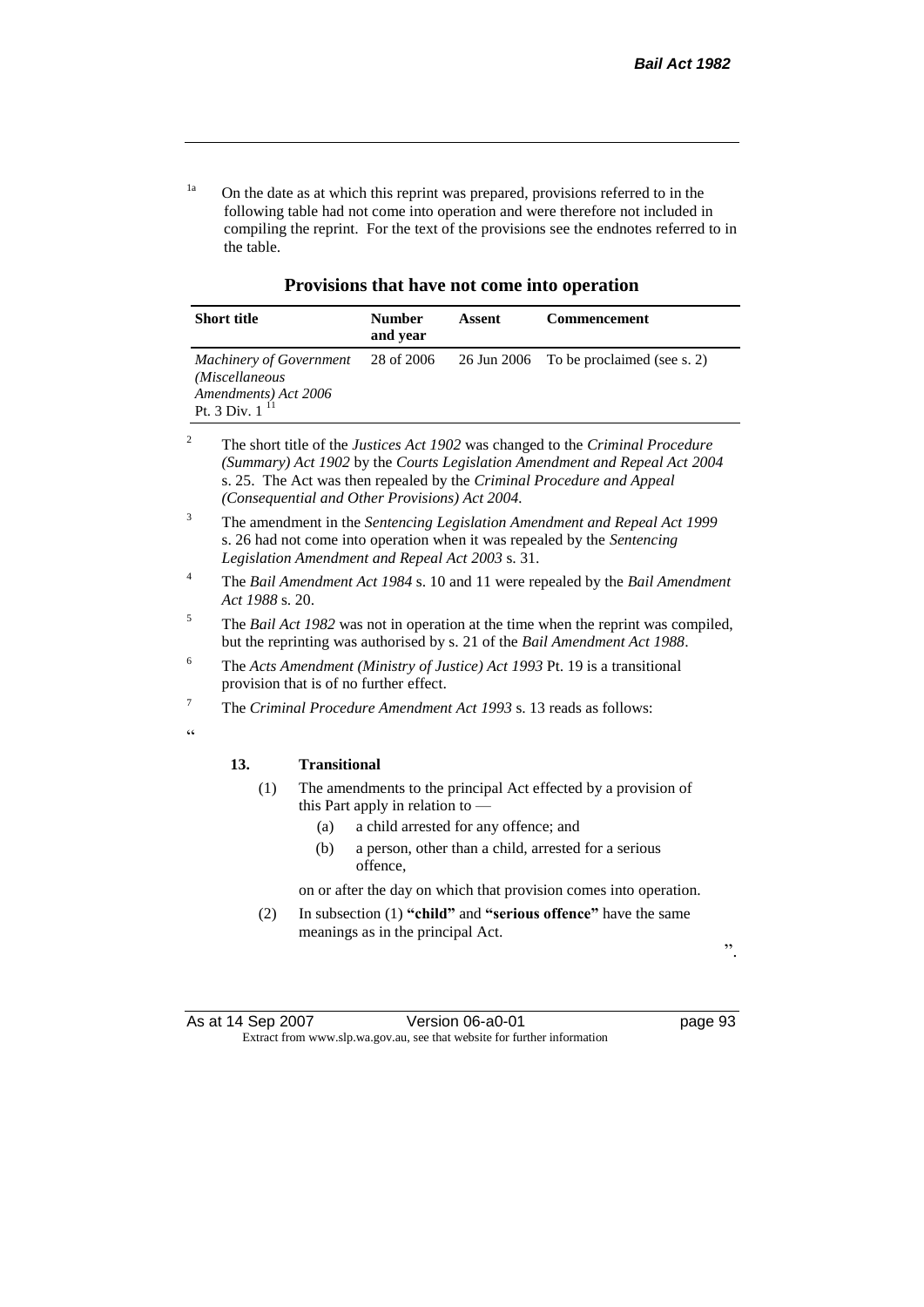- <sup>8</sup> The *Bail Amendment Act 1998* s. 6(2) is a transitional provision that is of no further effect.
- <sup>9</sup> The *Acts Amendment and Repeal (Courts and Legal Practice) Act 2003* s. 97 reads as follows:

 $\epsilon$ 

#### **97. References to Crown Solicitor**

If in a written law or other document or instrument there is a reference to the Crown Solicitor that reference may, where the context so requires, be read as if it had been amended to be a reference to the State Solicitor.

".

- <sup>10</sup> The amendment in the *Courts Legislation Amendment and Repeal Act 2004* s. 141 (amending Sch. 1 Pt. A cl. 4) is not included because the clause it sought to amend had been amended by the *Acts Amendment (Court of Appeal) Act 2004* s. 28(4) before the amendment purported to come into operation.
- <sup>11</sup> On the date as at which this reprint was prepared, the *Machinery of Government (Miscellaneous Amendments) Act 2006* Pt. 3 Div. 1 had not come into operation. It reads as follows:

 $\alpha$ 

#### **Part 3 — Attorney General, and Justice**

#### **Division 1 —** *Bail Act 1982*

#### **30. The Act amended**

The amendments in this Division are to the *Bail Act 1982*.

#### **31. Section 3 amended**

- (1) Section 3(1) is amended as follows:
	- (a) by inserting the following definitions in the appropriate alphabetical positions —
- "

**"CEO"** means the chief executive officer of the Department; **"Department"** means the department of the Public Service principally assisting in the administration of this Act;

- (b) in the definition of "authorised community services
- officer" in paragraph (a) by deleting "(Justice)" in both places where it occurs  $12$ ;
- (c) by deleting the definition of "CEO (Justice)"  $^{12}$ .

page 94 Version 06-a0-01 As at 14 Sep 2007 Extract from www.slp.wa.gov.au, see that website for further information

";